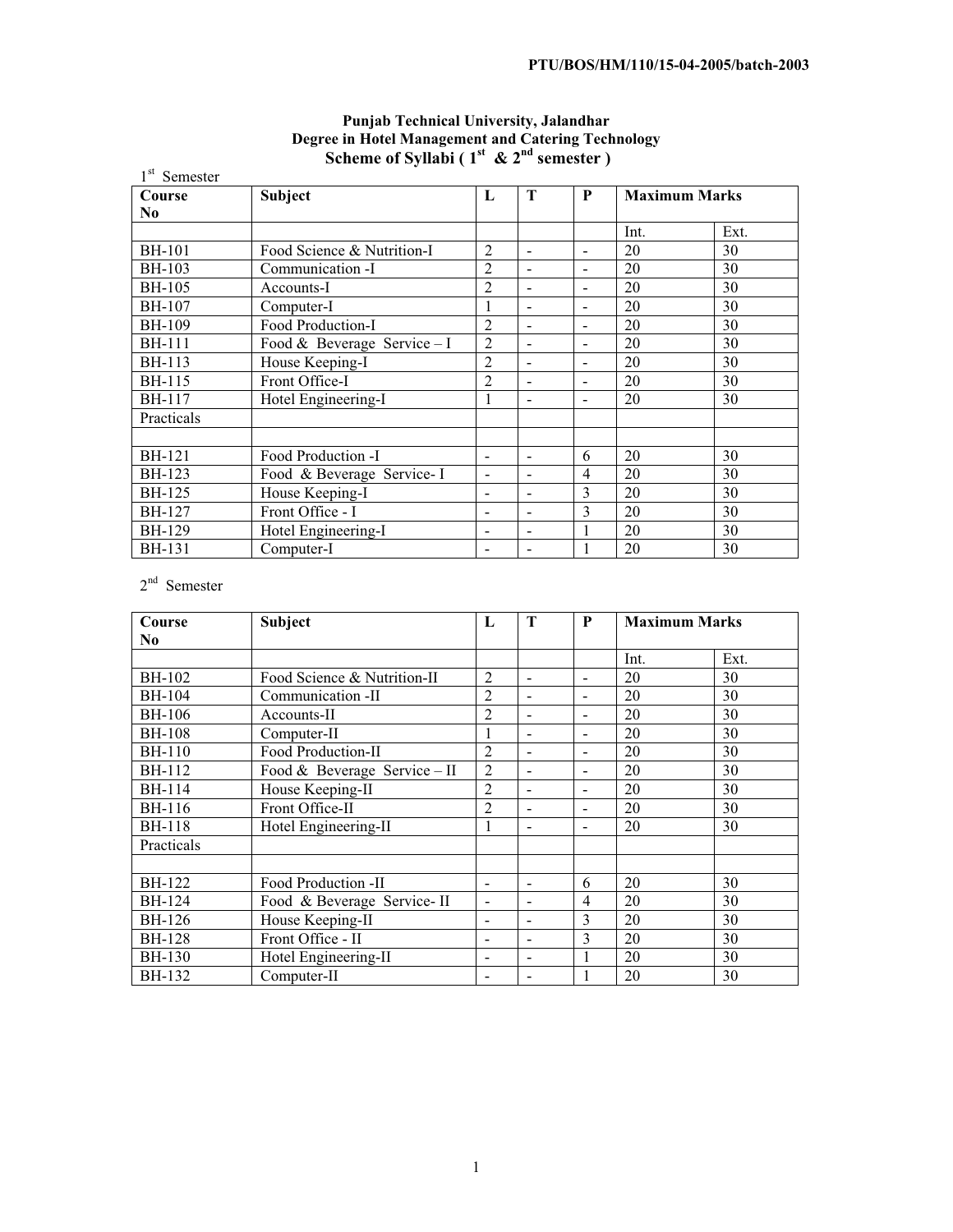| 3 <sup>rd</sup> Semester | $\cdots$ $\cdots$ $\cdots$ $\cdots$ |                |                          |                          |                      |      |
|--------------------------|-------------------------------------|----------------|--------------------------|--------------------------|----------------------|------|
| Course                   | Subject                             | L              | T                        | P                        | <b>Maximum Marks</b> |      |
| N <sub>0</sub>           |                                     |                |                          |                          |                      |      |
|                          |                                     |                |                          |                          | Int.                 | Ext. |
| <b>BH-201</b>            | Applications of Computers           | 1              | $\overline{\phantom{a}}$ |                          | 20                   | 30   |
| <b>BH-203</b>            | Food Production Theory-III          | $\overline{2}$ | $\overline{\phantom{a}}$ |                          | 20                   | 30   |
| <b>BH-205</b>            | Food & Beverage Service - III       | $\overline{2}$ | $\blacksquare$           |                          | 20                   | 30   |
| <b>BH-207</b>            | Front Office Operation - III        | $\overline{c}$ | $\blacksquare$           |                          | 20                   | 30   |
| <b>BH-209</b>            | Accommodation Operation - I         | 1              | $\blacksquare$           | $\overline{\phantom{a}}$ | 20                   | 30   |
| <b>BH-211</b>            | Food & Beverage Control             | 2              | $\overline{\phantom{a}}$ |                          | 20                   | 30   |
| BH-213                   | <b>Hotel Accountancy</b>            | $\overline{2}$ |                          |                          | 20                   | 30   |
| BH-215                   | Food Safety and Control             | 2              | $\overline{\phantom{0}}$ |                          | 20                   | 30   |
|                          |                                     |                |                          |                          |                      |      |
| Practicals               |                                     |                |                          |                          |                      |      |
|                          |                                     |                |                          |                          |                      |      |
| BH-217                   | Applications of Computers           |                | $\blacksquare$           |                          | 20                   | 30   |
| BH-219                   | Food Production Theory - III        | ÷.             | $\blacksquare$           | 6                        | 20                   | 30   |
| <b>BH-221</b>            | Food & Beverage Service-III         |                | $\overline{a}$           | 4                        | 20                   | 30   |
| <b>BH-223</b>            | Front Office Operation-III          | ۰              | $\blacksquare$           | 3                        | 20                   | 30   |
| <b>BH-225</b>            | Accommodation Operation -I          |                | $\blacksquare$           |                          | 20                   | 30   |

# **Punjab Technical University, Jalandhar Degree in Hotel Management and Catering Technology Scheme of Syllabi (3<sup>rd</sup> & 4<sup>th</sup>semester)**

# **4th Semester**

| Course         | <b>Subject</b>                          | L                        | T                        | P                        | <b>Maximum Marks</b> |      |
|----------------|-----------------------------------------|--------------------------|--------------------------|--------------------------|----------------------|------|
| N <sub>0</sub> |                                         |                          |                          |                          |                      |      |
|                |                                         |                          |                          |                          | Int.                 | Ext. |
| <b>BH-202</b>  | Food & Beverage Production - IV         | $\overline{2}$           |                          |                          | 20                   | 30   |
| <b>BH-204</b>  | Food & Beverage Service $-$ IV          | $\overline{2}$           |                          | $\blacksquare$           | 20                   | 30   |
| <b>BH-206</b>  | Accommodation Operation - II            | 1                        |                          |                          | 20                   | 30   |
| <b>BH-208</b>  | Front Office – IV                       | $\overline{2}$           |                          |                          | 20                   | 30   |
| <b>BH-210</b>  | Principles of Management                | $\overline{2}$           | $\overline{\phantom{0}}$ | $\blacksquare$           | 20                   | 30   |
| BH-212         | Foreign Language (French)-I             | $\mathfrak{D}$           |                          |                          | 20                   | 30   |
| BH-214         | Tourism Management                      | $\overline{2}$           |                          | $\blacksquare$           | 20                   | 30   |
| BH-216         | Hygiene & Sanitation                    | $\overline{2}$           |                          | $\overline{\phantom{a}}$ | 20                   | 30   |
| <b>BH-218</b>  | Group Discussion & Seminar              |                          |                          |                          | 20                   | 30   |
| Practicals     | $\mathbf{A}$ .                          |                          |                          |                          |                      |      |
| <b>BH-220</b>  | Food Production – IV (Cookery & Bakery) | $\blacksquare$           |                          | 6                        | 20                   | 30   |
| <b>BH-222</b>  | Food & Beverage Service – IV            | $\blacksquare$           |                          | $\overline{4}$           | 20                   | 30   |
| <b>BH-224</b>  | Front Office – IV                       | $\overline{\phantom{0}}$ | $\blacksquare$           | 3                        | 20                   | 30   |
| BH-226         | Accommodation Operation - II            |                          |                          | 1                        | 20                   | 30   |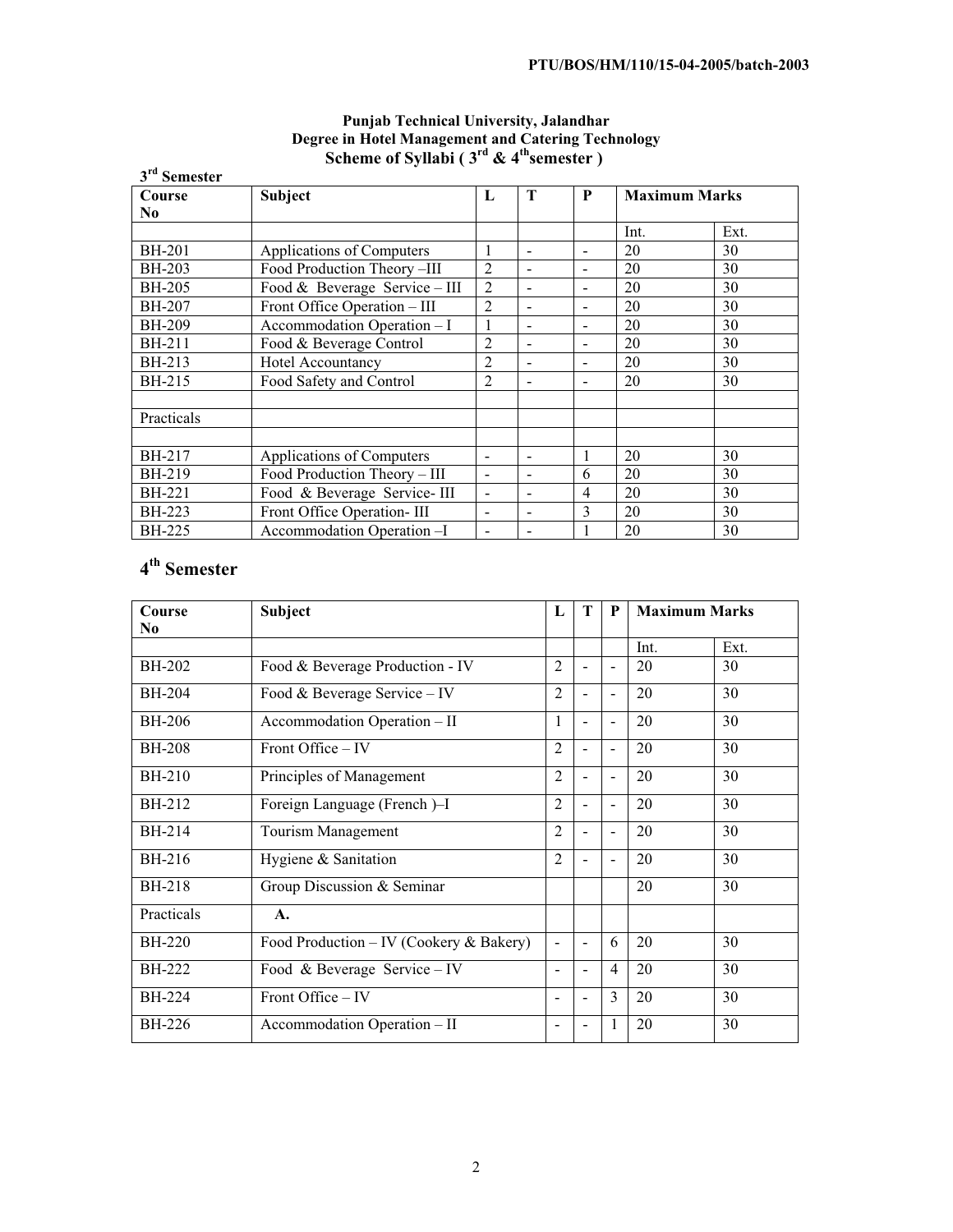# **Punjab Technical University, Jalandhar Degree in Hotel Management and Catering Technology Scheme of Syllabi (** $5<sup>th</sup>$  **and**  $6<sup>th</sup>$  **Semester)**

| <sup>5th</sup> Semester |                              |   |              |   |                      |      |
|-------------------------|------------------------------|---|--------------|---|----------------------|------|
| Course                  | <b>Subject</b>               | L | $\mathbf{T}$ | P | <b>Maximum Marks</b> |      |
| N <sub>0</sub>          |                              |   |              |   |                      |      |
|                         |                              |   |              |   | Int.                 | Ext. |
| <b>BH-301</b>           | Food & Beverage Production   |   |              |   | 25                   | 75   |
| BH-303                  | Food & Beverage Service      |   |              |   | 25                   | 75   |
| BH-305                  | Front Office Operations      |   |              |   | 25                   | 75   |
| <b>BH-307</b>           | House Keeping Operations     |   |              |   | 25                   | 75   |
| BH-309                  | Log Book and Training report |   |              |   | 25                   | 75   |
| Total                   |                              |   |              |   | 125                  | 375  |

| $6^{\text{th}}$<br>semester |                               |                          |                          |                          |                      |      |
|-----------------------------|-------------------------------|--------------------------|--------------------------|--------------------------|----------------------|------|
| Course                      | <b>Subject</b>                | L                        | T                        | P                        | <b>Maximum Marks</b> |      |
| $\bf No$                    |                               |                          |                          |                          |                      |      |
|                             |                               |                          |                          |                          | Int.                 | Ext. |
| BH-302                      | Food & Beverage Production-V  | 2                        | $\overline{\phantom{a}}$ |                          | 20                   | 30   |
| BH-304                      | Food & Beverage Service – V   | 2                        | $\blacksquare$           |                          | 20                   | 30   |
| BH-306                      | Front Office Operations -V    | 2                        | $\blacksquare$           | $\overline{\phantom{a}}$ | 20                   | 30   |
| <b>BH-308</b>               | Business Policy & Environment | 2                        | $\overline{\phantom{a}}$ |                          | 20                   | 30   |
| BH-310                      | <b>Hotel Laws</b>             | 2                        | $\blacksquare$           |                          | 20                   | 30   |
| BH-312                      | Managerial Economics          | 2                        | $\blacksquare$           |                          | 20                   | 30   |
| BH-314                      | Foreign language (French)-II  | 2                        | $\overline{\phantom{a}}$ |                          | 20                   | 30   |
| BH-316                      | House Keeping Operations-III  | $\mathfrak{D}$           | $\overline{\phantom{a}}$ | $\overline{\phantom{a}}$ | 20                   | 30   |
| Practical                   |                               |                          |                          |                          |                      |      |
| <b>BH-318</b>               | Food & Beverage Production-V  | $\blacksquare$           | $\blacksquare$           | 6                        | 20                   | 30   |
| <b>BH-320</b>               | Food & Beverage Service – V   |                          | $\blacksquare$           | $\overline{4}$           | 20                   | 30   |
| BH-322                      | Front Office Operations       |                          | $\overline{\phantom{a}}$ | 3                        | 20                   | 30   |
| BH-324                      | House Keeping Operations-III  | $\overline{\phantom{a}}$ | $\overline{\phantom{a}}$ | 3                        | 20                   | 30   |

# **Punjab Technical University, Jalandhar Degree in Hotel Management and Catering Technology Scheme of Syllabi** ( $7<sup>th</sup>$  and  $8<sup>th</sup>$  Semester)

<sup>7</sup>th Semester

| Course         | Subject                       | L              | T                            | P                        | <b>Maximum Marks</b> |      |
|----------------|-------------------------------|----------------|------------------------------|--------------------------|----------------------|------|
| N <sub>0</sub> |                               |                |                              |                          |                      |      |
|                |                               |                |                              |                          | Int.                 | Ext. |
|                | Elective-I                    | $\overline{2}$ | $\qquad \qquad \blacksquare$ | $\overline{\phantom{0}}$ | 20                   | 30   |
|                | Elective-II                   | $\overline{2}$ | $\overline{\phantom{a}}$     |                          | 20                   | 30   |
| <b>BH-409</b>  | Human Resource Management     | $\overline{2}$ | $\overline{\phantom{a}}$     | $\overline{\phantom{0}}$ | 20                   | 30   |
| <b>BH-411</b>  | <b>Facility Planning</b>      | 2              | $\overline{\phantom{a}}$     |                          | 20                   | 30   |
| BH-413         | Foreign Language (French)-III | 2              | $\overline{\phantom{a}}$     | $\overline{\phantom{a}}$ | 20                   | 30   |
| BH-415         | Security, Safety & First aid  | 2              | $\overline{\phantom{a}}$     | $\overline{\phantom{0}}$ | 20                   | 30   |
| <b>BH-417</b>  | <b>Resort Management</b>      | 2              | $\overline{\phantom{a}}$     | $\overline{\phantom{a}}$ | 20                   | 30   |
| <b>BH-419</b>  | Organization & Consumer       | $\overline{2}$ | $\overline{\phantom{a}}$     |                          | 20                   | 30   |
|                | Behaviour                     |                |                              |                          |                      |      |
| BH-421         | Dissertation & Viva-voce      |                | $\blacksquare$               |                          | 20                   | 30   |
| Practicals     |                               |                |                              |                          |                      |      |
|                | Elective-I Practical          |                | $\overline{\phantom{a}}$     | 3                        | 20                   | 30   |
|                | Elective -II Practical        |                | $\overline{\phantom{a}}$     | 3                        | 20                   | 30   |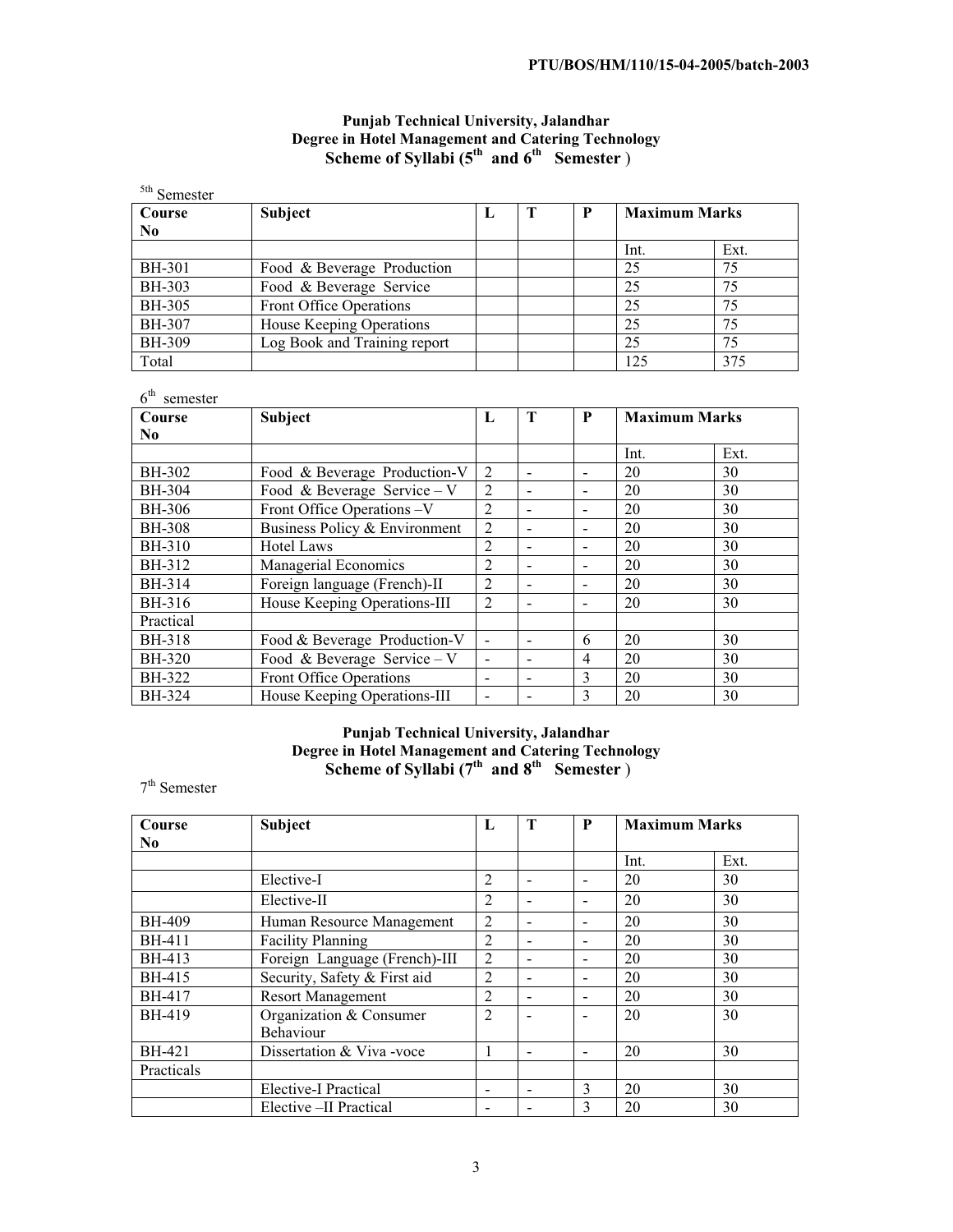# *Elective-I & Elective-II*

BH-401 House keeping Operations-III BH-403 Food & Beverage Production-VI BH-405 Front Office Operations-VI BH-407 Food & Beverage service-VI Labs of Elective –I & Elective –II BH-423 House Keeping Operations-III BH-425 Food & Beverage Production-VI BH-427 Front Office Operations-VI BH-429 Food & Beverage Service – VI

| <b>Semester</b> |                                |                |                          |                          |                      |      |
|-----------------|--------------------------------|----------------|--------------------------|--------------------------|----------------------|------|
| Course          | <b>Subject</b>                 | L              | T                        | P                        | <b>Maximum Marks</b> |      |
| N <sub>0</sub>  |                                |                |                          |                          |                      |      |
|                 |                                |                |                          |                          | Int.                 | Ext. |
|                 | Elective-III                   | $\mathfrak{D}$ | $\sim$                   |                          | 20                   | 30   |
|                 | Elective-IV                    | 2              | $\sim$                   |                          | 20                   | 30   |
| <b>BH-410</b>   | Computer Applications & MIS    | $\overline{2}$ | $\overline{\phantom{a}}$ |                          | 20                   | 30   |
| BH-412          | Purchasing and Record (Stores) | $\overline{2}$ | $\overline{\phantom{a}}$ | $\overline{\phantom{0}}$ | 20                   | 30   |
| BH-414          | Foreign Language (French)-IV   | $\overline{2}$ | $\overline{\phantom{a}}$ |                          | 20                   | 30   |
| BH-416          | Sale & Marketing Mgt.          | $\overline{2}$ | $\overline{\phantom{a}}$ | $\overline{\phantom{a}}$ | 20                   | 30   |
| <b>BH-418</b>   | Conference & Convention        | $\overline{2}$ | $\overline{\phantom{a}}$ | $\overline{\phantom{0}}$ | 20                   | 30   |
|                 | Management                     |                |                          |                          |                      |      |
| <b>BH-420</b>   | <b>Financial Management</b>    | 2              | $\overline{\phantom{a}}$ | $\overline{\phantom{a}}$ | 20                   | 30   |
| Practicals      |                                |                |                          |                          |                      |      |
|                 | Elective-III Practical         |                | $\blacksquare$           | 3                        | 20                   | 30   |
|                 | Elective-IV Practical          |                | $\blacksquare$           | 3                        | 20                   | 30   |
| <b>BH-430</b>   | Computer Applications & MIS    |                | $\overline{\phantom{a}}$ | 3                        | 20                   | 30   |
|                 | Practical                      |                |                          |                          |                      |      |

# *Elective-III & Elective-IV*

BH-402 House keeping Operations-IV BH-404 Food & Beverage Production-VII BH-406 Front Office operation-VII BH-408 Food & Beverage service-VII

Labs of Elective –I & Elective –II BH-422 House Keeping Operations-IV BH-424 Food & Beverage Production-VII BH-426 Front Office Operations-VII BH-428 Food & Beverage service-VII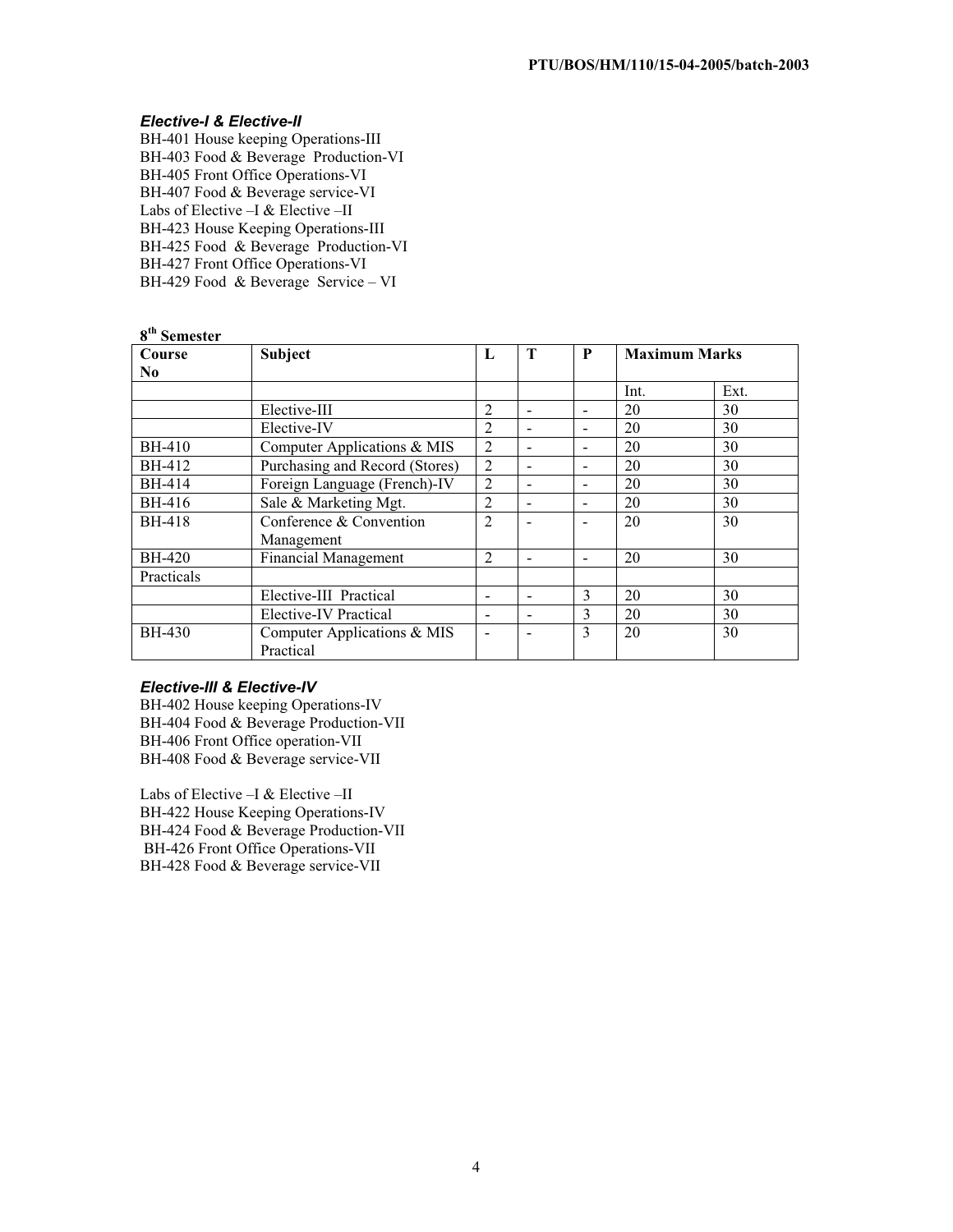# **BH-101 FOOD SCIENCE & NUTRITION-I**

|           | <b>Internal Marks: 20</b>                                                   | L T P          |
|-----------|-----------------------------------------------------------------------------|----------------|
|           | <b>External marks: 30</b>                                                   | 200            |
|           | 50<br><b>Total Marks:</b>                                                   |                |
|           | DEFINITION AND SCOPE OF FOOD SCIENCE AND ITS INTER-RELATIONSHIP WITH        |                |
|           | FOOD CHEMISTRY, FOOD MICROBIOLOGY AND FOOD PROCESSING                       | 02             |
|           | <b>CARBOHYDRATES</b>                                                        |                |
|           | A. INTRODUCTION                                                             |                |
|           | B. EFFECT OF COOKING (GELATINISATION AND RETROGRADATION)                    |                |
|           | C. FACTORS AFFECTING TEXTURE OF CARBOHYDRATES(STIFNESS OF CHO GEL &         |                |
|           | <b>DEXTRINIZATION</b>                                                       |                |
|           | D. USES OF CARBOHYDRATES IN FOOD PREPARATION                                |                |
|           |                                                                             | 04             |
|           | <b>FATS &amp;OILS</b>                                                       |                |
|           | A. CLASSIFICATION(BASED ON THE ORIGIN AND DEGREE OF SATURATION0             |                |
|           | B. AUTOXIDATION (FACTORS AND PREVENTION MEASURES)                           |                |
|           | C. FLAVOUR REVERSION                                                        |                |
|           | D. REFINING , HYDROGENATION & WINTERISATION                                 |                |
|           | E. EFFECT OF HEATING ON FATS & OILS WITH RESPECT TO SMOKE POINT             |                |
|           |                                                                             |                |
|           | COMMERCIAL USES OF FATS (WITH EMPASIS ON SHORYENING VALUE OF DIFFERENT      |                |
|           | FATS)                                                                       | 0 <sub>5</sub> |
|           | <b>PROTEINS</b>                                                             |                |
|           | A. BASIC STRUCTURE AND PROPERTIES                                           |                |
|           | B. TYPE OF PROTEINS BASED ON THEIR ORIGIN(PLANT/ANIMAL)                     |                |
|           | C. EFFECT OF HEAT ON PROTEINS(DENATURATION, COAGULATION)                    |                |
|           | D. FUNCTIONAL PROPERTIE SOF PROTEINS                                        |                |
|           | (GELATION, EMULSIFICATION, FOAMABILITY, VISCOSITY)                          |                |
|           | E. COMMERCIAL USES OF PROTEINS IN DIFFERENT FOOD PREPARATIONS (LIKE EGG     |                |
|           | GELS, GELATIN GELS, CAKES, CONFECTIONARY                                    |                |
|           | ITEMS, MERINGUES, SOUFFLES, CUSTARD, SOUPS, CURRIES ETC.)<br>0 <sub>5</sub> |                |
|           | <b>BASIC ASPECTS</b><br>01                                                  |                |
|           | A. DEFINITION OF THE TERMS HEALTH, NUTRITION AND NUTRIENTS                  |                |
|           | B. IMPORTANCE OF FOOD-(PHYSIOLOGICAL, PSYCHOLOGICAL AND SOCIAL FUNCTION     |                |
|           | OF FOOD)IM MAINTINING GOOD HEALTH                                           |                |
|           | C. CLASSIFICATION OF NUTRIENTS                                              |                |
|           | 0 <sub>3</sub><br><b>ENERGY</b>                                             |                |
|           | A. DEFINITION OF ENERGY AND UNITS OF ITS MEASUREMENTS(KCAL)                 |                |
|           | B. ENERGY CONTRIBUTION FROM MACRONUTRIENTS(CARBOHYDRATES PROTEINS AND       |                |
|           | FATS)                                                                       |                |
|           | C. FACTORS AFFECTING ENERGY REQUIREMENTS                                    |                |
|           | D. CONCEPT OF BMR, SDA, THERMODY ANAMIC ACTION OF FOOD                      |                |
|           | E. DIETARY SOURCES OF ENERGY                                                |                |
|           | F. CONCEPT OF ENERGY BALANCE AND THE HEALTH HAZARDS ASSOCIATED WITH         |                |
|           | UNDERWEIGHT, OVERWEIGHT                                                     |                |
|           |                                                                             |                |
|           | 03 MACRO NUTRIENTS<br>0 <sub>5</sub>                                        |                |
|           | <b>CARBOHYDRATES</b>                                                        |                |
| ٠         | <b>DEFINITION</b>                                                           |                |
|           | CLASSIFICATION(MONO,DI AND POLYSACCHARIDES)                                 |                |
| ٠         |                                                                             |                |
| $\bullet$ | <b>DIETEARY SOURCES</b>                                                     |                |
| $\bullet$ | <b>FUNCTIONS</b>                                                            |                |
| $\bullet$ | SIGNIFICANCE OF DIETARY FIBRE(PREVENTION/TREATEMENT OF DISEASES)            |                |
|           |                                                                             |                |
|           | <b>LIPIDS</b>                                                               |                |

 $\bullet$  DEFINITION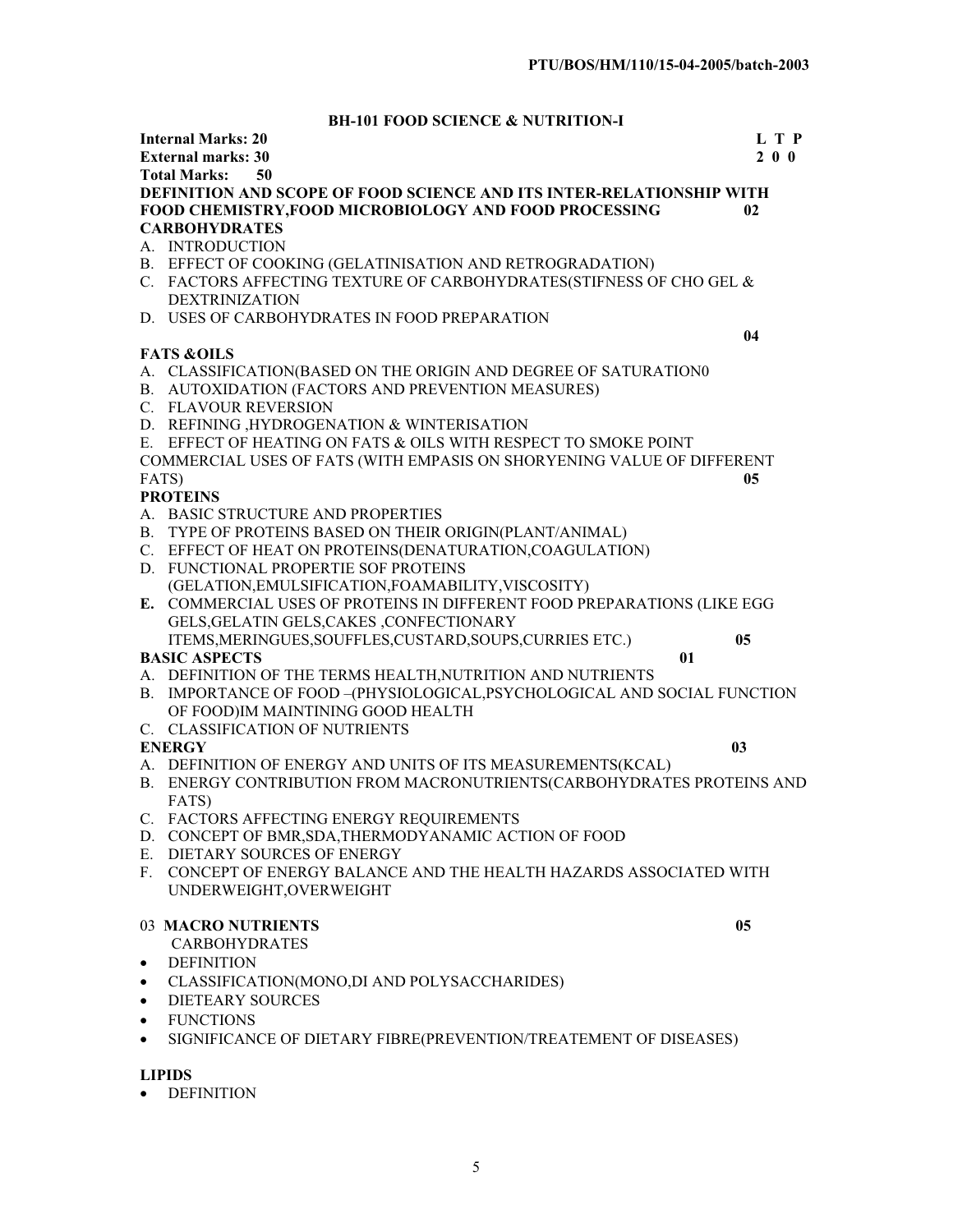- **CLASSIFICATIONS SATURATED AND UNSATURATED FATS**
- DIETARY SOURCES
- FUNCTIONS
- x SIGNIFICANCE OF FATTY ACIDS(PUFAs,MUFAs,SFAs,EFA)IN MAINTAINING HEALTH
- CHOLESTEROL-DIETARY SOURCES AND THE CONCEPT OF DIETARY AND BLOOD CHOLESTEROL **05** CHOLESTEROL **05**

# **PROTEINS**

- DEFINITION
- $\bullet$  CLASSIFICATION BASED UPON AMINO ACID COMPOSITION
- DIETARY SOURCES
- FUNCTIONS
- x METHODS OF IMPROVING QUALITY OF PROTEIN IN FOOD(SPECIAL EMPHASIS ON SOYA PROTEINS AND WHEY PROTEINS)

## **MACRO NUTRIENTS 05**

# **A. VITAMINS**

- x DEFINITIONS AND CLASSIFICATION(WATER AND FATS SOLUBLE VITAMINS)
- FOOD SOURCES, FUNCTION AND SIGNIFICANCE OF
- FAT SOLUBLE VITAMIN(VITAMIN A,D,E,K)
- x WATER SOLUBLE VITAMINS(VITAMINS
- C,THIAMINE,RIBOFLAVIN,NIACIN,CYAHOCOBALAMIN FOLIC ACID **B. MINERALS 03**
- DEFINITION AND CLASSIFICATION(MAJOR AND MINOR)
- FOOD SOURCES, FUNCTIONS AND SIGNIFICANCE OF
- CALCIUM,IRON,SODIUM,IODINE &FLOURINE

# **C.WATER** 01

- DEFINITION
- **•** DIETARY SOURCES(VISIBLE, INVISIBLE)
- FUNCTIONS OF WATER
- ROLE OF WATER IN MAINTINING HEALTH(WATER BALANCE)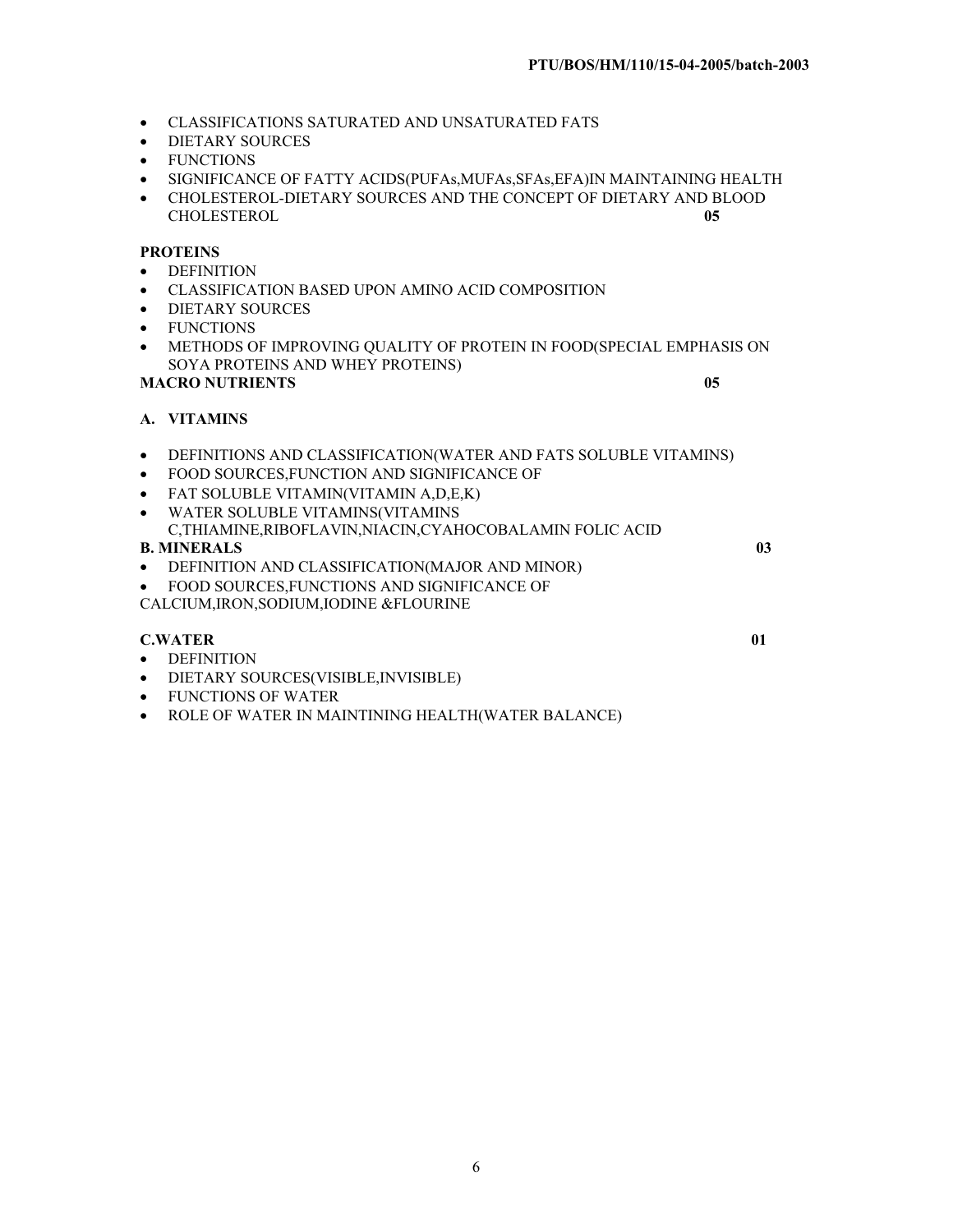# **BH-103 COMMUNICATION-I**

**Internal Marks: 20** L T P<br> **External marks: 30** 2 0 0 **External marks: 30 Total Marks: 50** 

## **BUSINESS COMMUNICATION**

- A. NEED
- B. PURPOSE
- C. NATURE
- D. MODELS
- E. BARRIERS TO COMMUNICATION
- F OVERCOMING THE BARRIERS

# **LISTENING OF THE JOB**

- A. DEFINITION
- B. LEVELS AND TYPES OF LISTENING
- C. LISTENING BARRIERS
- D. GUIDELINES FOR EFFECTIVE LISTENING
- E. LISTENING COMPUTERIZATION AND NOTE TAKING

## **EFFECTIVE SPEAKING**

- A. RESTAURANT AND HOTEL ENGLISH
- B. POLITE AND EFFECTIVE ENQUIRIES AND RESPONSES
- C. ADDRESSING A GROUP
- D. ESSENTIAL QUALITIES OF A GOOD SPEAKER
- E. AUDIENCE ANALYSIS
- F. DEFINING THE PURPOSE OF SPEECH ,ORGANIZING THE IDEAS AND DELIVERING THE SPEECH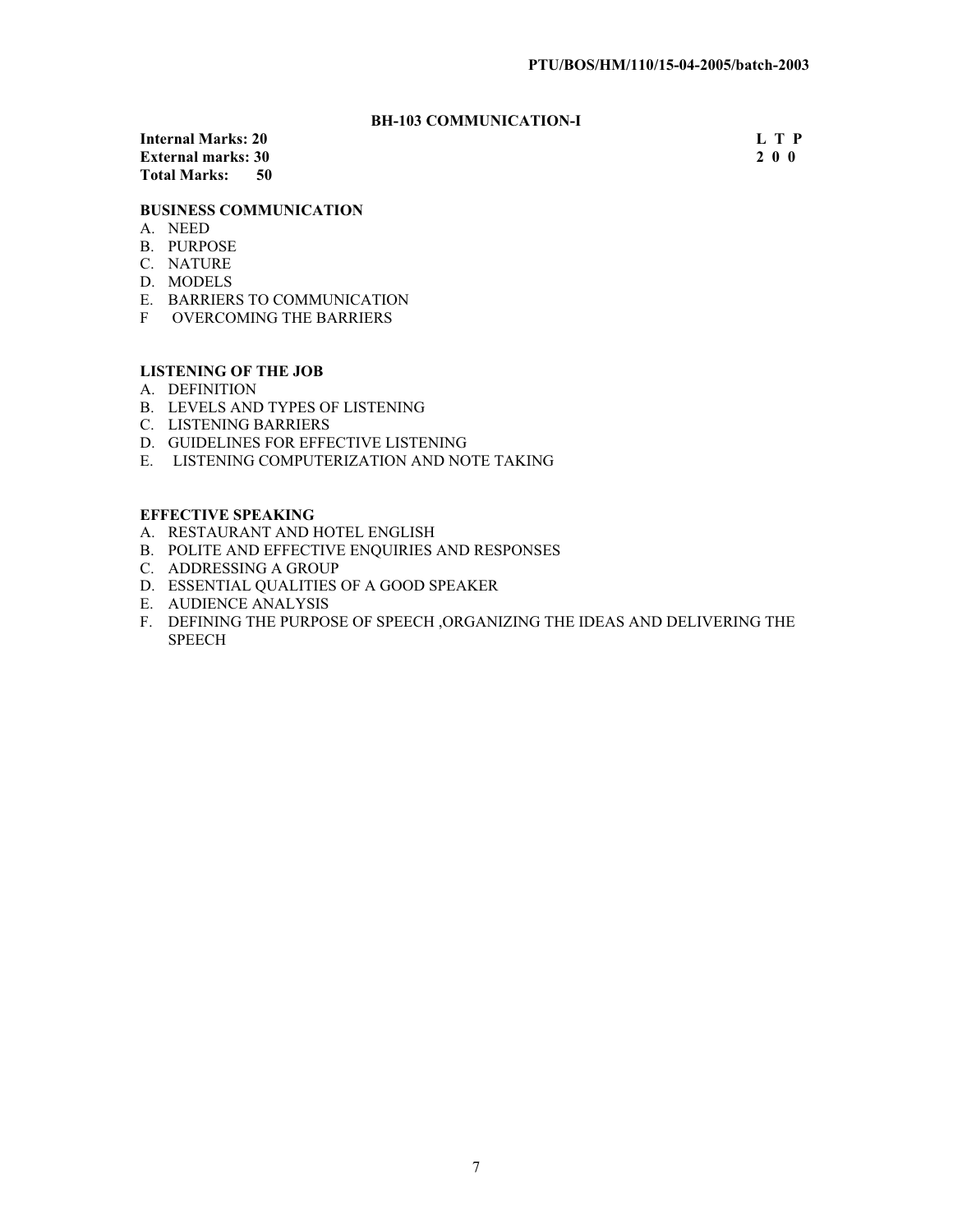**BH-105 ACCOUNTS -I** 

|                | <b>Internal Marks: 20</b>   |                                                                  | L T P     |
|----------------|-----------------------------|------------------------------------------------------------------|-----------|
|                | <b>External marks: 30</b>   |                                                                  | $2\ 0\ 0$ |
|                | <b>Total Marks:</b>         | 50                                                               |           |
|                |                             |                                                                  |           |
|                |                             | <b>INTRODUCTION TO ACCOUNTING</b>                                |           |
|                |                             | A. MEANING AND DEFINITION                                        |           |
|                |                             | <b>B. TYPES AND CLASSIFICATION</b>                               |           |
|                |                             | C. PRINCIPLES OF ACCOUNTING                                      |           |
|                |                             | D. SYSTEMS OF ACCOUNTING                                         |           |
|                |                             | E. GENERALLY ACCEPTED ACCOUNTING PRINCIPLES(GAAP)                | 04        |
|                |                             | PRIMARY BOOKS(JOURNAL)                                           |           |
|                |                             | A. MEANING AND DEFINITION                                        |           |
|                | <b>B. FORMAT OF JOURNAL</b> |                                                                  |           |
|                |                             | C. RULES OF DEBIT AND CREDIT                                     |           |
|                |                             | D. OPENING ENTRY , SIMPLE AND COMPOUND ENTERIES                  |           |
|                | E. PRACTICALS               |                                                                  | 14        |
|                |                             | <b>SECONDARY BOOK(LEDGER)</b>                                    |           |
|                | A. MEANING AND USES         |                                                                  |           |
|                | B. FORMATS                  |                                                                  |           |
|                | C. POSTING                  |                                                                  |           |
|                | D. PRACTICALS               |                                                                  | 06        |
|                | <b>SUBSIDIARY BOOKS</b>     |                                                                  |           |
|                | A. NEED AND USE             |                                                                  |           |
|                | B. CLASSIFICATION           |                                                                  |           |
| $\bullet$      | <b>PURCHASE BOOK</b>        |                                                                  |           |
| $\bullet$      | <b>SALES BOOK</b>           |                                                                  |           |
| $\bullet$      | <b>PURCHASE RETURNS</b>     |                                                                  |           |
| $\bullet$      | <b>SALES RETURNS</b>        |                                                                  |           |
| $\bullet$      | <b>JOURNAL PROPER</b>       |                                                                  |           |
|                | <b>PRACTICALS</b>           |                                                                  | 06        |
| 0 <sub>5</sub> | <b>CASH BOOK</b>            |                                                                  |           |
|                | A. MEANING                  |                                                                  |           |
|                | B. ADVANTAGES               |                                                                  |           |
|                |                             | C. SIMPLE, DOUBLE AND THREE COLUMN                               |           |
|                |                             | D. PETTY CASH BOOK WITH IMPREST SYSTEM(SIMPLE AND TABULAR FORMS) |           |
|                | E. PRACTICALS               |                                                                  | 12        |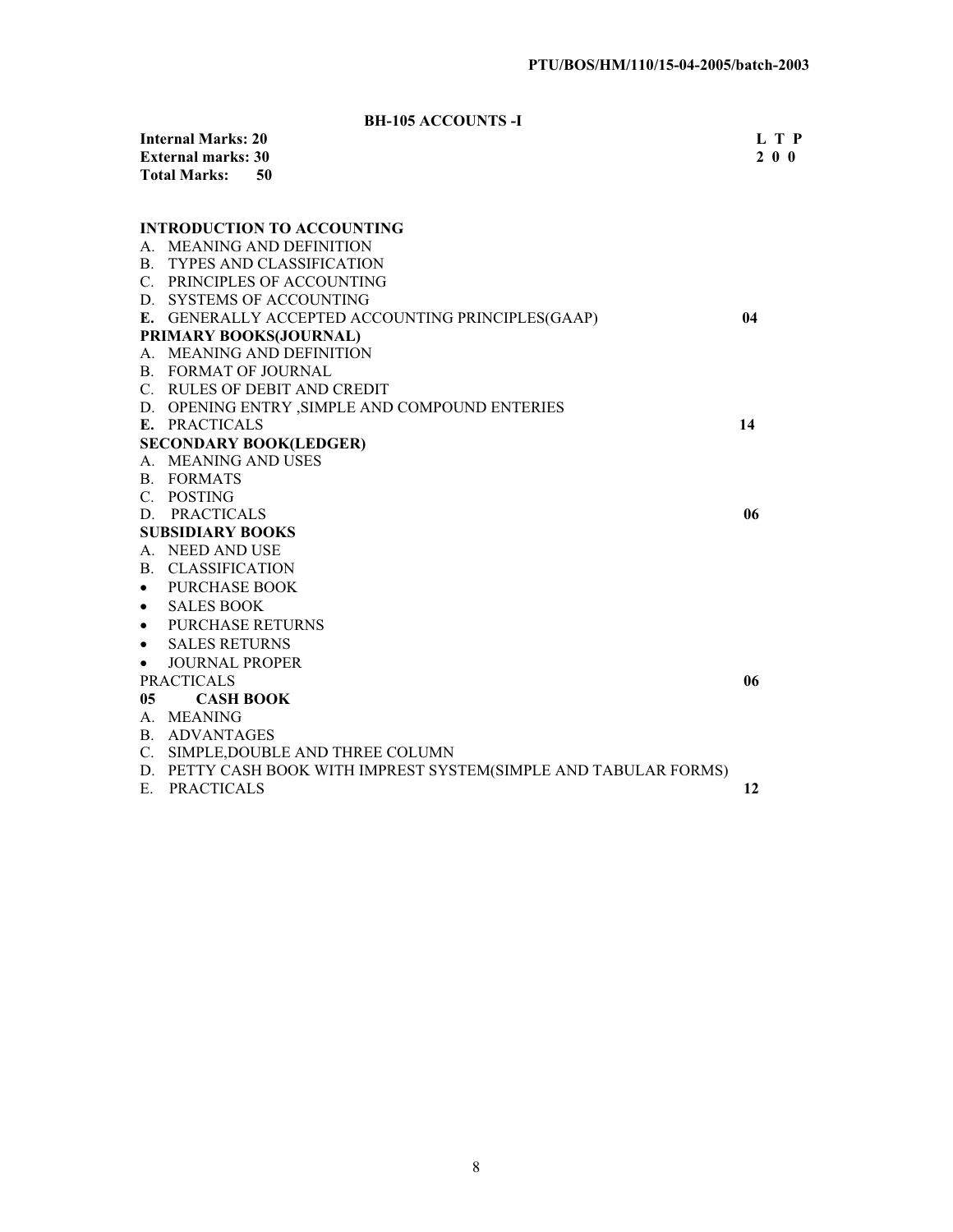# **BH-107 COMPUTER-I**

# **Internal Marks: 20 L T P External marks: 30<br>Total Marks: 50 Total Marks:**

#### **Objectives:**

 The basic objective of the course is to introduce the students to the world of computers and computer technology. To introduce the students to the basic concepts of operating systems, World Processing, Database, presentations & Networking

#### **Computer fundamentals -Theory**

#### **Information concepts and processing**

- A. DefinitionS
- B. Need , Quality and value of Information
- **C.** Data processing concepts

# **ELEMENTS OF A COMPUTER SYSTEM**

- A. DEFINITIONS
- B. CHARACTERISTICS OF COMPUTERS
- C. CLASSIFICATION OF COMPUTERS
- D. LIMITATIONS

## **HARDWARE FEATURES AND USES**

- A. COMPONENTS OF A COMPUTER
- B. GENERATIONS OF COMPUTERS
- C. PRIMARY AND SECONDARY STORAGE CONCEPTS
- D. DATA ENTRY DEVICES
- **E.** DATA OUTPUT DEVICES

## **SOFTWARE CONCEPTS**

- A. SYSTEM SOFTWARE
- B. APPLICATION SOFTWARE
- C. LANGUAGE CLASSIFICATION
- D. COMPILERS AND INTERPRETERS 05

#### **OPERATING SYSTEM/ENVIRONMENTS-THEORY**

#### **BASICS OF MS-DOS**

- A. INTERNAL COMMANDS
- **B.** EXTERNAL COMMANDS

## **INTRODUCTION TO WINDOWS**

- A. GUI/FEATURES
- B. WHAT ARE WINDOWS AND WINDOWS 95 AND ABOVE?
- C. PARTS OF A TYPICAL WINDOW AND THEIR FUNCTIONS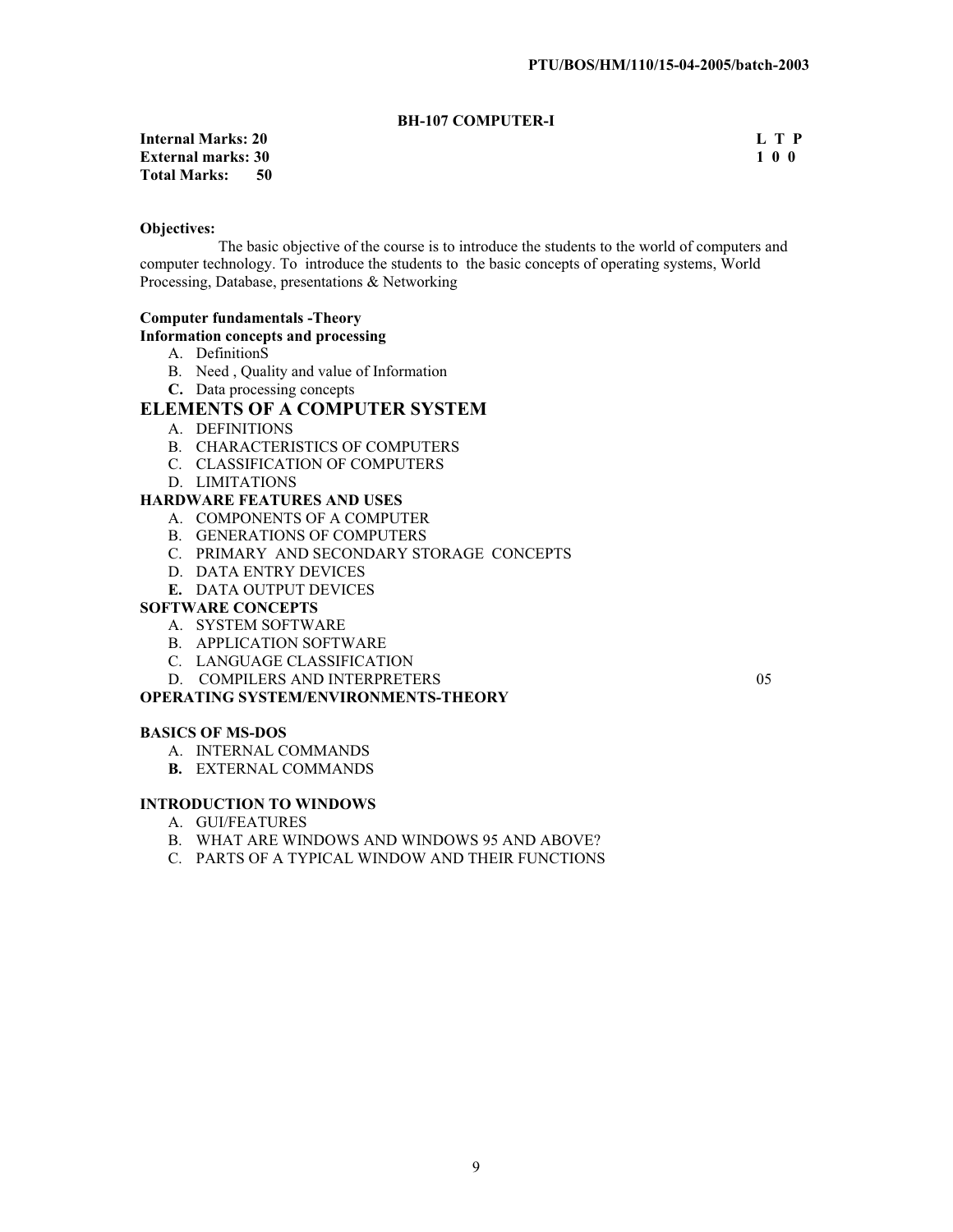# **BH-109 FOOD PRODUCTION-I**

| <b>Internal Marks: 20</b>      |                                                              | L T P        |
|--------------------------------|--------------------------------------------------------------|--------------|
| <b>External marks: 30</b>      |                                                              | 200          |
| <b>Total Marks:</b><br>50      |                                                              | <b>HOURS</b> |
|                                |                                                              |              |
| <b>INTRODUCTION TO COOKERY</b> |                                                              |              |
|                                | A. LEVEL OF SKILLS AND EXPERIENCES                           |              |
|                                | <b>B. ATTITUDE AND BEHAVIOUR IN THE</b>                      |              |
|                                | <b>KITCHEN</b>                                               |              |
|                                | C. PERSONAL HYGIENE<br>D. UNIFORM & PROTECTIVE CLOTHING      |              |
|                                | E . SAFETY PROCEDURE IN HANDLING EQUIPMENT                   |              |
|                                |                                                              | 02           |
| <b>CULINARY HISTORY</b>        |                                                              |              |
|                                | <b>B. ORIGIN OF MODERN COOKERY</b>                           |              |
|                                |                                                              | 02           |
|                                | <b>HIERARCHY AREA OF DEPARTMENT AND KITCHEN</b>              |              |
|                                | A. CLASSICAL BRIGADE                                         |              |
|                                | C. MODERN STAFFING IN VARIOUS CATEGORY HOTELS                |              |
|                                | D. ROLES OF EXECUTIVE CHEF                                   |              |
|                                | E. DUTIES AND RESPONSIBILITIES OF VARIOUS CHEFS              |              |
|                                | E. CO-OPERATION WITH OTHER DEPARTMENTS                       |              |
|                                |                                                              | 03           |
|                                | KITCHEN ORGANIZATION AND LAYOUTGENERAL                       |              |
|                                | A. GENERAL LAYOUT OF THE KITCHEN IN VARIOUS                  |              |
|                                | <b>ORGANISATIONS</b>                                         |              |
|                                | <b>B. LAYOUTS OF RECEIVING AREAS</b>                         |              |
|                                | C. LAYOUT OF SERVICE AND WASH UP                             | 03           |
|                                | <b>EQUIPMENT AND FUEL</b>                                    |              |
|                                | <b>A.VARIOUS FUELS USED</b>                                  |              |
|                                | ADVANTAGES AND DISADVANTAGES OF EACH                         |              |
|                                | B. DIFFERENT EQUIPMENTS USED IN FOOD PRODUCTION              |              |
|                                |                                                              | 01           |
|                                | <b>BASIC MENU PLANNING</b>                                   |              |
|                                | <b>A.TYPES OF MENU</b>                                       |              |
|                                | <b>B.MENU PLANNING PRINCIPALS</b>                            |              |
|                                |                                                              | 02           |
|                                | <b>AIMS AND OBJECTIVES OF COOKING FOOD</b>                   |              |
|                                | A. AIMS AND OBJECTIVES OF COOKING                            |              |
|                                | <b>B. VARIOUS TEXTURES</b><br><b>C.VARIOUS CONSISTENCIES</b> |              |
|                                | D.TECHNIQUES USED IN PRE-PREPARATION                         |              |
|                                | E.TECHNIQUES USED IN PREPARATION                             |              |
| <b>COMMODITIES:</b>            |                                                              |              |
| <b>I)FLOUR</b>                 |                                                              |              |
|                                | <b>A.STRUCTURE OF WHEAT</b>                                  |              |
| <b>B.TYPES OF WHEAT</b>        |                                                              |              |
| <b>C.TYPES OF FLOUR</b>        |                                                              |              |
|                                | D.PROCESSING OF WHEAT-FLOUR                                  |              |
|                                | E.USES OF FLOUR IN FOOD PRODUCTION                           |              |
|                                | F.COOKING OF FLOUR(STARCH)                                   |              |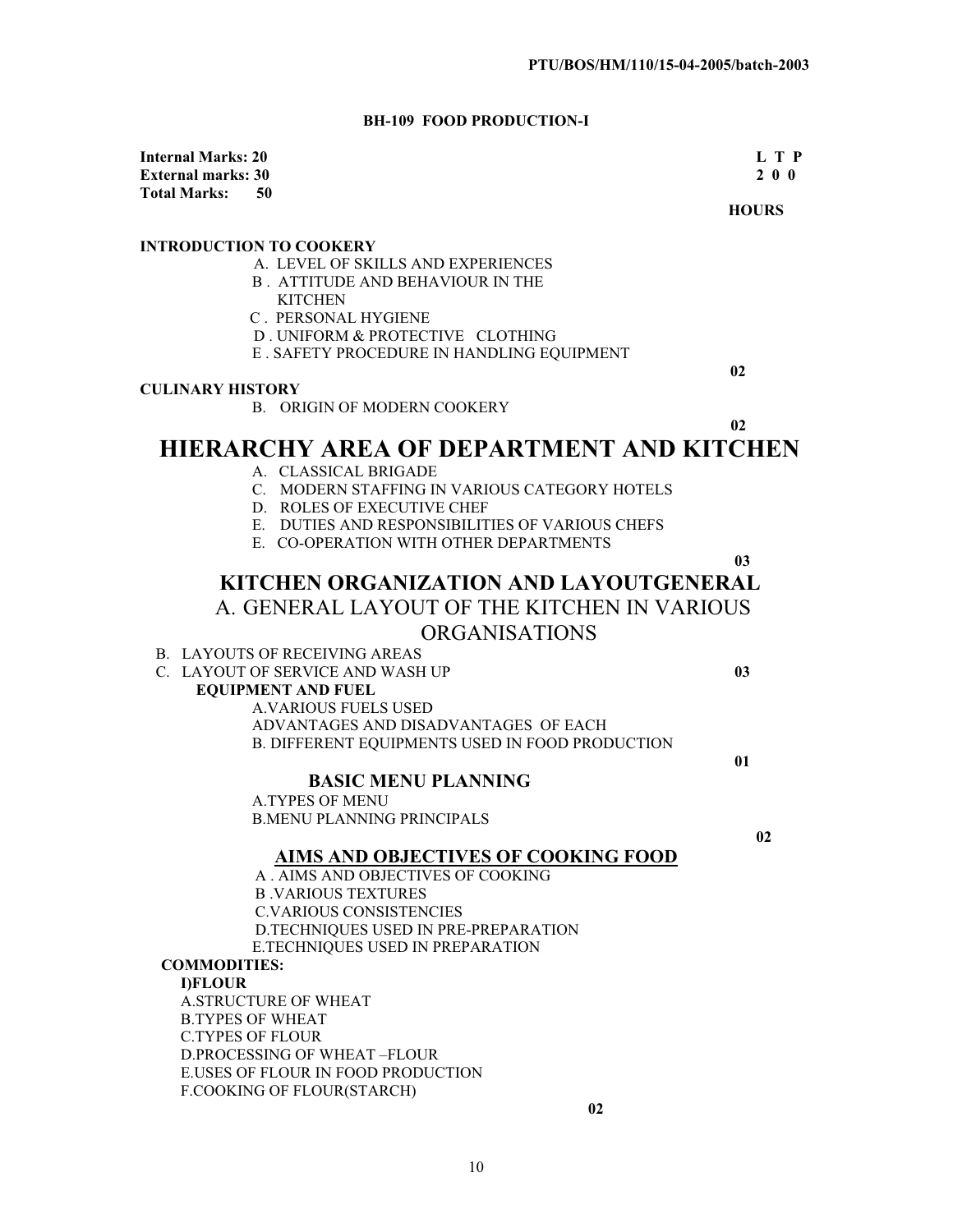## **II)SHORTENINGS(FATS &OILS)** A.ROLES OF SHORTENINGS B.VARIETIES OF SHORTENINGS C.ADVANTAGES AND DISADVANTAGES OF USING VARIOUS SHORTENINGS D.FATS AND OIL-TYPES VARIETIES  **02 III**)**RAISING AGENTS** A.CLASSIFICATIONS OF RAISING AGENTS B.ROLE OF RAISING AGENTS C.ACTIONS AND REACTIONS **01 IV**)**SUGAR** A.IMPORTANCE OF SUGAR B TYPES OF SUGAR C COOKING OF SUGAR-VARIOUS D.USES OF SUGAR **02 BASIC COMMODITIES I)MILK**  A.INTRODUCTION B.PROCESSING OF MILK C.PASTEURISATION-HOMOGENISATION D.TYPE OF MILK-SKIMMEDANDCONDENSED E.NUTRITIVE VALUE

#### **II)CREAM**

 A.INTRODUCTION B.PROCESSING OF CREAM C.TYPES OF CREAM **III)CHEESE**

A.INTRODUCTION

 B. PROCESSING OF CHEESE C.TYPES OF CHEESE D.CLASSIFICATION OF CHEESE E.CURING OF CHEESE F.USES OF CHEESE **IV)BUTTER** A.INTRODUCTION B.PROCESSING OF BUTTER C.TYPES OF BUTTER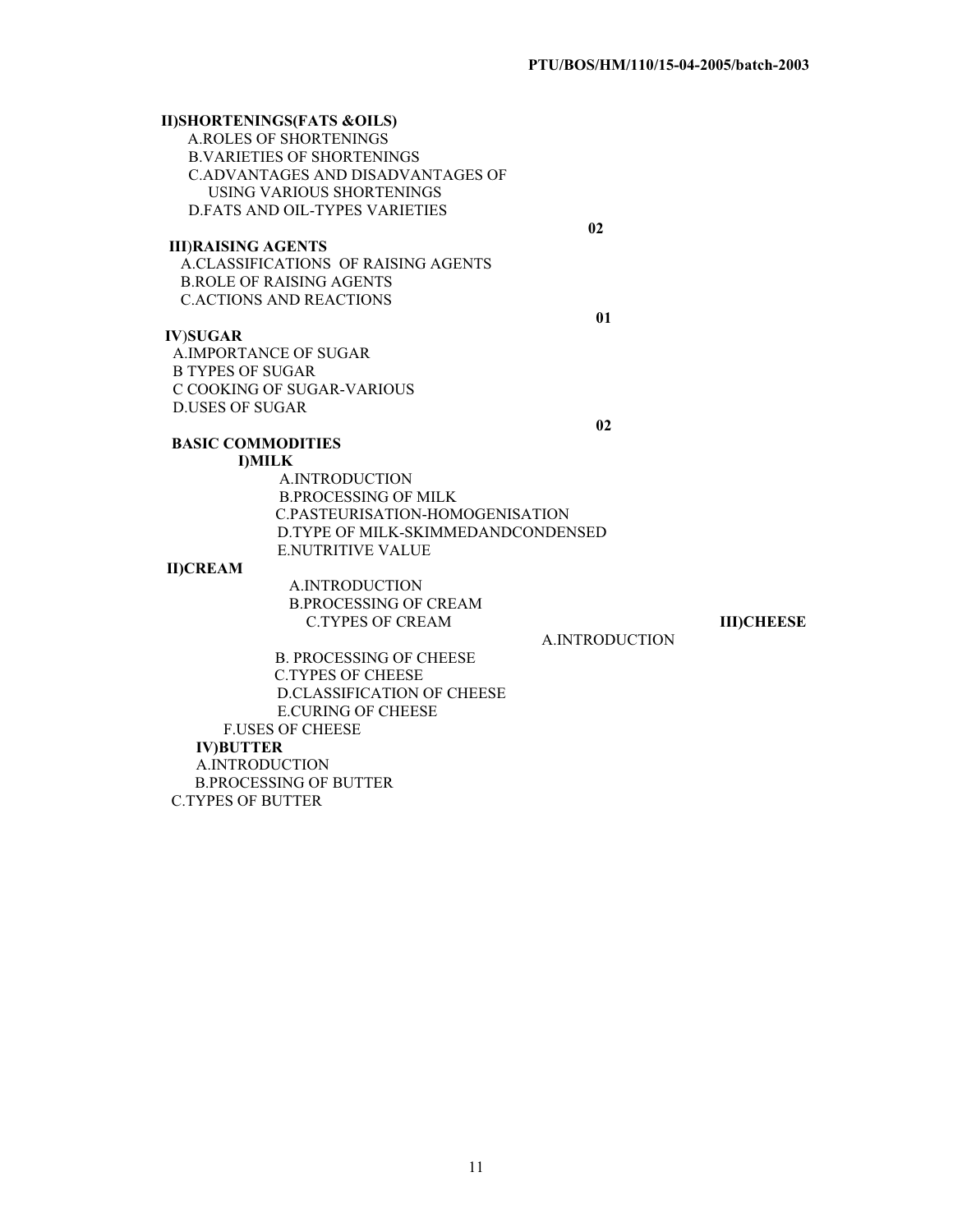# **BH-111 FOOD & BEVERAGE SERVICE-I**

**Internal Marks: 20** L T P<br> **External marks: 30** 2 0 0 **External marks: 30 Total Marks: 50** 

#### **THE HOTEL & CATERING INDUSTRY**

- A. INTRODUCTION TO THE HOTEL INDUSTRY AND GROWTH OF THE HOTEL INDUSTRY IN INDIA
- B. ROLE OF CATERING ESTABLISHMENT IN THE TRAVEL/TOURIEM INDUSTRY
- C. TYPES OF F&B OPERATIONS
- D. CLASSIFICATION OF COMMERCIAL,RESIDENTAL/NON RESIDENTAL
- E. WELFARE CATERING –INDUSTRIAL /INTITUTIONAL/TRANSPORT SUCH AS AIR,ROAD,RAIL,SEA
- F. STRUCTURE OF THE CATERING INDUSTRY –A BRIEF DESCRIPTION OF EACH

 **08**

#### **DEPARTMENTAL ORGANISATION & STAFFING**

A. ORGANISATION OF F&B DEPARTMENT OF HOTAL B. PRINCIPAL STAFF OF VARIOUS TYPES OF F&B OPERATIONS C. FRENCH TERMS RELATED TO F&B STAFF D .DUTIES & RESPONSIBILITIES OF F& B STAFF E .ATTRIBUTES OF WAITER F. INTER-DEPARTMENTAL RELATIONSHIPS(WITH F&B AND OTHER DEPARTMENT)

 **05** 

#### **I FOOD SERVICE AREAS**

- A. SPECIALITY RESTAURANTS
- B. COFFEE SHOP SERVICE
- C. CAFETERIA SERVIVE
- D. FAST FOOD SERVICE
- E. ROOM SERVICE
- F. BANQUET SERVICE
- G. BAR SERVICE
- H. VENDING MACHINES

### **II ANCILLIARY DEPARTMENTS**

- A. PANTRY
- B. FOOD PICK-UP AREA
- C. STORE
- D. LINEN ROOM
- E. KITCHEN STEWARDING

**08**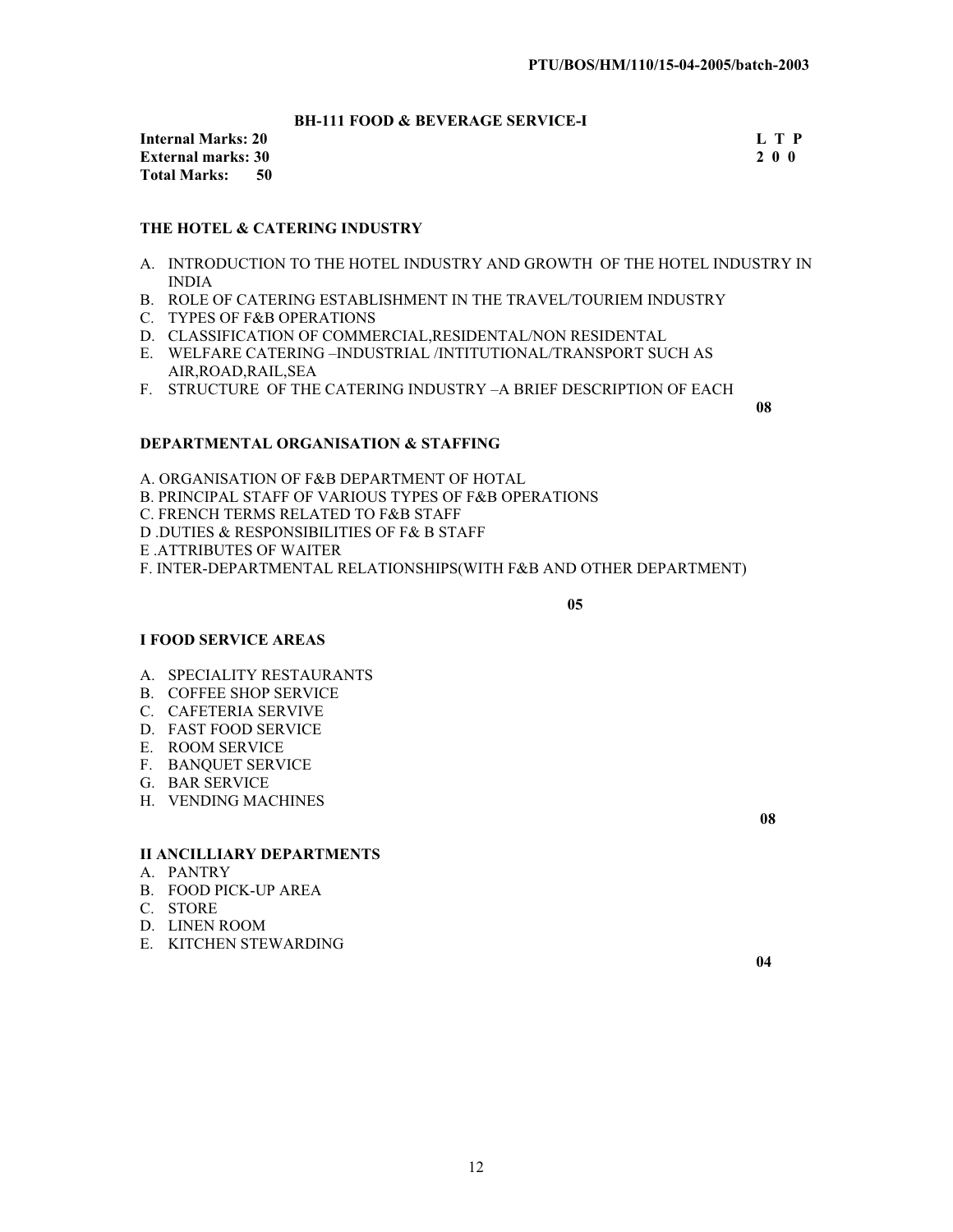**BH-113 HOUSEKEEPING-I**

| <b>Internal Marks: 20</b><br><b>External marks: 30</b><br><b>Total Marks:</b> | 50                                                                                                           | L T P<br>$2 \theta \theta$ |
|-------------------------------------------------------------------------------|--------------------------------------------------------------------------------------------------------------|----------------------------|
|                                                                               | THE ROLE OF HOUSEKEEPING IN HOSPITALITY OPERATION<br>A.ROLE OF HOUSEKEEPING IN GUEST SATISFACTION AND REPEAT |                            |
| <b>BUSINESS</b>                                                               |                                                                                                              |                            |
|                                                                               |                                                                                                              | 02                         |
|                                                                               | ORGANISATION CHART OF THE HOUSEKEEPING                                                                       |                            |
| <b>DEPARTMENT</b>                                                             |                                                                                                              |                            |
|                                                                               | A. HIERARCHY IN SMALL, MEDIUM, LARGE AND CHAIN HOTELS                                                        |                            |
|                                                                               | B. IDENTIFYING HOUSEKEEPING RESPONSIBLITIES                                                                  |                            |
|                                                                               | C. PERSONALITY TRAITS OF HOUSEKEEPING MANAGEMENT PERSONNEL                                                   |                            |
|                                                                               | D. DUTIES AND RESPONSIBILITIES OF HOUSEKEEPING STAFF                                                         |                            |
|                                                                               | E. LAYOUT OF THE HOUSEKEEPING DEPARTMENT                                                                     | 12                         |
| <b>CLEANING ORGANISATION</b>                                                  |                                                                                                              |                            |
|                                                                               | A. PRINCIPLES OF CLEANING, HYGIENE AND SAFETY FACTORS IN CLEANING                                            |                            |
|                                                                               | B. MATHODS OF OGANISING CLEANING                                                                             |                            |
|                                                                               | C. FREQUENCY OF CLEANING DAILY, PERIODIC, SPECIAL                                                            |                            |
|                                                                               | D. DESIGN FEATURES THET SIMPLIFY CLEANING                                                                    |                            |
|                                                                               | USE AND CARE OF EQUIPMENTS                                                                                   | 04                         |
|                                                                               | <b>PEST CONTROL</b>                                                                                          |                            |
| A. AREAS OF INFESTATION                                                       |                                                                                                              | 02                         |
|                                                                               | PREVENTIYE MEASURES AND CONTROL MEASURE                                                                      | 02                         |
|                                                                               | <b>CLEANING AGENTS</b>                                                                                       |                            |
|                                                                               | A. GENERAL CRITERIA FOR SELECTION                                                                            |                            |
| <b>B. CLASSIFICATION</b>                                                      |                                                                                                              |                            |
| C. POLISHES                                                                   |                                                                                                              |                            |
| D. FLOOR SEATS                                                                |                                                                                                              |                            |
| E. USE, CARE AND STORAGE                                                      |                                                                                                              |                            |
|                                                                               | F. DISTRIBUTION AND CONTROLS                                                                                 |                            |
|                                                                               | USE OF ECO-FRIENDLY PRODUCTS IN HOUSEKEEPING                                                                 | 06                         |
|                                                                               | <b>COMPOSTION, CARE AND CLEANING OF DIFFERENT SURFACES</b>                                                   |                            |
| A. METALS                                                                     |                                                                                                              |                            |
| B. GLASS                                                                      |                                                                                                              |                            |
|                                                                               | C. LEATHER, LEATHERITES, REXINES                                                                             |                            |
| $D \cup D$ $I \cup C$                                                         |                                                                                                              |                            |

- D. PLASTIC
- E. CERAMICS
- F. WOOD

G. WALL FINISHES

FLOOR FINISHES **06**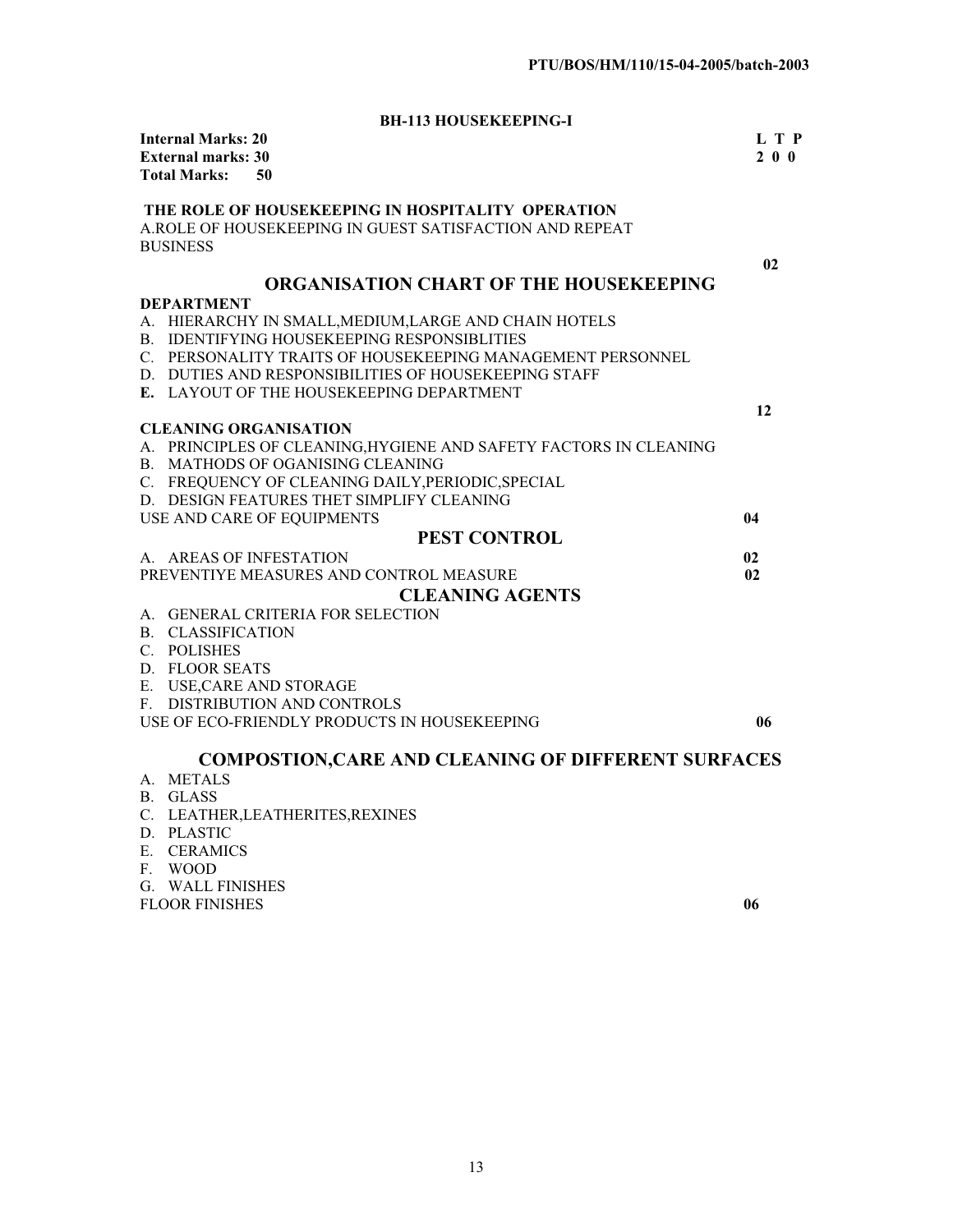# **BH-115 FRONT OFFICE –I**

# **Internal Marks: 20** L T P<br> **External marks: 30** 2 0 0

#### **External marks: 30 Total Marks: 50**

# **INTRODUCTION TO TOURISM,HOSPITALITY&HOTEL INDUSTRY**

- A. TOURIEM AND ITS IMPORTANCE
- B. HOSPITALITY AND ITS ORIGIN
- C. HOTELS THEIR EVOLUTION AND GROWTH
- D. BRIEF INTRODUCTION TO HOTEL CORE AREA WITH SPECIAL REFERENCE TO FRONT **OFFICE**

# **CLASSIFICATION OF HOTELS**

- A. SIZE
- B. STAR
- C. LOCATION &CLIENTELE
- D. OWNERSHIP BASIS
- E. INDEPENDENT HOTELS
- F. MANAGEMENT CONTRACTED HOTEL
- G. CHAINS
- H. FRANCHISE/AFFILIATED
- I. SUPPLEMENTARY ACCOMMODATION
- **J.** TIME SHARES AND CONDOMINIUM

# **TYPES OF ROOMS**

- A. SINGLE
- B. DOUBLE
- C. TWIN
- **D.** SUITS
- **ORGANIZATION**
- **A.** FUNCTION AREAS
- A. FRONT OFFICE HIERARCHY
- C. DUTIES AND RESPONSIBILITIES
- B. PERSONALITY TRAITS

# **TARIFF STRUCTURE**

- A. BASIS OF CHARGING
- **B.** PLANS,COMPETITION,CUSTOMER'S PROFILE,STANDARDS OF SERVICE & AMENITIES
- C. HUBBART FORMULA
- D. DIFFERENT TYPES OF TARIFFS
	- RACK RATE
	- $\bullet$  DISCOUNTED RATES FOR CORPORATES, AIRLINES, GROUPS&TRAVEL AGENTS

# **HOTEL ENTRANCE,LOBBY AND FRONT OFFICE**

# E. LAYOUT

F. FRONT OFFICE EQUIPMENT(NON AUTOMATED,SEMI AUTOMATED AND AUTOMATED **FRONT OFFICE AND GUEST HANDLING** 

- INTRODUCTION TO GUEST CYCLE
	- PRE ARRIVAL
	- ARRIVAL
	- $\bullet$  STAY

# DEPARTURE & AFTER DEPARTURE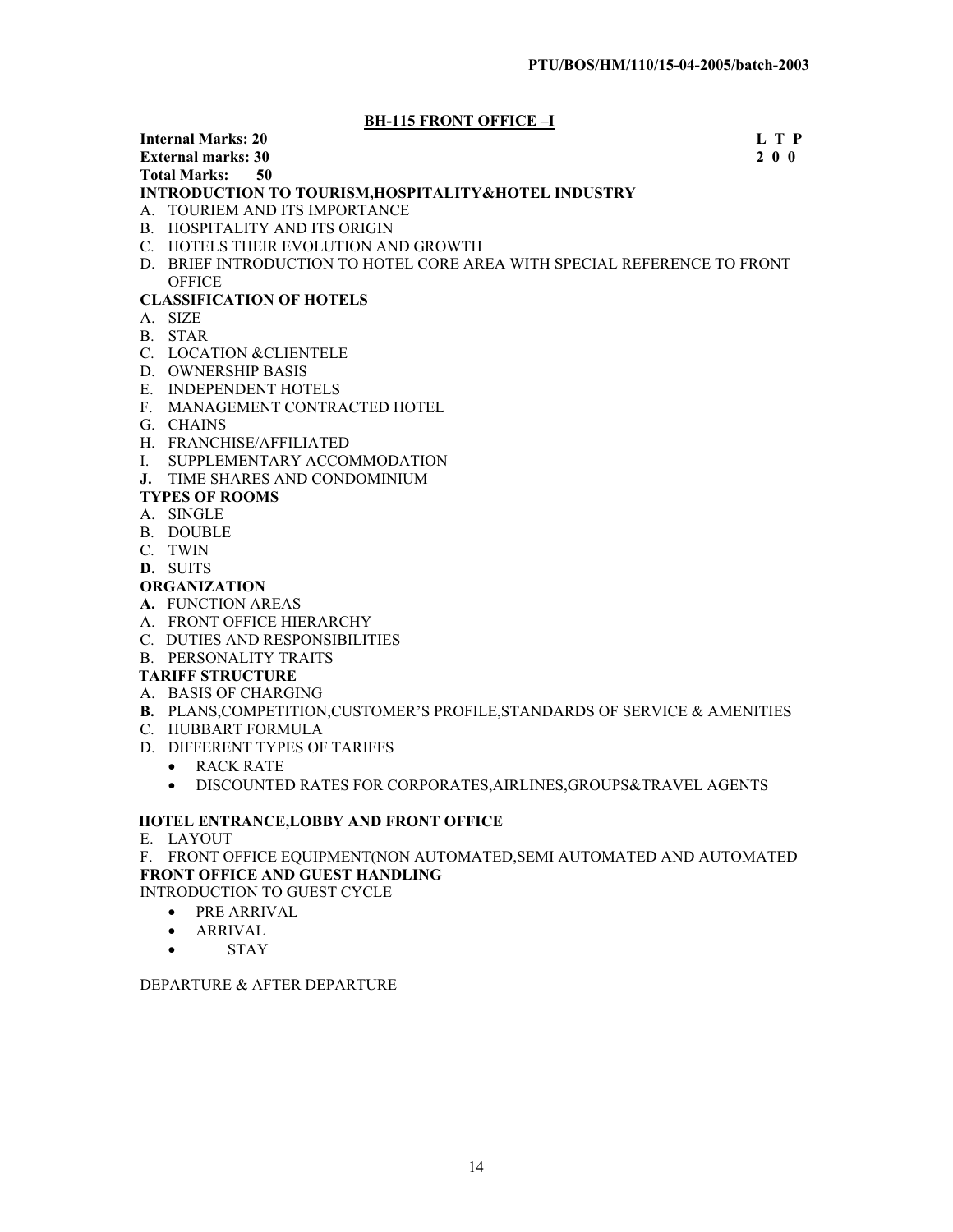# **BH-117 HOTEL ENGINEERING-I**

|            | <b>Internal Marks: 20</b> |                                                                              | L T P |
|------------|---------------------------|------------------------------------------------------------------------------|-------|
|            | <b>External marks: 30</b> |                                                                              | 100   |
|            | <b>Total Marks:</b>       | 50                                                                           |       |
|            |                           |                                                                              |       |
|            |                           | MAINTENANCE: PREVENTIVE AND BREAKDOWN MAINTENANCE, COMPARISON                |       |
|            |                           | A. ROLL & IMPORTANCE OF MAINTENANCE DEPARTMENT IN THE HOTEL INDUSTRY         |       |
|            |                           | WITH EMPASIS ON ITS RELATION WITH OTHER DEPARTMENTS OF THE HOTEL             |       |
|            |                           | B. ORGANIZATION CHART OF MAINTENANCE DEPARTMENT, DUTIES AND                  |       |
|            |                           | RESPONSIBILITIES OF MAINTENANCE DEPARTMENT                                   | 03    |
|            |                           | <b>FUELS USED IN CATERING INDUSTRY</b>                                       |       |
|            |                           | A. TYPES OF FUELS USED IN CATERING INDUSTRY , CALORIFIC VALUE, COMPARATIVE   |       |
|            |                           | <b>STUDY OF DIFFERENT FUELS</b>                                              |       |
|            |                           | CALCULATION OF AMOUNT OF FUEL REQUIRED AND COST                              | 04    |
| <b>GAS</b> |                           |                                                                              |       |
|            |                           | A. HEAT TERMS AND UNITS , METHOD OF TRANSFER                                 |       |
|            |                           | B. LPG AND ITS PROPERTIES ,PRINCIPLES OF BUNSEN AND BURNER ,PRECAUTION TO BE |       |
|            |                           | TAKEN WHILE HANDLING GAS, LOW AND HIGH PRESSURE                              |       |
|            |                           | BURNERS, CORRESPONDING HEAT OUTPUT                                           |       |
|            |                           | GAS BANK, LOCATION, DIFFERENT TYPES OF MANIFLOLDS                            | 04    |
|            | <b>ELECTRICITY:</b>       |                                                                              |       |
|            |                           | A. FUNDAMENTALS OF ELECTRICITY, INSULATORS, CONDUCTORS, CURRENT, POTENTIAL   |       |
|            |                           | DIFFERENCE RESISTANCE, AC AND DC, SINGLE PHASE AND THREE PHASE AND ITS       |       |
|            |                           | IMPORTANCE ON EQUIPMENT SPECIFICATIONS                                       |       |
|            |                           | B. ELECTRIC CIRCUITS OPEN CIRCUITS AND CLOSE CIRCUITS ,SYMBOL OF CIRCUIT     |       |
|            |                           | ELEMENTS, SERIES AND PARALLEL CONNECTIONS, SHORT                             |       |
|            |                           | CIRCUIT, FUSES, MCB, EARTHING, REASON FOR PLACING SWITCHES ON LIVE WIRE SIDE |       |
|            |                           | C. ELECTRIC WIRES AND TYPES OF WIRING                                        |       |
|            |                           | D. CALCULATION OF ELECTRIC ENERGY CONSUMPTION OF EQUIPMENT, SAFETY           |       |
|            |                           | PRECAUTION TO BE OBSERVED WHILE USING ELECTRIC APPLIANCES                    |       |
| Е.         |                           | TYPES OF LIGHTING , DIFFERENT LIGHTING DEVICES , INCANDESCENT                |       |
|            |                           | LAMPS, FLUORESCENT LAMPS, OTHER GAS DISCHARGED LAMPS, ILLUMINATION, AND      |       |
|            |                           | UNITS OF ILLUMINATION                                                        |       |
|            | F. EXTERNAL LIGHTING      |                                                                              |       |
|            |                           | G. SAFETY IN HANDING ELECTRIC EQUIPMENT                                      |       |
|            |                           |                                                                              | 06    |
|            | <b>WATER SYSTEMS</b>      |                                                                              |       |
|            |                           | A. WATER DISTRIBUTION SYSTEM IN A HOTEL                                      |       |
|            |                           | B. COLD WATER SYSTEMS IN INDIA                                               |       |
|            |                           | C. HARDNESS OF WATER, WATER SOFTENING, BASE EXCHANGE METHOD                  |       |
|            |                           | D. COLD WATER CISTERN SWIMMING POOLS                                         |       |
|            |                           | E. HOT WATER SUPPLY SYSTEM IN HOTELS                                         |       |
|            |                           | F. FLUSHING SYSTEM, WATER TRAPS, TRAPS AND CLOSETS                           |       |
|            |                           | 04                                                                           |       |
|            |                           | <b>DEMONSTRATION</b>                                                         |       |
|            | <b>SAFETY</b>             |                                                                              |       |
|            |                           | A. ACCIDENT PREVENTION                                                       |       |

B. SLIPS AND FALLS OTHER SAFETY **01**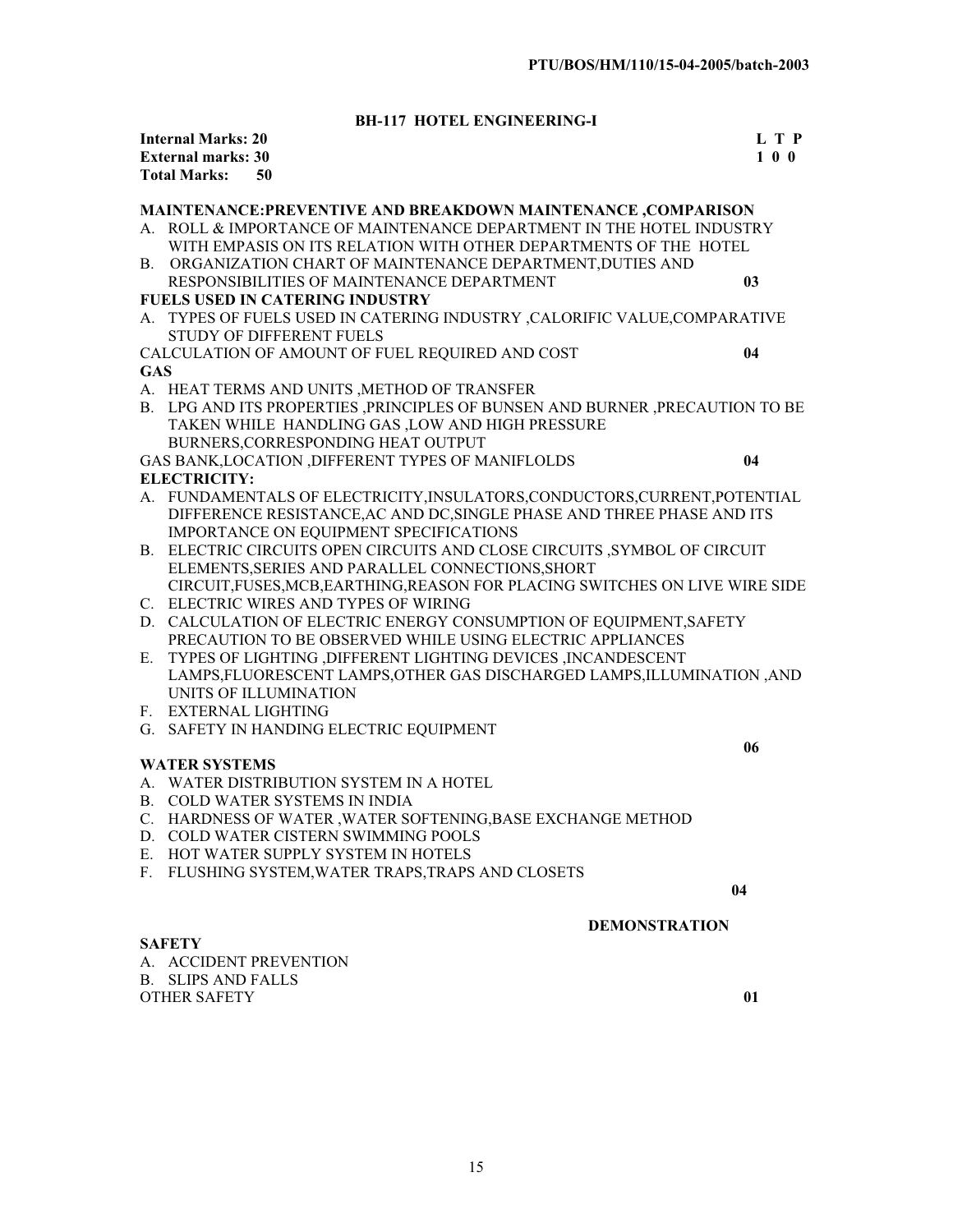# **BH-121 FOOD PRODUCTION-I**

**Internal Marks: 20 L T P External marks: 30 Total Marks: 50** 

# **INTRODUCTION TO COOKERY DEMONSTRATION CLASSES & SIMPLE APPLICATION BY STUDENTS PART A BASIC WESTERN CUISINE i)VEGETABLES A.VARIETIES OF VEGETABLES B.CLASSIFICATIONS C. CUTS OF VEGETABLES**

- JULIENNA
- JARDINIERE
- **MOGNONETTE**
- DICES<sub></sub>
- **CUBES**
- **MACEDOINE**
- **PAYSANNE**
- **SHRED**
- **CONCASSE**
- **MIREPOIX**

## **D.BLANCHING OF TOMATOES & CAPSICUM E.METHODS OF COOKING VEGETABLES**

- x BOILING(POTATOES,BEANS,CAULIFLOWER)
- FRYING(AUBERGINE, POTATOES)
- STEAMING(CABBAGE)
- **•** BAKING(POTATOES,TURNIP)
- BRAISING(ONION,LEAKS,CABBAGE)

# **II)STOCKS**

# DEMONSTRATION & PREPARATION OF

- WHITE STOCK
- BROWN STOCK
- FISH STOCK

# **Iii)SAUCES**

# DEMONSTRATION &PREPARATION OF BASIC MOTHER SAUCES AND 2-3 DERIVATIVES OF EACH

x BECHAMEL(+CHEESE SAUCE,MORNAY,MUSTARD SAUCE,PARSLEY SAUCE)

- x ESPAGNOLE(+LYNNAISE MADEIRA,CHARCUTIERE)
	- x TOMATO (+CREOLE,ITALIENNE,PIQUANTE)
	- x VELOUTE(+SUPREME,ALLEMANDE,NORMANDE)
	- HOLLANDAISE(+PALOISE, BEARNAISE)
	- MAYONNAISE(TARTARE,COCKTAIL)

# **IV)SOUPS**

CLASSIFICATION OF SOUPS

PREPARATION OF BASIC SOUPS

- x CONSOMME(ROYAL,CARMEN,CLERMONT,AMBASSADRICE,JULIENNE)
- CREAM(TOMATO,SPINACH, VEGETABLES)
- x PUREE(LENTIL,PEAS,CARROT)
- x CUT VEGETABLES(SCOTCH BROTH,MINESTRONE)
- x VELOUTE(CRÈME DE VOLAILLE PRINCESS,VELOUTE DAME

BLANCHE/MARIE-LOUISE)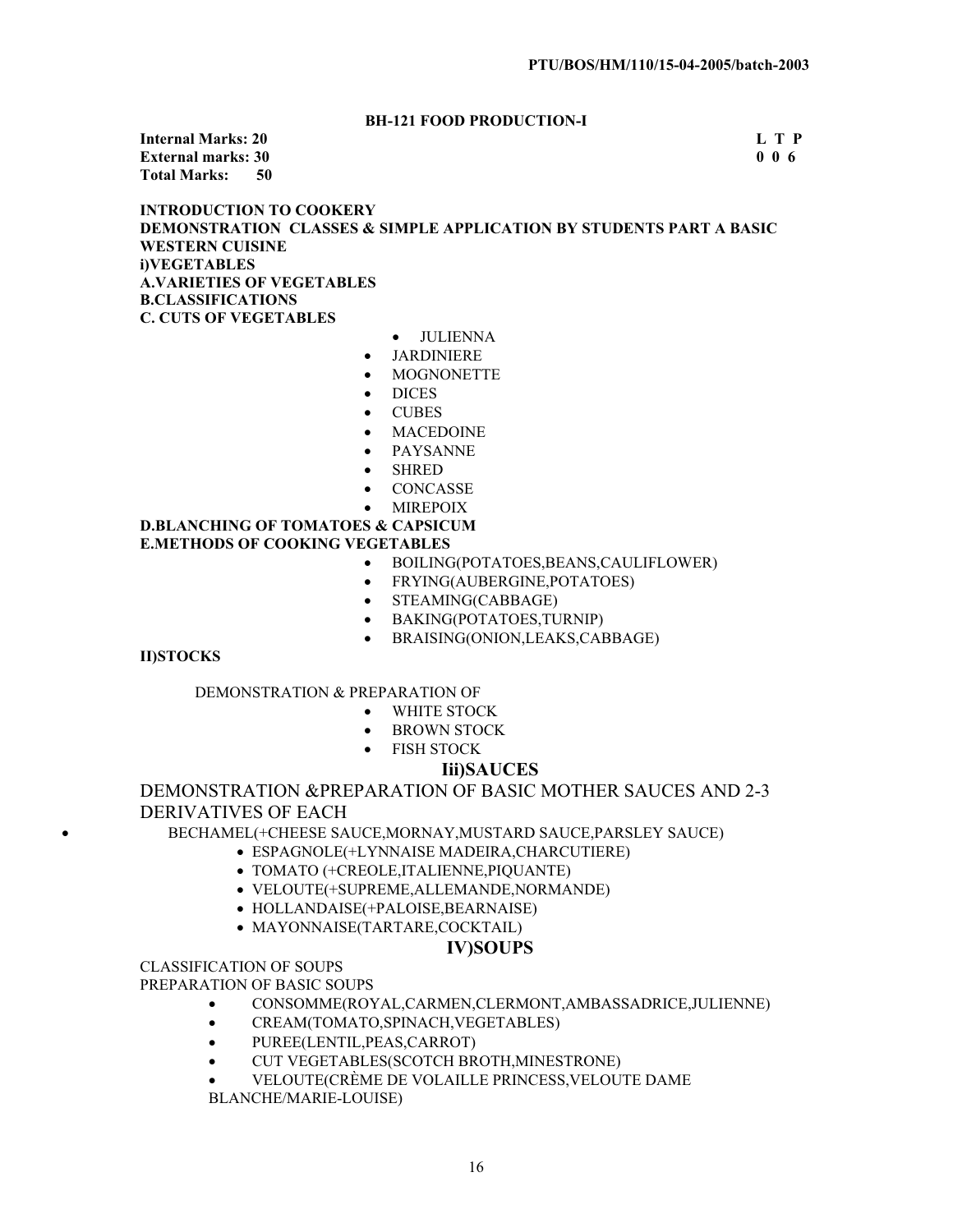- x NATIONAL SOUP(MULLIGATAWNY,FRENCH ONION,OXTAIL)
- x BISQUE(PRAWN,SHRIMP)

# **V)EGG COOKERY**

PREPARATION OF VARITIES OF EGG DISHES

- BOILED(SOFT &HARD)
- FRIED(SUNNY SIDE UP, DOUBLE FRIED)
- **POACHES**
- **SCRAMBLED**
- OMLETTE(PLAIN,STUFFED)
- x EN COCOTTE(EGGS BENEDICT)
- x STARCH(RICE,PASTA,POTATO)

# **VI)FISH MONGERY**

- **IDENTIFICATION &CLASSIFICATION OF FISH E.G FLAT** FISH(POMFRET,BLACK POMFRET AND SOLE)
- x ROUND FISH (SURMAL,RAWAS MACKEREL)
- x SHEELFISH(CLAMS,MUSSELS,SHRIMPS,CRABS,LOBSTER S)
- x CEPHALOPODS(SQUID,CUTTLE,FISH)
- x CUTS OF FISH E.G FILLET,DARNE,TRONCON,PAUPRETTE,GOUJONS

PREPARATION OF SIMPLE FISH DISHES SUCH AS

- SAUMON GRILLE
- POMFRET MEUNIERE
- x SOLE MORNAY
- **FISH ORLY**
- FISH COLBERT
- FISH A L'ANGLARSE

# **VII)POULTRY**

- A. CUTS OF POULTRY
- B. PREPARATION AND JOINTING OF CHICKEN
- C. PREPARATION OF SIMPLE DISHES SUCH AS
- x POULET ROTI A L'ANGLAISE
- POULET GRILLE DIABLE
- POULET SAUTE CHASSEUR
- POULET SAUTE MARYLAND

# **Vii)MEAT**

A.IDENTIFICATION OF VARIOUS CUTS B.CARCASS DEMONSTRATION OF LAMB & PORK

- A. PREPARATION OF BASIC CUTS SUCH AS
- LAMB & PORK CHOPS
- x TORNADO,FILLET,STEAK AND ESCALOPE
- ROAST LEG OF LAMB
- **STEW**

# **PART B-BAKERY & PATISSERIE**

# **i)BREAD MAKING**

# **A.DEMONSTRATION +PREPARATION OF SIMPLE AND ENRICHED BREAD ,RECIPES**

B.BREAD LOAF(WHITE & BROWN) C.BREAD ROLLS(VARIOUS SHAPES) D.FRENCH BREAD E.BRIOCHE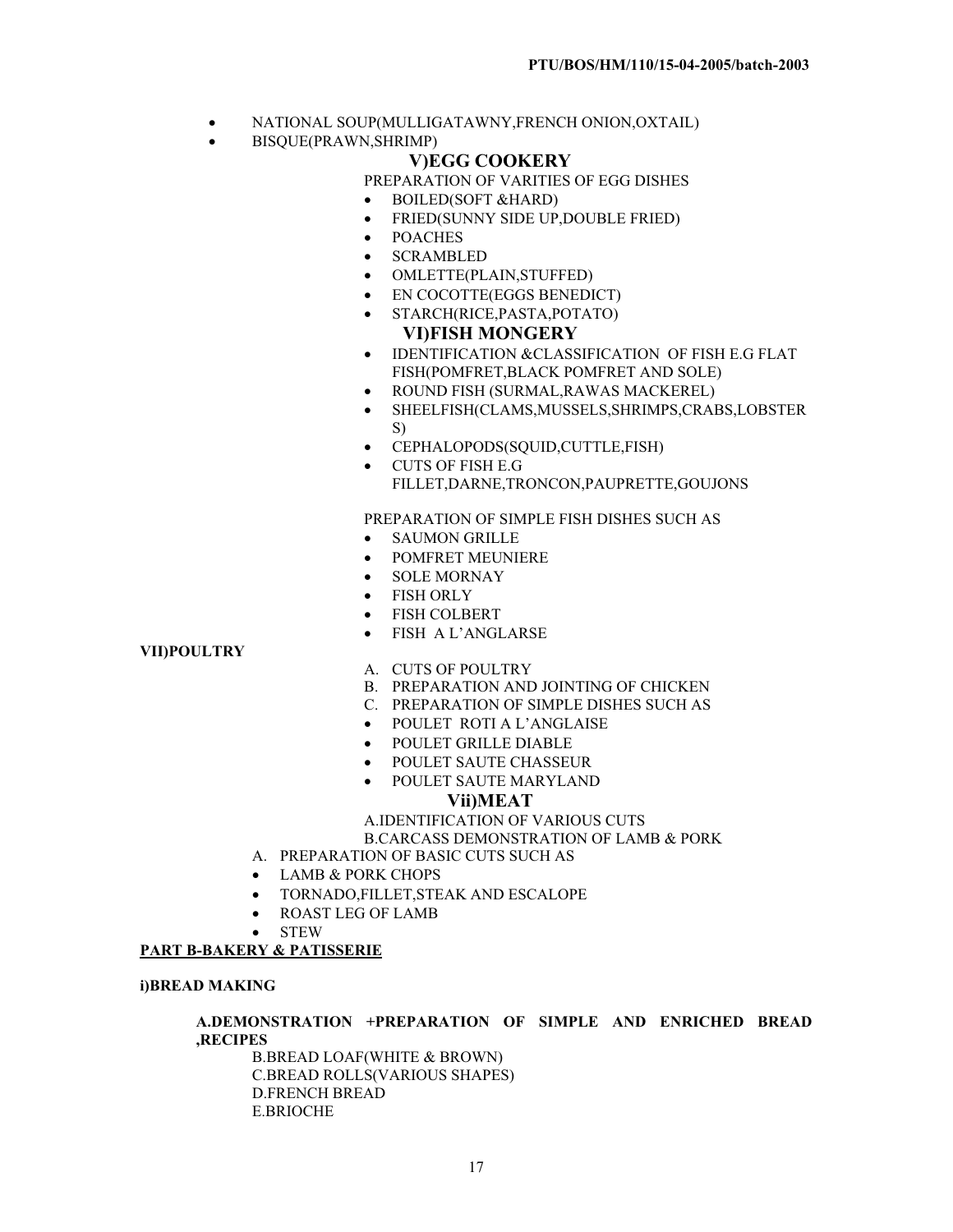# **BH-123 Food & Beverage Service-I Practical**

**Internal Marks: 20** L T P<br> **External marks: 30** 0 0 4 **External marks: 30<br>Total Marks: 50 Total Marks: 50** 

## **F& B SERVICE EQUIPMENT**

C. FAMILIARIZATION OF **CUTLORY CROCKERY** GLASSWARE FLATWARE HOLLOWWARW ALL OTHER EQUIPMENT USED IN F&B FRENCH TERMS RELATED TO THE ABOVE 01 **CARE & MAINTENANCE OF EQUIPMENT INCLUDING CLEANING/POLISHING OF EPNS ITEMS BY** 

- PLATE POWDER METHOD
- POLIVIT MATHOD
- SILVER DIP METHOD
- $\bullet$  BURNISHING MACHINE

#### **BH-125 HOUSEKEEPING-I Practical**

| <b>Internal Marks: 20</b><br><b>External marks: 30</b> | L T P<br>$0 \t0 \t3$ |
|--------------------------------------------------------|----------------------|
| <b>Total Marks:</b><br>50                              |                      |
| <b>ROOM LAYOUT AND STANDARD SUPPLIES</b>               | 06                   |
| <b>CLEANING EQUIPMENT</b>                              | 04                   |
| <b>CLEANING OF DIFFERENT SURFACES</b>                  |                      |
| <b>DAILY</b><br>$\bullet$                              |                      |
| <b>PERIODIC</b><br>$\bullet$                           |                      |
| <b>SPECIAL TASKS</b><br>$\bullet$                      | 16                   |
| <b>BH-127 FRONT OFFICE-I Practical</b>                 |                      |
| <b>Internal Marks: 20</b>                              | L T P                |
| <b>External marks: 30</b>                              | $0 \t0 \t3$          |
| <b>Total Marks:</b><br>50                              |                      |

APPRAISAL OF FRONT OFFICE EQUIPMENT AND FURNITURE(RACK,COUNTER BELL DESK) A. FILLING UP OF VARIOUS PERFORMA B. WELCOMING OF GUEST TELEPHONE HANDLING

#### **BH-129 HOTEL ENGINEERING-I Practical**

| <b>Internal Marks: 20</b> | L T P            |
|---------------------------|------------------|
| <b>External marks: 30</b> | 0 <sub>0</sub> 1 |
| <b>Total Marks:</b><br>50 |                  |

**Practical is based on theory of BH-117**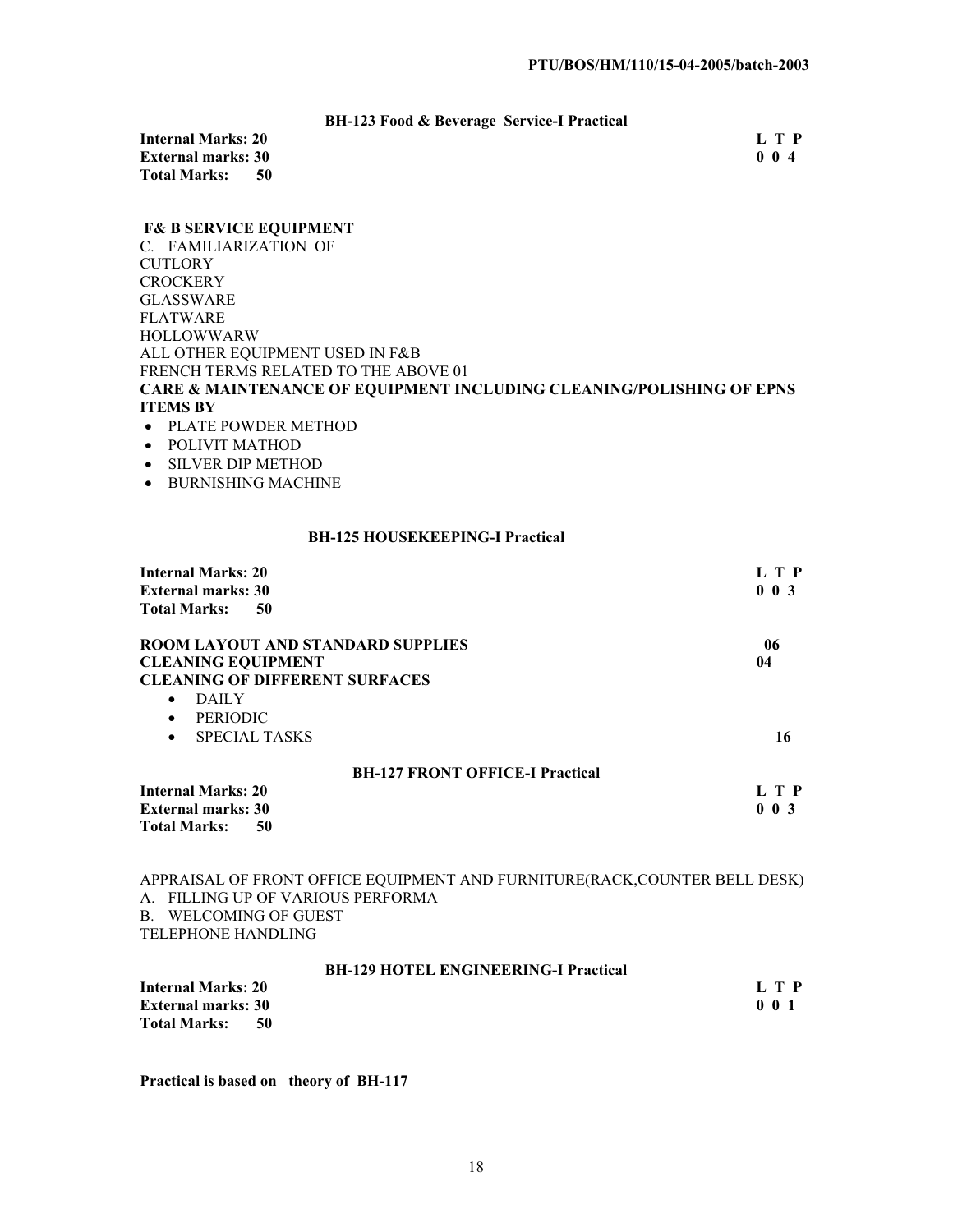# **BH-131 COMPUTER-I Practical**

|                    | 211 101 00111 01211 1100000   |             |
|--------------------|-------------------------------|-------------|
|                    | Internal Marks: 20            | L T P       |
| External marks: 30 |                               | $0 \t0 \t1$ |
|                    | Total Marks: \<br>-50         |             |
|                    | WINDOWS OPERATIONS –PRACTICAL |             |
|                    | A. CREATING FOLDERS           |             |
|                    | B. B.CREATING SHORTCUTS       |             |
|                    | <b>COPYING FILES/FOLDERS</b>  |             |
|                    |                               |             |

- D. RENAMING FILES/FOLDERS
- E. DELETING FILES
- F. EXPLORING WINDOWS
- **G.** QUICK MENUS **05**

## **MS-OFFICE 97**

**MS-WORD-PRACTICAL**

# **CREATING A DOCUMENT**

# A. ENTERING TEXT

- B. SAVING THE DOCUMENT
- C. EDITING A DOCUMENT ALREADY SAVED TO DISK
- D. GETTING AROUND THE DOCUMENT
- E. FIND AND REPLACE OPERATIONS
- F. PRINTING THE DOCUMENT

#### **FORMATTING A DOCUMENT**

- A. JUSTIFYING PARAGRAPHS
- B. CHANGING PARAGRAPH INDENTS
- C. SETTING TABS AND MARGINS
- D. FORMATTING PAGES AND DOCUMENTS
- E. USING BULLETS AND NUMBERING
- F. HEADERS/FOOTERS
- G. PAGINATION

#### **SPECIAL EFFECTS**

- A. PRINT SPECIAL EFFECTS E.G BOLD,UNDERLINE,SUPERSCRIPTS,SUBSCRIPTS
- B. CHANGING FONTS
- **C.** CHANGING CASE

#### **CUT,COPY AND PASTE OPERATION**

- A. MARKING BLOCKS
- **B.** COPYING AND PASTING A BLOCK
- **C.** CUTTING AND PASTING A BLOCK
- D. DELETING A BLOCK
- E. FORMATING A BLOCK
- **F.** USING FIND AND REPLACE IN ABLOCK

#### **USING MS-WORD TOOLS**

- A. SPELLING AND GRAMMER
- B. MAIL/MERGE
- C. PRINTING ENVELOPS AND LABELS

**TABLES**

- A. CREATE
- B. DELETE
- C. FORMAT

#### **GRAPHICS**

- A. INSERTING CLIP ARTS
- B. SYMBOLS(BORDER/SHADING)
- C. WORD ART

#### **PRINT OPTIONS**

- A. PRAVIEWING THE DOCUMENTS
- B. PRINTING A WHOLE DOCUMENT
- C. PRINTING A SELECTED PAGE
- D. PRINTING A SELECTED SET
- E. PRINTING SEVERAL DOCUMENTS
- **F.** PRINTING MORE THAN ONE COPIES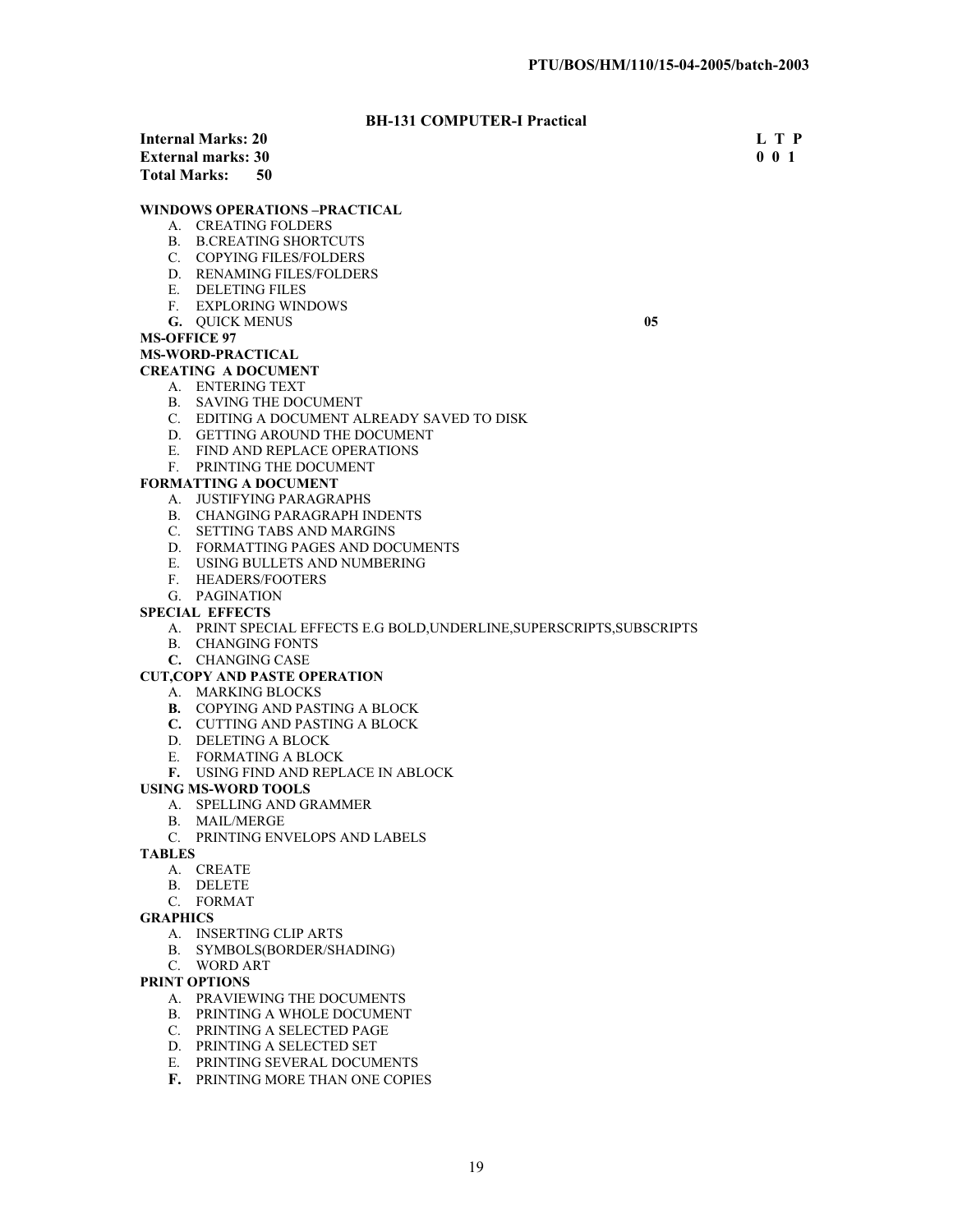| $2nd$ Semester                                                                      |              |
|-------------------------------------------------------------------------------------|--------------|
| <b>BH-102 FOOD SCIENCE &amp; NUTRITION-II</b>                                       |              |
| <b>Internal Marks: 20</b>                                                           | L T P        |
| <b>External marks: 30</b>                                                           | $2\ 0\ 0$    |
| <b>Total Marks:</b><br>50                                                           |              |
|                                                                                     | <b>HOURS</b> |
| <b>FOOD PROCESSING.</b>                                                             | (03)         |
| <b>DEFINITION</b>                                                                   |              |
| A. OBJECTIVES                                                                       |              |
| <b>B. TYPES OF TREATEMENT</b>                                                       |              |
| EFFECT OF FACTORS LIKE HEAT, ACID, ALKALI ON FOOD CONSTITUENTS                      |              |
| <b>EVALUATION OF FOOD</b>                                                           | (03)         |
| A. OBJECTIVES                                                                       |              |
| B. SENSORY ASSESSMENT OF FOOD QUALITY                                               |              |
| C. METHODS                                                                          |              |
| D. INTRODUCTION TO PROXIMATE ANALYSIS OF FOOD CONSTITUENTS                          |              |
| E. RHEOLOGICAL ASPECTS OF FOOD                                                      |              |
| <b>EMULSIONS</b>                                                                    | (03)         |
| A. THEORY OF EMULSIDFICATION                                                        |              |
| <b>B. TYPES OF EMULSION</b>                                                         |              |
| C. EMULSIFYING AGENTS                                                               |              |
| D. ROLE OF EMULSIFYING AGENTS IN FOOD EMULSIONS                                     |              |
| <b>COLLOIDS</b>                                                                     | (02)         |
| <b>DEFINITION</b>                                                                   |              |
| APPLICATION OF COLLOID SYSTEMS IN FOOD PREPARATION                                  |              |
| <b>FLAVOUR</b>                                                                      | (02)         |
| <b>DEFINITION</b>                                                                   |              |
| DESCRIPTION OF FOOD FLAVOURS(TEA,COFFEE, WINE, MEAT, FISH, SPICE)                   |              |
| <b>BROWNING</b>                                                                     | (03)<br>€    |
| TYPES (ENZYMATIC AND NON ENZYMATIC)                                                 |              |
| ROLE IN FOOD PREPARATION                                                            |              |
| PREVENTION OF UNDESIRABLE BROWING                                                   |              |
| <b>BALANCED DIET</b>                                                                |              |
| (01)                                                                                |              |
| <b>DEFINITION</b><br>٠                                                              |              |
| <b>IMPORTANCE OF BALANCED DIET</b><br>٠                                             |              |
| RDA FOR VARIOUS NUTRIENTS - AGE, GENDER, PHYSIOLOGICAL STATE                        |              |
| <b>MENU PLANNING</b>                                                                | 02           |
| PLANNING OF NUTRITIONALLY BALANCED MEALS BASED UPON THE THREE FOOD                  |              |
| <b>GROUP SYSTEM</b>                                                                 |              |
| FACTORS AFFECTING MEAL PLANNING<br>٠                                                |              |
| CRITICAL EVALUATION OF FEW MEALS SERVED AT THE INSTITUTES/HOTELS BASED<br>$\bullet$ |              |
| ON THE PRINCIPLE OF MEAL PLANNING                                                   |              |
| CALCULATION OF NUTRITIVE VALUE OF DISHES/MEALS<br>$\bullet$                         |              |
| <b>MASS FOOD PRODUCTION</b>                                                         | 01           |
| EFFECT OF COOKING ON NUTRITIVE VALUE OF FOOD9QFP)01<br>$\bullet$                    |              |
|                                                                                     |              |
| NEWER TRENDS IN FOOD SERVICE INDUSTRY IN RELEVANCE TO NUTRITION AND                 |              |
| <b>HEALTH</b>                                                                       |              |

- NEED FOR INTRODUCING NUTRITIONALLY BALANCED AND HEALTH SPECIFIC MEALS
- CRITICAL EVALUATION OF FOAST FOODS
- NEW PRODUCTS BEING LAUNCHED IN THE MARKET(NUTRITIONAL EVALUATION)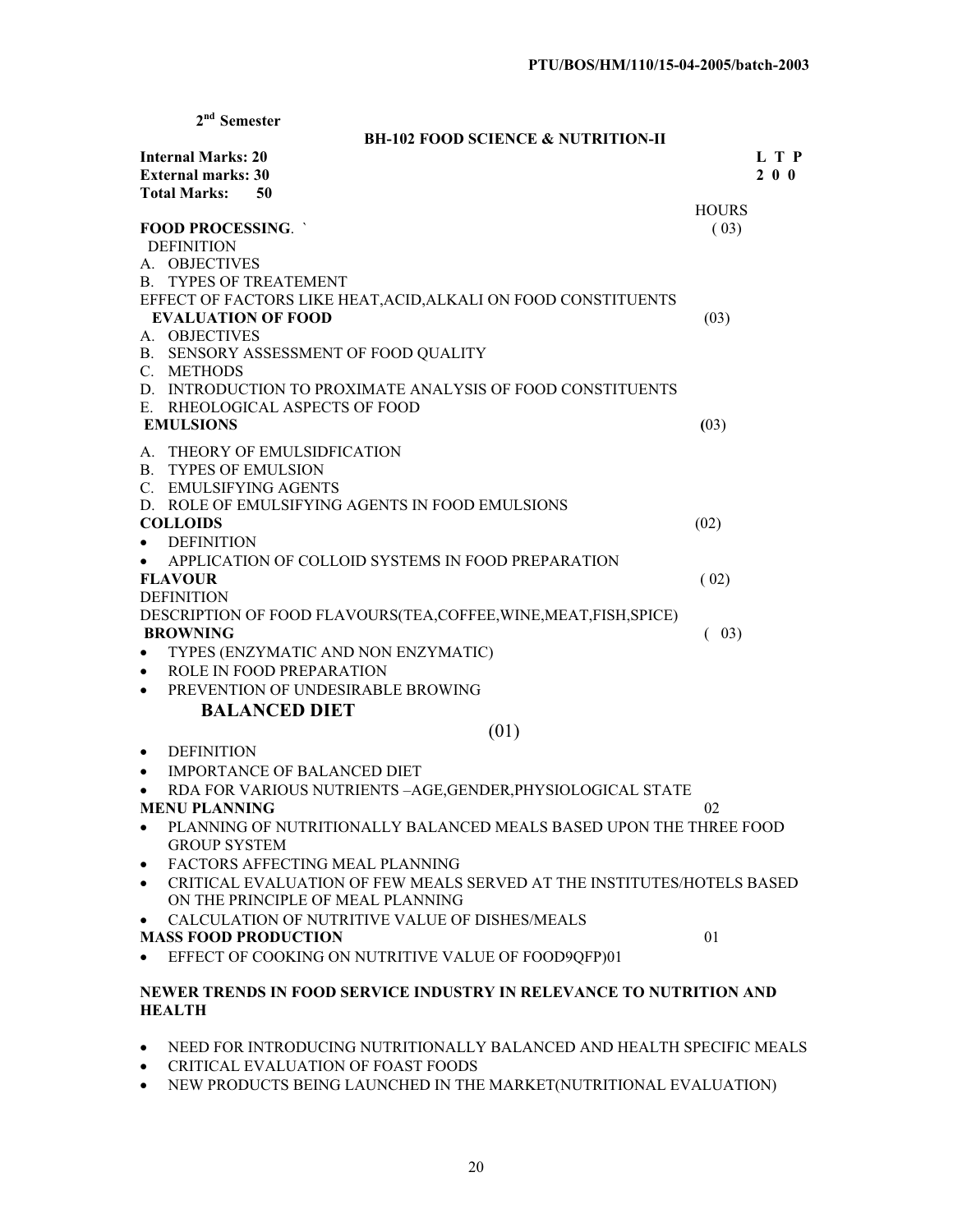# **BH-104 COMMUNICATION-II**

**Internal Marks: 20** L T P **External marks: 30 2 0 0 Total Marks: 50** 

# **NON-VERBAL COMMUNICATION**

- A. DEFINITION ,ITS IMPORTANCE AND ITS INEVITABILITY
- B. KINESICS:BODY MOVEMENTS,FACIAL EXPRESSION,POSTURE,EYE CONTACT ETC.
- C. PROTEMIES:THE COMMUNICATION USE OF SPACE
- D. PARALANGUAGE:VOCAL BEHAVIOUR AND ITS IMPACT ON VERBAL COMMUNICATION
- E. COMMUNICATIVE USE OF ARTIFACTS-FURNITURE,PLANTS,COLOURS,ARCHITECTS ETC.
- **]**

#### **SPEECH IMPROVEMENT**

- A. PRONUNCIATION,STRESS ACCENT
- B. IMPORTANCE OF SPPECH IN HOTELS
- C. COMMON PHONETIC DIFFICULTIES
- D. CONNECTIVE DRILL EXERCISES
- E. INTRODUCTION TO FREQUENTLY USED FOREIGN SOUNDS

# **USING THE TELEPHONE**

- A. THE NATURE OF TELEPHONE ACTIVITY IN THYE HOTEL INDUSTRY
- B. THE NEED FOR DEVELOPING TELEPHONE SKILLS
- C. DEVELOPING TELEPHONE SKILLS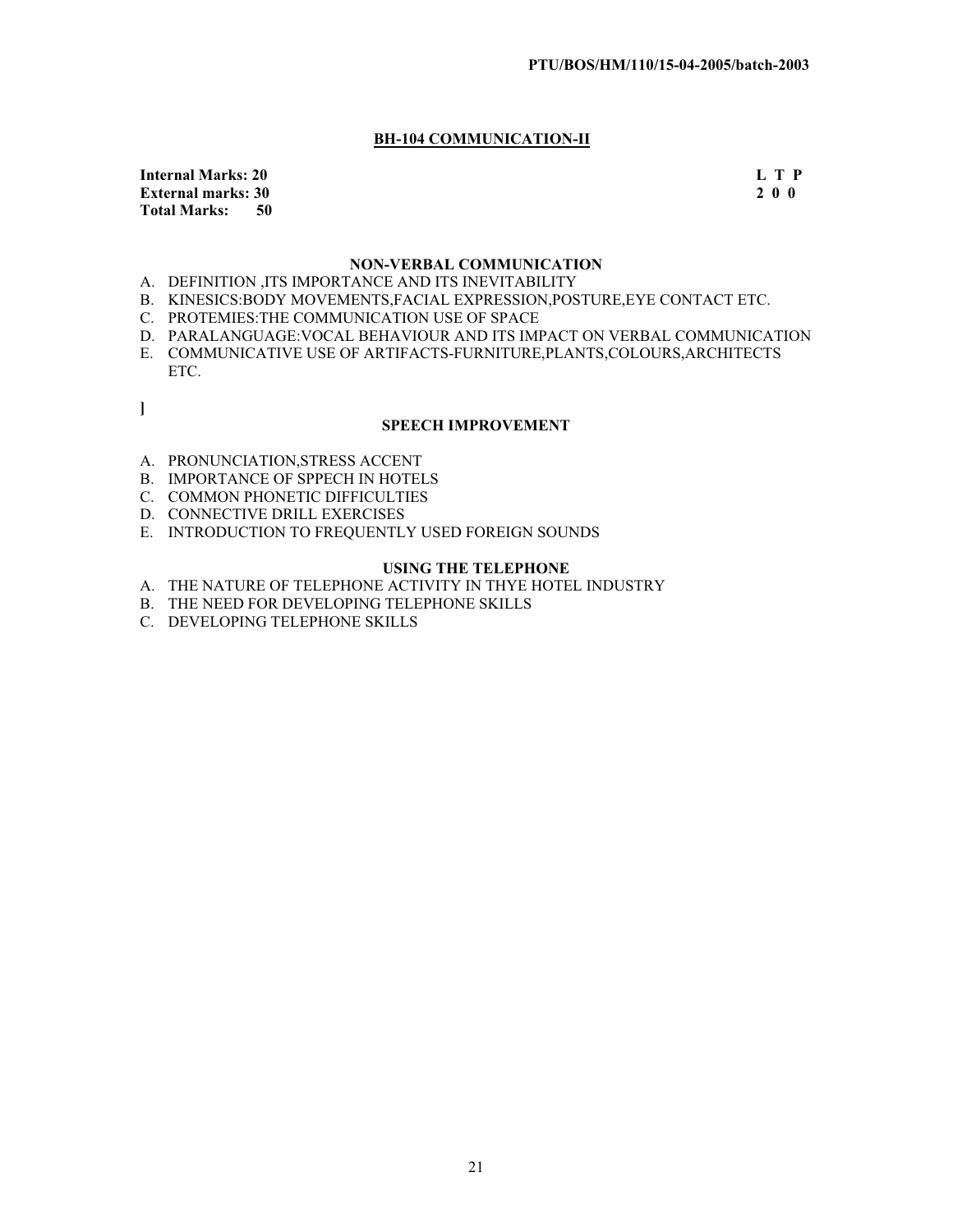# **BH-106 ACCOUNTS-II**

**Internal Marks: 20** L T P<br> **External marks: 30** 2 0 0 **External marks: 30 Total Marks: 50** 

# **BANK RECONCILIATION STATEMENT**

- A. MEANING
- B. REASONS FOR DIFFERENCE IN PASS BOOK AND CASH BOOK BALANCES
- C. PREPRATION OF BANK RECONCILIATION STATEMENT
- D. NO PRACTICALS

# **TRIAL BALANCE**

- A. MEANING
- B. METHODS
- C. ADVANTAGES
- D. LIMITATIONS
- E. PRACTICALS

# **FINAL ACCOUNTS**

- A. MEANING
- B. PROCEDURE FOR PREPARATION OF FINAL ACCOUNTS
- C. DIFFERENCE BETWEEN TRADING ACCOUNTS,PROFIT &LOSS ACCOUNTS AND BALANCE SHEET
- D. ADJUSTMENTS(ONLY FOUR)
- CLOSING STOCK
- PRE-PAID EXPENSES
- **OUTSTANDING EXPENSES**
- DEPRECIATION

## **CAPITAL AND REVENUE EXPENDITURE**

- A. MEANING
- B. DEFINITION OF CAPITAL AND REVENUE EXPENDITURE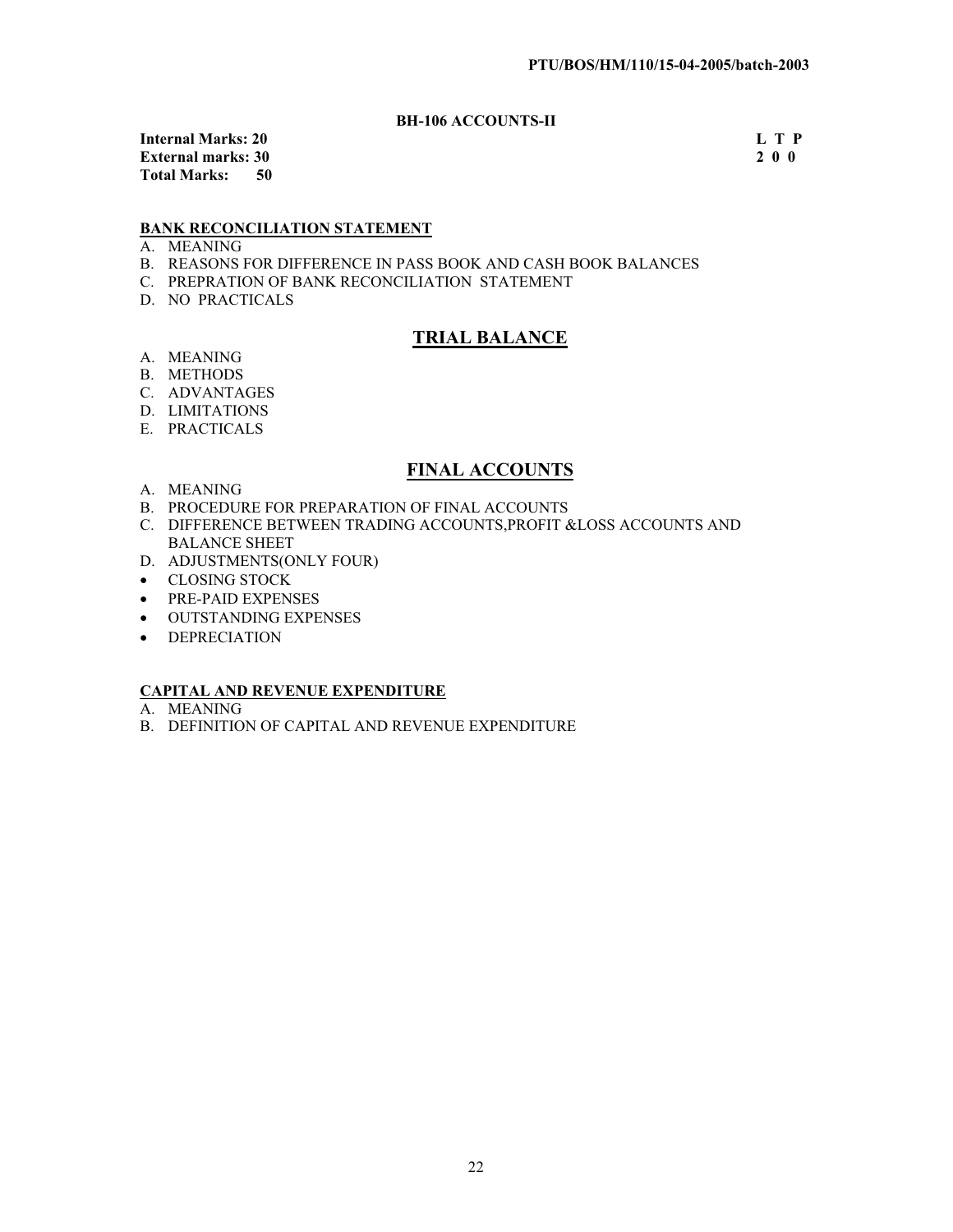# **BH-108 COMPUTER-II**

**Internal Marks: 20 L T P External marks: 30 Total Marks: 50** 

#### **MS –OFFICE 97** 15

# **CREATING A SPREADSHEET**

- A. STARTING A NEW WORKSHEET
- B. ENTERING THE THREE DIFFERENT TYPES OF DATA IN A WORKSHEET
- C. CREATING SIMPLE FORMULAS
- D. FORMATING DATA FOR DECIMAL POINTS
- E. EDITING DATA IN A WORKSHEET
- F. USING AUTO FILL
- G. BLOCKING DATA
- H. SAVING A WORKSHEET
- I. EXITING EXCEL

# **MAKING THE WORKSHEET LOOK PRETTY**

- A. SELECTING CELLS TO FORMAT
- B. TRIMMING TABLES WITH AUTO FORMATS
- C. FORMATTING CELLS FOR
- CURRENCY
- $\bullet$  COMMA
- PERCENT
- $\bullet$  DECIMAL
- $\bullet$  DATE
- D. CHANGING COLUMNS WIDTH AND ROW HEIGHT
- E. ALIGNING TEXT
- TOP TO BOTTOM
- TEXT WRAP
- RE-ORDERING ORIENTATION
- F. USING BORDERS

#### **GOING THROUGH CHANGES**

- A. OPENING WORKBOOK FILES FOR EDITING
- B. UNDOING THE MISTAKES
- C. MOVING AND COPYING WITH DRAG & DROP
- D. COPYING FORMULAS
- E. MOVING AND COPYING WITH CUT,COPY,PASTE
- F. DELETING CELL ENTRIES
- G. DELETING COLUMNS AND ROWS FROM WORKSHEET
- H. INSERTING COLUMNS AND ROWS IN A WORKSHEET
- I. SPELL CHECKING THE WORKSHEET

### **PRINTING THE WORKSHEET**

- A. PREVIEWING PAGES BEFORE PRINTING
- B. PRINTING FROM THE STANDARD TOOLBAR
- C. PRINTING A PART OF A WORKSHEET
- D. CHANGING THE ORIENTATION OF THE PRINTING
- E. PRINTING THE WHOLE WORKSHEET IN A SINGLE PAGES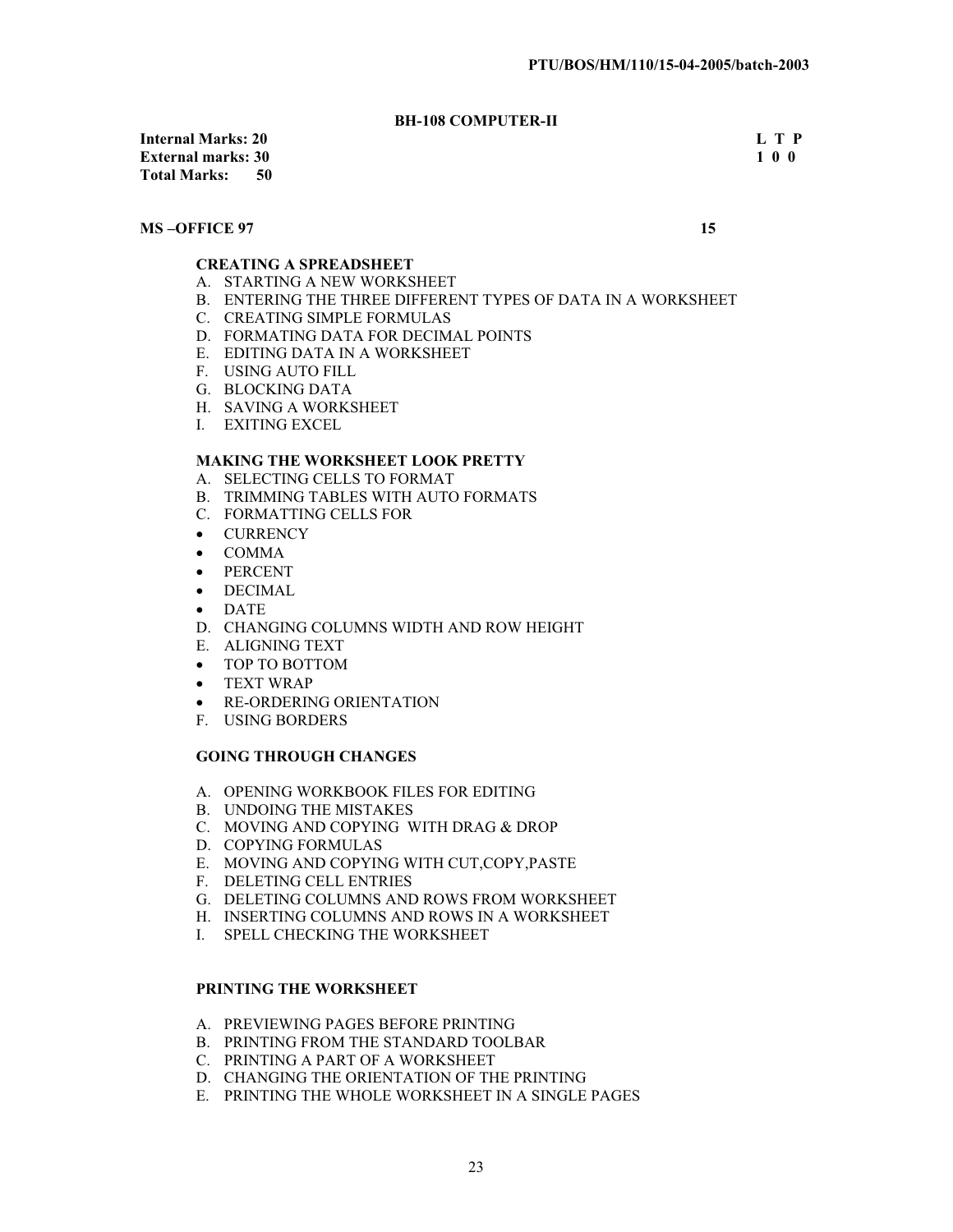- F. ADDING A HEADER AND FOOTER TO A REPORT
- G. INSERTING PAGE BREAKES IN A REPORT
- H. PRINTING THE FORMULAS IN THE WORKSHEET

# **ADDITIONAL FEATURES OF A WORKSHEET**

- A. SPLITTING WORKSHEET WINDOW INTO TWO FOUR PANES
- B. FREEZING COLUMNS AND ROWS ON-SCREEN FOR WORKSHEET
- C. ATTACHING COMMENTS TO CELLS
- D. FINDING AND REPLACING DATA IN THE WORKSHEET
- E. PROTECTING A WORKSHEET
- F. FUNCTION COMMANDS

## **MAINTAINING MULTIPLE WORKSHEET**

- A. MOVING FROM SHEET IN A WORKSHEET
- B. ADDING MORE SHEETS TO A WORKBOOK
- C. DELETING SHEETS FROM A WORKBOOK
- D. NAMING SHEETS TABS OTHER THAN SHEET 1,SHEET 2 ANS SO ON.
- E. COPIYING AND MOVING SHEETS FROM ONE WORKSHEET TO ANOTHER

## **CREATING GRAPHICS/CHARTS**

- A. USING CHART WIZARDS
- B. CHANGING THE CHART WITH THE CHART TOOLBAR
- C. FORMATTING THE CHARTS AREAS
- D. ADDING A TEXT BOX TO A CHART
- E. CHANGING THE ORIENTATION OF A 3 –D CHART
- F. USING DRAWING TOOLS TO ADD GRAPHICS TO CHART AND WORKSHEET
- G. PRINTING A CHART WITH PRINTING THE REST OF THE WORKSHEET DATA

# **EXCEL'S DATABASE FACILITIES**

- A. SETTING UP A DATABASE
- B. SORTING RECORDS IN THE DATABASE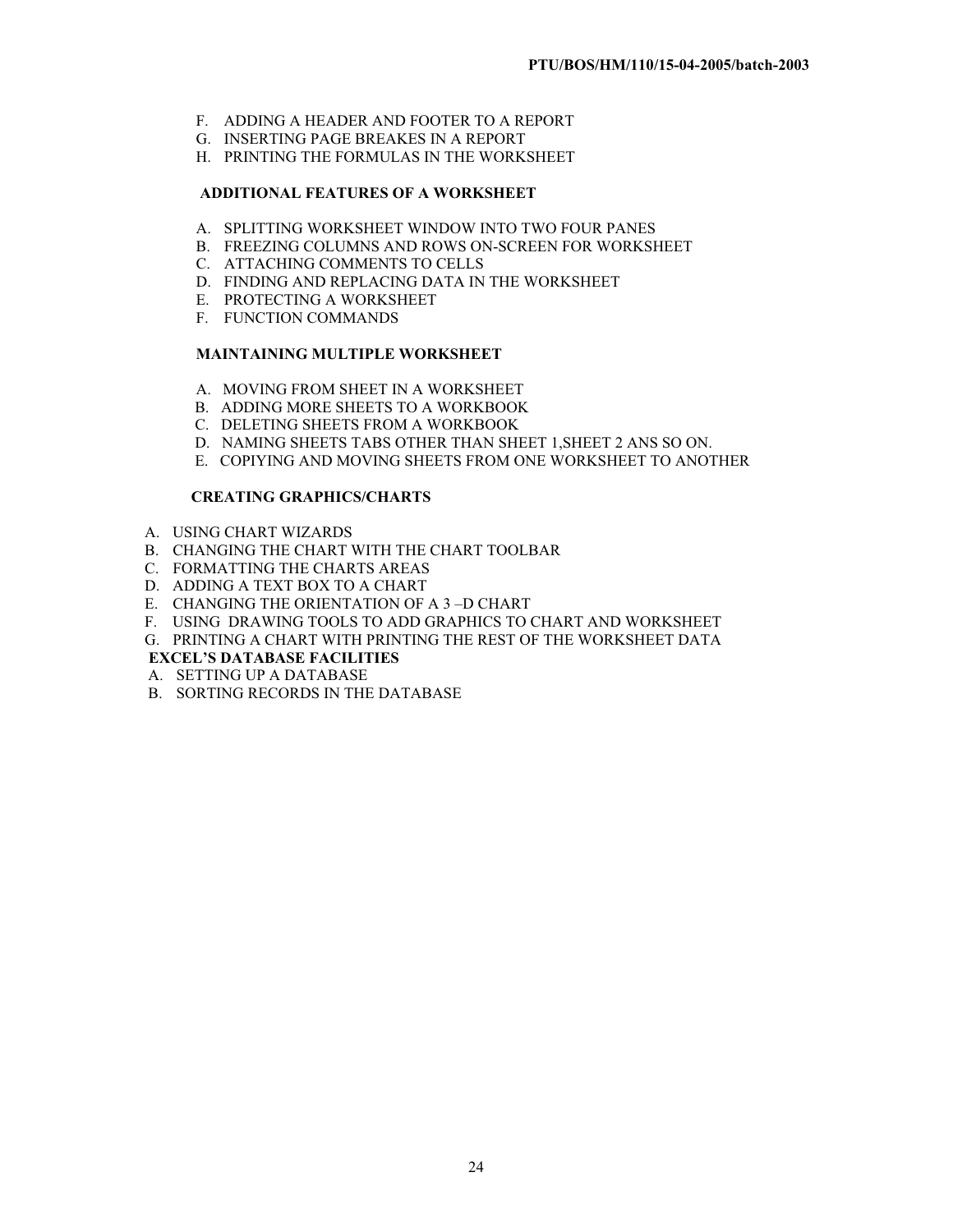# **BH-110 FOOD PRODUCTION-II**

| <b>Internal Marks: 20</b><br><b>External marks: 30</b><br><b>Total Marks:</b><br>50 | L T P<br>200 |
|-------------------------------------------------------------------------------------|--------------|
|                                                                                     | <b>HOURS</b> |
| <b>BASIC PRINCIPLES OF FOOD PRODUCTION</b>                                          |              |
| i)VEGETABLES AND FRUIT COOKERY                                                      |              |
| A. INTRODUCTION –CLASSIFICATION OF VEGETABLES                                       |              |
| B. PIGMENTS AND COLOUR CHANGES                                                      |              |
| C. EFFECTS OF HEAT ON VEGETABLES                                                    |              |
| D. CUTS OF VEGETABLES                                                               |              |
| E. CLASSIFICATION OF FRUITS                                                         |              |
| F. USES OF FRUIT IN COOKERY                                                         |              |
| G. SALADS AND SALAD DRESSINGS                                                       | 05           |
| ii)STOCKS                                                                           |              |
| A. DEFINITION OF STOCK                                                              |              |
| <b>B. TYPES OF STOCK</b>                                                            |              |
| C. PREPARATION OF STOCK                                                             |              |
| D. RECIPES                                                                          |              |
| E. STORAGE OF STOCKS                                                                |              |
| F. USES OF STOCKS                                                                   |              |
| G. CARE AND PRECAUTIONS                                                             | 03           |
| <b>Iii</b> )SOUPS                                                                   |              |
| A. CLASSIFICATION WITH EXAMPLES                                                     |              |
| <b>B. BASIC RECIPES</b>                                                             |              |
| C. CONSOMMES                                                                        |              |
| D. GARNISHES AND ACCOMPANIMENTS                                                     | 03           |
| iv)SAUCES                                                                           |              |
| A. CLASSIFICATION OF SAUCES                                                         |              |
| <b>B. RECIPES FOR MOTHER SAUCES</b>                                                 |              |
| C. DERIVATIVES                                                                      | 03           |
|                                                                                     |              |
| <b>V)MEAT COOKERY</b>                                                               |              |
| A. INTRODUCTION TO MEAT COOKERY                                                     |              |
| <b>B. CUTS OF BEEF/VEAL</b>                                                         |              |
| C. CUTS OF LAMB/MUTTON                                                              |              |
| D. CUTS OF PORK                                                                     | 02           |
| E. VARIETY MEATS(OFFALS)                                                            |              |
| <b>VI)EGG COOKERY</b>                                                               |              |
| A. INTRODUCTION TO EGG COOKERY                                                      |              |
| B. STRUCTURE OF AN EGG                                                              |              |
| C. SELECTION OF EGG                                                                 |              |
| D. USES OF EGG IN COOKERY                                                           |              |
| E. METHODS OF COOKING EGG                                                           |              |
| <b>VII)FISH COOKERY</b>                                                             |              |
| A. INTRODUCTION TO FISH COOKERY                                                     |              |
| B. CLASSIFICATION OF FISH WITH EXAMPLES                                             |              |
| C. CUTS OF FISH                                                                     | 03           |
| D. SELECTION OF FISH AND SHELL FISH                                                 |              |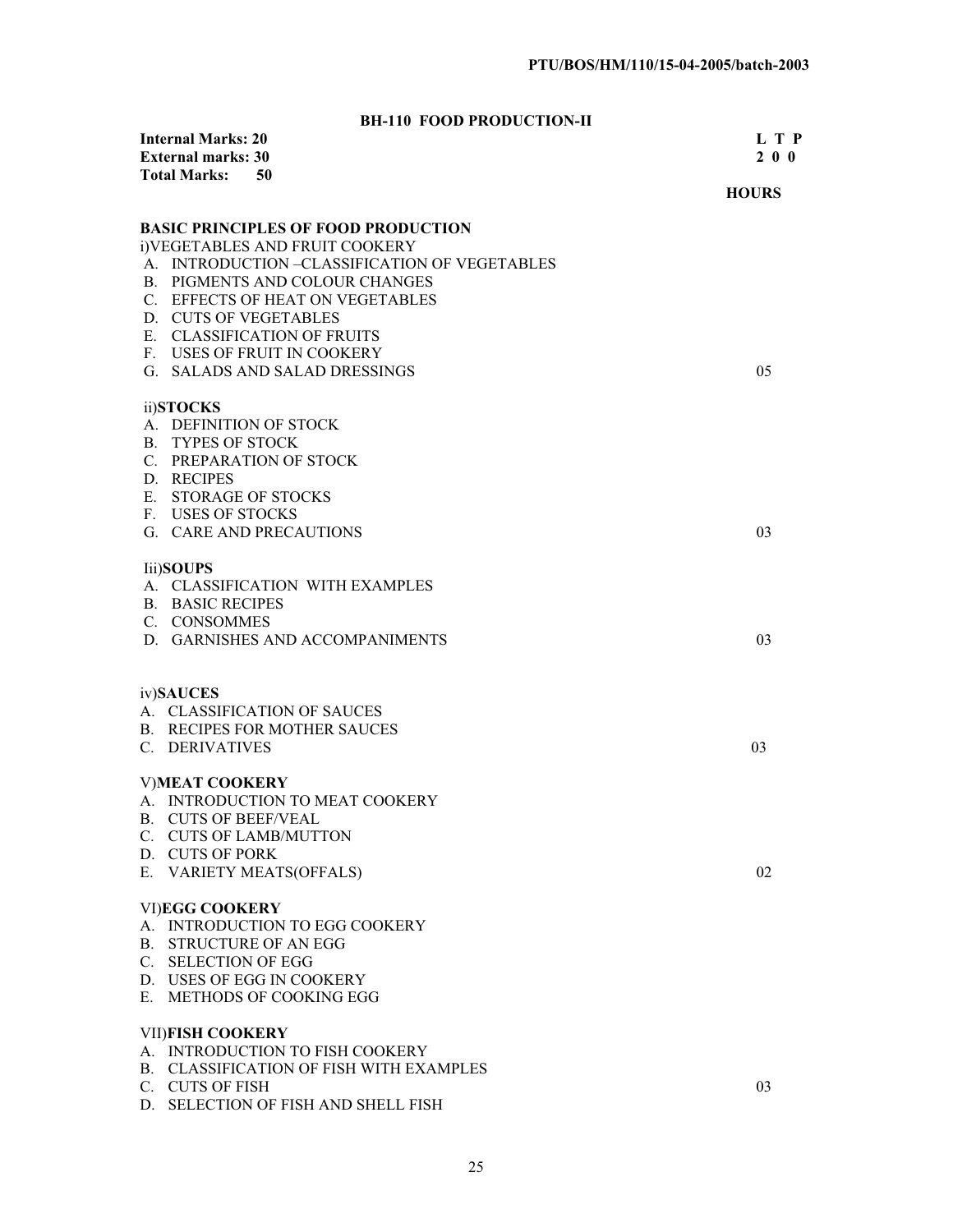E. COOKING OF FISH(EFFECTS OF HEAT)

| <b>VIII) RICE, CEREALS &amp;PULSES</b>                  |    |    |
|---------------------------------------------------------|----|----|
| A. INTRODUCTION                                         |    |    |
| B. CLASSIFICATION AND IDENTIFICATION                    |    |    |
| C. COOKING OF RICE, CEREALS & PULSES                    |    |    |
| D. VARIETIES OF RICE AND OTHER CEREALS                  |    | 02 |
| <b>BAKERY</b>                                           |    |    |
| <b>PASTRY</b>                                           |    |    |
| A. SHORT CRUST                                          |    |    |
| <b>B.</b> LAMINATED                                     |    |    |
| C. CHOUX                                                |    |    |
| D. HOT WATER/ROUGH PUFF                                 |    |    |
| RECIPIES AND METHODS OF PREPARATION                     |    |    |
| <b>DIFFERENCE</b>                                       |    |    |
| USES OF EACH PASTRY                                     |    |    |
| CARE TO BE TAKEN WHILE PREPARING PASTRY                 |    |    |
| ROLE OF EACH INGREDIENT                                 | 02 |    |
| TEMPERATURE OF BAKING PASTRY<br><b>SIMPLE BREADS</b>    |    |    |
| A. PRINCIPLES OF BREAD MAKING                           |    |    |
| <b>B. SIMPLE YEAST BREADS</b>                           |    |    |
| C. ROLE OF EACH INGREDIENTS IN BREAD MAKING             |    |    |
| D. BAKING TEMPERATURE AND ITS IMPORTANCE                | 02 |    |
| <b>PASTRY CREAMS</b>                                    |    |    |
| A. BASIC PASTRY CREAMS                                  |    |    |
| <b>B. USES IN CONFECTIONERY</b>                         |    |    |
| C. PREPARATION AND CARE IN PRODUCTION                   | 02 |    |
| <b>CULINARY TERMS</b>                                   |    |    |
| A. LIST OF CULINARY(COMMON AND BASIC)TERMS              |    |    |
| <b>B. EXPLANATION WITH EXAMPLES</b>                     | 02 |    |
| <b>BASIC INDIAN COOKERY</b>                             |    |    |
| i)CONDIMENTS & SPICES                                   |    |    |
| A. INTRODUCTION TO INDIAN FOOD                          |    |    |
| B. SPICES USED IN INDIAN COOKERY                        |    |    |
| C. ROLE OF SPICES IN INDIAN COOKERY                     |    |    |
| D. INDIAN EQUIVALENT OF SPICES (NAMES)                  | 01 |    |
| ii)MASALAS                                              |    |    |
| A. BLENDING OF SPICES AND CONCEPT OF MASALAS            |    |    |
| B. DIFFERENT MASALAS USED IN INDIAN COOKERY             |    |    |
| $\bullet$ WET MASALAS                                   |    |    |
| • DRY MASALAS                                           |    |    |
| C. COMPOSITION OF DIFFERENT MASALAS                     |    |    |
| D. VARIETIES OF MASALAS AVAILABLE IN REGIONAL AREAS     |    |    |
| SPECIAL MASALA BLENDS<br>E.                             | 02 |    |
| iii)THICKENING AGENTS                                   |    |    |
| A. ROLE OF THICKENING AGENTS IN INDIAN CUISINE          |    |    |
| <b>B. TYPES OF THICKENING AGENTS</b>                    | 01 |    |
| <b>FRENCH</b>                                           |    |    |
| A. LA MATERIAL DE CUISINE(THE KITCHEN AND ITS UTENSILS) |    |    |
| <b>B. HIERARCHY OF KITCHEN PERSONNEL</b>                |    |    |
| C. METHODS OF COOKING                                   |    |    |
| D. EGG & FARINACEOUS                                    |    |    |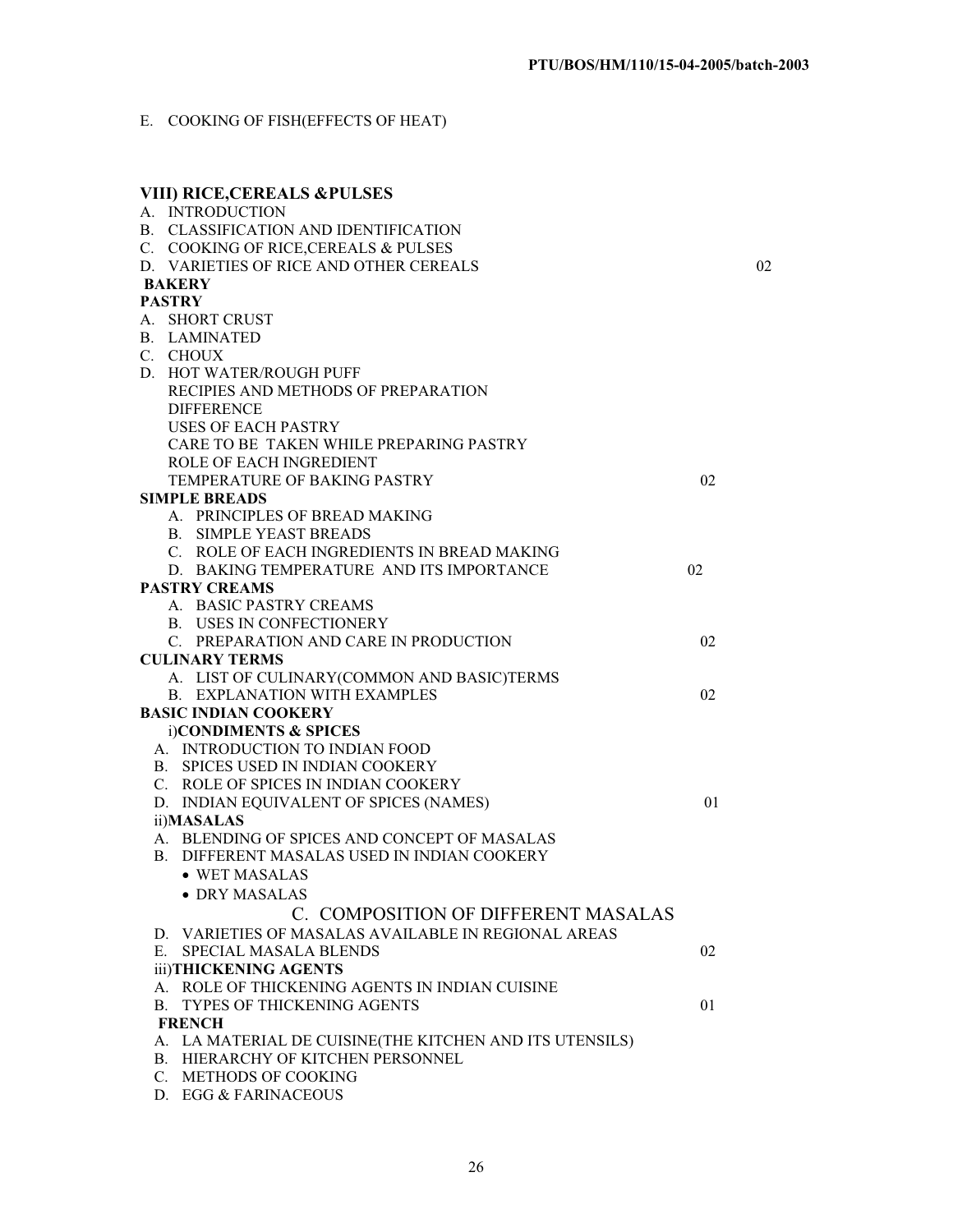E. CUTS OF VEGETABLES F. CUTS OF FISH G. CUTS OF MEATLAMB /MUTTON PORK BEEF VEAL H. SIMPLE MENU TERMINOLOGY&GRAMMER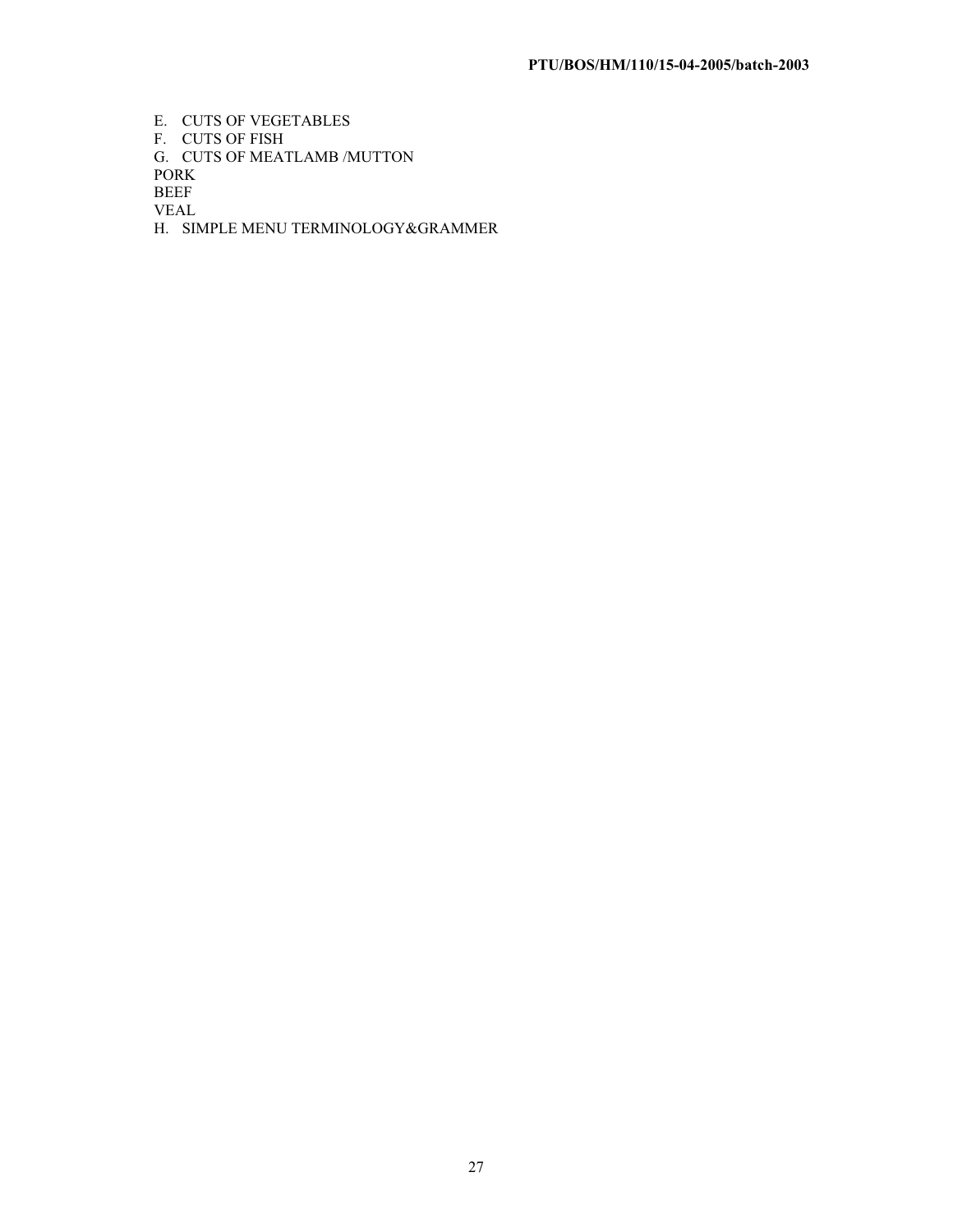# **BH-112 FOOD & BEVERAGE SERVICE-II**

| <b>Internal Marks: 20</b>                                                         |    | L T P |
|-----------------------------------------------------------------------------------|----|-------|
| <b>External marks: 30</b>                                                         |    | 2 0 0 |
| <b>Total Marks:</b><br>50                                                         |    |       |
| <b>MEALS &amp;MENU PLANNING:</b>                                                  |    |       |
| A. ORIGIN OF MENU 01                                                              |    |       |
| <b>B.OBJECTIVES OF MENU PLANNING 01</b>                                           |    |       |
| <b>TYPES OF MENU 01</b>                                                           |    |       |
| А.<br>B. COURSES OF FRENCH CLASSICAL MENU 10                                      |    |       |
|                                                                                   |    |       |
| <b>SEQUENCE</b><br>$\bullet$                                                      |    |       |
| <b>EXAMPLES FROM EACH COURSE</b><br>$\bullet$                                     |    |       |
| <b>COVER OF EACH COURSE</b><br>$\bullet$                                          |    |       |
| <b>ACCOMPANIMENTS</b><br>$\bullet$                                                |    |       |
| C. FRENCH NAMES OF DISHES 01                                                      |    |       |
| D. TYPES OF MEALS 05                                                              |    |       |
| <b>EARLY MORNING TEA</b><br>$\bullet$                                             |    |       |
| BREAKEFAST(ENGLISH,AMERICAN,CONTINENTAL,INDIAN)<br>٠                              |    |       |
| <b>BRUNCH</b><br>$\bullet$                                                        |    |       |
| <b>LUNCH</b><br>$\bullet$                                                         |    |       |
| AFTERNOON/HIGH TEA<br>$\bullet$                                                   |    |       |
| <b>DINNER</b><br>$\bullet$                                                        |    |       |
| <b>SUPPER</b><br>$\bullet$                                                        | 02 |       |
|                                                                                   |    |       |
| <b>METHODS OF SERVICE</b>                                                         |    |       |
| MISE-EN-SCENE & MISE EN PLACE                                                     | 02 |       |
| <b>SIMPLE CONTROL SYSTEM</b>                                                      | 04 |       |
| A. KOT/BILL CONTROL SYSTEM                                                        |    |       |
| <b>B. MAKING BILL</b>                                                             |    |       |
| C. CASH HANDLING EQUIPMENT                                                        |    |       |
| D. RECORD KEEPING                                                                 |    |       |
| <b>NON-ALCOHOLIC BEVERAGES</b>                                                    |    |       |
| CLASIFICATION (NOURISHING, STIMULATING AND REFRESHING BEVERAGES) 01               |    |       |
| A. TEA                                                                            | 02 |       |
| B. ORIGIN & MANUFACTURE                                                           |    |       |
| <b>TYPES &amp;BRANDS</b><br>$\bullet$                                             |    |       |
| <b>B.COFFEE</b>                                                                   | 02 |       |
| <b>ORIGIN &amp;MANUFACTURE</b><br>$\bullet$                                       |    |       |
| <b>TYPES &amp;BRANDS</b><br>$\bullet$                                             |    |       |
| <b>C.JUICES AND SOFT DRINKS</b>                                                   | 01 |       |
| SERVICE OF JUICES & SOFT DRINKS                                                   | 04 |       |
| BRAND NAMES OF JUICES , SOFT DRINKS, MINERAL WATER, TONIC WATER (01)<br>$\bullet$ |    |       |
| COCOA &MALTED BEVERAGES (01)<br>Е.                                                |    |       |
|                                                                                   |    |       |
| <b>ORIGIN &amp; MANUFACTURE</b><br>$\bullet$<br><b>TOBACCO</b>                    | 01 |       |
| A. HISTORY                                                                        |    |       |
| PROCESSING FOR CIGARETTES, PIPE TOBACCO & CIGARS<br>В.                            |    |       |
| $C_{\cdot}$<br>CIGARS –SHAPES /SIZES/COLOURS                                      |    |       |
|                                                                                   |    |       |

D. STORAGE OF CIGARETTES & CIGARS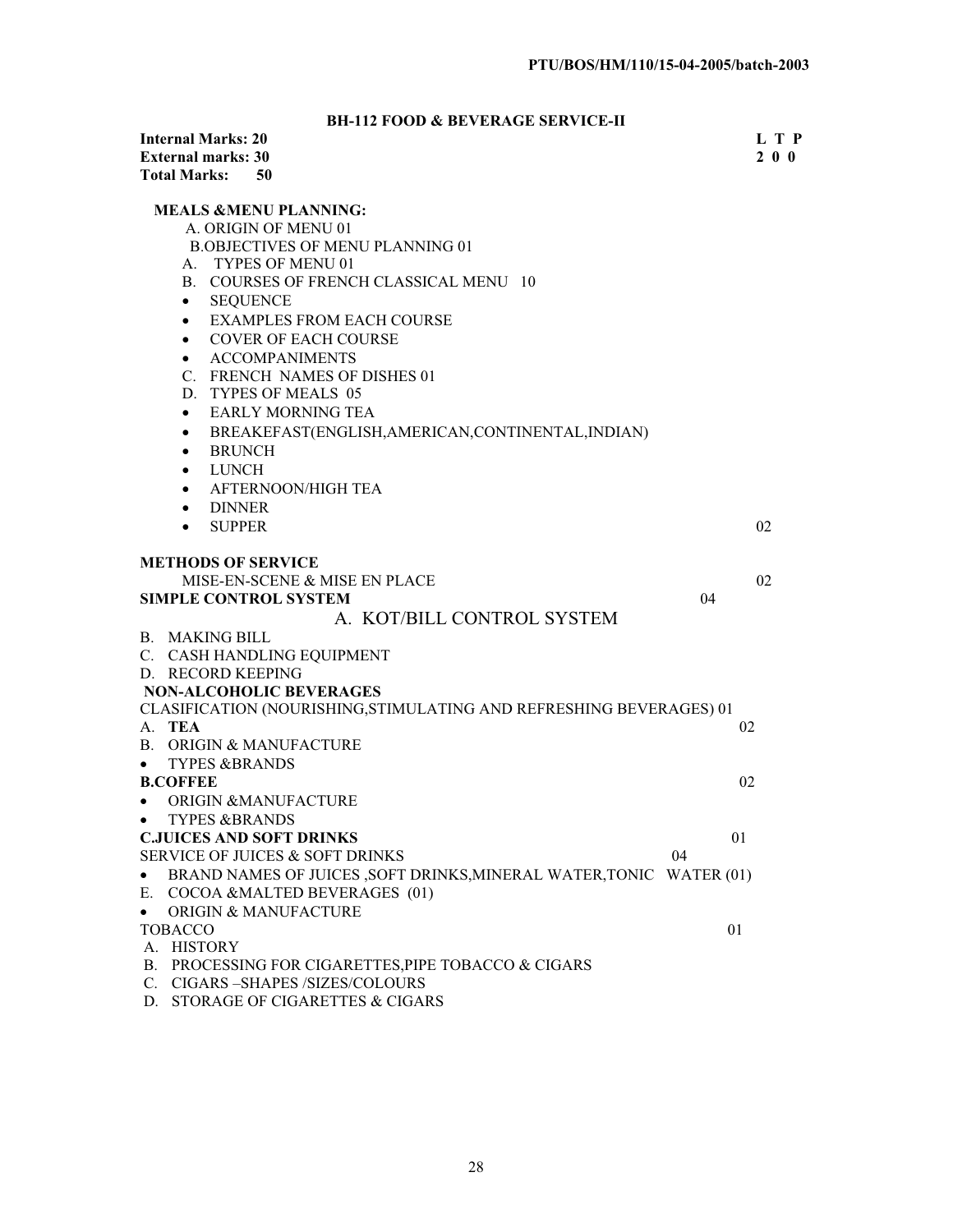# **BH-114 HOUSE KEEPING-II**

| <b>Internal Marks: 20</b><br><b>External marks: 30</b><br><b>Total Marks:</b><br>- 50                                 |          | L T P<br>$2\ 0\ 0$ |
|-----------------------------------------------------------------------------------------------------------------------|----------|--------------------|
| <b>TYPES OF BEDS AND MATTRESSES</b><br><b>KEYS</b><br>A. TYPES OF KEYS<br>B. COMPUTERISED KEY CARDS<br>C. KEY CONTROL | 02<br>02 |                    |
| <b>ROOM LAYOUT AND GUEST SUPPLIES</b><br>A. STANDARD ROOMS, VIP ROOMS<br><b>B. GUEST'S SPECIAL REQUESTS</b>           | 02       |                    |
| <b>AREA CLEANING</b>                                                                                                  | 06       |                    |

# A. GUEST ROOMS

- B. FRONT -OF -THE –HOUSE AREAS
- C. BACK –OF- THE HOUSE AREAS
- D. WORK ROUTINE & AND ASSOCIATED PROBLEMS e.g HIGH TRAFFIC AREAS,FAÇADE CLEANING ETC.

## **ROUTINE SYSTEM AND RECORDS OF HOUSE KEEPING DEPARTMENT** 10

- A. REPORTING STAFF PLACEMENT
- B. ROOM OCCUPANCY REPORT
- C. GUEST ROOM INSPECTION
- D. ENTERING CHECKLISTS,FLOOR REGISTER,WORK ORDER,LOG SHEET
- E. LOST & FOUND REGISTER AND ENQUIRY FILE
- F. MAID'S RECORDS AND HOUSEKEPPER'S REPORT
- G. HANDOVER RECORDS
- H. GUEST'S SPECIAL REQUESTS REGISTER
- I. RECORD OF SPECIAL CLEANING
- J. CALL REGISTER
- K. VIP LISTS

# **INTER DEPARTMENTAL RELATIONSHIP**

- A. WITH FRONT OFFICE
- B. WITH MAINTENANCE
- C. WITH SECURITY
- D. WITH STORES
- E. WITH ACCOUNTS
- F. WITH PERSONNEL
- G. USE OF COMPUTERS IN HOUSEKEEPING DEPARTMENT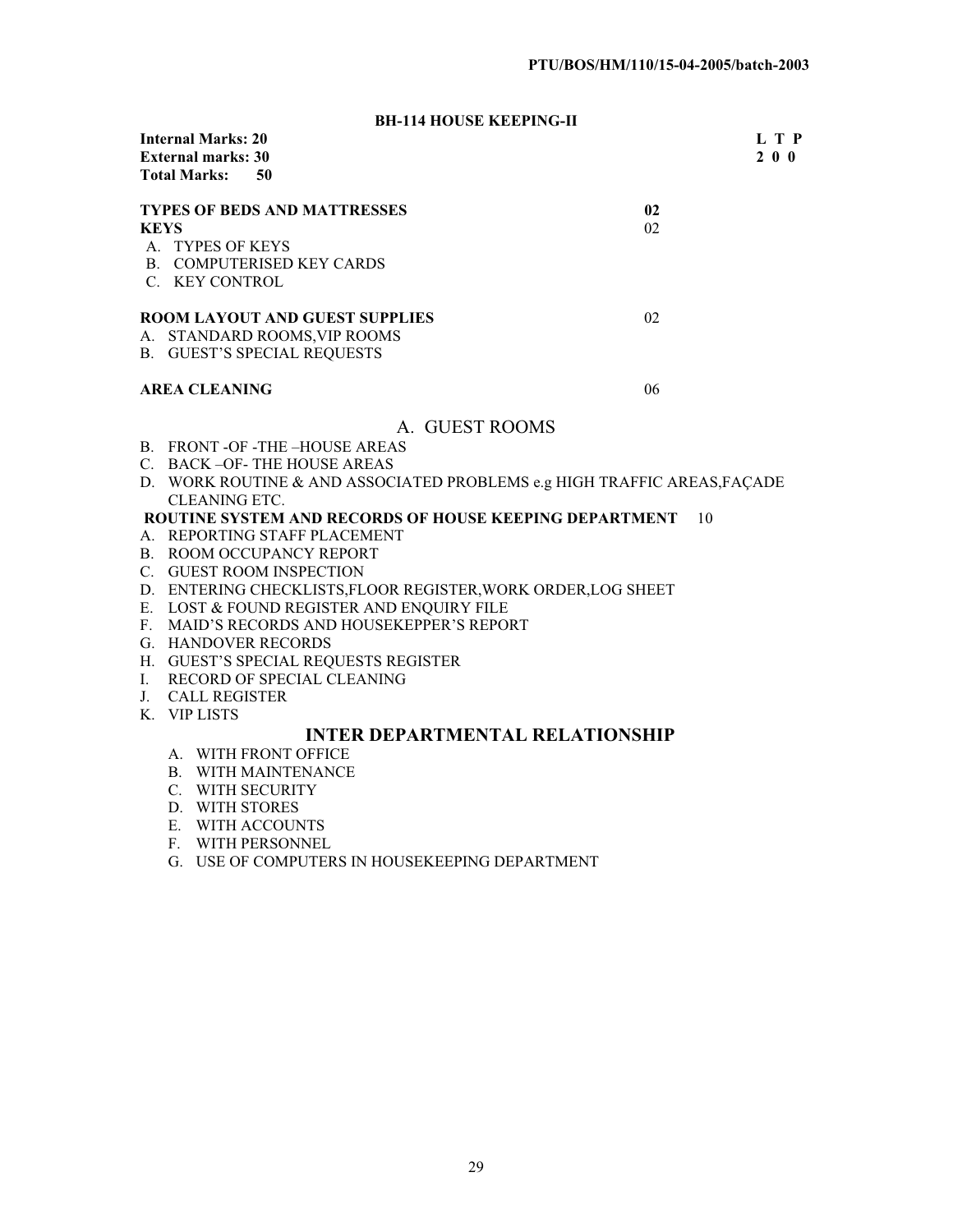**BH-116 FRONT OFFICE-II**

| <b>Internal Marks: 20</b>     | $110 \underline{110111} 01110111$                                      |    | L T P     |
|-------------------------------|------------------------------------------------------------------------|----|-----------|
| <b>External marks: 30</b>     |                                                                        |    | $2\ 0\ 0$ |
| <b>Total Marks:</b>           | 50                                                                     |    |           |
| <b>RESERVATION</b>            |                                                                        |    | 08        |
|                               | A. IMPORTANCE OF RESERVATION                                           |    |           |
| B. MODES                      |                                                                        |    |           |
|                               | C. CHANNELS AND SOURCES(FITS, TRAVEL AGENTS, AIRLINES, GITS)           |    |           |
|                               | D. TYPES OF RESERVATIONS(TENTATIVE,CONFIRMED,GUARANTEED ETC)           |    |           |
| Е.                            | SYSTEMS(NON AUTOMATIC, SEMI AUTOMATIC, FULLY AUTOMATIC)                |    |           |
|                               | F. CANCELLATION, AMENDMENTS AND OVERBOOKING                            |    |           |
|                               | ROOM SELLING TECHNIQUES                                                |    | 02        |
| A. UP SELLING                 |                                                                        |    |           |
| <b>B. DISCOUNTS</b>           |                                                                        |    |           |
| <b>ARRIVALS</b>               |                                                                        |    | 05        |
|                               | A. PREPARING FOR GUEST ARRIVALS AT RESERVATION AND FRONT OFFICE        |    |           |
| <b>B. RECEIVING OF GUESTS</b> |                                                                        |    |           |
| C. PRE-REGISTRATION           |                                                                        |    |           |
|                               | D. REGISTRATION(NON AUTOMATIC, SEMI AUTOMATIC AND AUTOMATIC)           |    |           |
|                               | E. RELEVANT RECORDS FOR FITS, GROUPS, AIR CREWS & VIPs                 |    |           |
| <b>BELL DESK</b>              |                                                                        | 06 |           |
| A. FUCTIONS                   |                                                                        |    |           |
|                               | <b>B. PROCEDURES AND RECORDS</b>                                       |    |           |
|                               | <b>DURING THE STAY ACTIVITIES</b>                                      |    | 05        |
|                               | A. INFORMATION SERVICES                                                |    |           |
|                               | C. MESSAGE & MAIL HANDLING                                             |    |           |
| D. KEY-HANDLING               |                                                                        |    |           |
|                               | E. ROOM SELLING TECHNIQUE                                              |    |           |
| F. HOSPITALITY DESK           |                                                                        |    |           |
|                               | G. COMPLAINTS HANDLING                                                 |    |           |
| H. GUEST HANDLING             |                                                                        |    |           |
| <b>GUEST HISTORY</b><br>I.    |                                                                        |    |           |
|                               | FRONT OFFICE CO-ORDINATION WITH OTHER DEPARTMENTS OF HOTEL             | 03 |           |
|                               | .GUEST ACCOUNTING (MANUAL)                                             | 03 |           |
|                               | C. GUEST WEEKLY BILL                                                   |    |           |
|                               | D. VISITORS TABULAR LEDGE                                              |    |           |
| <b>FRENCH</b>                 |                                                                        |    | 06        |
|                               | A. UNDERSTANDING AND USES OF ACCENTS , OTHOGRAPHIC SIGNS & PUNCTUATION |    |           |
|                               | B. KNOWLEDGE OF CARDINAUX & ORDINAUX(ORDINAL & CARDINAL)               |    |           |

C. DAYS,DATES,TIME,MONTHS ANS SEASONS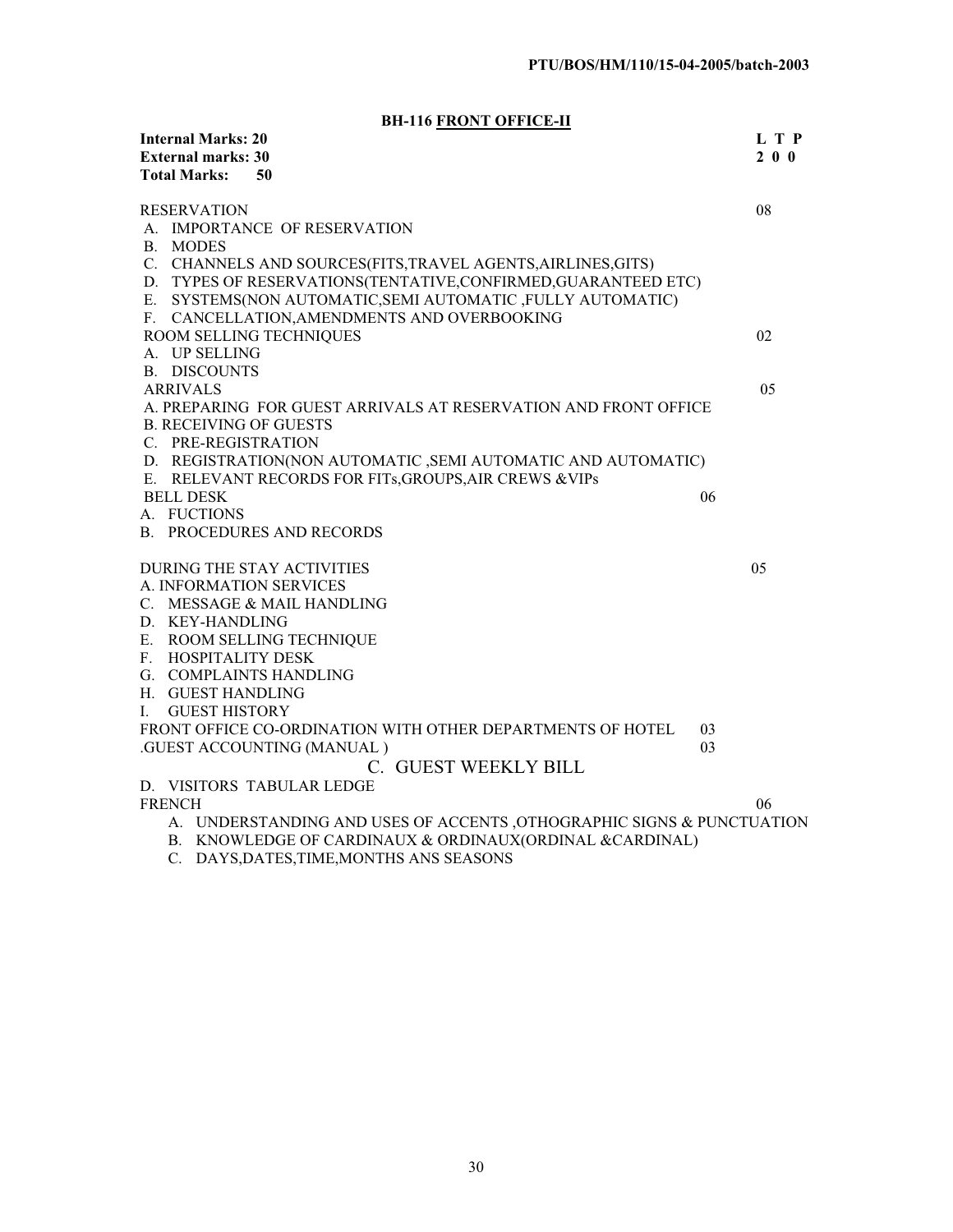# **BH-118 HOTEL ENGINEERING-II**

|    | <b>Internal Marks: 20</b><br><b>External marks: 30</b>                                                                           |       | L T P<br>$1 \t0 \t0$ |
|----|----------------------------------------------------------------------------------------------------------------------------------|-------|----------------------|
|    | <b>Total Marks:</b><br>50                                                                                                        |       |                      |
|    | REFRIGERATION & AIR-CONDITIONING:                                                                                                |       |                      |
|    | BASIC PRINCIPLES, LATENT HEAT, BOILING POINT AND ITS<br>А.                                                                       |       |                      |
|    | DEPENDENCE ON PRESSURE, VAPOUR COMPRESSOR, SYSTEM OF REFRIGERATION                                                               |       |                      |
|    | AND REFRIGERANTS.                                                                                                                |       |                      |
|    | VAPOUR ABSORPTION SYSTEM, CARE AND MAINTENANCE OF<br>В.                                                                          |       |                      |
|    | REFRIGERATORS, DEFROSTING, TYPES OF REFRIGERANT                                                                                  |       |                      |
|    | UNITS, THEIR CARE AND MAINTENANCE                                                                                                |       |                      |
|    | C.<br>CONDITIONS FOR COMFORT, RELATIVES                                                                                          |       |                      |
|    | HUMIDITY, HUMIDIFICATION, DE-HUMIDIFYING, DUE POINT CONTROL, UNIT OF AIR                                                         |       |                      |
|    | <b>CONDITIONING</b>                                                                                                              |       |                      |
| D. | WINDOW TYPE AIR CONDITIONER, CENTRAL AIR CONDITIONING, PREVENTIVE MAINTENANCE<br>VERTICAL TRANSPORTATION , ELEVATORS, ESCALATORS |       |                      |
| Е. | FIRE PREVENTITION AND FIRE FIGHTING SYSTEM:<br>(04)                                                                              |       |                      |
|    | A. CLASSES OF FIRE, METHODS OF EXTINGUISHING FIRES                                                                               |       |                      |
|    | B.FIRE EXTINGUISHES, PORTABLE AND STATIONERY                                                                                     |       |                      |
|    | C. FIRE DETECTORS AND ALARM                                                                                                      |       |                      |
| D. | AUTOMATIC FIRE DETECTORS CUM EXTINGUISHING DEVICES                                                                               |       |                      |
| Е. | STRUCTURAL PROTECTION                                                                                                            |       |                      |
| F. | LEGAL REQUIREMENTS                                                                                                               |       |                      |
|    | WATER DISPOSAL AND POLLUTION CONTROL:                                                                                            | (051) |                      |
| А. | SOLID AND LIQUID WASTE, SULLAGE AND SEWAGE, DISPOSAL OF SOLID WASTE                                                              |       |                      |
| В. | <b>SEWAGE TREATEMENT</b>                                                                                                         |       |                      |
| C. | POLLUTION RELATED TO HOTEL INDUSTRY                                                                                              |       |                      |
| D. | WATER POLLUTION ,SEWAGE POLLUTION                                                                                                |       |                      |
| E. | AIR POLLUTION , NOISE POLLUTION, THERMAL POLLUTION                                                                               |       |                      |
| F. | <b>LEGAL REQUIREMEN</b>                                                                                                          |       |                      |
|    | <b>SECURITY</b>                                                                                                                  |       | (01)                 |
|    | <b>EQUIPMENT REPLACEMENT POLICY:</b>                                                                                             | (05)  |                      |
|    | A. CIRCUMSTANCES UNDER WHICH EQUIPMENT ARE REPLACED                                                                              |       |                      |
| В. | REPLACEMENT POLICY OF ITEMS WHICH GRADUALLY DETERIORATES                                                                         |       |                      |
| C. | REPLACEMENT WHEN THE AVERAGE ANNUAL COST IS MINIMUM                                                                              |       |                      |
|    | D. REPLACEMENT WHEN THE PRESENT COST IS MINIMUM                                                                                  |       |                      |
| Е. | ECONOMIC REPLACEMENT CYCLE FOR SUDDENLY FAILING EQUIPMENT                                                                        |       |                      |
|    | <b>AUDIO VISUAL EQUIPMENTS</b>                                                                                                   | (08)  |                      |
| А. | VARIOUS AUDIO VISUAL EQUIPMENT USED IN HOTEL                                                                                     |       |                      |
|    | B. CARE AND CLEANING OF OVERHEAD PROJECTOR, SLIDE PROJECTOR, LCD AND                                                             |       |                      |
|    | POWER POINT PRESENTATION UNITS                                                                                                   |       |                      |
| C. | MAINTENANCE OF COMPUTERS                                                                                                         |       |                      |
| D. | CARE AND CLEANING OF PC, CPU, MODEM, UPS, PRINTER, LAPTOPS                                                                       |       |                      |
| Е. | SENSORS-VARIOUS SENSORS USED IN DIFFERENT LOCATIONS OF A HOTEL-TYPE USES AND                                                     |       |                      |
|    | <b>COST EFFECTIVENESS</b>                                                                                                        |       |                      |
|    | CONTRACT MAINTENANCE:                                                                                                            |       | (03)                 |
| А. | NECESSITY OF CONTRACT MAINTENANCE ADVANTAGES AND DISADVANTAGES OF<br>CONTRACT MAINTENANCE                                        |       |                      |
|    | B. ESSENTIAL REQUIREMENTS OF A CONTRACT, TYPES OF CONTRACT THEIR COMPARATIVE                                                     |       |                      |
|    | ADVANTAGES AND DISADVANTAGES                                                                                                     |       |                      |

C. PROCEDURE FOR INVITING AND PROCESSING TENDERS, NEGOTIATING AND FINALIZING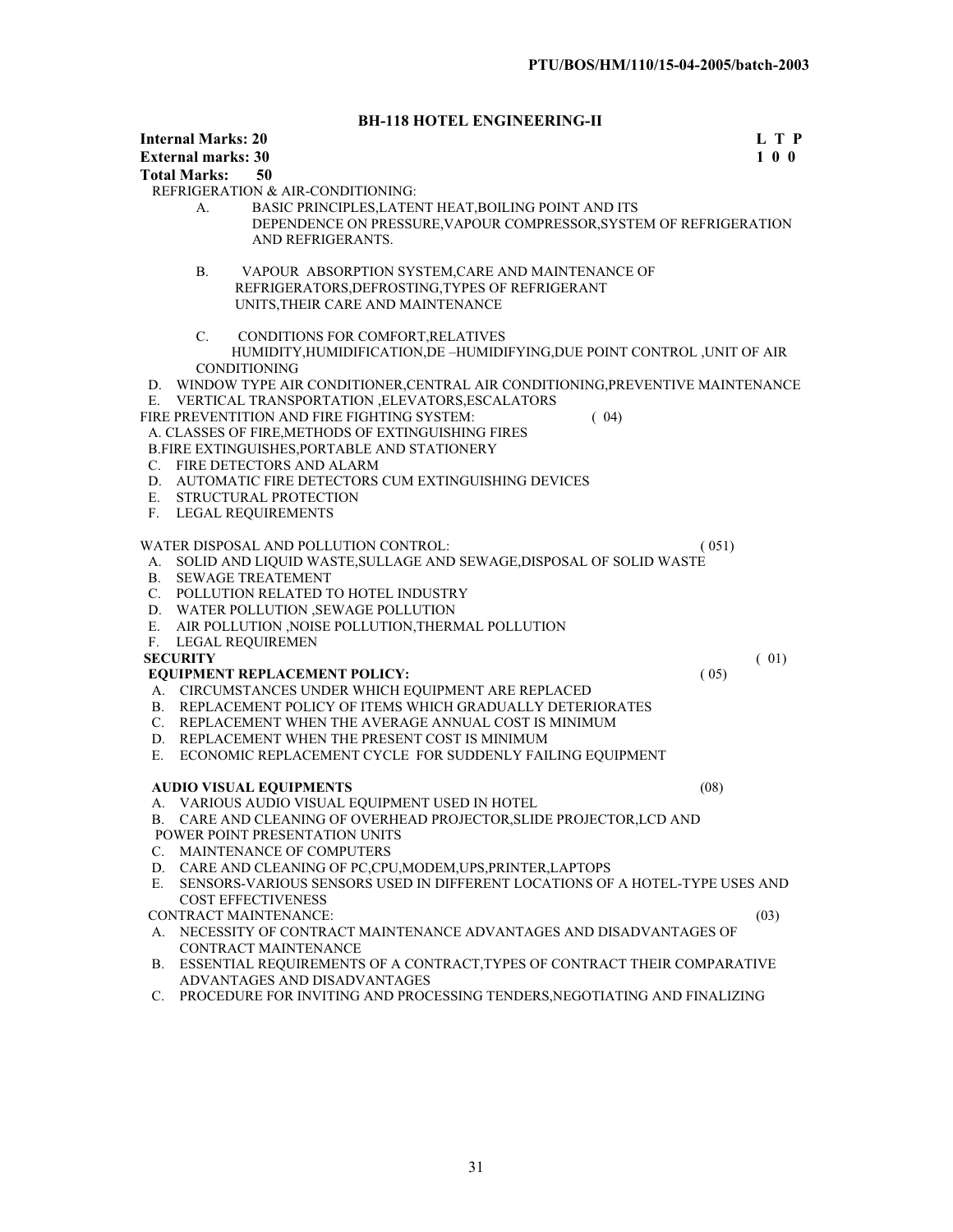# **BH-122 FOOD PRODUCTION-II Practical**

**Internal Marks: 20 L T P External marks: 30 Total Marks: 50** 

## **PART B-BAKERY & PATISSERIE**

**SIMPLE CAKES** DEMONSTRATION +PREPARATION OF SIMPLE AND ENRICHED CAKES,RECIPIES SPONGE,GENOISE,FATLESS,SWISS ROLL FRUIT CAKE RICH CAKES DUNDEE,MADEIRA **PASTRY** A.DEMONSTRATION AND PREPARATION OF DISHES USING VARIETIES OF PASTRY B.SHORT CRUST-JAM TARTS,TURNOVERS C. LAMINATED –PALMIERS,KHARA BISCUITS,DANISH PASTRY CREAM HORNS D.CHOUX PASTE ECLAIRS,PROFITEROLES **SIMPLE COOKIES** 

DEMONSTRATION AND PREPARATION OF SIMPLE COOKIES LIKE NAN KHATAI,GOLDEN GOODIES,MELTING MOMENTS,SWISS TART,TRI COLOUR,BISCUITS,CHOCOLATE CHIP COOKIES,CHOCOLATE CREAM FINGERS,BACHELOR BUTTONS

## **HOT/COLD DESSERTS**

- A. CARARNEL CUSTARD ,BREAD AND BUTTER PUDDING,QUEEN OF PUDDING,SOUFFLE –LEMON/PINEAPPLE,MOUSSE(CHOCOLATE,COFFEE)BAVAROISE,DIPLOMAT PUDDING,APRICOT PUDDING.
- B. STEAMED PUDDING-ALBERT PUDDING,CABINET PUDDING

## **PART –C BASIC INDIAN CUISINE RICE ,CEREALS &PULSES**

- A. IDENTIFICATION OF VARIOUS VARIETIES OF RICE,CEREALS AND PULSES
- B. SIMPLE PREPARATION SUCH AS

BOILED RICE FRIED RICE VARIOUS SIMPLE DAL PREPARATIONS WHEAT PRODUCTS LIKE CHAPPATIES ,PARANTHAS,PHULKAS,POORIS ii)**INDIAN MASALAS**

- E. COMPOSITION OF BASIC INDIAN MASALAS
- $\bullet$  GREEN
- **WHITE**
- **BROWN**
- x TANDOORI

B.PREPARATION OF THESE AND INCORPORATION IN SIMPLE DISHES SUCH AS VINDALOO,KORMA,TIKKA,SAFED MAS,NAVRATTAN KORMA

F. THICKENING ,COLORING AND SOURING AGENTS

# **INDIVIDUAL STUDENT PRACTICAL**

PRACTICAL CLASSES TO INCORPORATE SIMPLE MENUS BOTH INDIAN AND CONTINENTAL COMPRISING OF FOLLOWING DISHES.EACH INSTITUTE TO FORMULATE THEIR OWN **COMBINATION** 

A. SOUPS

CREAM –VEGITABLE, SPINACH, TOMATO and GREEN PEAS CONSOMME WITH GARNISHES LIKE ROYALE,CARMEN,MADRILENE,CLERMONT,CELESTINE NATIONAL SOUPS –OXTAIL,MULLIGATAWNY,MINESTRONE,VICHYSSOISE

B. FISH-FISH ORLY,A'LANGLAISE,COLBERT,MEUNIERE,POACHED FISH,GRILLED FISH,BAKED FISH,SUCH AS FLORENTINE ,MORNAY,PORTUGUESE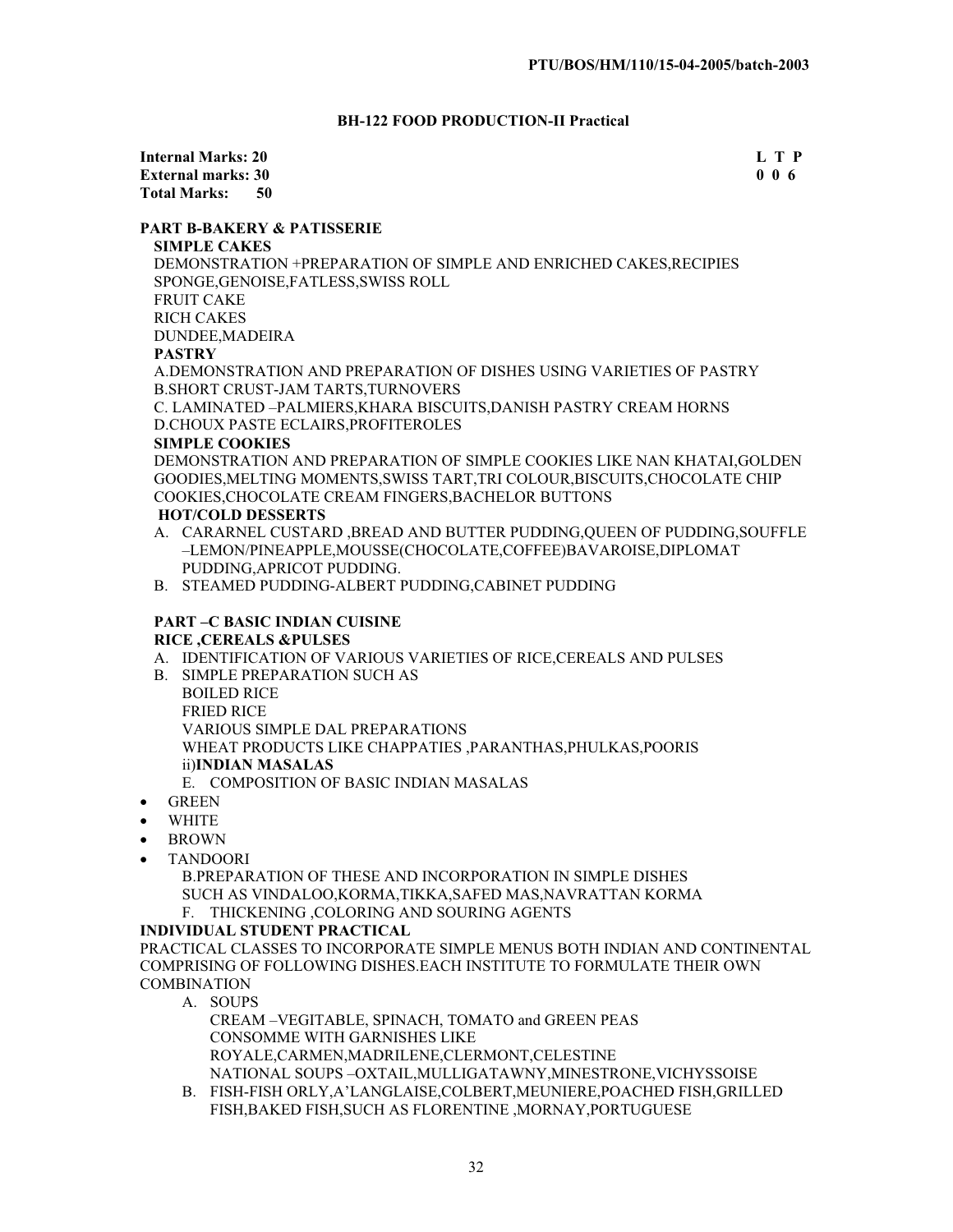- C. ENTRÉE LAMB STEW,HOT POT,HAMBURGER,SHEPHERD'S PIE,SCOTCH EGG,GRILLED STEAKS & LAMB/PORK CHOPS,CASSEROLES,ROAST CHICKEN/LEG OF LAMB,BEEF
- D. POTATO ALL BASIC PREPARATION SUCH AS BOLIED,BAKE ROAST,FRENCH FRIES,LYONNAISE,MASHED/CREAMED,PARSLEY/PARISIENNE
- E. VEGETABLES
- **BOILED**
- x VEGETABLES,CABBAGE,CAULIFLOWER,BEANS
- x GLAZED VAGETABLES,CARROT,RADISH,TURNIP
- **FRIED VEGETABLES, AUBERGINES**
- **STEWED VEGETABLES,COUGETTE PROVENCALE, BAKED BEANS, RATATOUILLE**
- x BRAISED VAGETABLES: ONION,LEEKS,CABBAGE

# F.**SALADS –BASIC SIMPLE SALADS &DRESSING**

- **COLE SLAW SALADE NICOISE**
- RUSSIAN SALAD BEETROOT SALAD
- POTATO SALAD FRUIT SALAD
- CARROT &CELERY WALDORF SALAD

G.COLD SWEET –HONEY COMB MOULD, BUTTERSCOTCH SPONGE,COFFEE MOUSSE,LEMON SPONGE,TRIFLE,BLANCMANGE,CHOCOLATE MOUSSE,LEMON SOUFFLE

- H. HOT SWEET-BREAD &BUTTER PUDDING,CARAMEL CUSTARD,ALBERT PUDDING,CHRISTMAS PUDDING
- x INDIAN SWWTS-SIMPLE ONES SUCH AS CHICOTI,GAJJAR HALWA,KHEER
- x INDIAN RICE-DISHES SUCH AS GHEERA PULAO,VEGETABLES PULAO,LEMON RICE,ALOO GOBI KI THEHARI,KHICHDI
- x INDIAN BREADS –CHAPPTATIES,POORIS,PARATHAS,MISSI ROTI,
- x INDIAN MEAT/CHICKEN DISHES-KORMA,BAFFAT,SAFED MAS,SHAHJEHANI,JHALFRAZIE,HUSSAINEY CURRY,ROGINI,TANDOORI CHICKEN
- VEGETABLE PRAPARATION-SALADS,RAITAS,FOOGATH,THORAN,BHAJEES,BHUJJIA,CUCUMBERS,DAHI WADAS,PREPARATION OF PANEER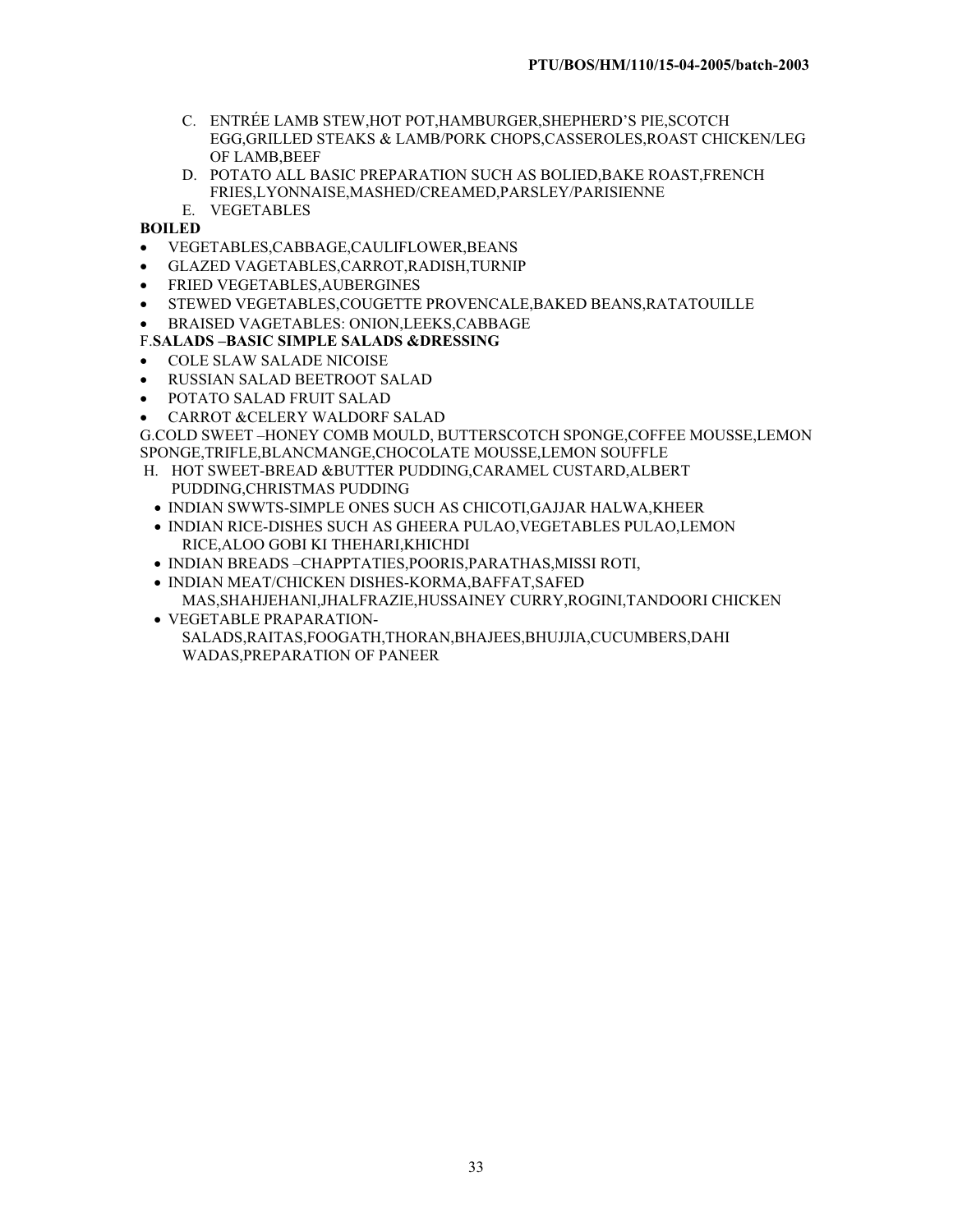# **BH-124 F & B Service-II Practical**

| <b>Internal Marks: 20</b>   | L T P |
|-----------------------------|-------|
| <b>External marks: 30</b>   | 004   |
| <b>Total Marks:</b><br>- 50 |       |

| A TABLE LAYING FOR DIFFERENT MEALS                             | 26              |
|----------------------------------------------------------------|-----------------|
| <b>B.RESTAURANT RESERVATION</b>                                | 02              |
| C. RECEIVING & SEATING THE GUEST                               | 02              |
| <b>D.TAKING THE ORDER</b>                                      | 02              |
| E. PROCEDURE OF SERVICE AT TABLE                               | 40              |
| (SILVER SERVICE & PRA-PLATED SERVIVE)                          |                 |
| F. PRESENTATION & ENCASHING THE BILL                           | 02              |
| <b>G.ROOM SERVICE(TRAY &amp;TROLLEY)</b>                       | 12              |
| H. FRENCH FOR RECEIVING &GREETING THE GUEST &SEATING THE GUEST | 02 <sub>1</sub> |
| I. FRENCH RELATED TO TAKING ORDER & DESCRIPTION OF DISHES      | 02              |
| <b>PREPARATION &amp; SERVICE</b>                               |                 |
| <b>PREPARATION &amp; SERVICE OF DIFFERENT TYPES OF COFFEE</b>  |                 |
| <b>SERVICE OF JUICES &amp; SOFT DRINKS</b>                     | 04              |
| MOCKTAIL MAKING                                                | 04              |
| <b>PREPARATION &amp; SERVICE OF</b>                            | 04              |
| SERVICE OF CIGARS & CIGARETTES                                 | 06              |
|                                                                |                 |

# **BH-126 HOUSEKEEPING-II Practical**

| <b>Internal Marks: 20</b>                  | L T P       |
|--------------------------------------------|-------------|
| <b>External marks: 30</b>                  | $0 \t0 \t3$ |
| Total Marks:<br>-50                        |             |
| <b>MAID'S TROLLEY-SETTING UP A TROLLEY</b> |             |
| <b>BED MAKING</b>                          |             |
| DAILY CLEANING OF GUEST ROOMS & BATHROOMS  |             |
| PUBLIC AREA CLEANING                       |             |
| <b>GUEST ROOM INSPECTION</b>               |             |
|                                            |             |

# **BH-128 FRONT OFFICE-II Practical**

| <b>Internal Marks: 20</b>   | L T P       |
|-----------------------------|-------------|
| <b>External marks: 30</b>   | $0 \t0 \t3$ |
| <b>Total Marks:</b><br>- 50 |             |

ROLE PLAY

- RESERVATION
- ARRIVALS
- LUGGAGE HANDLING
- MESSAGE AND MAIL HANDLING
- PAGING
- FIDELIO TRAINING (IN COMPUTER LAB)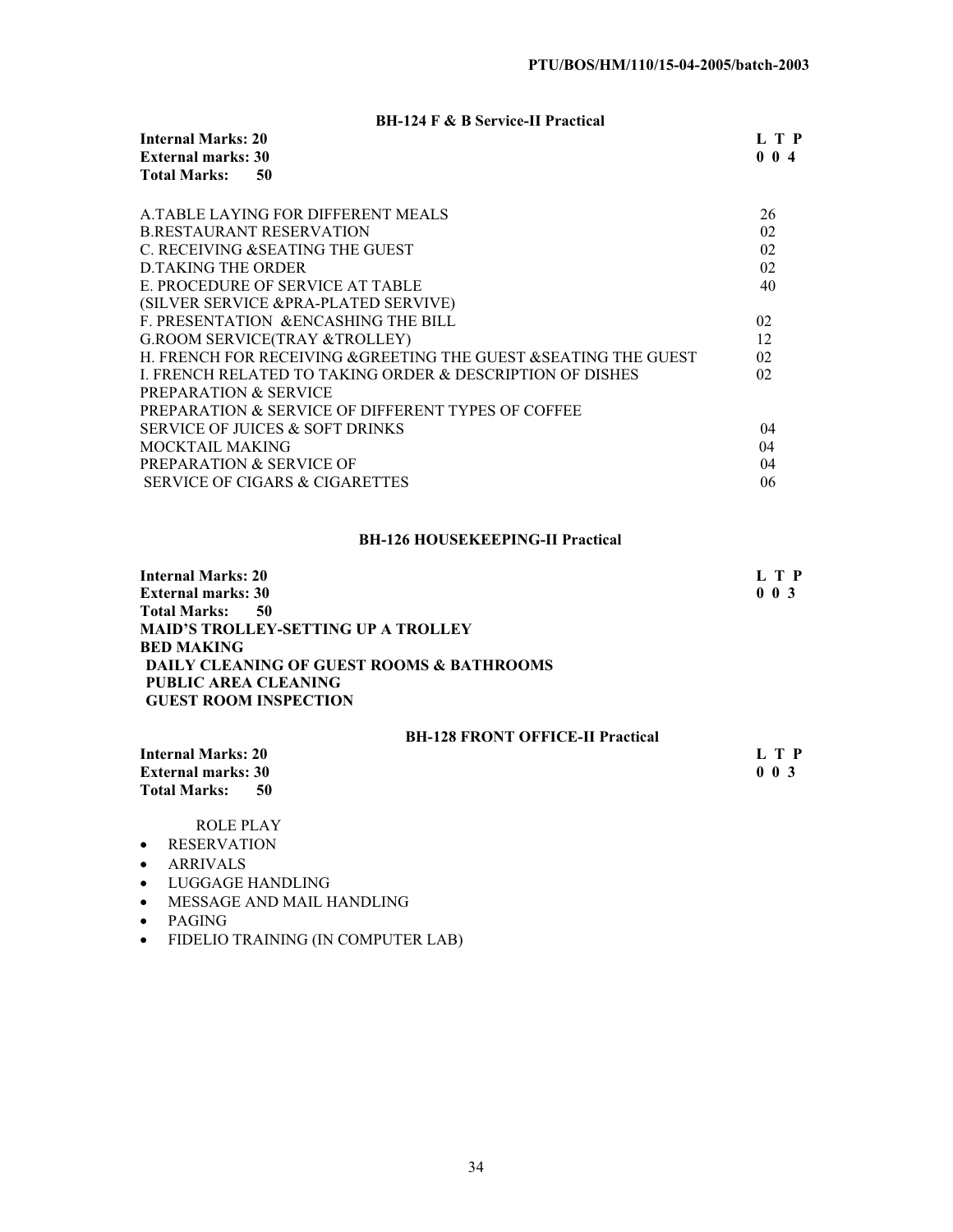|                           | <b>BH-130 Hotel Engineering-II Practical</b> |     |
|---------------------------|----------------------------------------------|-----|
| Internal Marks: 20        |                                              | LTP |
| <b>External marks: 30</b> |                                              | 001 |
| Total Marks:              | 50                                           |     |
|                           |                                              |     |

**Practical is based on the theory of BH-118**

# **BH-132 COMPUTER-II Practical**

**Internal Marks: 20** L T P<br> **External marks: 30** 0 0 1 **External marks: 30 Total Marks: 50** 

MS-EXCEL-PRACTICAL

- A. HOW TO USE EXCEL
- B. STARTING EXCEL
- C. PARTS OF EXCEL SCREEN
- D. PARTS OF THE WORKSHEET
- E. NAVIGATING IN A WORKSHEET
- F. GETTING TO KNOW MOUSE POINTER SHAPES

INTERNET & EMAIL –PRACTICAL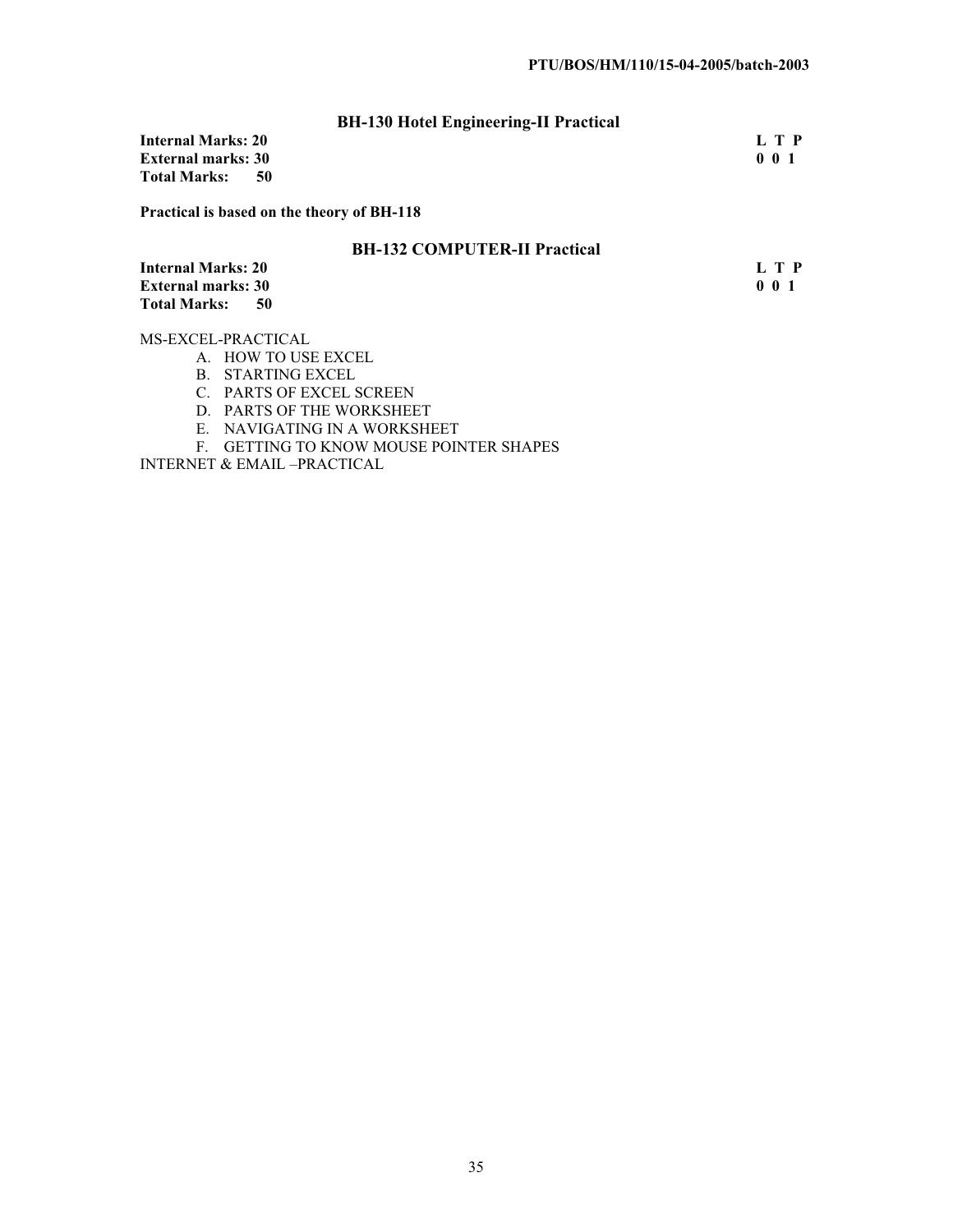# **3rd Semester**

| -------<br><b>Internal Marks: 20</b><br><b>External marks: 30</b><br><b>Total Marks:</b><br>50<br>MS Office 97 | L T P<br>100 |
|----------------------------------------------------------------------------------------------------------------|--------------|
| Ms Powerpoint-Practical                                                                                        |              |
| Making a simple presentation                                                                                   |              |
| Using Auto content Wizards and templates                                                                       |              |
| Power Points five views                                                                                        |              |
| Slides                                                                                                         |              |
| Creating Slides, re-arranging, modifying                                                                       |              |
| Inserting pictures, objects                                                                                    |              |
| Setting up a slide show                                                                                        |              |
| E. Creating an Organizational chart                                                                            |              |
| <b>Networks-Theory</b>                                                                                         |              |
| Network Topology                                                                                               |              |
| <b>Bus</b>                                                                                                     |              |
| Star                                                                                                           |              |
| Ring                                                                                                           |              |
| <b>B.Networks Applications</b>                                                                                 |              |
| C.Types of networks                                                                                            |              |
| <b>LAN</b>                                                                                                     |              |
| <b>MAN</b>                                                                                                     |              |
| <b>WAN</b>                                                                                                     |              |
| D.Network Configuration hardware                                                                               |              |
| Server                                                                                                         |              |
| <b>Nodes</b>                                                                                                   |              |
| E.Channel                                                                                                      |              |
| Fibre Optics                                                                                                   |              |
| Twisted                                                                                                        |              |
| Co-Axial                                                                                                       |              |
| F.Hubs                                                                                                         |              |
| network Interface card                                                                                         |              |
| Arcnet                                                                                                         |              |
| Ethernet                                                                                                       |              |
| Network Software                                                                                               |              |
| Novel                                                                                                          |              |
| Window NT                                                                                                      |              |

# **BH-201 Application of computers**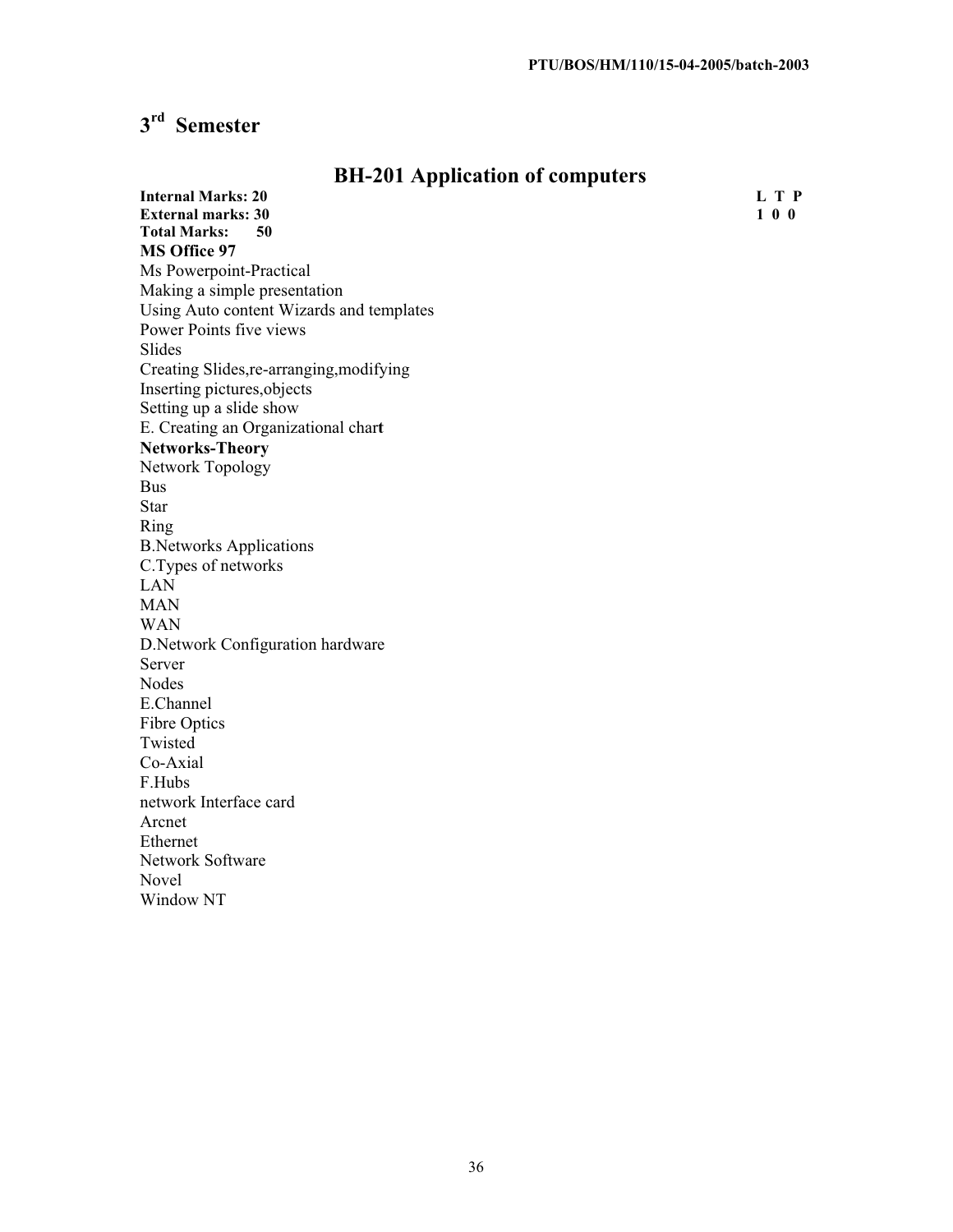#### **BH-203 FOOD PRODUCTION THEORY-III**

**Internal Marks: 20 L T P L T P L T P External marks: 30 2 0 0 Total Marks: 50** 

#### **QUANTITY FOOD PRODUCTION**

#### **Equipment**

- A. Equipment required for mass/volume feeding
- B. Heat and cold generating equipment
- C. Care and maintenance of this equipment
- D. Modren development in equipment manufacture

#### **Menu Planning**

- A. Basic principles of menu planning –recapitulation
- B. Points to consider in menu planning for various fedding oulets such as Industrial,Institutional,Mobile catering units
- C. Planning menus for
	- $\bullet$  School/college students
	- Industrial worker
	- Hospitals
	- Outdoor parties
	- Theme dinners
	- x Transport facilities ,Cruise lines,airlines,railways
- **D.** Nutritional factors of the above

#### **Indenting**

- Principles of Indenting for volume feeding
- $\bullet$  Portion size of various items for different types of volume feeding
- Modifying recipes for indenting for large scale catering
- $\bullet$  Practical Difficulties while indenting for volume feeding

#### **Planning**

Principles of planning for quality food production with regards to

- Space allocation
- $\bullet$  Equipment selection
- $\bullet$  Staffing

#### **Volume Feeding**

- A. Institutional and Industrial Catering
	- $\bullet$  Types of institutional and Industrial Catering
	- Problems associated with this type of catering
	- Scope for development and growth

#### B. Hospital catering

- $\bullet$  Highlights of hospital catering for patients, staff, visitors
- Diet Menus and nutritional requirement
- **C.** Off Premises catering
	- Reasons for growth and development
	- $\bullet$  Menu Planning & Theme Parties
	- Concept of a central production Unit
	- Problems Associated with off-premises catering
- D . Mobile catering

Characreristics of Rail,Airline(Flight,Kitchens and Sea Catering)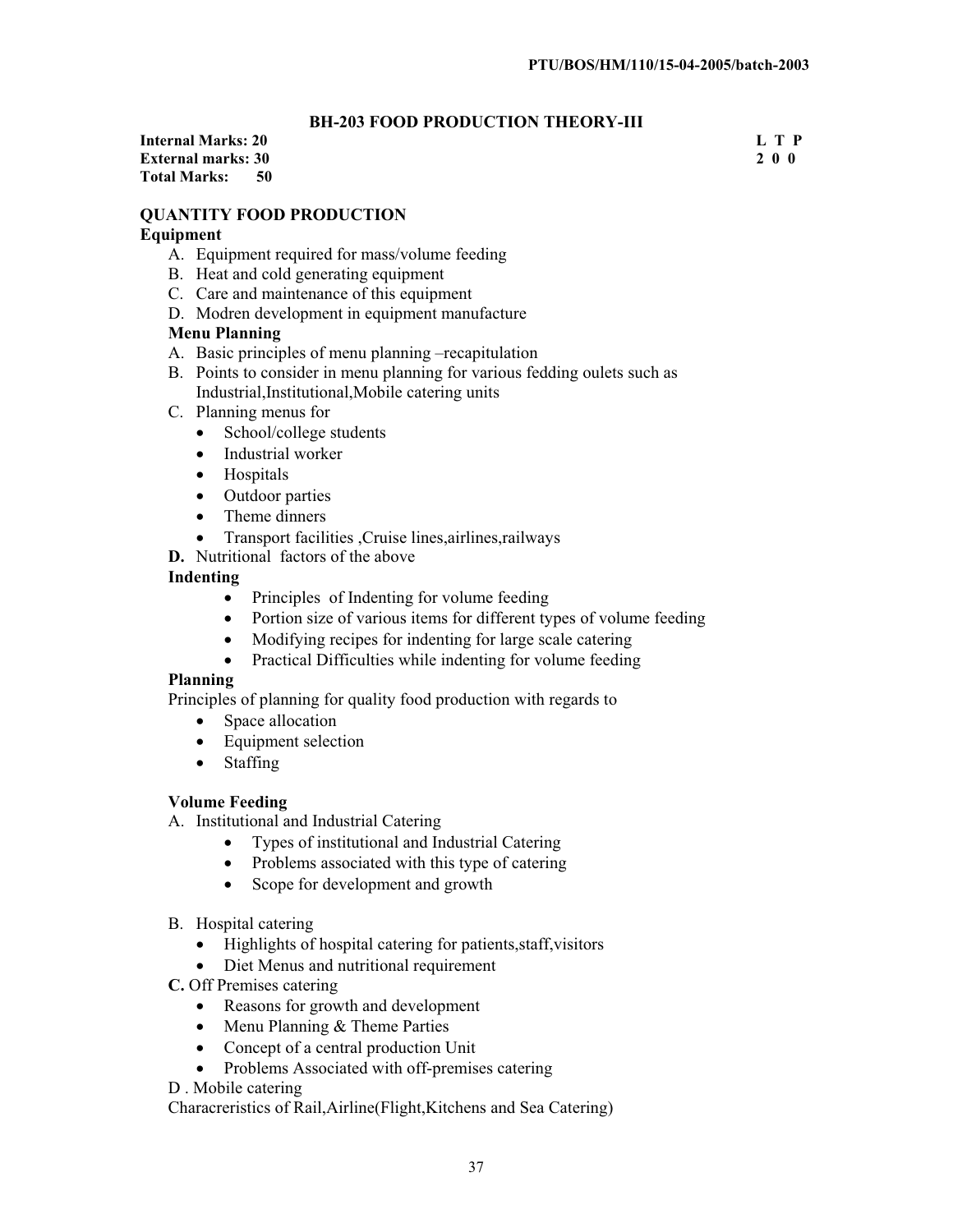Branches of mobile catering

- E. Quantity purchase & storage
	- $\bullet$  Introduction to purchasing
	- Purchasing system
	- $\bullet$  Purchasing specification
	- $\bullet$  Purchasing techniques
	- Storage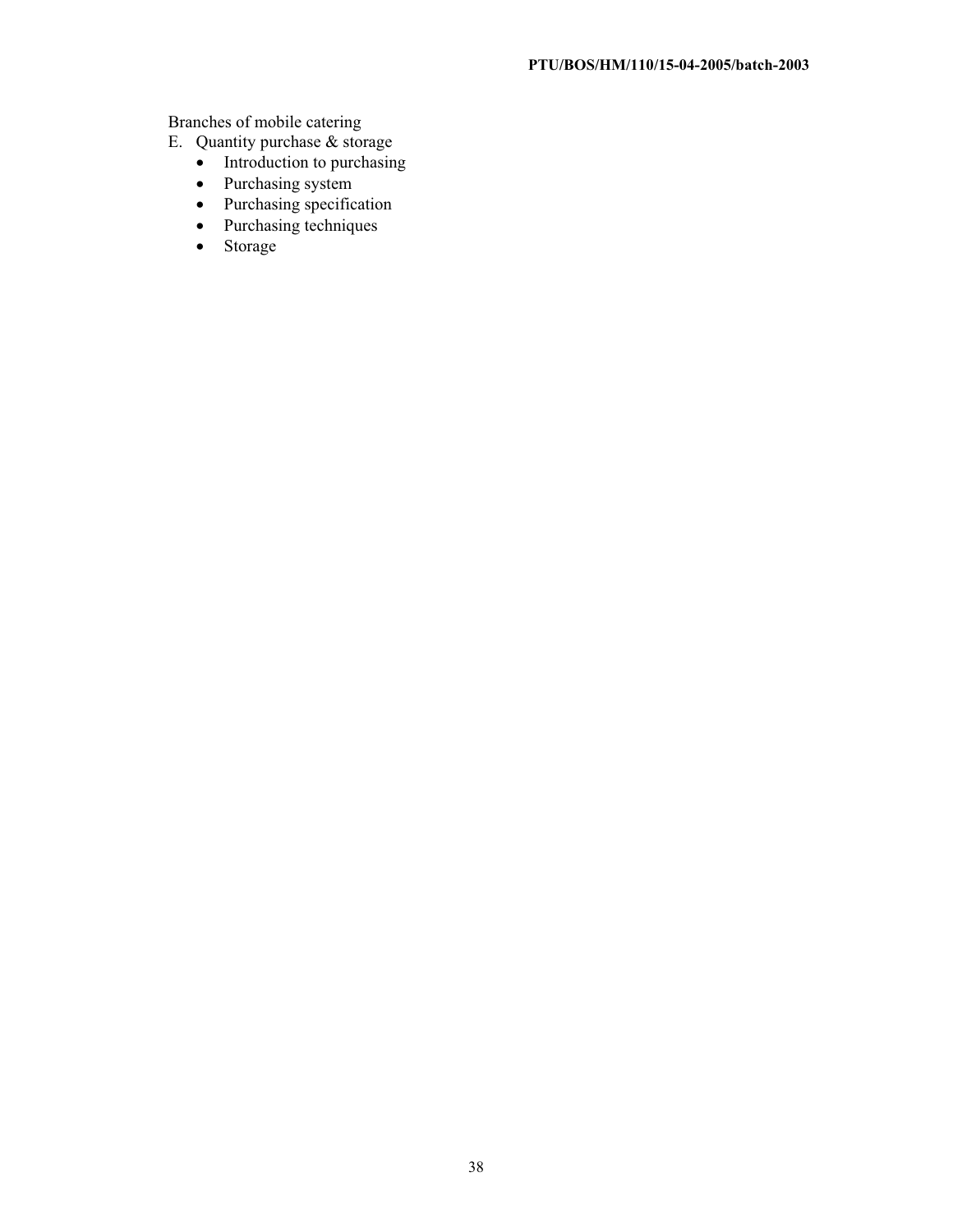## **BH-205 Food & Beverage Service –III**

**Internal Marks: 20** L T P<br> **External marks: 30** 2 0 0 **External marks: 30 Total Marks: 50** 

#### **Alcoholic Beverage**

- A. Introduction and definition
- B. Classification

#### **Wines**

A Definition

B Classification with examples

- Table/Still/Natural
- Sparking
- Fortified
- Aromatized
- C. Production of each classification
- D. Principles wine regions and wines of
	- France
	- $\bullet$  Italy
	- $\bullet$  Spain
	- Portugal
	- $\bullet$  USA
	- Australia
- E. New world wines(brand names)
	- India
	- $\bullet$  Chile
	- South Afriaca
	- $\bullet$  Algeria
	- New Zealand
- .F Food & Wine harmony

G Storage of wines

H Wine terminology(English& French)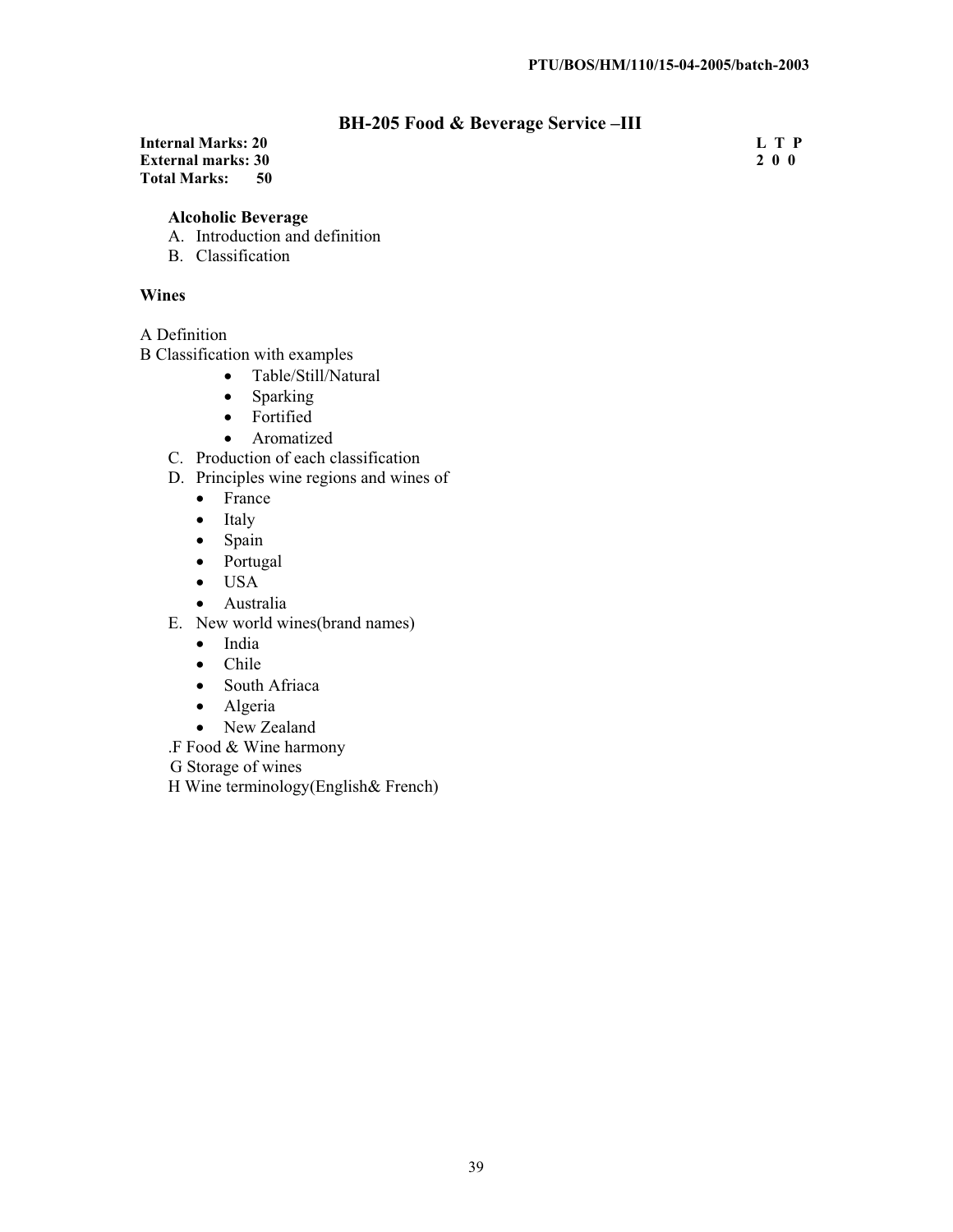# **BH-207 Front Office Operation-III**

| <b>Internal Marks: 20</b>                             | L T P |
|-------------------------------------------------------|-------|
| <b>External marks: 30</b>                             | 200   |
| <b>Total Marks:</b><br>50                             |       |
| <b>Computer Application in Front Office Operation</b> |       |
| Fidelio                                               |       |
| Amadeus                                               |       |
| <b>Front office</b> (Accounting)                      |       |
| Accounting fundamentals                               |       |
| Guest and non Guest accounts                          |       |
| <b>Accounting System</b>                              |       |
| (Non automated, semi automated and fully automated)   |       |
| <b>Check Out Procedures</b>                           |       |
| Guest accounts settlement                             |       |
| Cash and credit                                       |       |
| Indian currency and foreign currency                  |       |
| Transfer of guest accounts                            |       |
| <b>Express Check out</b>                              |       |
|                                                       |       |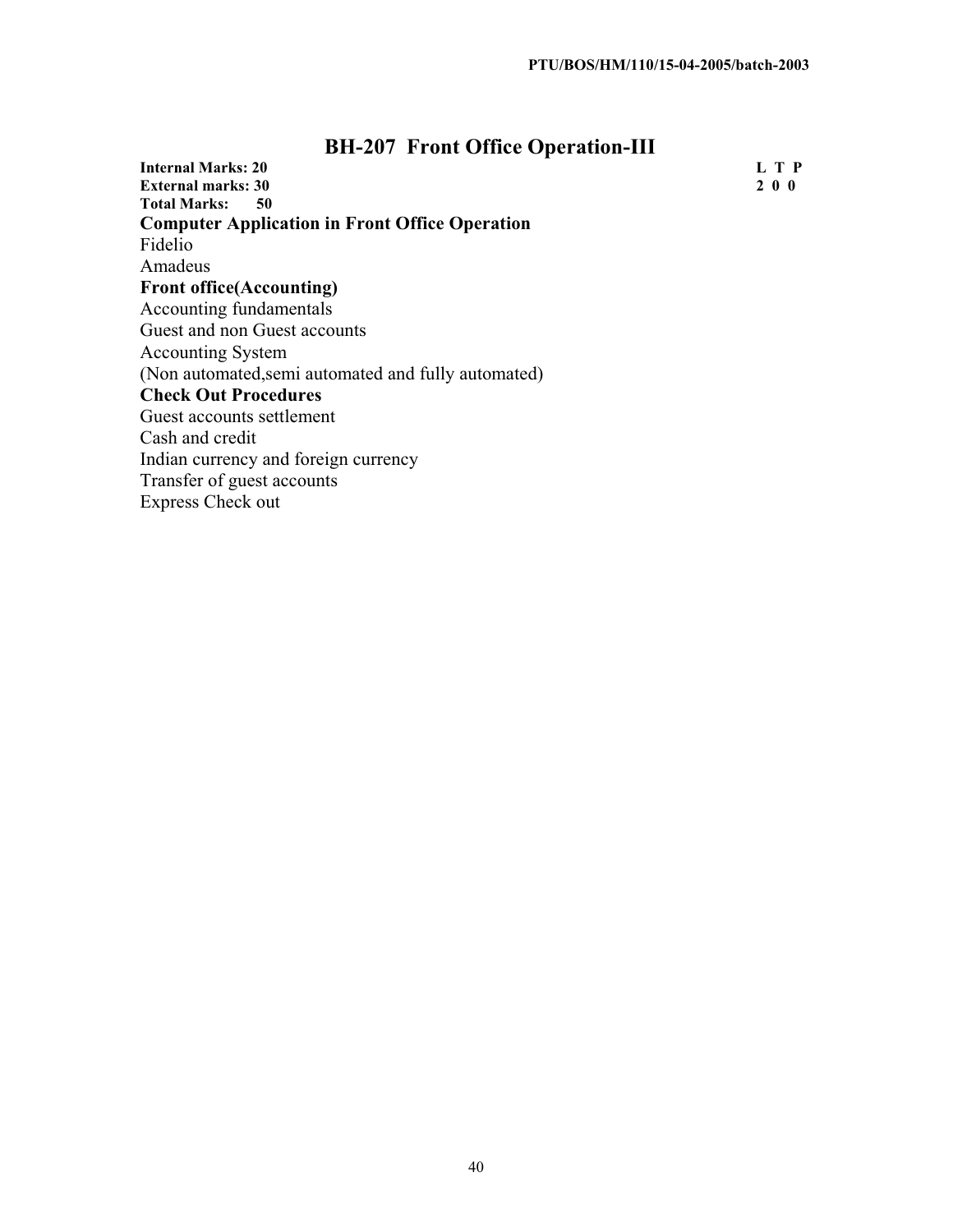#### **BH-209 ACCOMMODATION OPERATION-I**

#### **Internal Marks: 20 L T P**<br>**External marks: 30 l** 1 0 0 **External marks: 30 Total Marks: 50**

#### **Linen Room**

Activities of the Linen Room Layout and equipment in the Linen Room Selection criterea for verious Linen Items & fabrics suitable for this purpose Purchase of linen Calculation of Linen requirements Linen control-procedures and records Stocktaking procedures anfd records Recycling of discarded linen Linen Hire **UNIFORMS** Advantages of Providing uniforms to staff Issuing and exchange of uniforms,type of uniforms Selection and designing of uniforms Layout of the uniform room **SEWING ROOM**  Activities and areas to be provided Equipment provided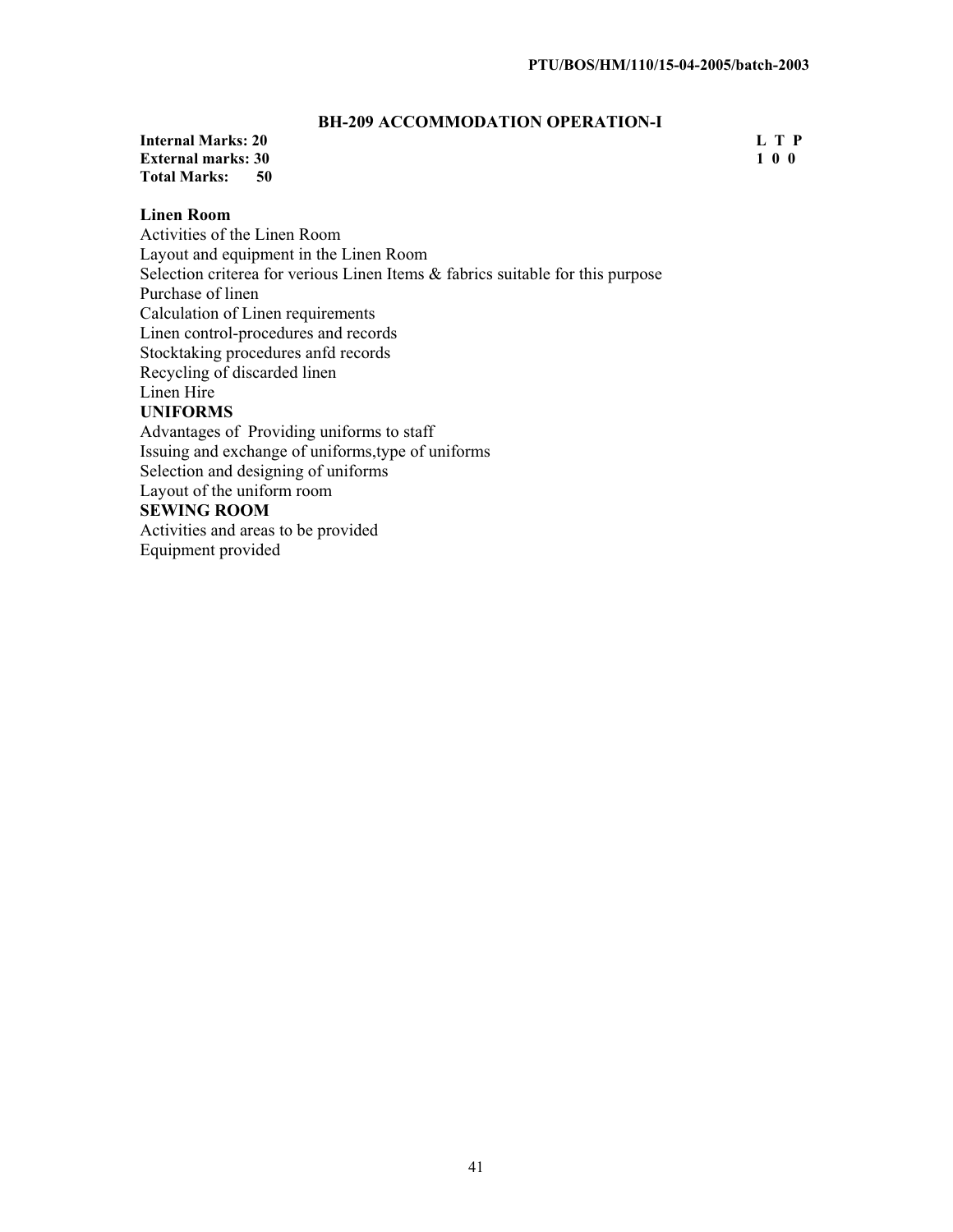## **BH-211 FOOD & BEVERAGE CONTROLS**

**Internal Marks: 20 L T P External marks: 30 Total Marks: 50** 

**Food cost control** 

#### Introduction to cost control Define cost control The objectives and Advantages of cost control Basic costing Food costing **Food control Cycle**  Purchasing Control Aims of Purchasing Policy Job description of purchase manager/Personnel Types of food Purchase Quality Purchasing Food quality factors for different commodities Definition of yield Tests to arrive at standard yield Definition of Standard Purchase Specification Advantage of standard yield and Standard purchase Specification Purchasing procedure Different methods of food purchasing Sources of supply Purchasing by contract Periodical Purchasing Open market purchasing Standing order purchasing Centralize Purchasing Methods of purchasing in Hotels Purchase order forms Ordering cost Carring cost Economic order quantity Practical Problems

#### **Receiving Controls**

Aims of receiving Job description of receiving clerk/Personnel Equipment required for receiving Documents by supplier including Format Delivery notes Bills/Invoices Credit notes **Statements**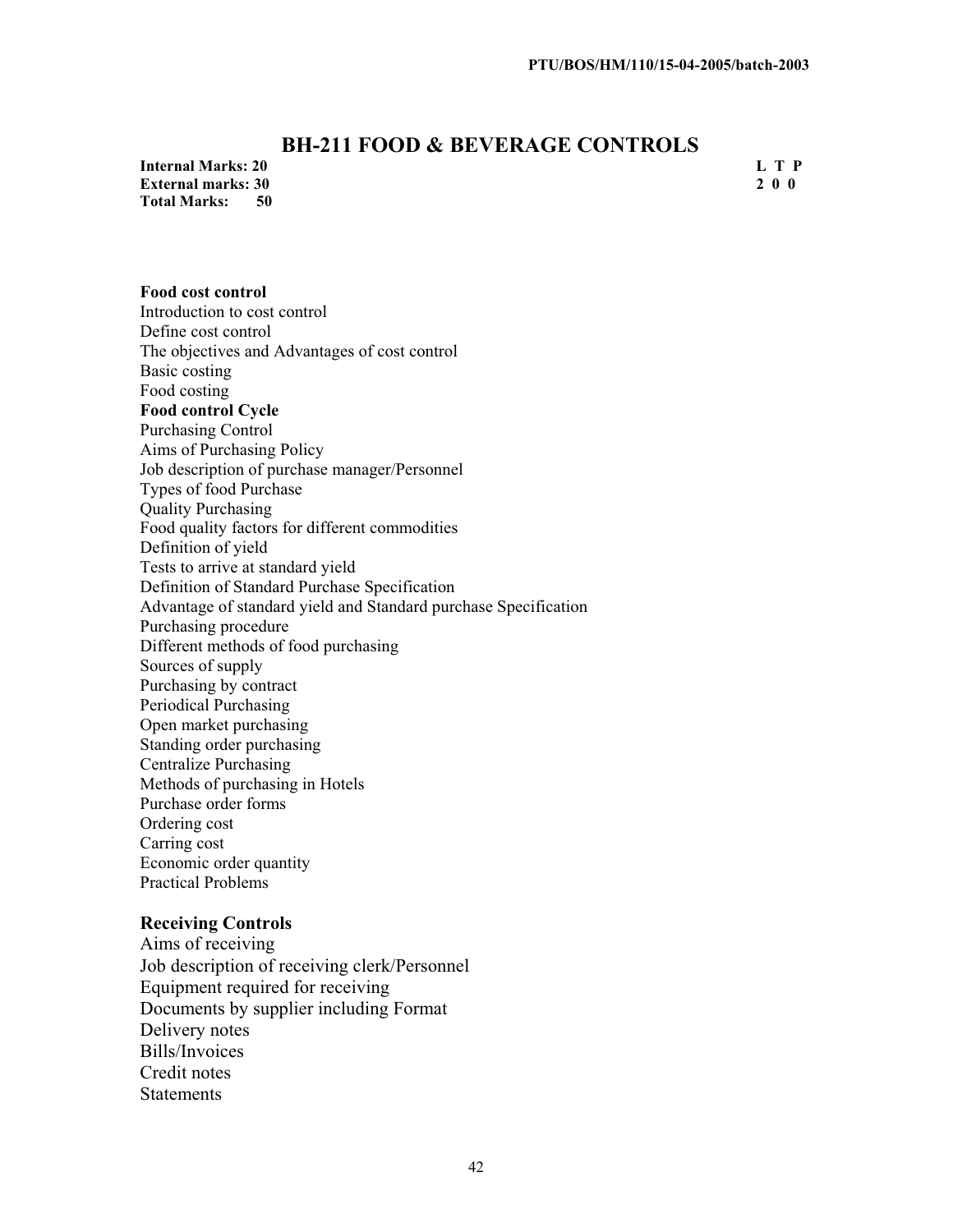Record maintain in the receiving department Goods received book Daily receiving book Meat tags Receiving procedure Blind receiving Assessing the performance and efficiency of receiving department Frauds in the receiving department Hygiene and cleanliness of area **Storing and issuing control**  Storing control Aims of store control Jod description of food store room Clerk/personnel Storing control Conditions of facility & equipment Arrangements of foods Location of storage facility Security Stock control Two Types of food received-direct stores(perishable/nonperishable) Stock Records maintained Bin Cards Stock Record cards/Books issuing Control Requisitions Transfer notes Perpetual Inventory Methods Monthly Inventory/Stock taking Pricing of Commodities Stock taking and comparison of actual physical inventory and book value Stock levels Practical Problems Hygiene & cleanliness of area **Production control** Aims and objectives Forecasting Fixing of Standards Definition of standards (Quality & Quantity) Standard Recipe(Definition,Objectives and various tests) Standard Portion size(Definition,objective and equipment used) Standard portion cost(objectives & cost cards) Computation of staff meals Sales control sales-ways of expressing selling,determining sales price,calculation of selling price,factors to be considered while fixing selling price Matching costs with sales Billing procedure-cash and credit sales Cashier`s sales summary sheet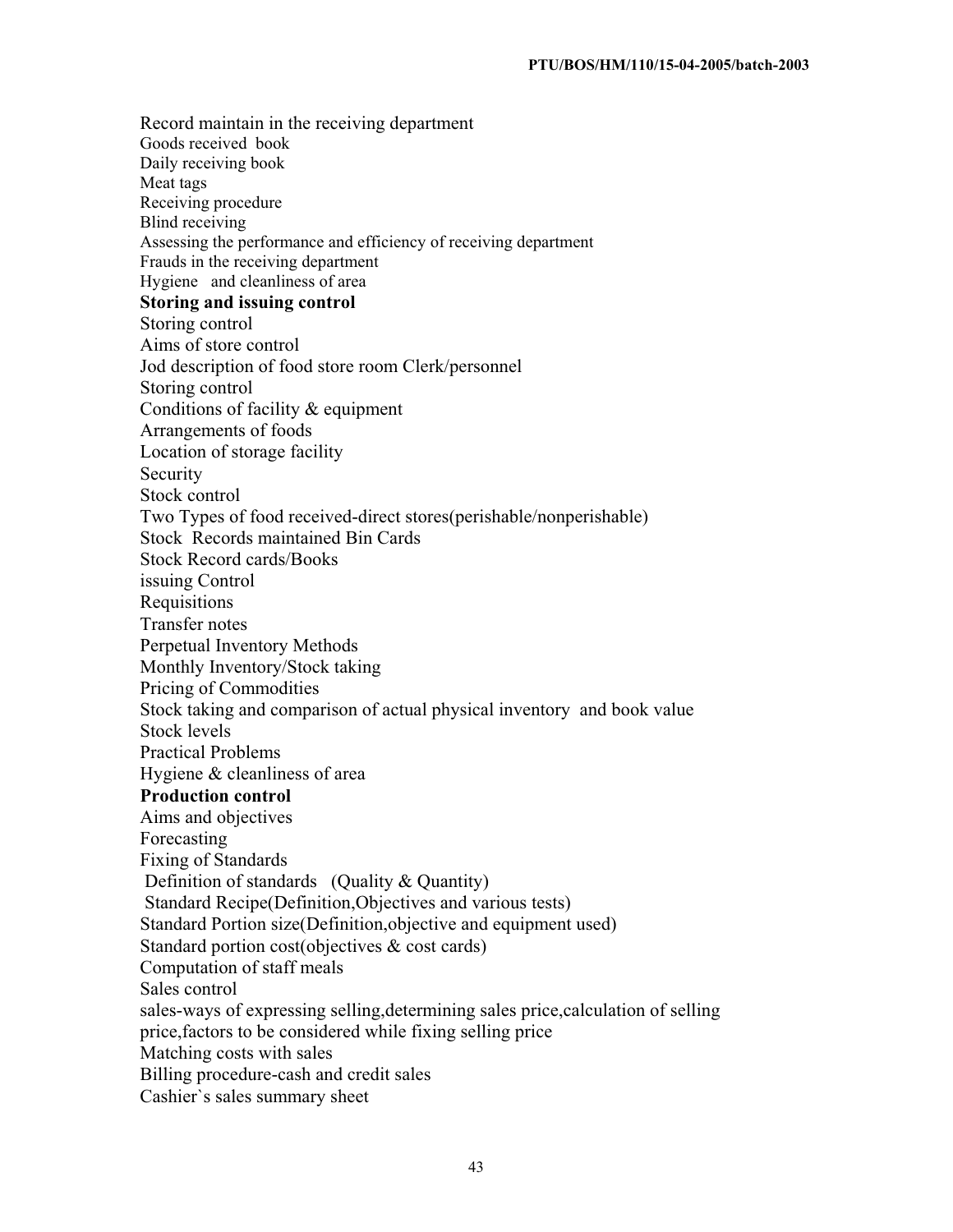## **BH-213 HOTEL ACCOUNTANCY**

**Internal Marks: 20** L T P<br> **External marks: 30** 2 0 0 **External marks: 30<br>Total Marks: 50 Total Marks:** 

#### **Uniform System of accounts for Hotels**

Introduction to uniform system of accounts Contents of the income statement Practical Problems Contents of The balance sheet(under uniform system) Practical problems Departmental Income Statements and Expenses statements(Schedules 1 to 16) Practical Problems **Internal Control** Definition and objectives of internal control Characteristics of internal control Implementation and review of internal control **Internal Audit and Statutory Audit** An introduction to internal and statutory audit Distinction between internal and statutory audit Implementation and review of internal audit **Departmental Accounting** An introduction to departmental accounting Allocation and aportion meant of expenses Advantages of allocation Drawbackes of allocation Basis of allocation Practical problems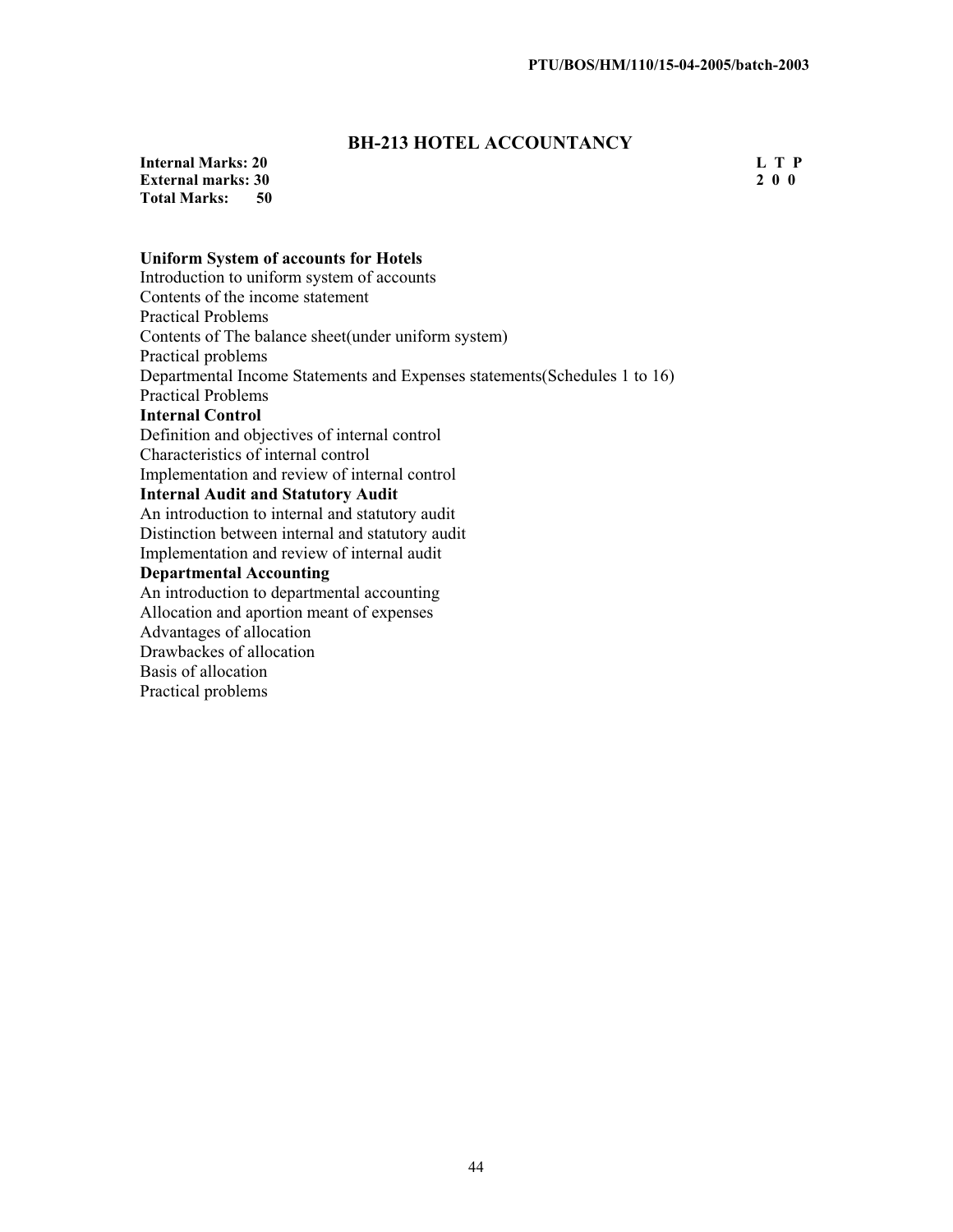# **BH-215 FOOD SAFETY & CONTROL**

**Internal Marks: 20 L T P External marks: 30 Total Marks: 50** 

## **Basic Introduction to food safety,food hazardsand risk contaminantsand food hygiene Micro-organism in food**

general characteristics of micro-organism based on the occurance and structure factors affecting their growth in food-(intrinsic and extrinsic) Common food born micro-organism a.Bacteria(Spores/capsules) b fungi c Viruses d.parasities **Food spoilage & Food preservation** A. Types & causes of spoilage Sources of Contamination Spoilage of different products( milk & milk products,meat eggs,fruits and vegetables,canned products) Basic principles of food presevation Methods of preservation(High temperature,Low temperature,drying,preservations and irradiation) **Beneficial role of micro organism** fermentation and role and lactic and bacteria fermentation in food(diary foods,vegetable,indian foods,Bakery Products and alcoholic beverages) Miscellaneous (vinegar & anti-biotics) **Food Borne diseases** Types (Infections and intoxications) Common diseases caused by food borne pathogens

Preventive measures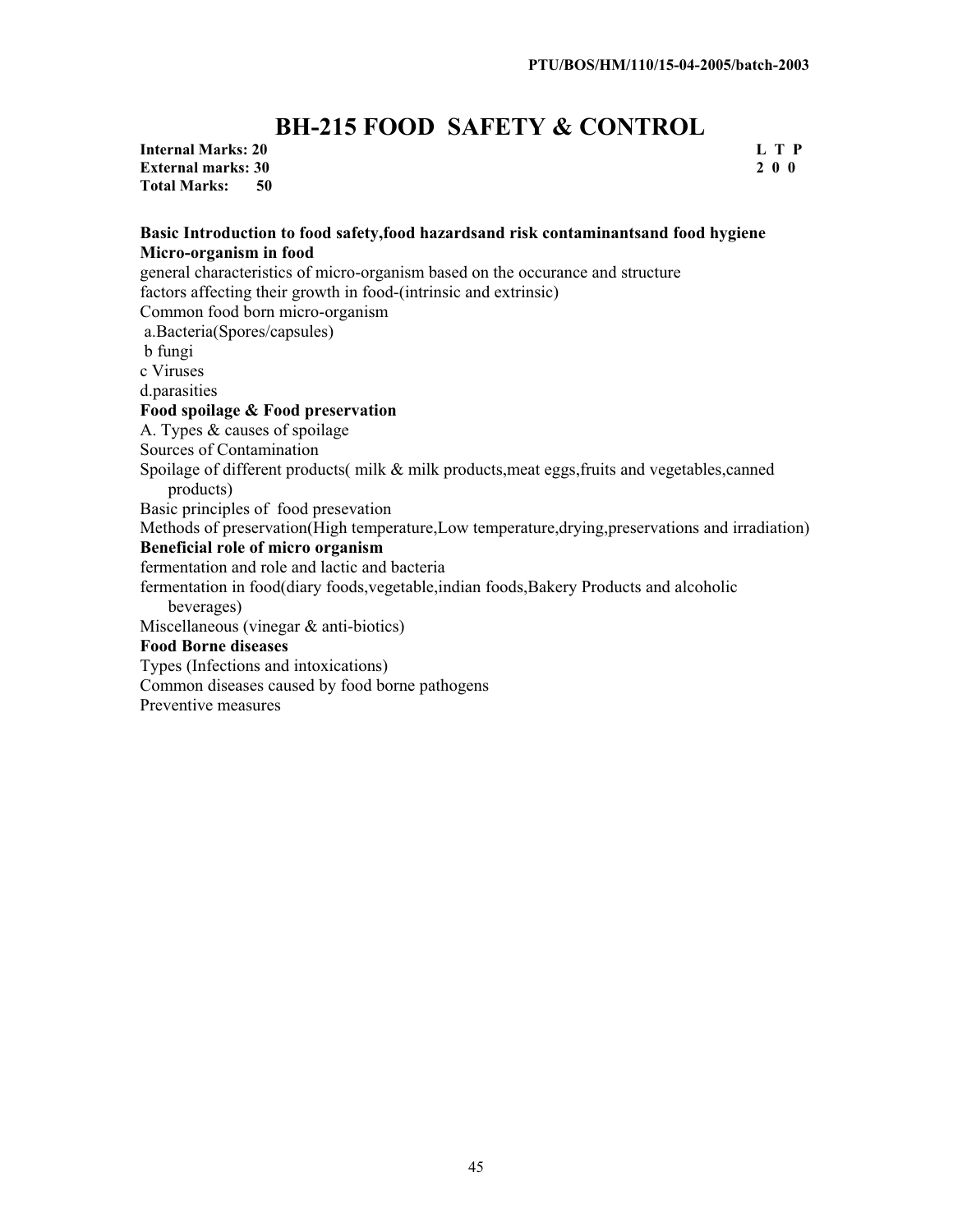## **BH-217 APPLICATIONS OF COMPUTERS**

**Internal Marks: 20** L T P<br> **External marks: 30** 0 0 1 **External marks: 30<br>Total Marks: 50 Total Marks:** 

Practical is based on the theory of paper BH-201

#### **BH-219 FOOD PRODUCTION THEORY-III Practical**

**Internal Marks: 20** L T P<br> **External marks: 30** 0 0 6 **External marks: 30<br>Total Marks: 50 Total Marks:** 

**To formulate 36 sets of menus form the following dishes and to include more dishes from from respective regions** 

- $\bullet$  Awadh
- $\bullet$  Bengal
- $\bullet$  Goa
- $\bullet$  Gujrat
- Hyderabad
- Kashmiri
- Maharastra
- Punjabi
- Rajasthan
- South India(Tamilnadu,karnatka,Kerla)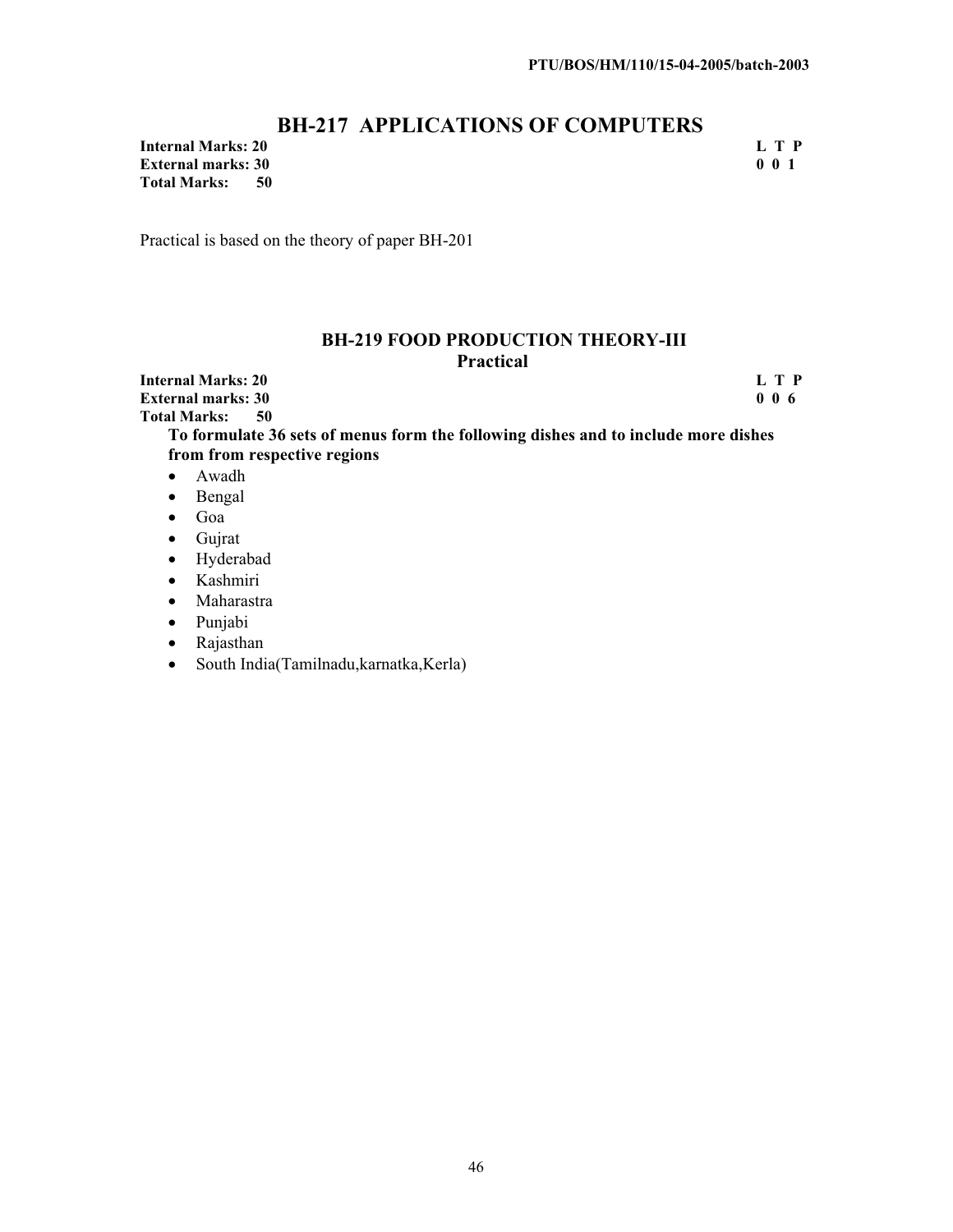## **BH-221 Food & Beverage Service –III Practical**

#### **Internal Marks: 20** L T P<br> **External marks: 30** 0 0 4 **External marks: 30 Total Marks: 50**

#### **Service of Wines**

- $\bullet$  Red wine
- $\bullet$  White/Rose white wine
- $\bullet$  Sparkling wines
- Fortified wines
- $\bullet$  Aromatized wines

#### **BEER**

- A. Inroduction & definition
- B. Types of Beer
- C. Production of Beer
- D. Storage

**Service of** Bottled & canned beers Draught beers

#### **BH-223 Front Office Operation-III Practical**

**Internal Marks: 20** L T P<br> **External marks: 30** 0 0 3 **External marks: 30<br>Total Marks: 50 Total Marks:** 

Hands on practices of computer Application (Fidelio System)related to front office precedures such as Reservation, registration, Guest History, telephones, Housekeeping, Daily transactions)

Front office Accounting procedures Manual accounting Machine accounting Payable, Accounts receivable,Guest History,Yield Management

Role Play Situation Handling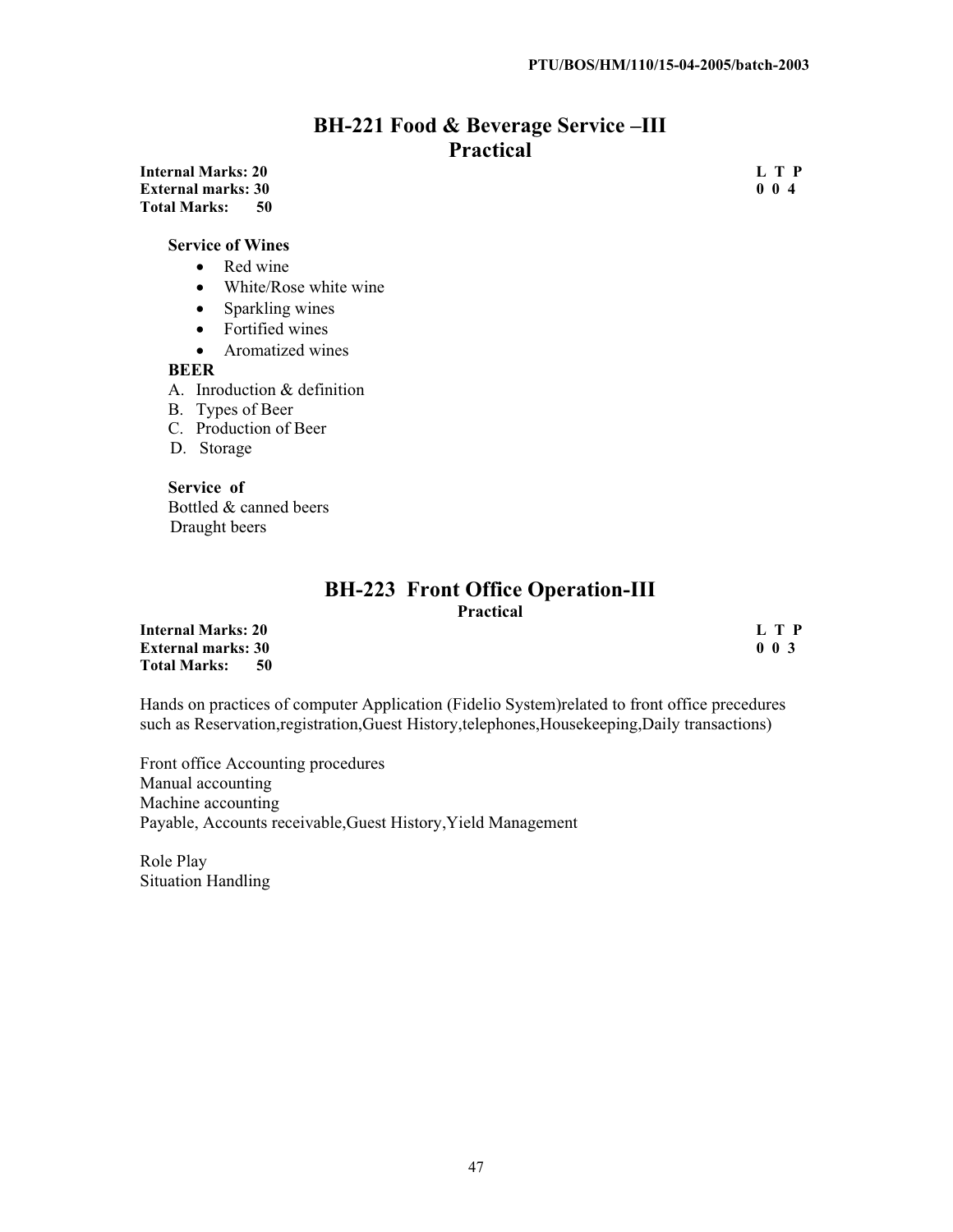#### **BH-225 ACCOMMODATION OPERATION-I Practical**

**Internal Marks: 20** L T P<br> **External marks: 30** 0 0 1 **External marks: 30 Total Marks: 50** 

Layout of Linen and uniform room/laundry Selection and designing of Uniforms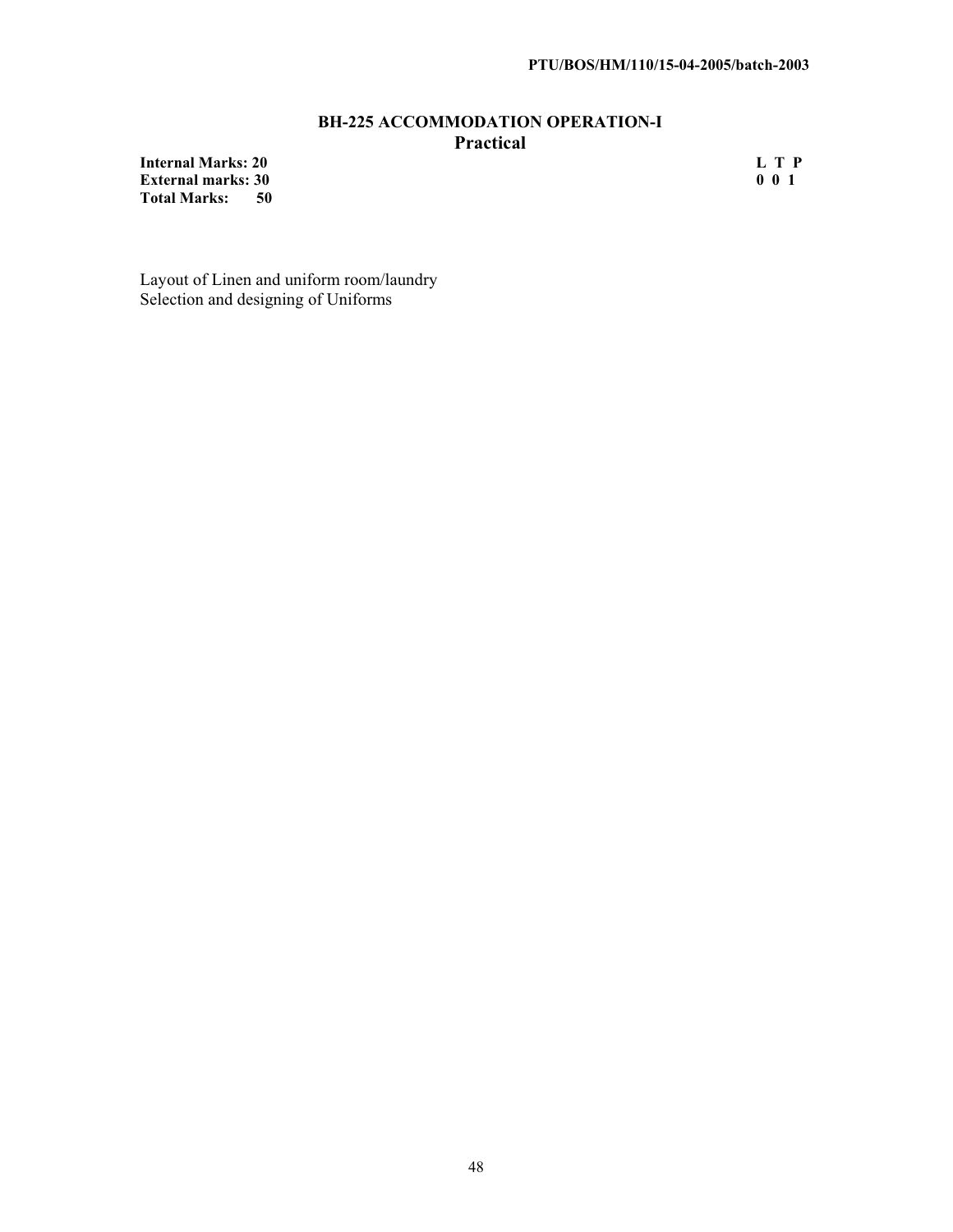## **4th Semester**

#### **BH-202 FOOD AND BEVERAGE PRODUCTION-IV**

#### **Internal Marks: 20 L T P L** T P **External marks: 30 2 0 0 Total Marks: PART – I , BASIC INDIAN COOKERY Regional Indian cuisine**

- Introduction to regional Indian cuisine
- Heritage of Indian cuisine.

Factors that effect eating habits in different parts of the country.

#### **Differentiation of regional cuisine**

#### **(South India, Gujrat, Maha Rashtra, Bengal & Goa)**

- Historical back ground
- Location
- $\bullet$  Raw material
- Equipment and fevel

**Food**

#### **Communities :-**

- Parsee
- Chettinad
- Hyderabadi
- Luck now
- Awadhi
- Malabari
- $\bullet$  Syrian
	- Christian

#### **Bohri.**

## **Discussions :-**

- Indian Bread
- Indian sweets
- Indian snacks
- **Rechauffe**
- $\bullet$  Principles of rechauffe
- Precautions

#### **Identification of food for rechauffee**

**Food preservation** 

#### **Accompaniments & Garnishes**

## **PART II BAKERY & PATISSERIE**

## **ROYAL ICING**

- Forms, types and uses in various stages
- Role of glycerin in making royal icing.

#### **GUM PASTE**

- $\bullet$  Role of Gelatin and Precautions
- Methods of making Gum Paste

#### **SUGAR**

• Confectionary manufacturing  $&$  uses

#### **MARZI PAN**

 $\bullet$  Methods & Uses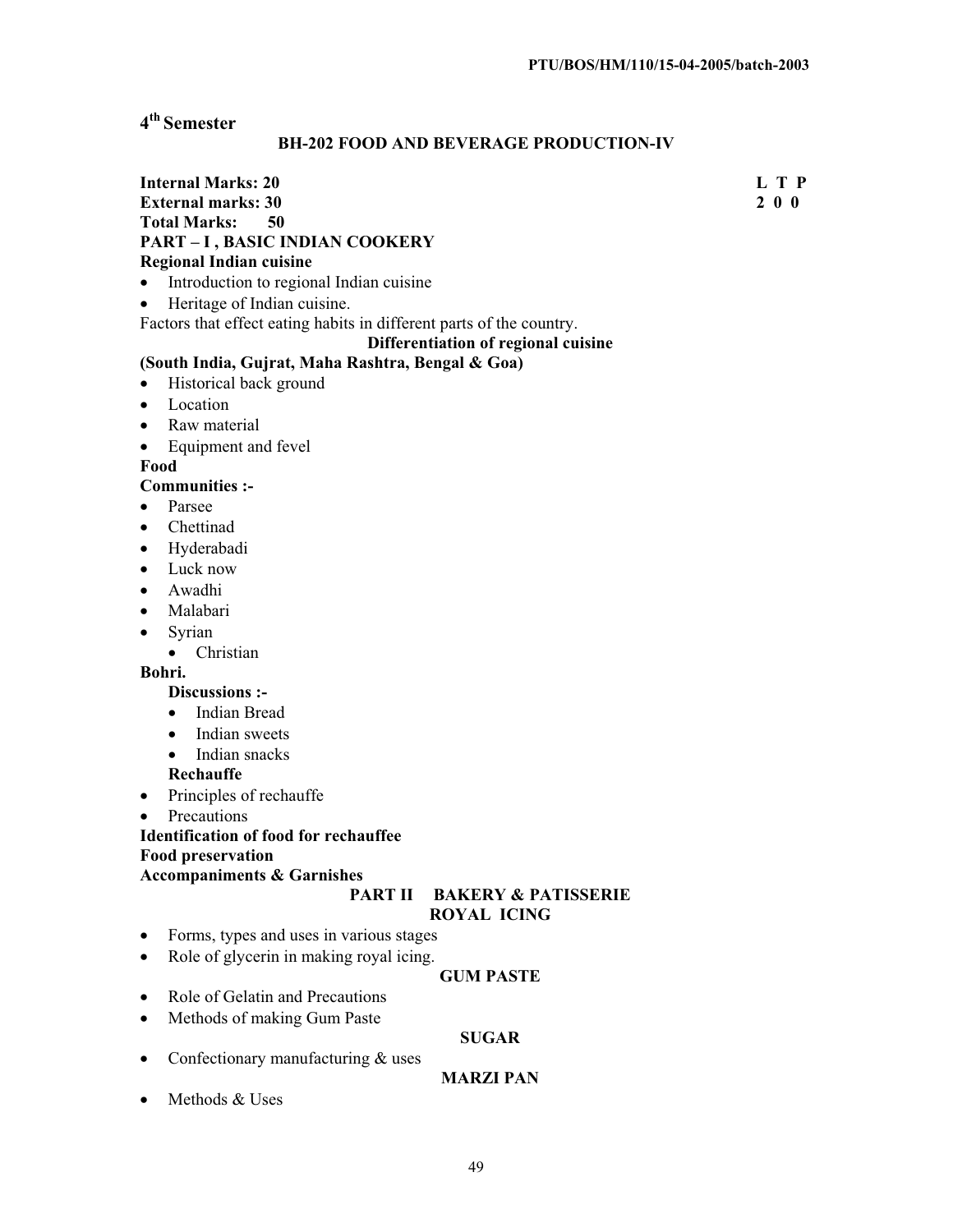## **BH-204 FOOD & BEVERAGE SERVICE-IV**

| Internal Marks: 20  |                                 | L T P |
|---------------------|---------------------------------|-------|
| External marks: 30  |                                 | 2 0 0 |
| <b>Total Marks:</b> | 50                              |       |
| <b>SPIRITS :-</b>   |                                 |       |
| (a)                 | Introduction & definition       |       |
| (b)                 | Production of spirit            |       |
| (c)                 | Pot still method                |       |
| (d)                 | Patent still method             |       |
| (e)                 | Types and production of spirits |       |
|                     |                                 |       |

- Whiskey
	- $\bullet$  Rum
	- $\bullet$  Gin
	- Brandy
	- Vodka
	- $\bullet$  Tequila
- (f) Different proof spirits
	- Proof scales
	- American proof
	- Gay-Lussac
- (g) Service of spirits

#### **Aperitifs :-**

• Introduction and definition Different types of aperitifs.

#### **Liqueurs :-**

- $\bullet$  Definition, classification & History
- Production of Liqueurs.
- Name of Liqueurs and country of origin  $&$  predominant flavour
- $\bullet$  Service of liqueurs.

#### **Cocktails :-**

- $\bullet$  Definition & Classification
- $\bullet$  Cocktail bar equipment
- Preparation  $&$  service of cocktails / mock tails

## **Service of special coffee**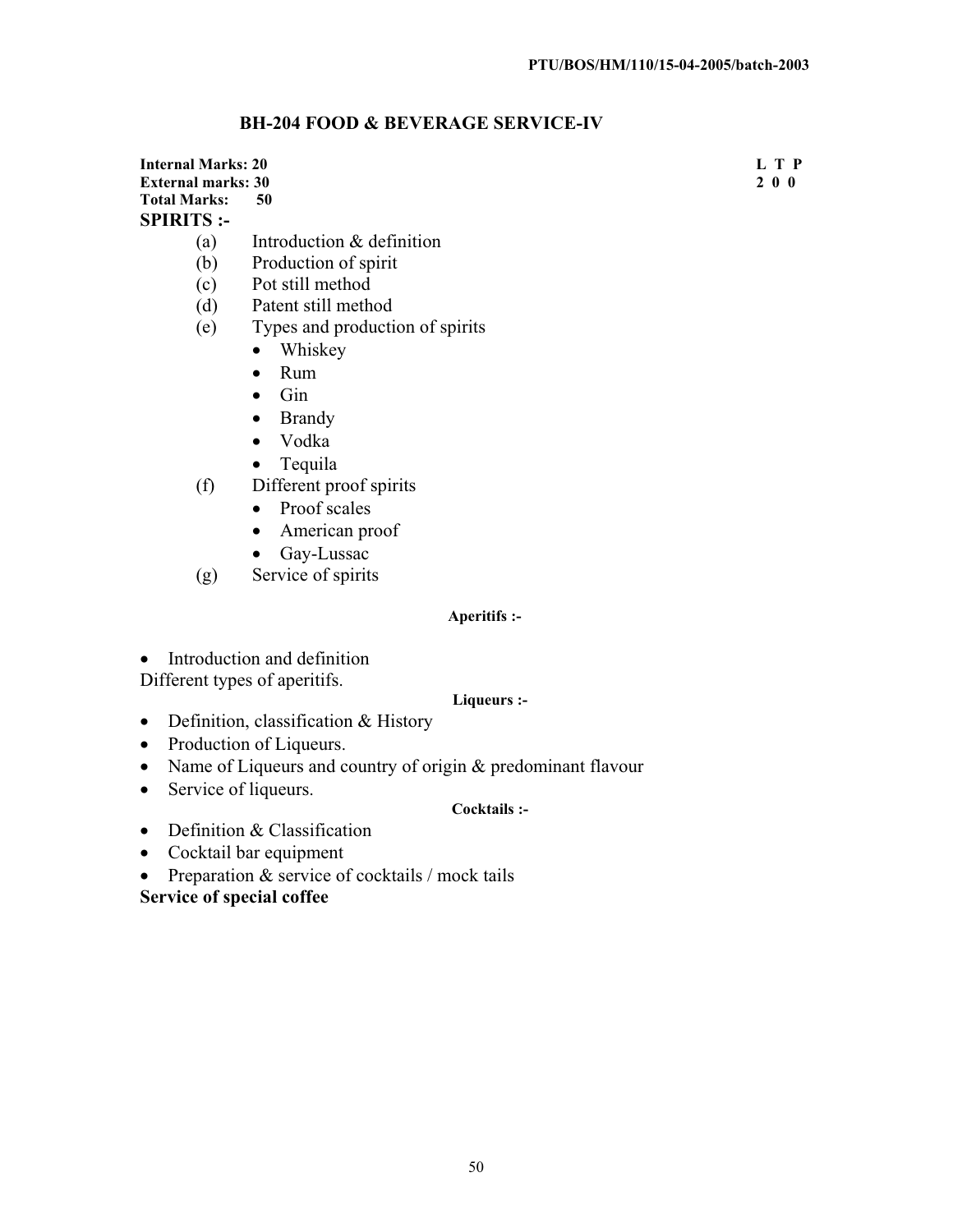#### **BH-206 ACCOMODATION OPERATIONS-II**

## **Internal Marks: 20 L T P External marks: 30<br>Total Marks: 50**

**Total Marks:** 

**OBJECTIVES :** To further familiarize students with security, flooring carpet, fabrics, Soft furnishings, Laundry, Flower arrangement & indour plants.

## **Security :-**

- Handling of keys in H.K. department
- $\bullet$  Different types of keys
- Security measures
- Adopted by different hotels
- Procedures to handle key thefts

Lost property and other valuables.

## **Flooring or floor finishes :-**

- Choosing floorings
- $\bullet$  Sub floors
- $\bullet$  General care
- $\bullet$  Cleaning of flooring

Classification of floor finishes.

## **Carpets :-**

- Selection points
- Classification of carpets
- Size of carpet
- Choice of carpet
- $\bullet$  Carpet laying
- Protection of carpets
- Cleaning of carpets

Advantages and disadvantages of carpet.

## **Fabrics :-**

## x **Selection points**

• Types of fabrics

Finish given to fabrics.

## **Wall covering :-**

 $\bullet$  Type of wall coverings

Care and cleaning of different wall coverings

## **Soft furnishings:-**

- Curtains
- Characteristics of curtains for different parts of Hotel
- Care and cleaning
	- Pelmets
		- Valances
		- Swags
		- $\bullet$  Blinds
		- Loose covers

Cushions.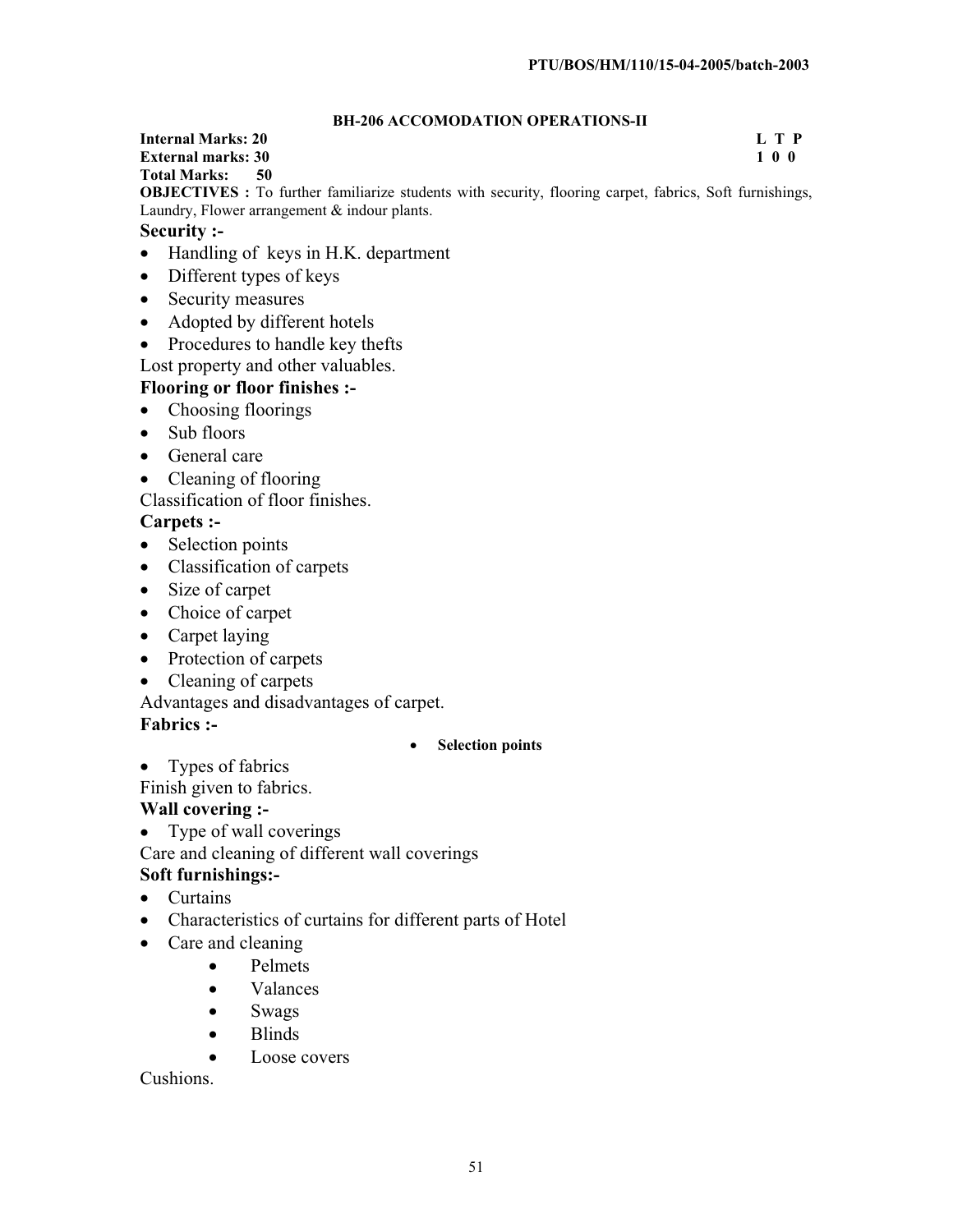#### **Laundry :-**

- Commercial and on site laundry
- $\bullet$  Flow process of industrial laundering OPL
- $\bullet$  Stages in the wash cycle
- Laundry equipment and machines
- $\bullet$  Layout of the laundry
- Laundry agents
- $\bullet$  Dry cleaning
- $\bullet$  Guest laundry / valet service

Stain removal.

#### **Flower arrangement:-**

- Flower arrangement in Hotels
- Equipment and material required for flower arrangement
- $\bullet$  Conditioning of plant material
- $\bullet$  Styles of flower arrangements
- Principles of design as applied to flower arrangement.

**Indoor plants :-**

selection and care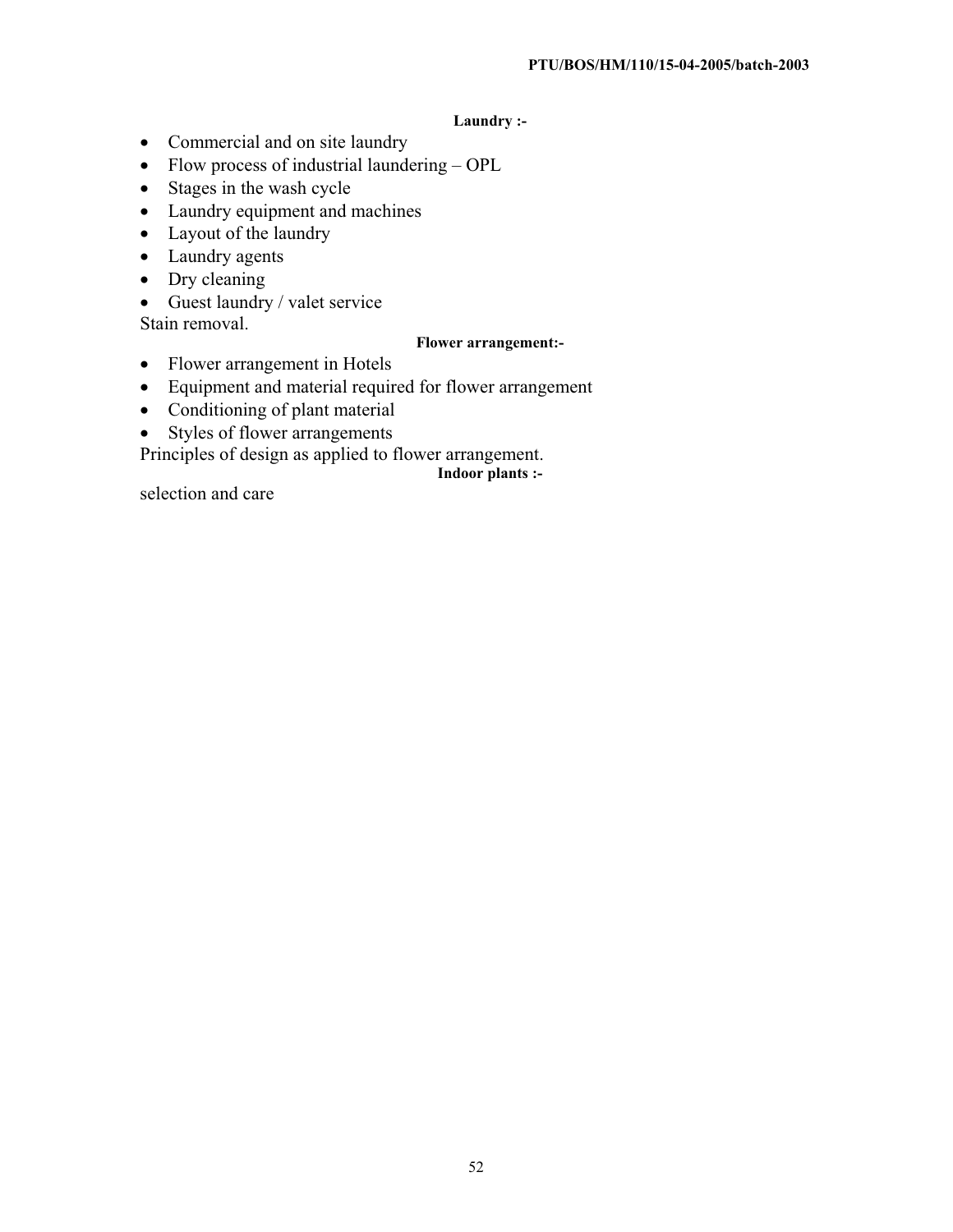#### **BH-208 FRONT OFFICE -IV**

#### **Internal Marks: 20 L T P L T P**

**External marks: 30 2 0 0 Total Marks: 50** 

Control of cash and credit cards

- Procedure for handling  $&$  accepting the foreign exchange
- Foreign currency transaction

#### Travellers cheque

- $\bullet$  Night auditing
- Functions
- Audit procedures (non automated, semi automated and fully automated)
- Front office and guest safety security
- Importance of security systems
- $\bullet$  Safe deposits
- $\bullet$  Key control

#### Emergency Situations (Accident , Illness, Theft, fire, Bomb)

**Reception :-**

- $\bullet$  Night duty
- Night Clerk Report
- $\bullet$  VIP list
- Communication as its use in Hotels

Paging

**Information :-**

- Information racks
- Receive message
- Message slip
- $\bullet$  Key rack with message
- $\bullet$  Lights
- $\bullet$  Handling guest mails
- $\bullet$  Messages through telephone

Telex etc.

#### **Telephone :-**

- Telephone exchange
- Qualities of telephone operator
- Registers used in exchange
- General duties

Wake up calls

#### **French :-**

#### **Expressions De politesse et les command st expressions d' encouragement Basic conversation related to front office activities such as** :-

- Reservation (Personal & Telephonic)
- Reception (Doorman, Bell boys, Receptionist etc.)
- Cleaning of room

#### **Change of room**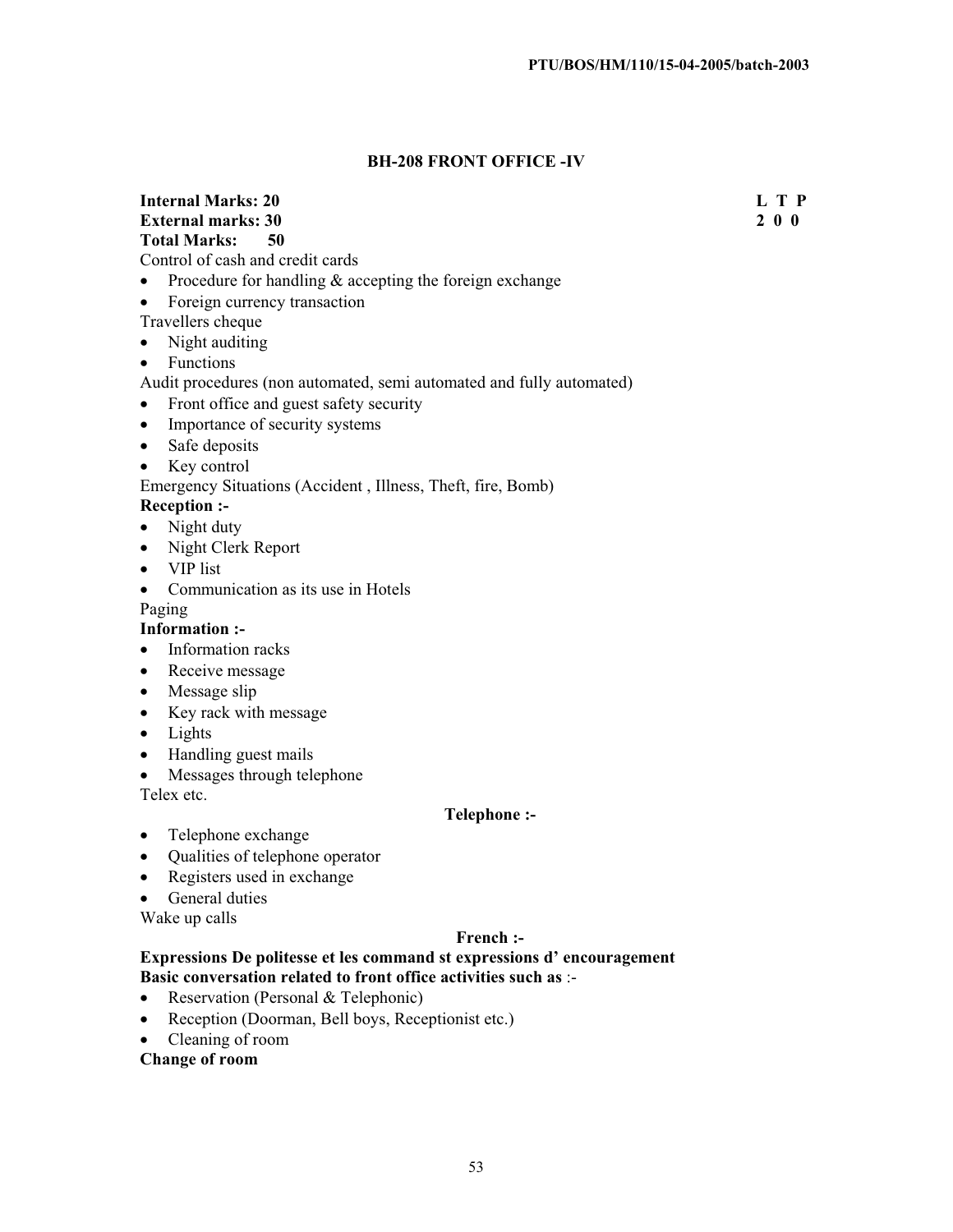#### **BH-210 PRINCIPLES OF MANAGEMENT**

**Internal Marks: 20 L T P External marks: 30 Total Marks: 50 OBJECTIVE** :- The main objectives of this course are to provide the student an

understanding of tasks and functions 05 Management

#### **The foundations of management: -**

- $\bullet$  Meaning
- Nature
- Management,
- Science or art
- Management as a profession
- Professionalisation of management in India
- $\bullet$  Functions of management
- Managerial skills
- Tasks of a professional manager
- The evolution of management thought systems concepts
- Social responsibilities of management

#### **Planning :-**

- $\bullet$  Meaning
- $\bullet$  Significance
- Limitations
- $\bullet$  Types
- Planning process
- Planning premises
- Management by objectives (MBO)

#### **Decision making**

- $\bullet$  Meaning
- Role
- $\bullet$  Types
- Approached decision making under different states of natures
- $\bullet$  Decision making process
- Summary of major principles for planning.

## **Organizing :**-

- $\bullet$  Concept
- $\bullet$  Significance
- $\bullet$  Process
- Formal and informal organization
- Organization chart
- Departmentation
- Span of management
- Authority and responsibility
- $\bullet$  Delegation of authority
- Centralization
- Decentralization line and staff relationship
- Effective organizing and organizational culture
- Summary or major principles for organizing.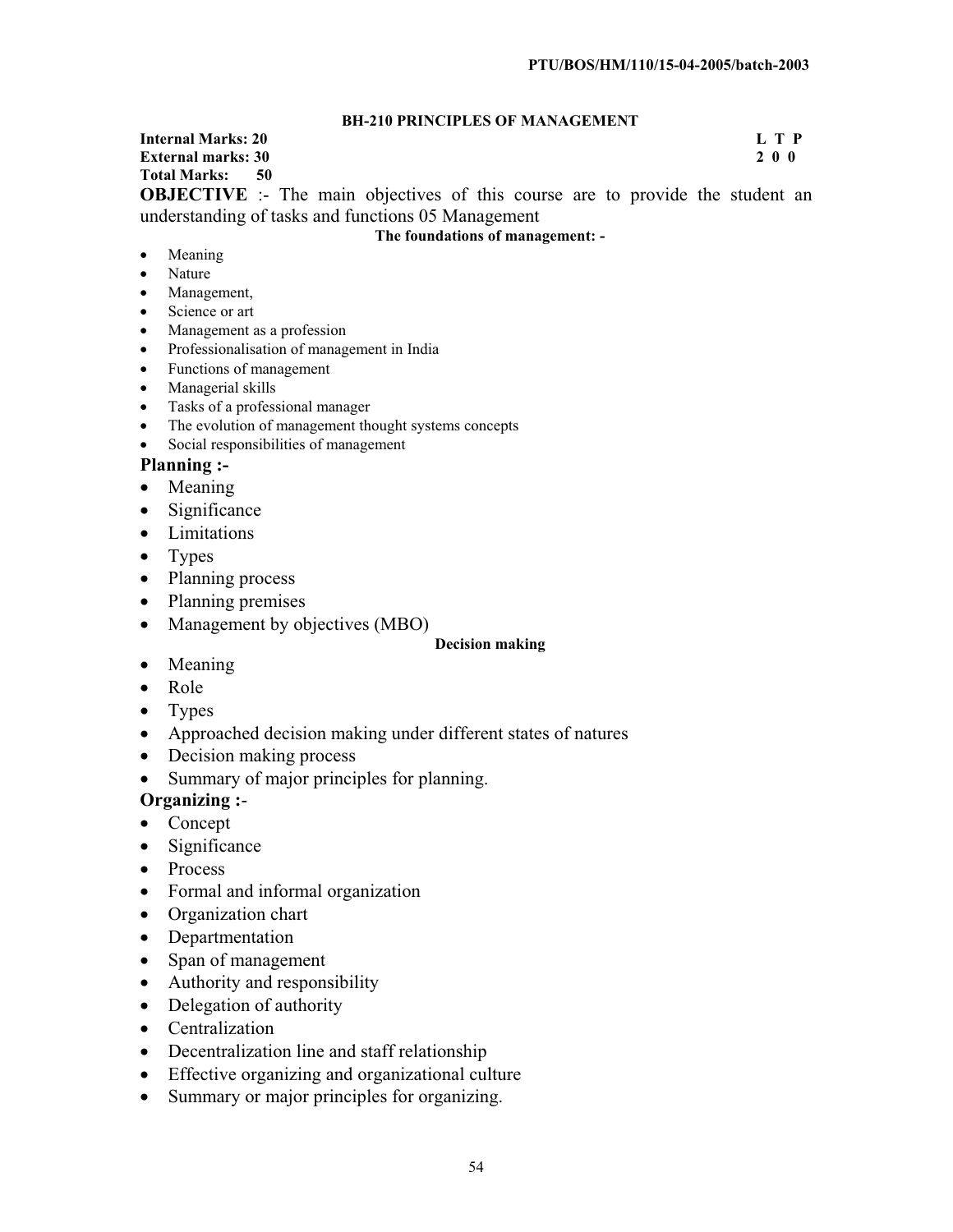#### **Directing :-**

- Meaning
- Significance and techniques of direction human factor and directing communication
- $\bullet$  Concept
- Process elements
- Communication flow in an organization barriers and break downs in communication
- Making communication effective transactional analysis
- Summary of major principles for directing

## **Controlling** :-

- $\bullet$  Concept
- Need for control
- The basic control process
- Requirements for effective control
- Control techniques and systems
- Direct control vs preventing control
- $\bullet$  Control by exception
- Co-ordination.
- $\bullet$  The essence of managing
- Summary of major principles for controlling.

## **Area of management** :-

- Concept of financial management
- Human resource management
- Production management
- Operational management
- Marketing management.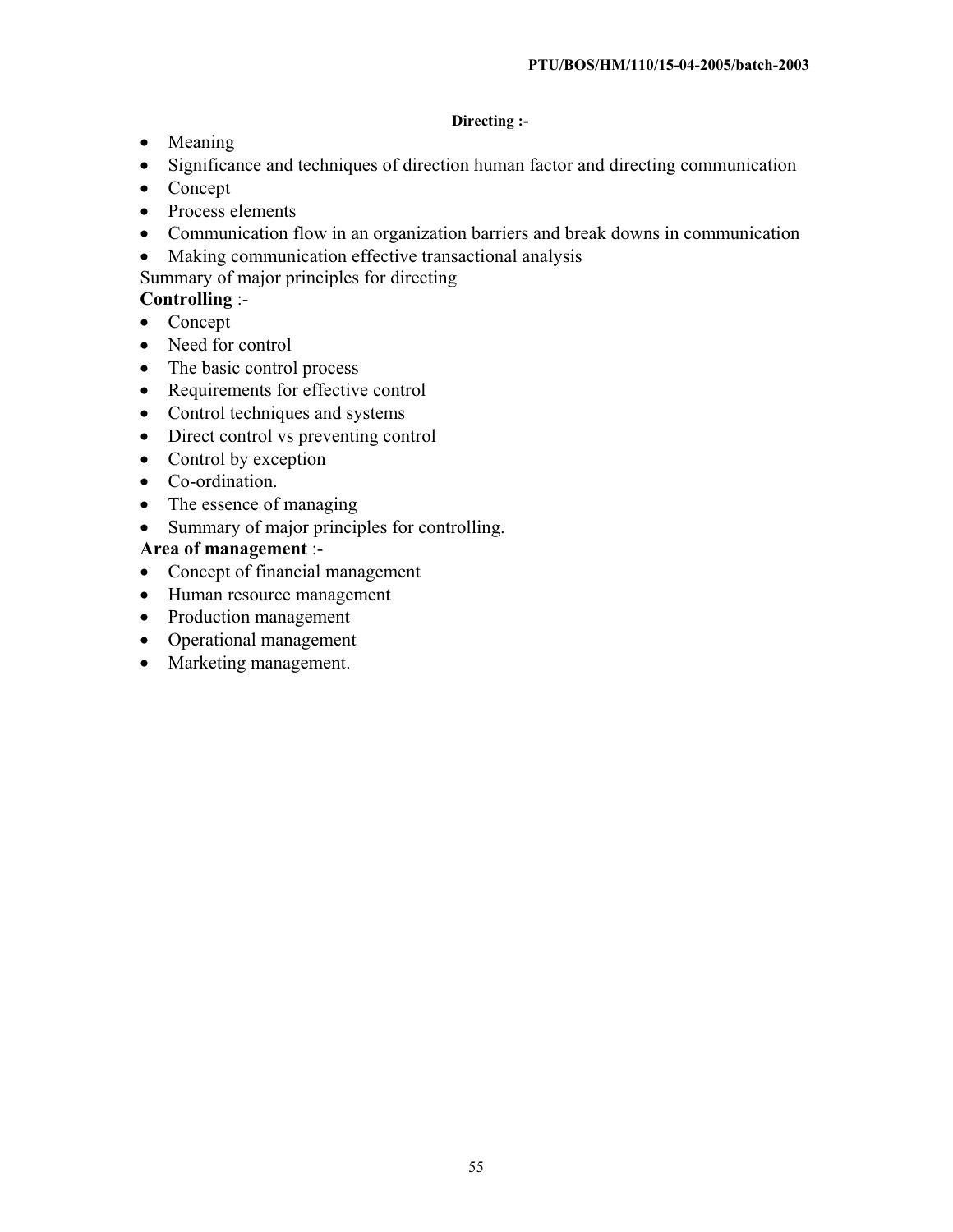## **BH-212 Foreign Language (French)-I**

| <b>Internal Marks: 20</b>   | L T P |
|-----------------------------|-------|
| <b>External marks: 30</b>   | 200   |
| <b>Total Marks:</b><br>- 50 |       |

- 01 Conjugation of first second & third group (irregular) of verbs in present tense.
- The articles Plural of Nouns
- Verb "Etre", 'Avoir'
- Important Culinary terms plurals,
- Opposites
- Adjectives
- Formation of English to French  $&$  French to English
- Negative Positive Interrogative sentences.
- $\bullet$  Expressions de politesse
- Les commands
- Expressions d'encouragement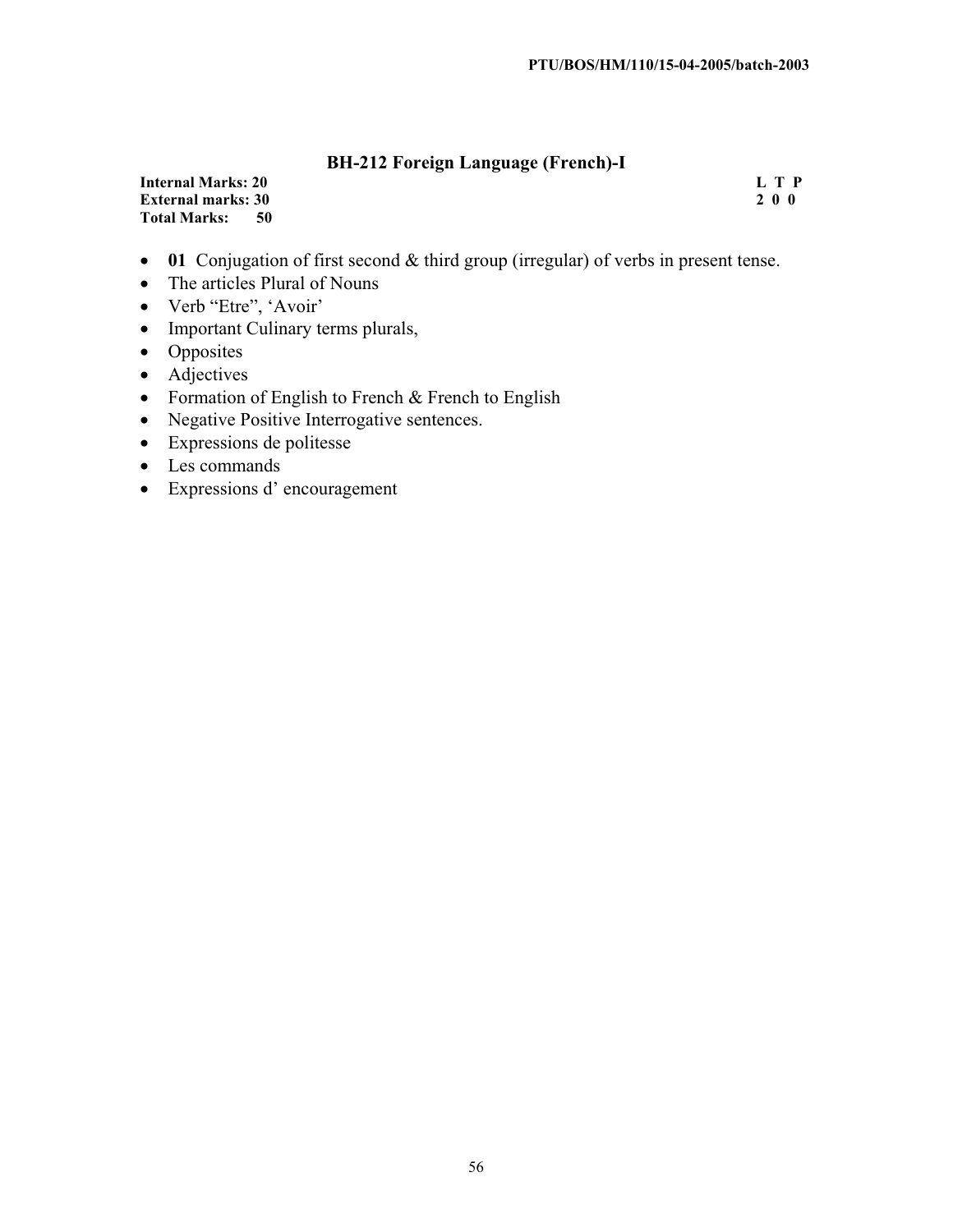#### **BH-214 TOURISM MANAGEMENT**

#### **Internal Marks: 20 L T P External marks: 30 Total Marks: 50**

**OBJECTIVES** :- The module aims to provide the basic of Tourism upon which the entire hospitality Industry is based.

#### **A Historical over view**

- Travel in Ancient times and in the middle ages
- The grand tour
- Travel & tourism in the  $19<sup>th</sup>$  century and after independence

#### x **Major Changes and Developments**

#### **Tourists:-**

- Conceptual and statistical definitions:
- Popular versus scientific concepts
- Typologies
- $\bullet$  Stages
- In the Touristic process

## **Role & Implications of Leisure.**

#### **Tourist Generating Region: -**

- Conceptual Definitions
- Role in the casual model of tourists activity
- Illustrative examples of variations in regions

#### **Identifying basic relationship with destination regions and with the tourist industry. Determinants and motivations in tourism: -**

- $\bullet$  Factors stimulating the growth of tourism (determinants)
- Why people wish to travel (motivations)

#### **Influences of supply**

#### **Statistical measurements and dimensions: -**

Types of tourism statistics

#### **(a) – Domestic Tourism: -**

• Sources

x **Methods and dimensions**

## (b) **International Tourism: -**

 $\bullet$  Sources

Methods and dimensions

#### **The tourist industry**

#### **• Definition**

- Characteristics of purchase and consumption of tourist services
- $\bullet$  Kinds of goods and services
- $\bullet$  Sectors of the tourism industry

## **Illustrative example and tourist industry in relation to the tourism system Tourism and Travel Organizations :**

- $\bullet$  WTO
- $\bullet$  PATA
- $\bullet$  IATA
- x DOT

ITDC etc.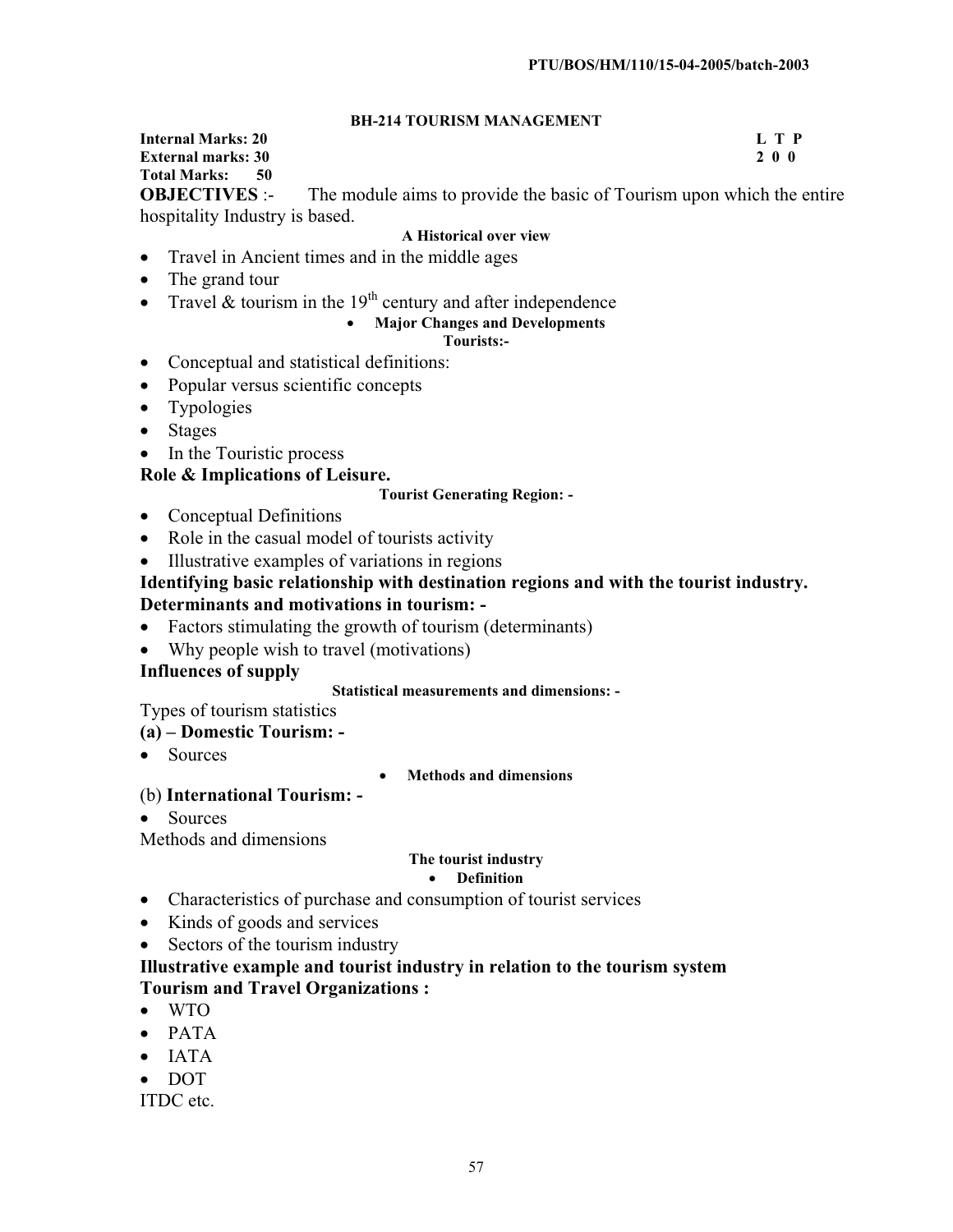#### **BH-216 HYGIENE AND SANITATION**

#### **Internal Marks: 20 L T P External marks: 30 Total Marks: 50 OBJECTIVES** :- To provide information regarding contaminated food, Causes of contamination & sanitary

techniques for presentation

#### **COURSE CONTENT :- Importance of Hygiene :-**

- The place of hygiene in the catering industry
- Personal hygiene for staff members in the food production areas and those coming in contact with the guest.

#### **Proper care and hygiene :-**

- $\bullet$  Meaning of food poisoning in food & water
- Borne disease
- $\bullet$  Moulds
- $\bullet$  Yeast

**Bacteria & transfer of bacteria. Food sanitation :-** 

- Hygienic food handling
- High Risk Foods
- Preventing Contamination
- Temperatures Control
- Storage of food

Food hygiene regulations.

#### **Cleaning methods :-**

- Design of premises and equipment in the kitchen
- Cleaning and Disinfection
	- x **Cleaning Agents**
- Water Detergents
- Abrasives
- Disinfectants etc.
- $\bullet$  Cleaning schedules
- PEST Control
- Waste Disposal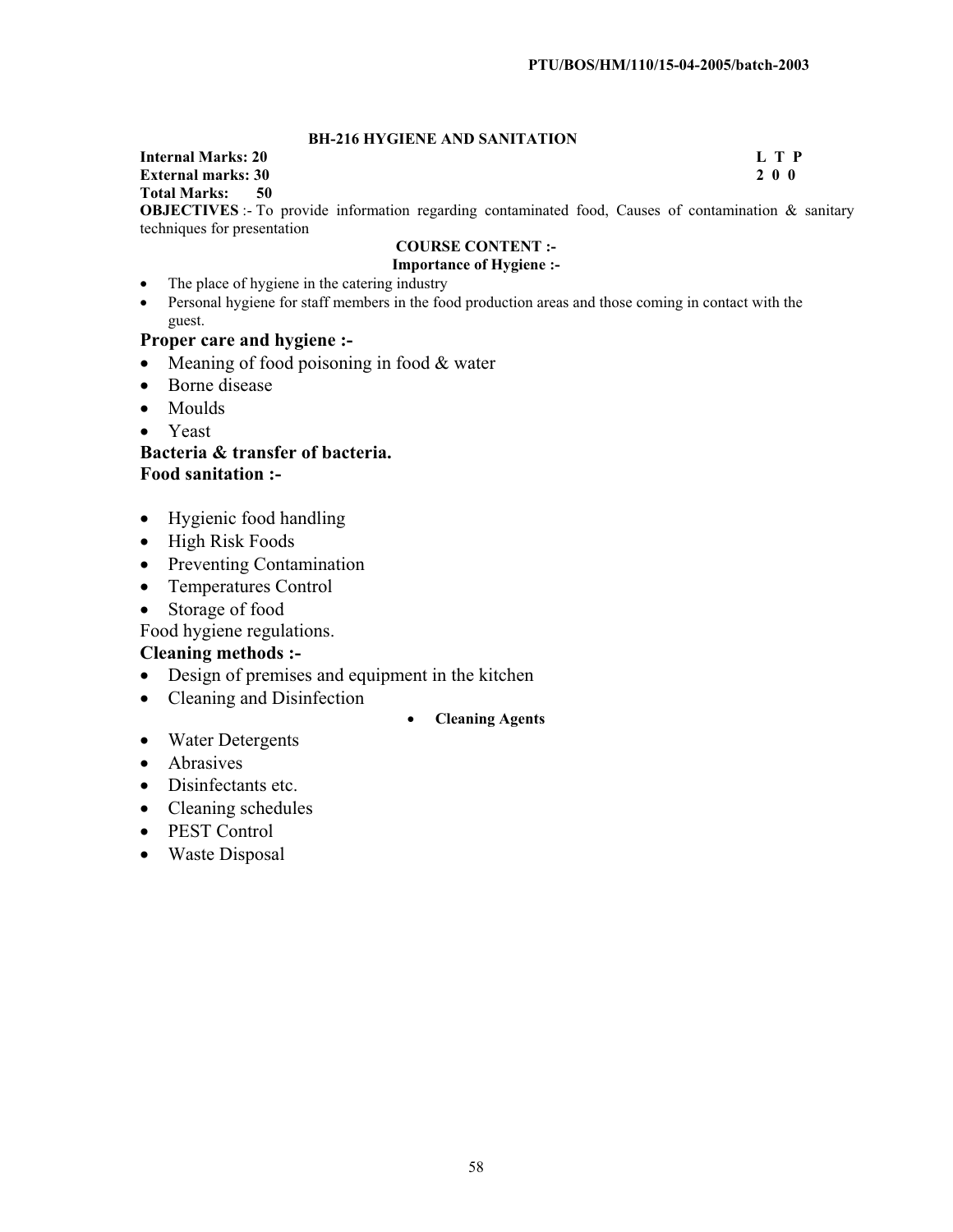#### **BH-218 GROUP DISCUSSION AND SEMINAR**

#### **Internal Marks: 20 External Marks: 30 Total Marks:50**

Each student is required to participate in the seminar and group discussions session. The topics of the seminars would be based on the theory subjects of the programme as well as condition of the market for the hospitality students as well as other problems related to travel and tourism operation. Forever at the time of examination each student would be given a topic of seminar and group discussion well in advance on the basis of seminar presentation and active participation in group discussion. Internal and external examiner will award marks separately and average marks will be finally awarded to each student.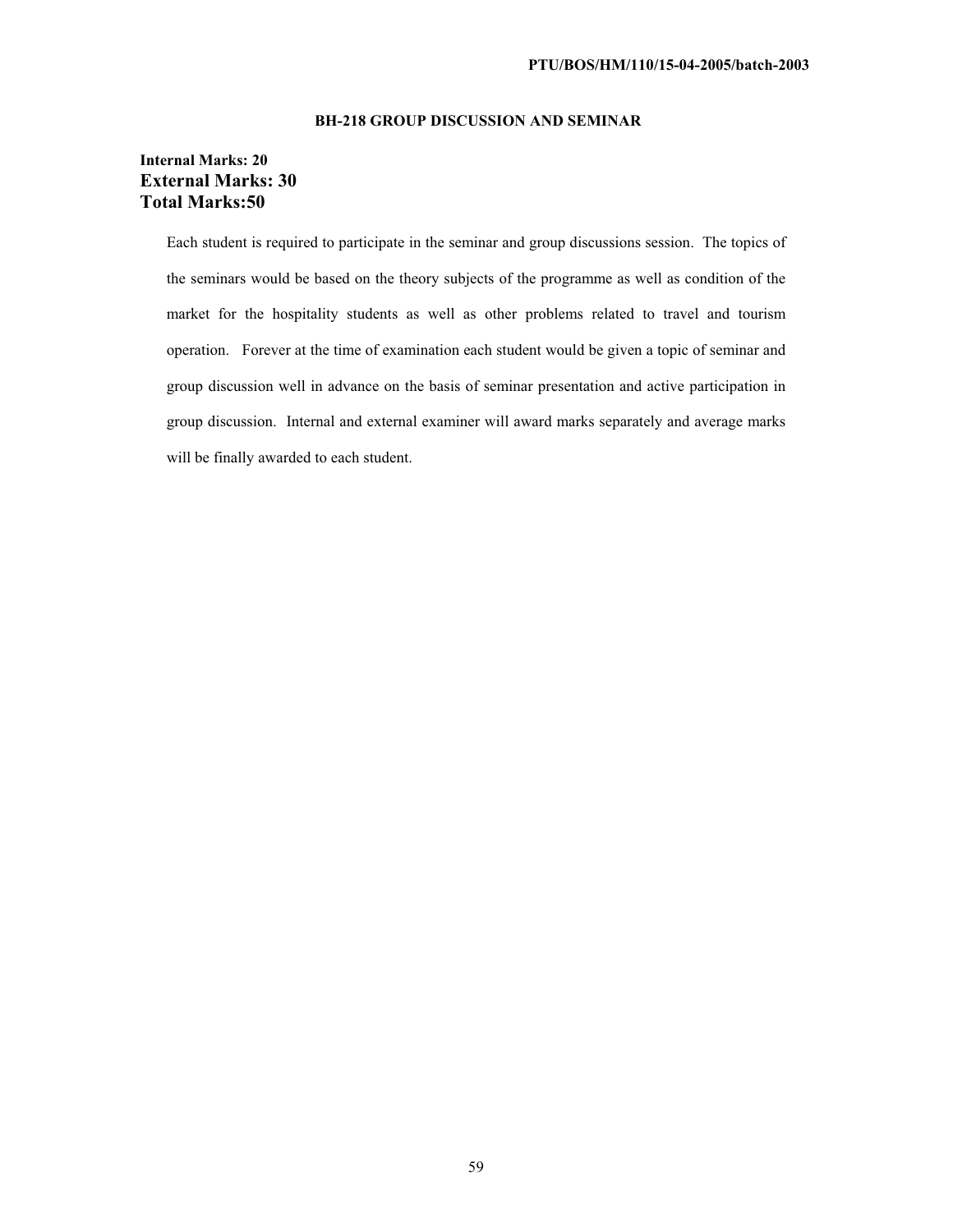#### **BH-220 FOOD PRODUCTION-IV (COOKERY & BAKERY) PRACTICALS**

#### **PART – I**

**Internal Marks: 20 L T P External marks: 30 Total Marks: 50** 

To cover regional menus of

- South Indian
- $\bullet$  Gujrat
- Maharashtra
- $\bullet$  Bengal
- $\bullet$  Goa

#### **PART –II**

- $\bullet$  Truffles Icing
- $•$  Marzipan Icing
- $\bullet$  Fudge (Cream, Chocolate & Butter)
- $\bullet$  Different types of candies & toffees
- Brownies
- $\bullet$  Ice Box Biscuits
- Christmas Pudding
- $\bullet$  Angel cookies
- Chocolate macaroons

## **BH-222 FOOD & BEVERAGE SERVICE-IV PRACTICAL**

**Internal Marks: 20 L T P External marks: 30** 0 0 4 **Total Marks: 50** 

Service of spirits :

- Whiskey
- Vodka
- $\bullet$  Rum
- $\bullet$  Gin
- Brandy

Tequila

- 02 Service of different type of aperitifs
- Service of liqueurs.
- $\bullet$  Regional cuisine practical
- Menu writing of regional dishes.
- Table laying of regional dishes.
- Service of regional dishes.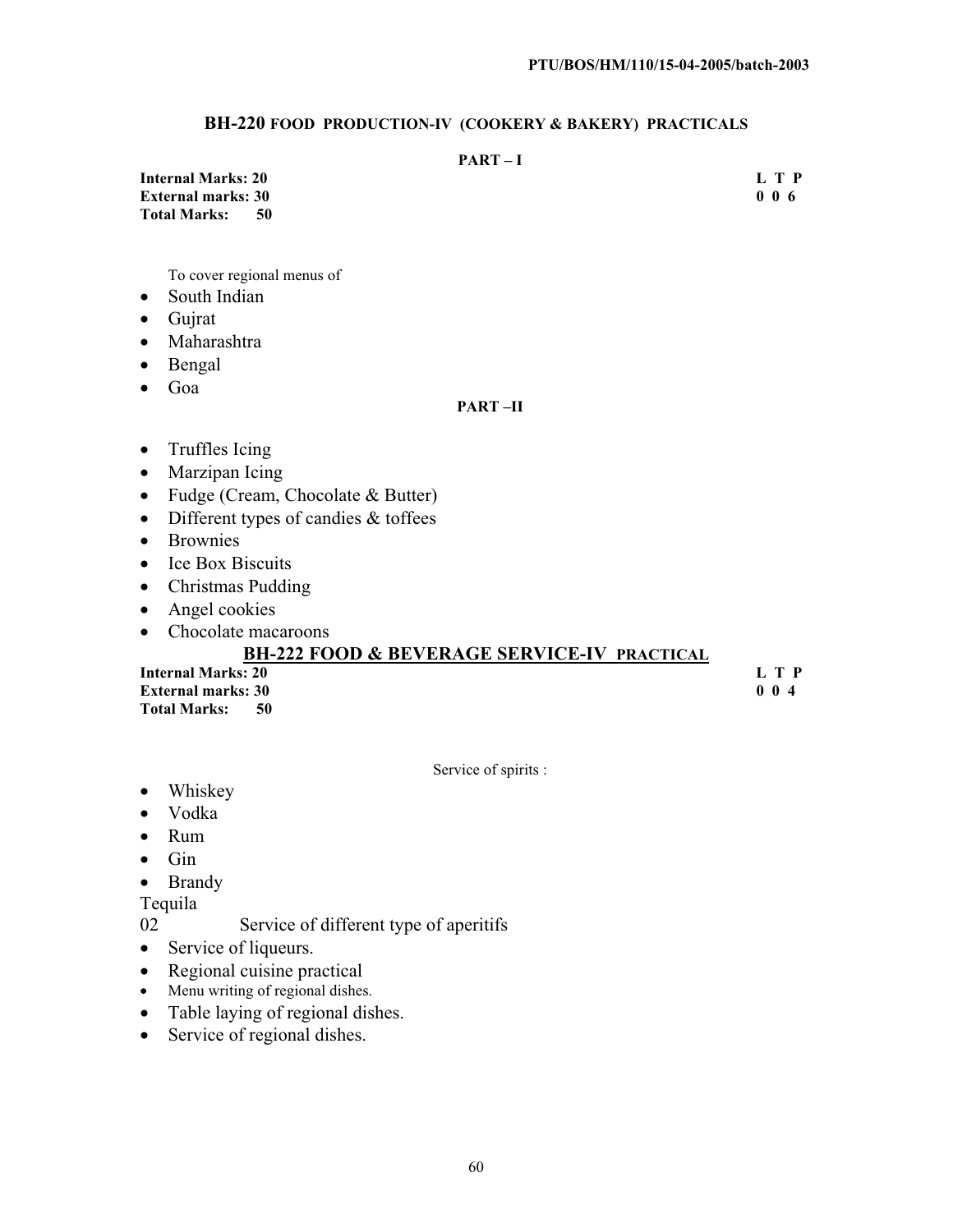#### **BH-224 FRONT OFFICE-IV PRACTICAL**

**Internal Marks: 20** L T P<br> **External marks: 30** 0 0 3 **External marks: 30<br>Total Marks: 50 Total Marks:** 

Showing of various equipment involved in security of the front office department. Metal detectors / validates

Emphasis on key control, make out an effective programme for the unusual access of the keys.

#### **Outline emergency procedures in the ease of medical**

- Emergencies
- $\bullet$  Fire
- $\bullet$  Theft
- $\bullet$  Bomb
- $\bullet$  Threats

Role-play.

Know-how of various communication segments like

- $\bullet$  Log book
- Information directory

Mail handling

Telephone etiquette

Role-play in the bell Desk Department (performing & Various duties) like baggage handling, providing guest information (sundry information).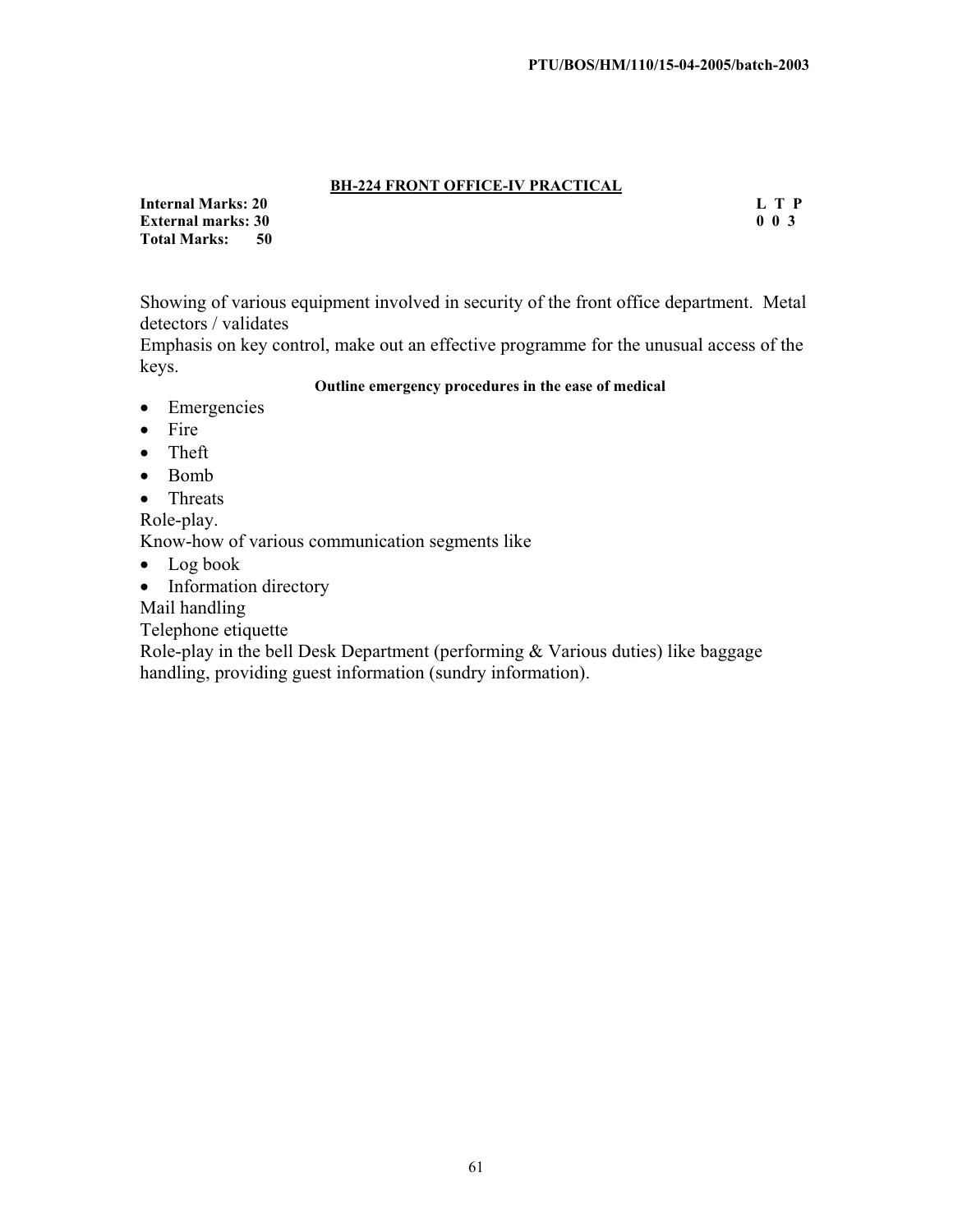## **BH-226 ACCOMODATION OPERATIONS-II**

#### **PRACTICAL**

**Internal Marks: 20** L T P<br> **External marks: 30** 0 0 1 **External marks: 30<br>Total Marks: 50 Total Marks:** 

- Laundry machinery and equipment.
- $\bullet$  Stain removal
- Monogramming
- $\bullet$  Flower arrangement

Selection and designing of uniforms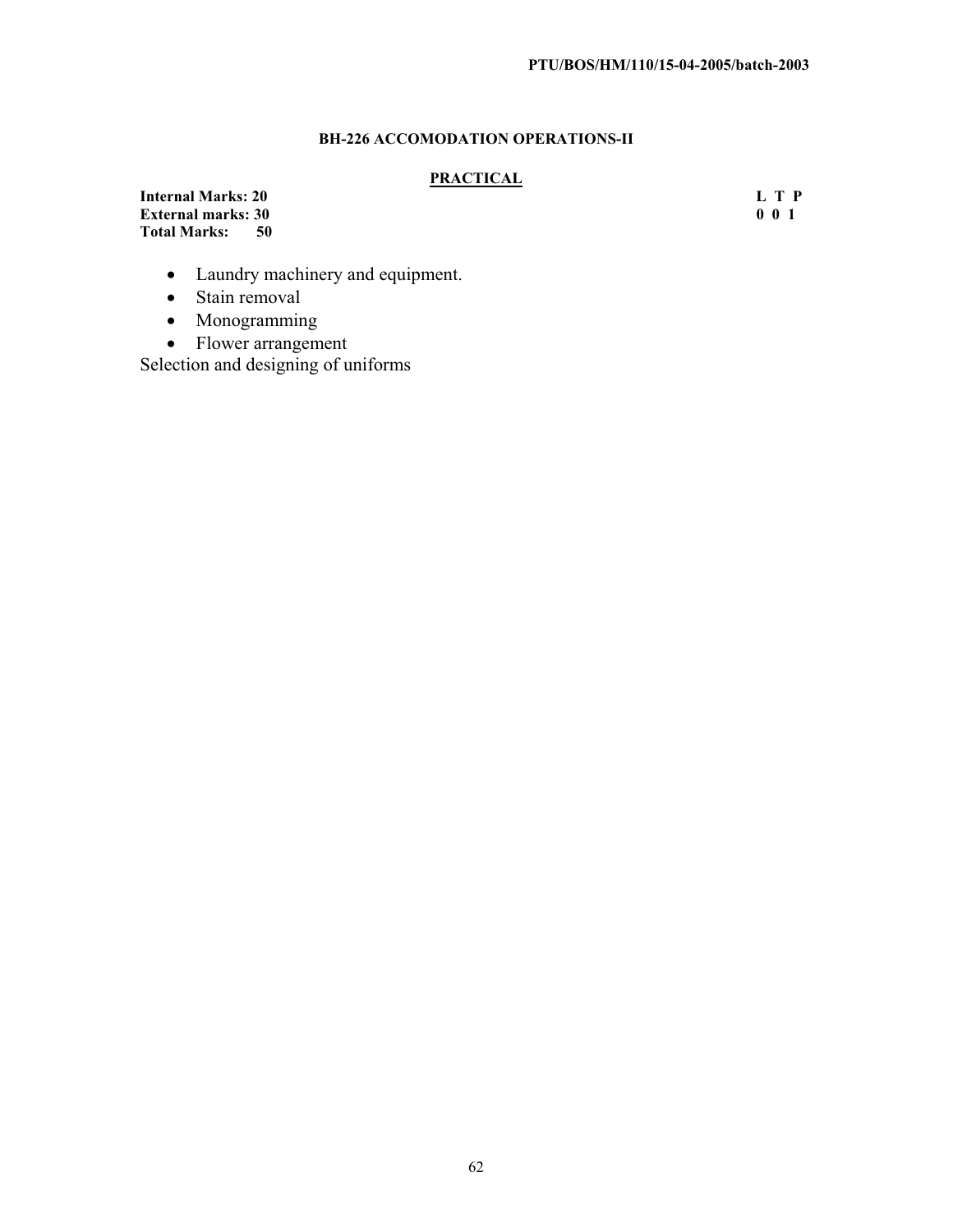## 5<sup>th</sup> Semester

#### **Semester Five devoted to 24 weeks Industrial Training**

Each candidate will have to prepare a log book and training report of the day to day activities of his 24 Weeks on the job training duly supported by charts, diagrams, photos and tables. The report will be submitted in duplicate copy to the head of department at least one month before the commencement of the sixth semester supported by the certificate of competent authority of the training institute for the evaluation by a panel of experts comprising of one internal and one external. The viva-voce of the  $5<sup>th</sup>$  semester would be based on the training report as well as other applied assignments, the candidate has undertaken during on the job training. The report should be neatly typed and duly forwarded by Head of Department to the Dean examination for further evaluation.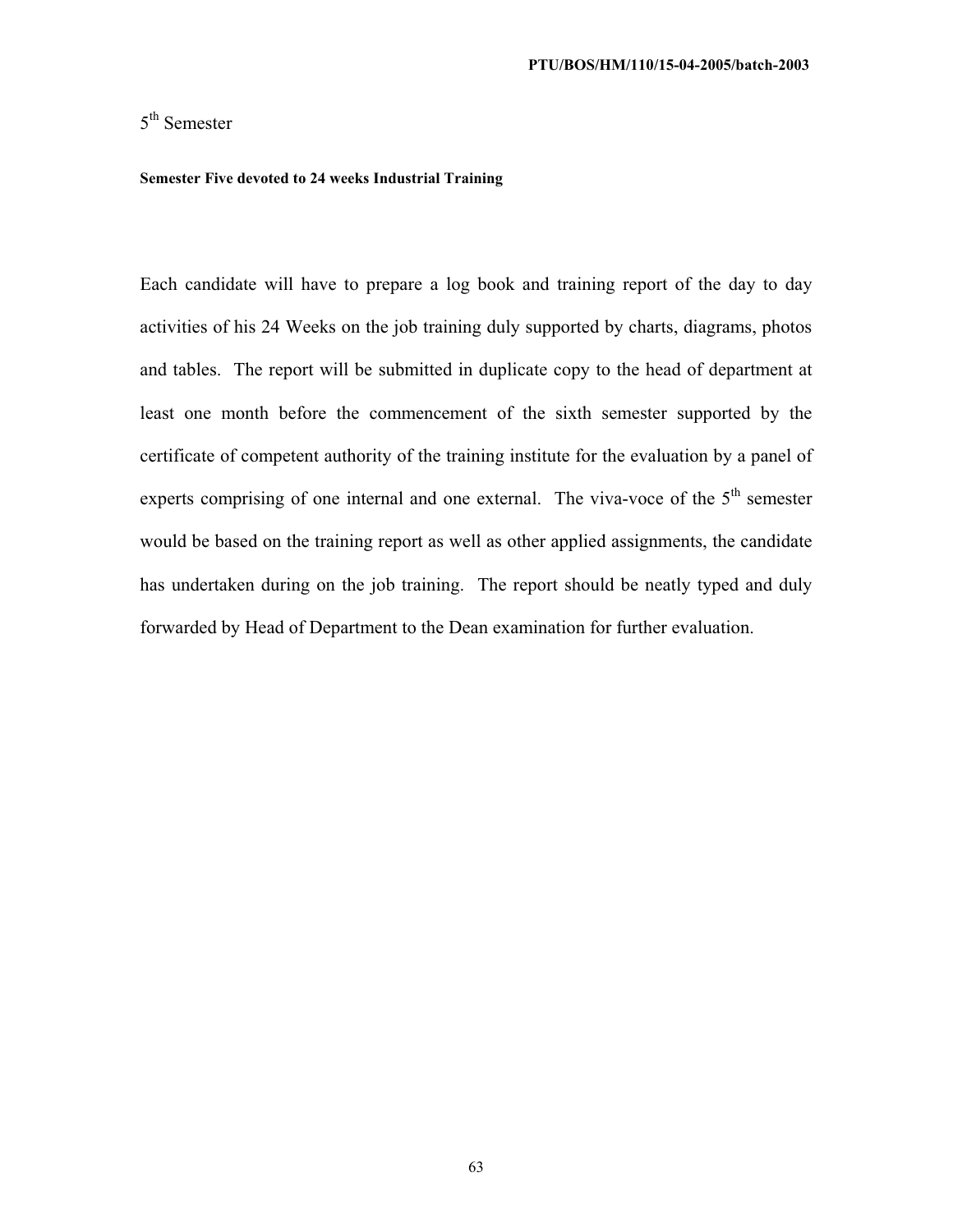## **6th SEMESTER**

## **BH-302 FOOD & BEVERAGE PRODUCTION-V Internal Marks: 20 L T P**

**External marks: 30 2 0 0** 

## **Total Marks: 50**

#### **Larder**

## **1. Lay our & Equipment**

- (a) Introduction of Larder Work
- (b) Definition
- (c) Equipment found in larder
- (d) Layout of a typical larder with equipment and various section

## **2. Terms & Larder Control**

- (a) Common terms used in the Larder and Larder Control
- (b) Essential of Larder Control
- (c) Importance of Larder Control
- (d) Devising Larder Control System
- (e) Leasing with other departments
- (f) Yield Testing

## **3. Duties and Responsibilities of the Larder Chef**

- (a) Functions of the Larder
- (b) Hierchy of Larder Staff
- (c) Section of the Larder
- (d) Duties & Responsibilities of Larder Chef

## **CHARCUTIERIE**

#### **1. SAUSAGE**

- (a) Introduction to charcutierie
- (b) Sausage Types & variety
- (c) Casing Types & variety
- (d) Filling Types & Variety
- (e) Additives & Preservative

## **2. Force Meats.**

- (a) Types of force meats
- (b) Preparation of force meats
- (c) Uses of force meats

## **3. Sandwiches**

- (a) Parts of Sandwiches
- (b) Types of bread
- (c) Types of filling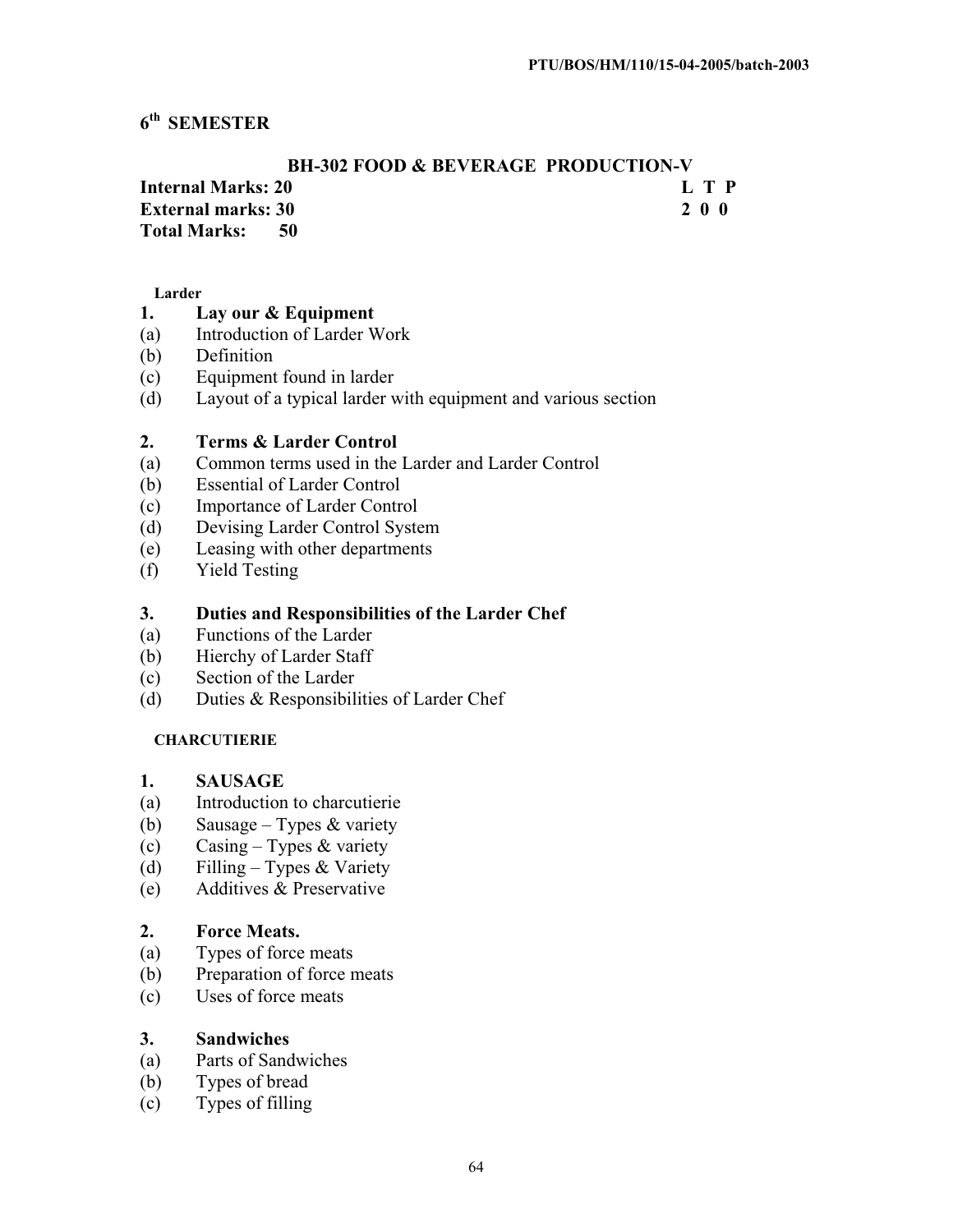- (d) Spreads & Garnish
- (e) Types of Sandwiches
- (f) Making of Sandwiches

## **Bakery & Confectionery**

# **1. Icings & Toppings**

- (a) Varieties of Icings<br>(b) Using of Icings
- Using of Icings
- (c) Difference between icings & toppings
- (d) Recipes

## **2. Choclate**

- (a) History
- (b) Source
- (c) Manufacture & processing of choclate<br>
(d) Types of choclate
- (d) Types of choclate<br>(e) Tempering of choc
- Tempering of choclate

If Cocoa butter, white choclate and its application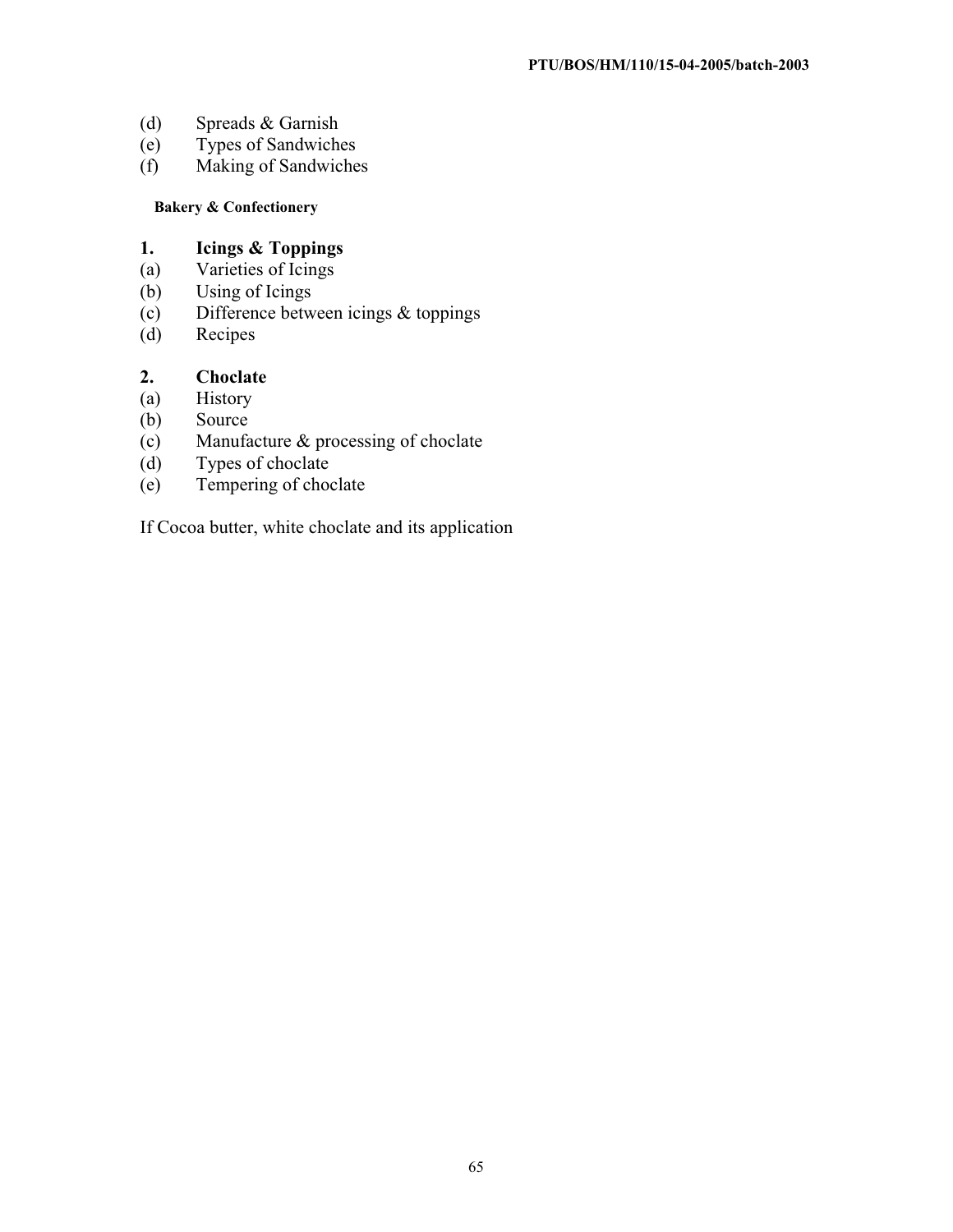# **BH-304 FOOD & BEVERAGE SERVICE-V<br>
E T P**

**Internal Marks: 20 L T P**<br> **External marks: 30 2 0 0 External marks: 30 Total Marks: 50** 

## **1. Gueridon Service** Different type of Flembe' dishes

**2. Special Service**

- (a) Launge Service
- (b) Hospital tray service
- (c) Airline Catering Service

## **3. Carving : Introduction to carving & joining**

## **4. Bar Management**

- (a) Internal Control
- (b) Liquor Licence
- (c) Bar display
- (d) Equipment for bar

## **5. Supervisory Aspect**

- (a) Customer Relation
- (b) Situation handling
- (c) Responsibility toward staff
- (d) Discipline

# **Human Resource Management**

- 1. Scope to total quality
- 2. Quality overview.
- 3. Introduction to quality Management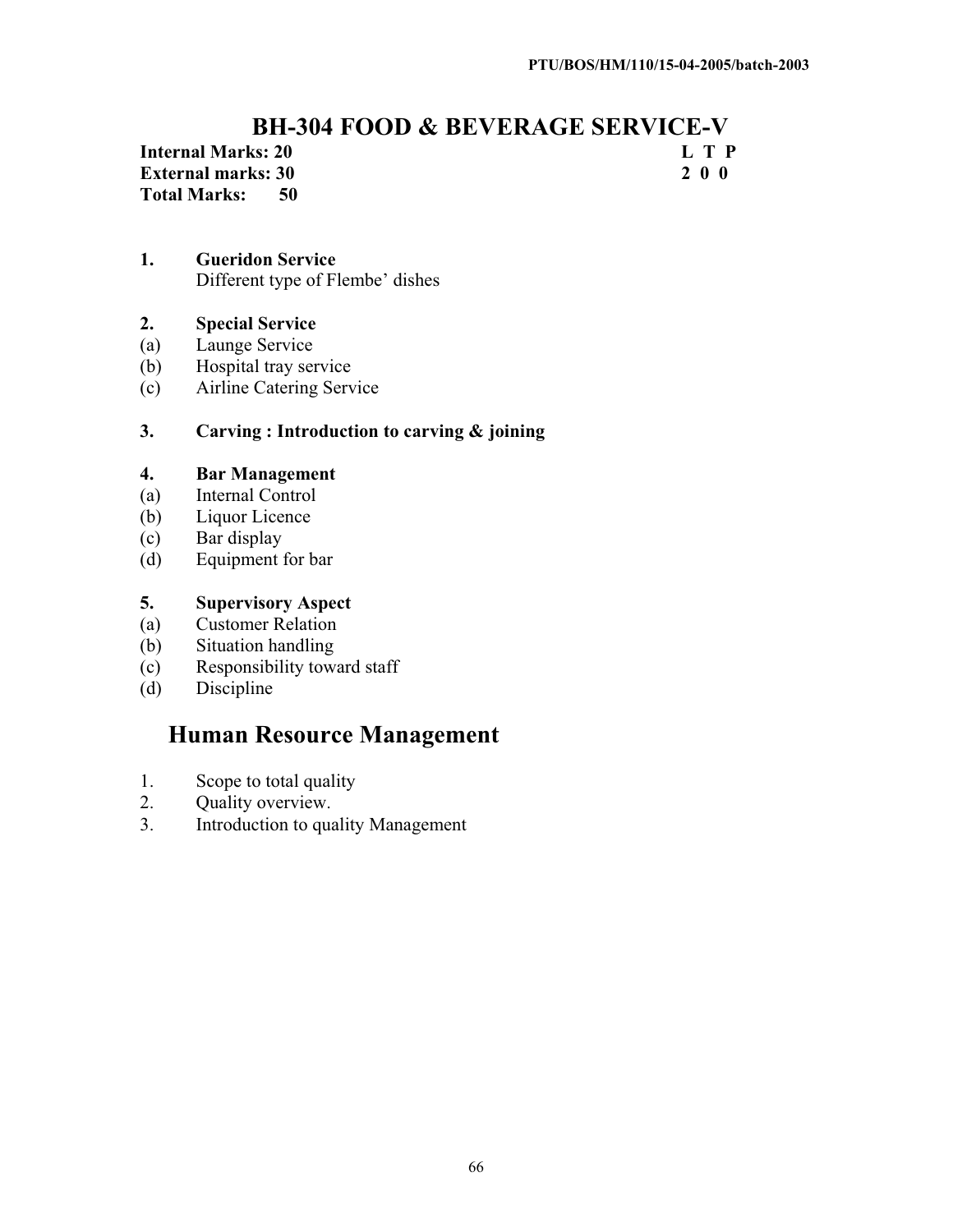## **BH-306 FRONT OFFICE OPERATIONS-V**

**Internal Marks: 20 L T P** 

**Total Marks: 50** 

**External marks: 30 2 0 0** 

# **1. Yield Management**

- (a) Concept & Importance
- (b) Applicability to room division
	- Capacity Management
	- Discount allocation
	- Duration control
- (c) Measurement yield
- (d) Potential high & low demand tactis.
- (e) Yield Management Software
- (f) Yield Management Team

## **2. Telephone:-**

- Role of telephone exchange
- Qualities of telephone operator.
- Register used in Exchange
- General duties & wake-up calls.

## **3. Dealing with Guest Problems**

- Skills necessary for dealing with problems
- Handling with Guest Problems
- Courses of action to take when handling problems.

## **4. Planning & evolution of front office operations :**

- A Forecasting Techniques
- B Forecasting Room Availability

## **Forecast formulas**

% age of double occupancy, % age of single occupancy foreign & Local Occupancy %. ARR.

## **Communication in Hotels**

- Importance of Effective communication in hotel industry
- Telephone Communication, good telephone techniques
- Communication Skills.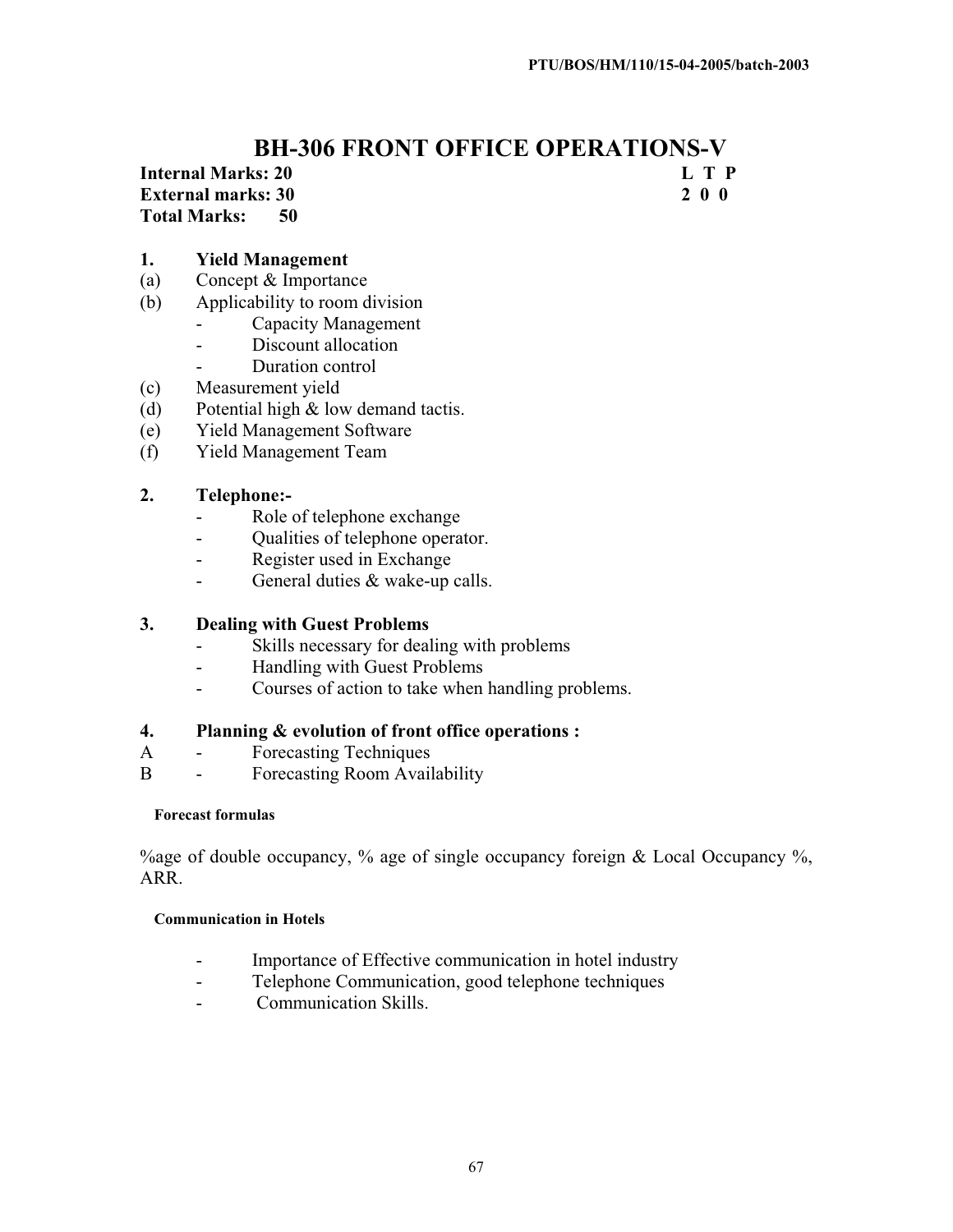|                    |      | <b>BH-308 BUSINESS POLICY AND ENVIRONMENT</b> |       |  |  |
|--------------------|------|-----------------------------------------------|-------|--|--|
| Internal Marks: 20 |      |                                               | L T P |  |  |
| External marks: 30 |      |                                               | 200   |  |  |
| Total Marks:       | - 50 |                                               |       |  |  |

## **Unit I : Introduction**

Business policy and strategy, strategic planning & management, dimension of business environment (cultural, social, political, constitutional, economic, legal & technological) Environmental Analysis (Techniques of environment forecasting), Internal environment (Strength & weakness analysis).

#### **Unit II : Framework for Policy and Strategy**

Nature of policy and strategy, strategic Management process, Role of strategic management.

#### **Unit – III : Strategy Formulation & Implementation**

Organizational mission and objectives, environmental analysis, corporate analysis, choice of strategy; strategy implementation; Non structural issues, strategy review and control.

#### **Unit – IV : Acts**

MRTP Act 1969, Securities (Regulation) Act 1956, SEBI Act & Consumer' Protection Act, 1986. Environment Protection Act, sick industrial companies (Special provision act, 1985).

#### **Unit V : Regulations**

Government Regulation of Business Corporation; Trade Policy Reforms & Globalization, privatization process, ecology and energy issue, environmental issues and policy.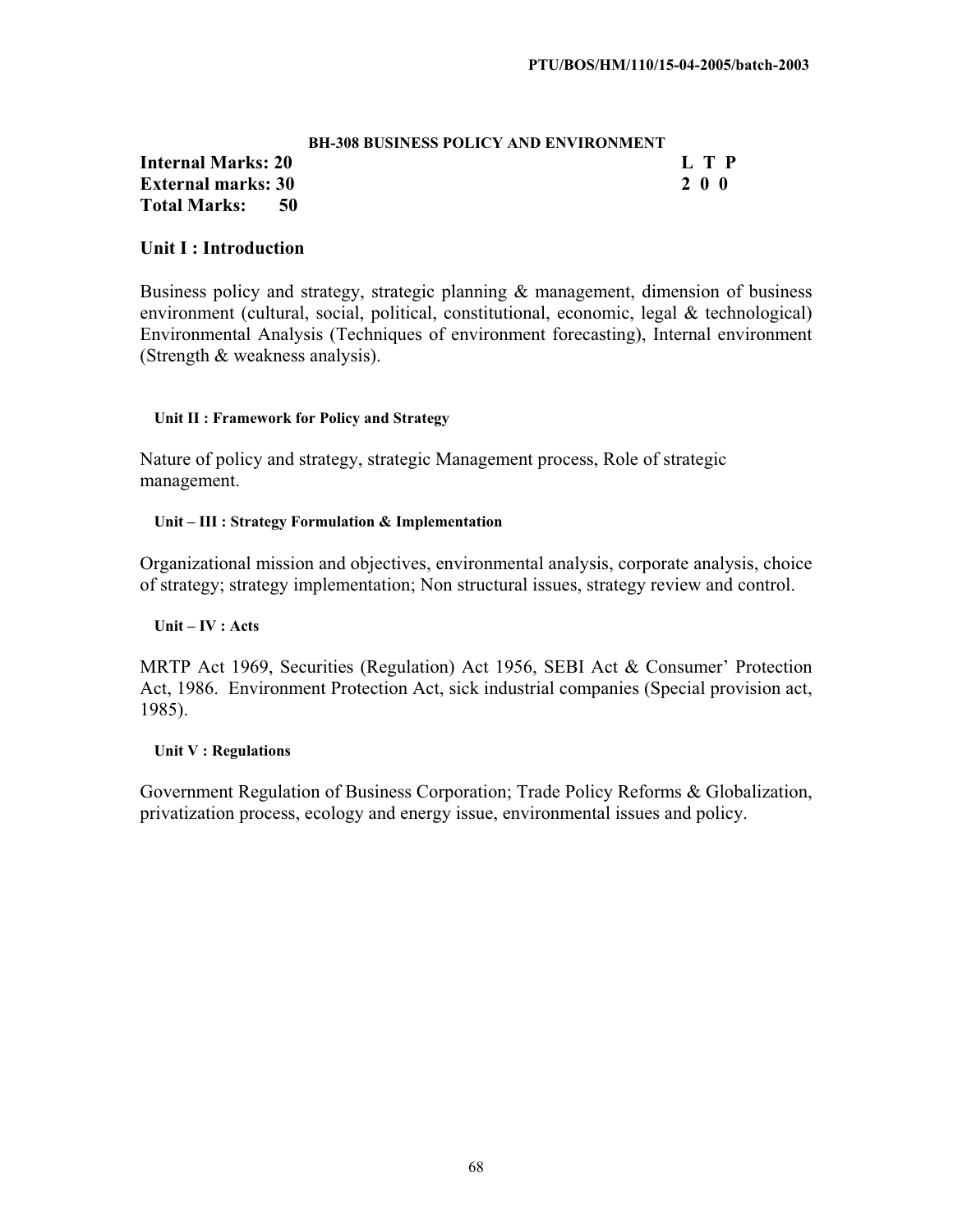#### **BH-310 HOTEL LAWS**

#### **Internal Marks: 20 L T P External marks: 30 2 0 0 Total Marks: 50**

**Law Relating to Hotel Guest Relationship**

- 1. definition Paying Guest, Tenant and Tenament
- 2. Refusal of Accommodation
- 3. Innkeepers Lein

#### **Food Legislation the Prevention of Food Adulteration Act 1954**

- 1. Definition Adulterant Adulterated Food, Public Analyst, Central Food Laboratory.
- 2. The Central Committee for food standards.
- 3. Food Inspectors & Their power & duties.
- 4. Notification of Food Poisoning

#### **Labour Laws over View workmen's Compensation Act 1948**

Nature & Scope of the act **Industrial Dispute Act 1947** 

Definition :- Industry, Industrial Dispute Lay off, Lockout, National in bunt Restaurant, Settlement

#### **Industrial Dispute Act 1947**

Definition :- Industry, Industrial Dispute Lay off, Lockout, National in bunt Restaurant, Settlement **Trade Union Act 1926** 

Main Provision of the Act

#### **Essential Commodities**

Main Provision of the Act

#### **Contract of Insurance**

Main Provision of the Act

#### **Negotiable Instrument Act 1881**

Credit Instruments, Cheque, Bill of Exchanges, promissory, Notes Travelers Cheque, Credit Cards **Mercantile law** 

A brief study of law of contract, sales of good's act and Indian partnership act. **Licenses**

Licenses & Permits for hotels, suspension and termination of licenses.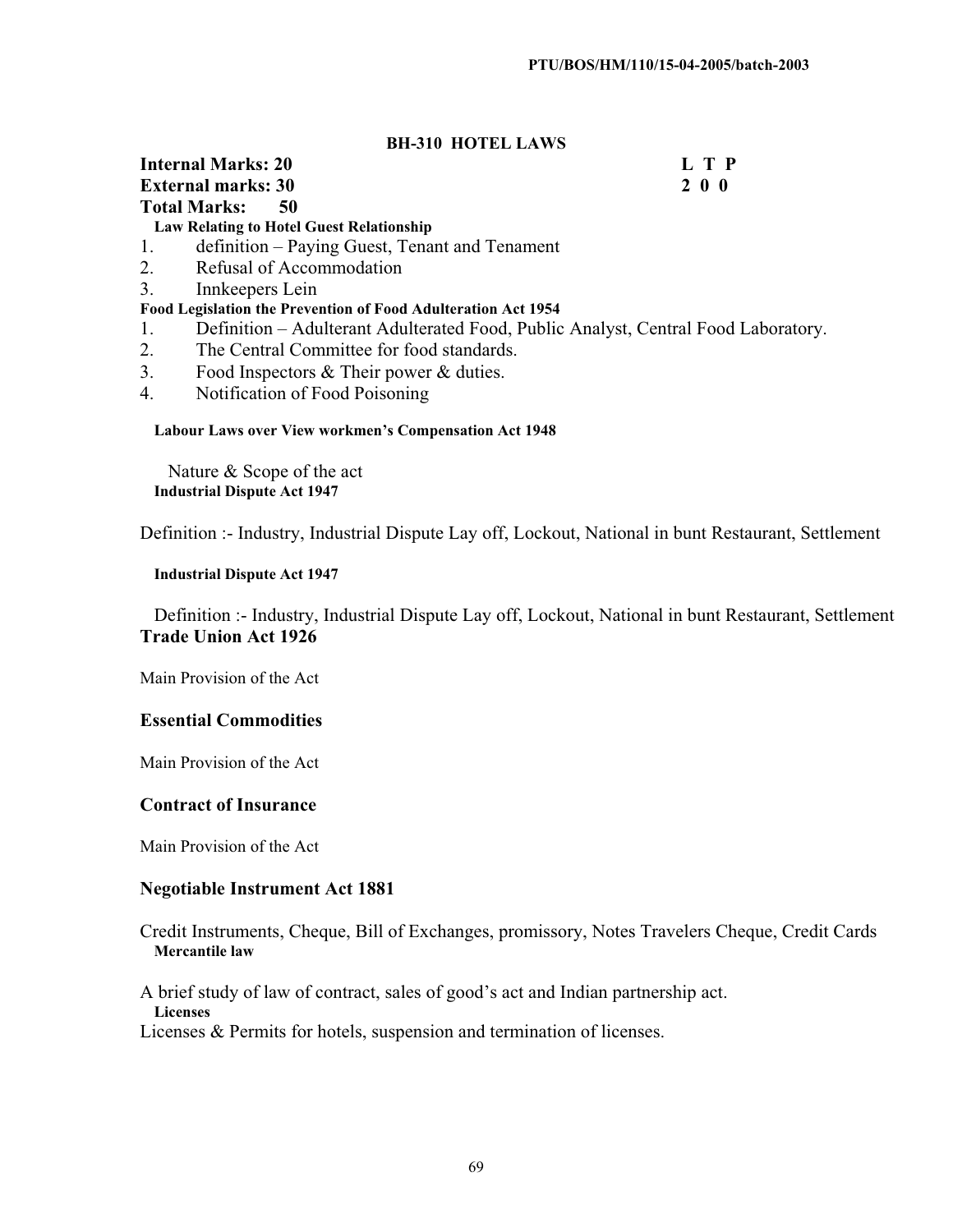#### **BH-312 MANAGERIAL ECONOMICS**

## **Internal Marks: 20 L T P L T P External marks: 30 2 0 0 Total Marks: 50**

#### **Introduction**

Nature and Scope of Managerial Economics, Economic theory and Managerial Economics, Managerial Economist – Role & Responsibility.

#### **Demand Analysis**

Demand Determination, Demand Distinction, Demand Forecasting, Methods of Demand Forecasting, Advertising and Sales Promotion.

#### **Cost and Production Analysis**

Cost concepts and classification, cost output relationship, production function, cost control and cost reduction.

#### **Price and Output Decision Under Different Market Structure**

Price and out put decision under prefect competition, price and output decision, under monopoly, price pollicies, price methods, pricing problems & price forecasting.

#### **Banks**

Introduction & Classification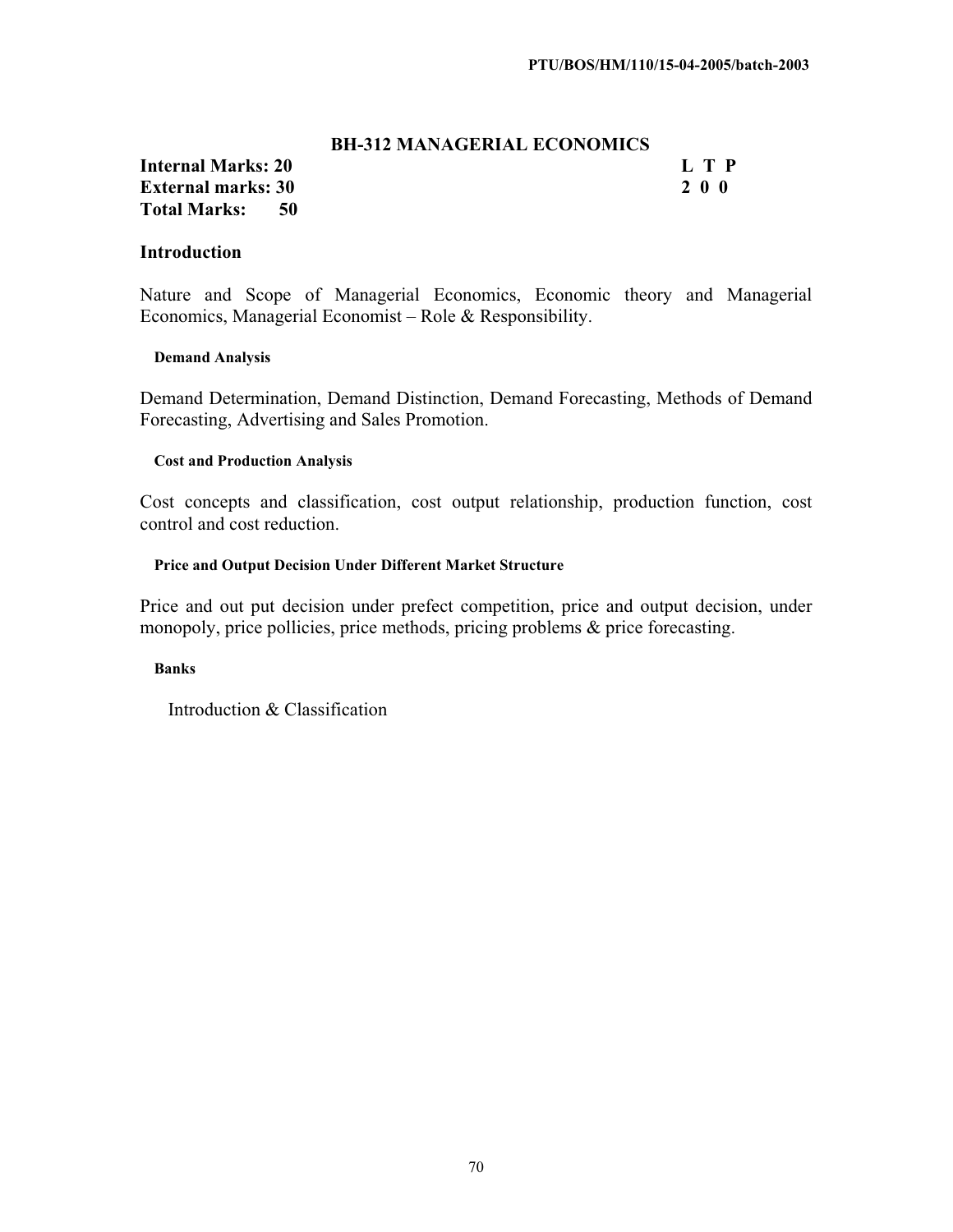## **BH-314 FOREIGN LANGUAGE (FRENCH)-II Internal Marks: 20 L T P External marks: 30 2 0 0 Total Marks: 50**

**Objective** : To make the students familiar with pronouns, degrees of pronouns and conjugation.

## **Basic elements of grammar laid down in the prescribed text book :**

Pronouns en ety – Pronoms relatifs – comparatifs et superlatifs-conjugaison du futurpresent continu et passe' re'cent.

#### **Communication :**

Written comprehension; Demander 1' autroisation- interdire- formuler des projects – discuter et de'batte.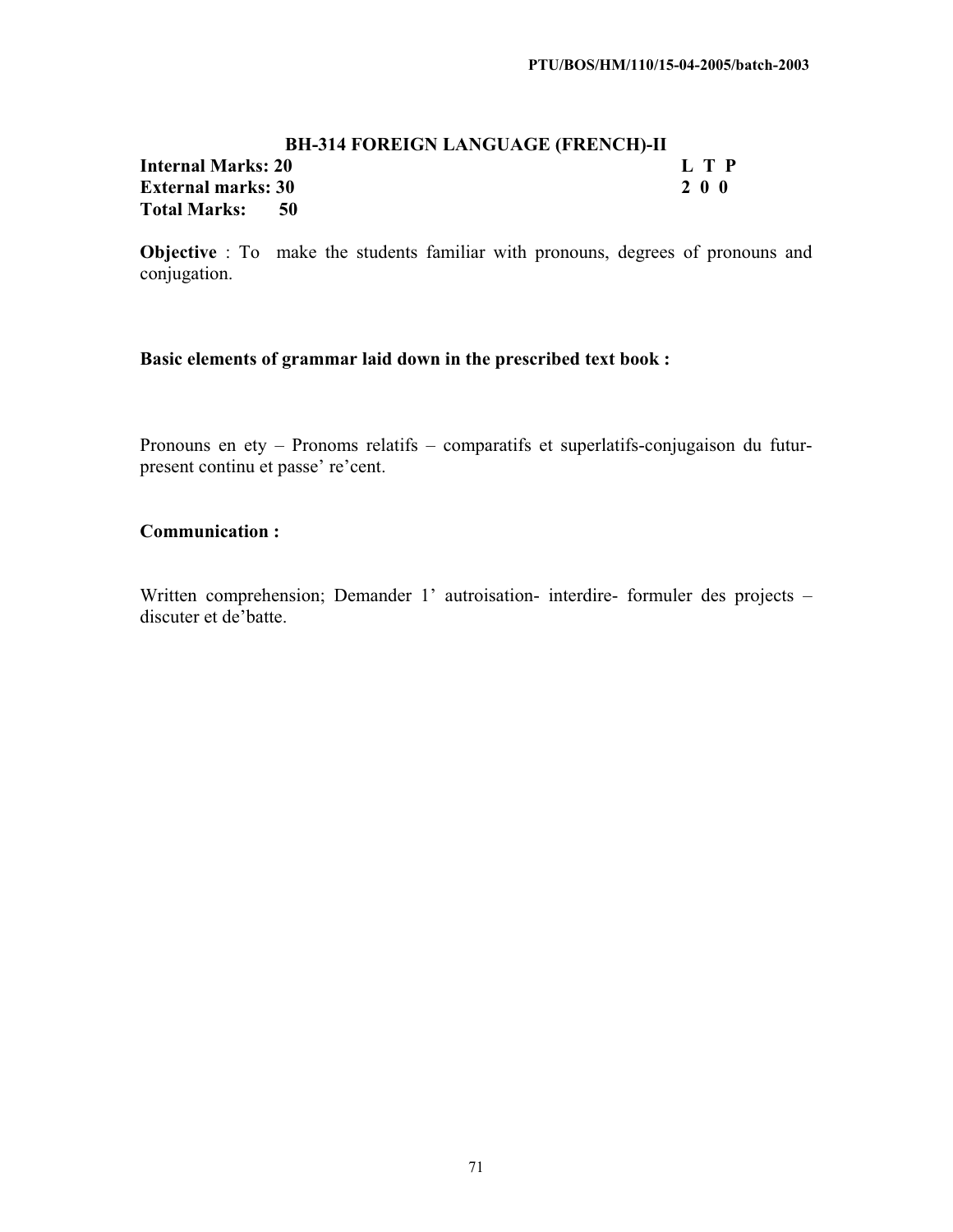## **BH-316 House Keeping Operations-III**

| <b>Internal Marks: 20</b> |  | L T P |
|---------------------------|--|-------|
| <b>External marks: 30</b> |  | 200   |
| Total Marks: 50           |  |       |

#### **Staffing for Housekeeping Operation**

- (a) Prelude to staffing
- (b) Job specifications
- (c) Employee Requisition
- (d) Staffing Housekeeping Positions

## **Health and safety**

- (a) Fire and personal injury
- (b) Accidents, Prevention
- (c) Prevention of fire
- (d) Fire emergencies
- (e) First Aid

## **System of Guest Complaint and getting the job done**

## **Swimming Pool Operation and Management**

- (a) Responsibility
- (b) Components
- (c) Pool Sizes and Shapes
- (d) Water cloudy
- (e) Types of filters, Back wash-up Cycle
- (f) The Spa
- (g) Water Chemistry
- (h) Algae
- (i) Pool Equipment
- (j) Diving Boards
- (k) Staffing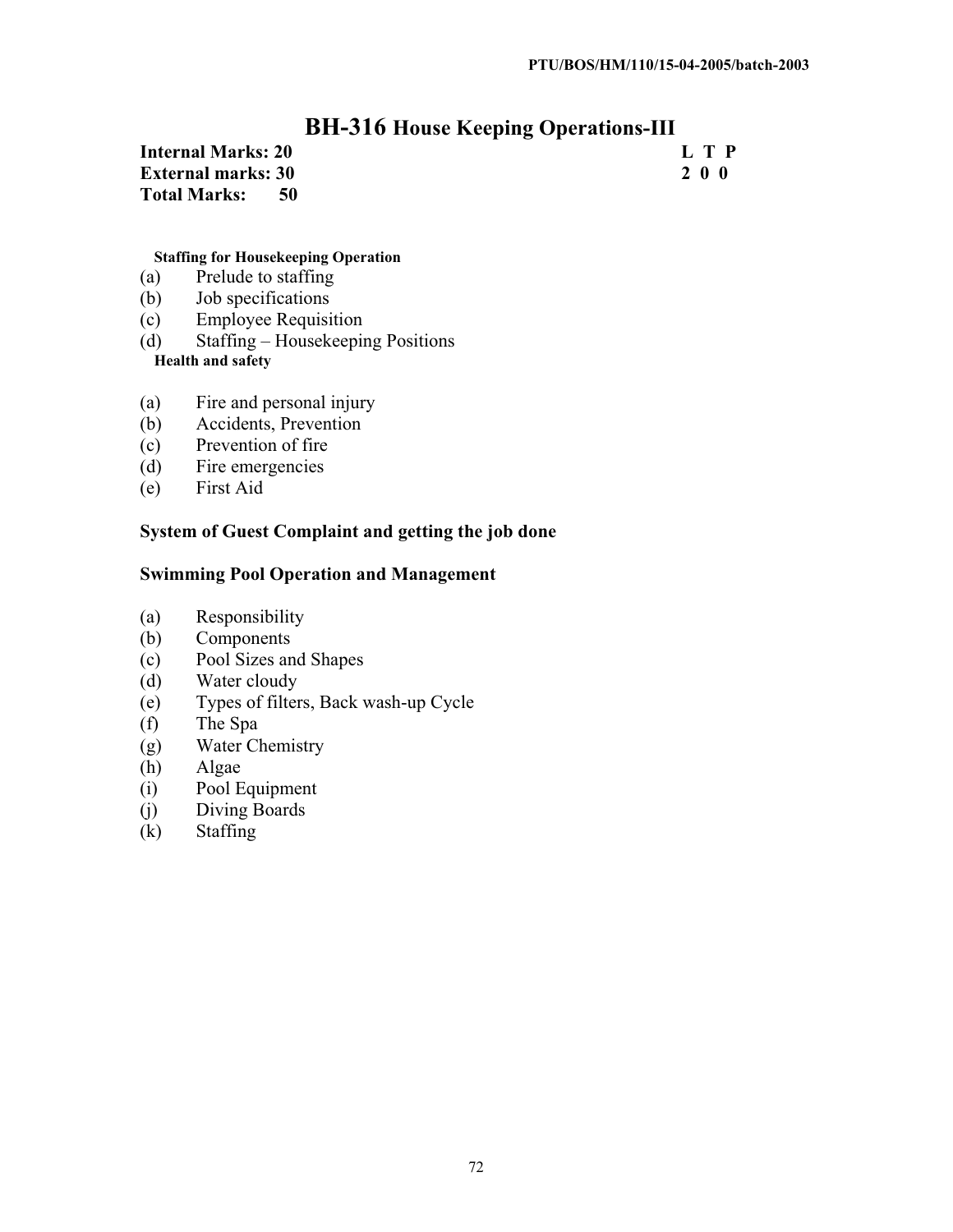# **BH-318 FOOD & BEVERAGE PRODUCTION-V PRACTICAL**

**Internal Marks: 20 L T P**<br>**External marks: 30 D 0 6 D 0 6 0 6 0 6 External marks: 30 Total Marks: 50** 

Three course menu to be formulated featuring international cusines.

- 1. French
- 2. Oriental
- 3. Chinese
- 4. Thai
- 5. Italy
- 6. Germany
- 7. Spain
- 8. Greece
- 9. Mexican

#### **Bakery**

Decorated Cakes, Gateauk, Sorbet, Parfaits

#### **BH-320 FOOD & BEVERAGE SERVICE-V Practical**

| <b>Internal Marks: 20</b>     | L T P            |
|-------------------------------|------------------|
| <b>External marks: 30</b>     | 0 <sub>0</sub> 4 |
| <b>Total Marks:</b><br>- 50 - |                  |

- 1. Flambé service
- 2. Cocktail Making & Serving
- 3. Situation Handling

### 4. Restaurant Management **BH-322 FRONT OFFICE OPERATIONS-V Practical**

| <b>Internal Marks: 20</b>   | L T P                      |
|-----------------------------|----------------------------|
| <b>External marks: 30</b>   | 0 <sub>0<sub>3</sub></sub> |
| <b>Total Marks:</b><br>- 50 |                            |

- 1. Dealing with Guest Problems
- 2. Hands on practice of Forecasting Techniques with forecasting room availability.
- 3. Hands on practice of handling the telephone calls.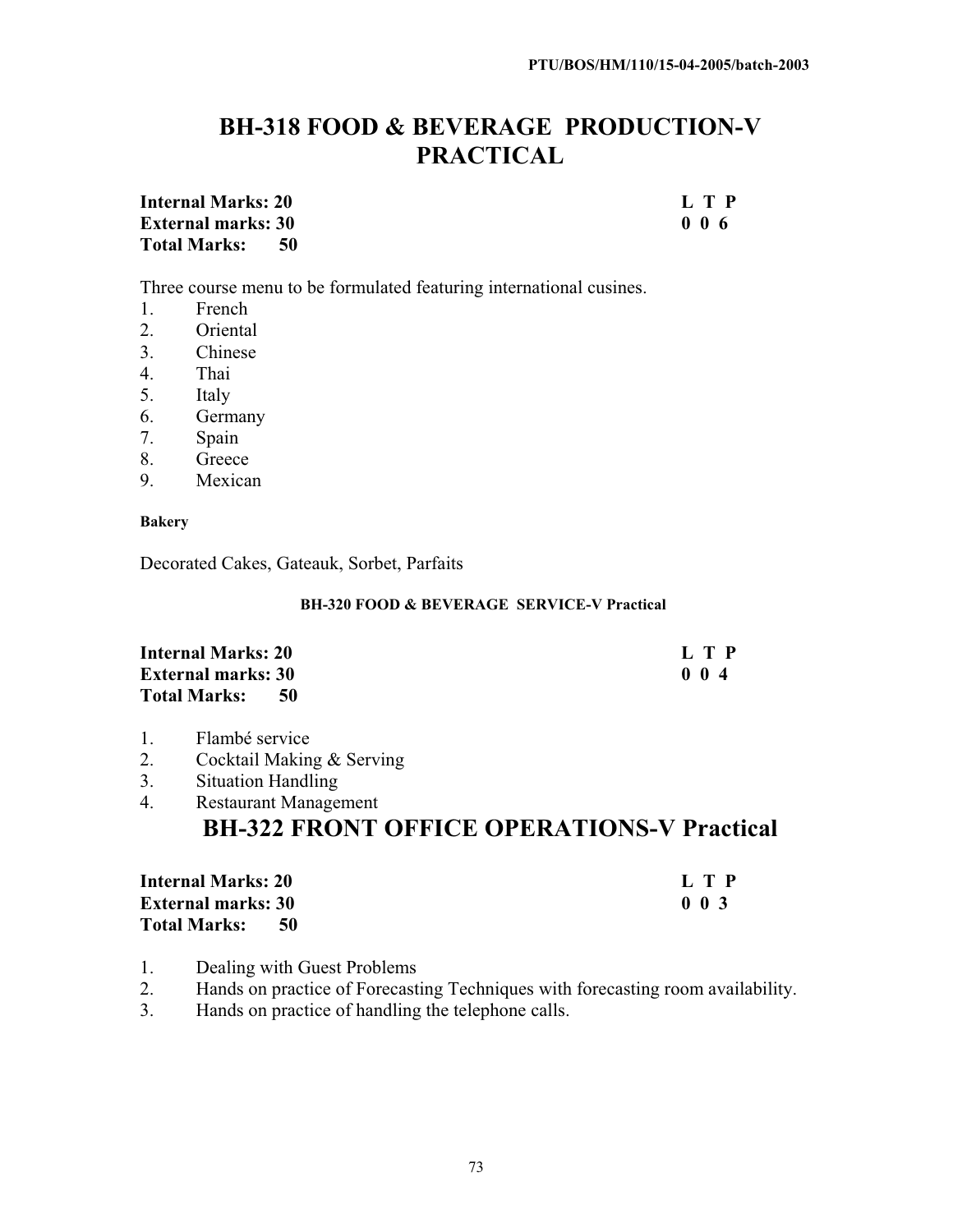# **BH-324 House Keeping Operations-III Practical**

**Internal Marks: 20 L T P External marks: 30<br>Total Marks: 50 Total Marks:** 

**Same as theory of BH-316**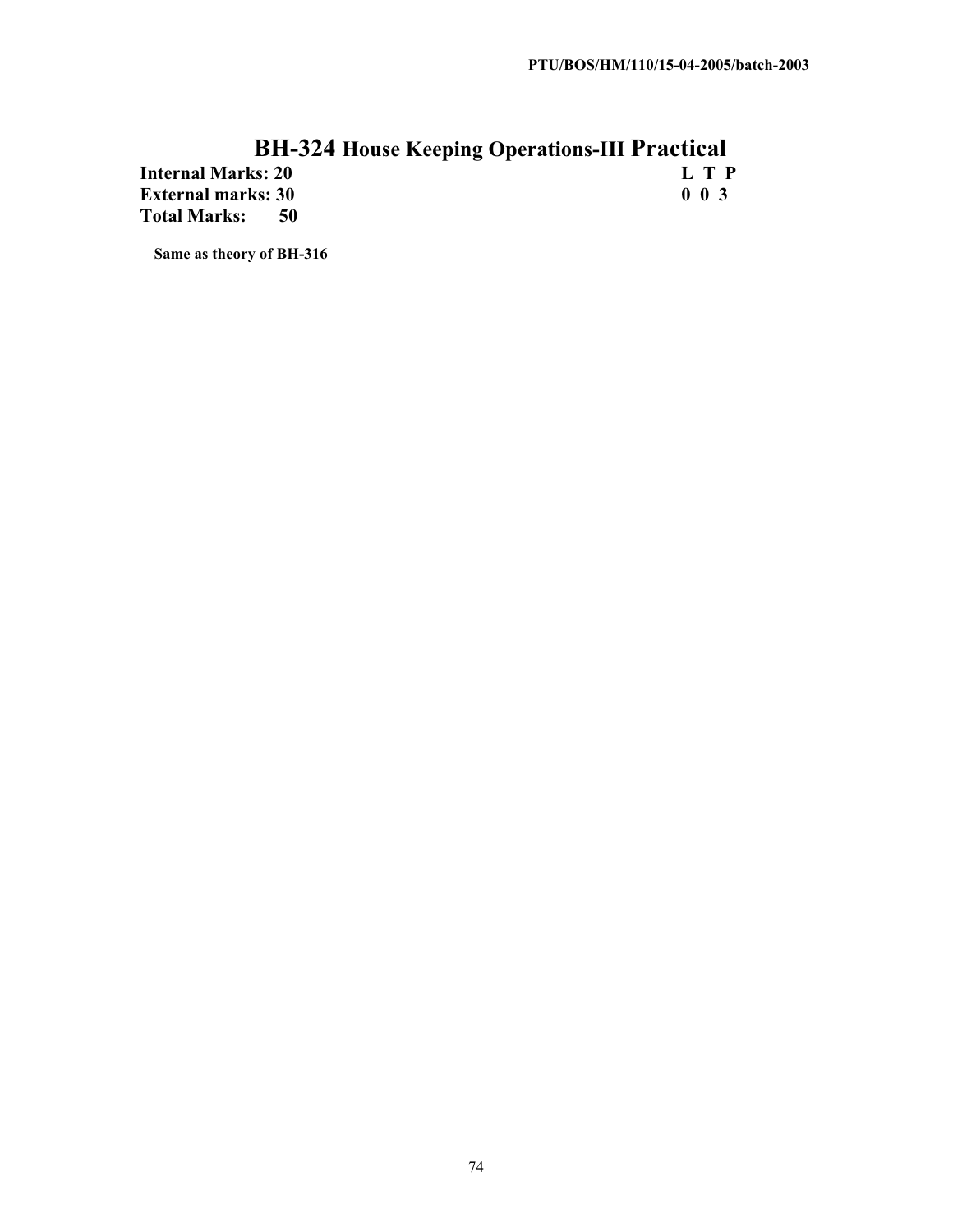# **7TH SEMESTER**

# **BH-401 HOUSEKEEPING OPERATION-III**<br>ks: 20<br>L T P

**Internal Marks: 20 L T P External marks: 30 Total Marks: 50** 

**Planning Trends** 

- (a) Overall planning of Hotel
- (b) Guest Rooms
- (c) Bath Room
- (d) Suites, Lounges, Clock Room, Conference Room, Leisure facilities.

#### **Elements of Interior of Decoration**

- (a) Color
- (b) Pattern
- (c) Texture
- (d) Furniture and other furnishing
- (e) Lighting and ventilation

#### **The full Circle of Management**

- (a) Problem solving
- (b) Management Styles
- (c) Development of others
- (d) Personal Development
- (e) Housekeeping Managers of the future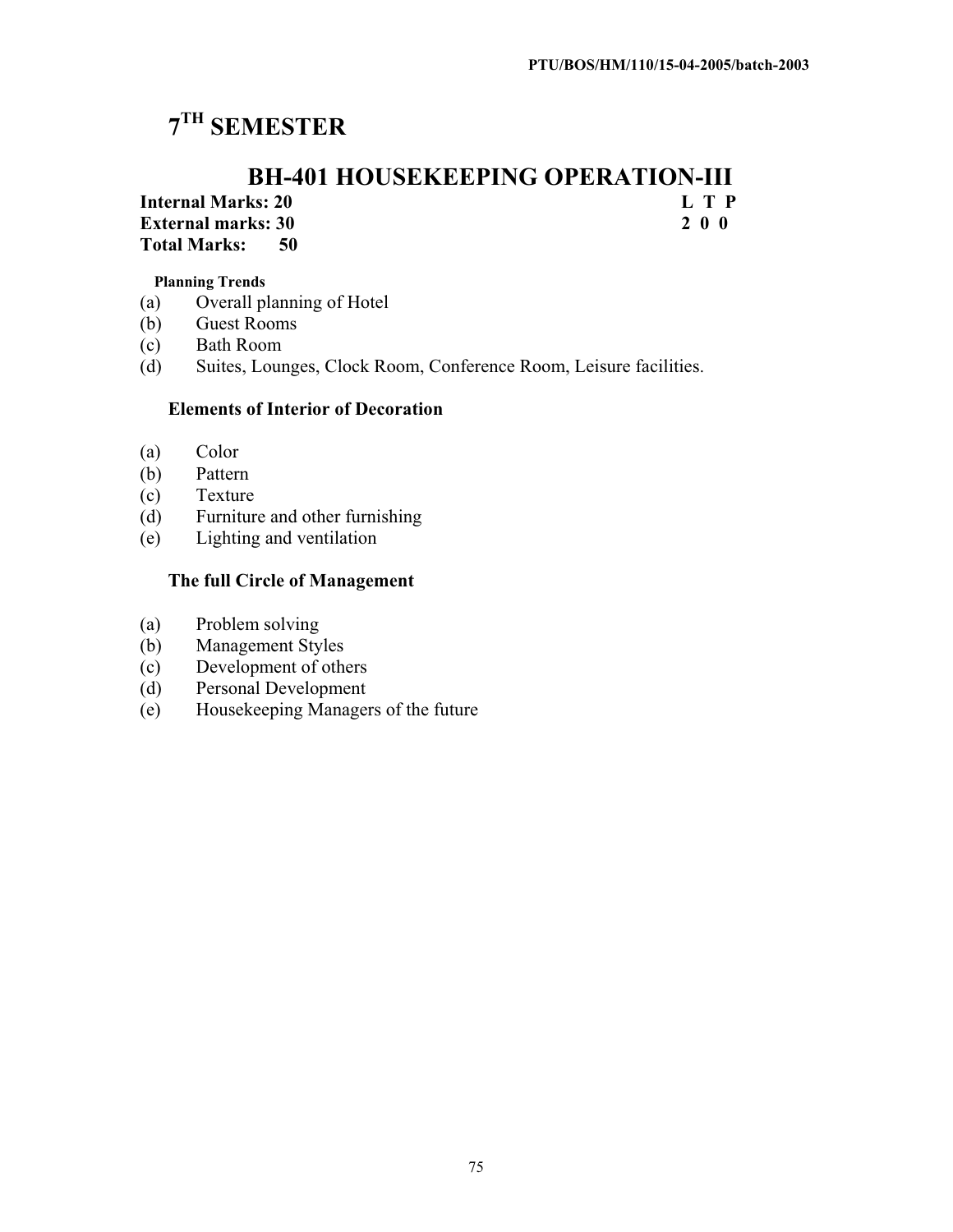#### **BH-403 FOOD & BEVERAGE PRODUCTION-VI Internal Marks: 20 L T P I External marks: 30 2 0 0 Total Marks: 50**

**Objectives** : To impart skills, knowledge, and attitude required to plan organize, produce and cost Indian, Continental and Chinese food in any type of food production operation.

#### **Unit I : Food Costing**

Percentage, discounts, service charges, wastage in preparation and purchasing, food case percentage or kitchen percentage, Standard recipes, selling prices, business documents i.e. purchase order, delivery note, invoice and statement of account.

#### **Unit II ; Food production cost control**

Establishing purchase specification, dealing with suppliers, store organization, stock control, portion control, yield testing for meat, fish and poultry, Meat tags.

#### **Unit III : Sandwiches**

Cutting of sandwiches, kinds of breads and spread used in sandwiches, different types of sandwiches such as Loaf, pinwheel, club, ribbon, bookmaker, broad way etc.

#### **Unit IV : Accompaniments**

Listing of accompaniments of different foods, soups and vegetables with a few examples.

#### **Unit V : Cheese**

Preparation, types and usage of cheese in food production. Study of several international cheeses with their origin and special features.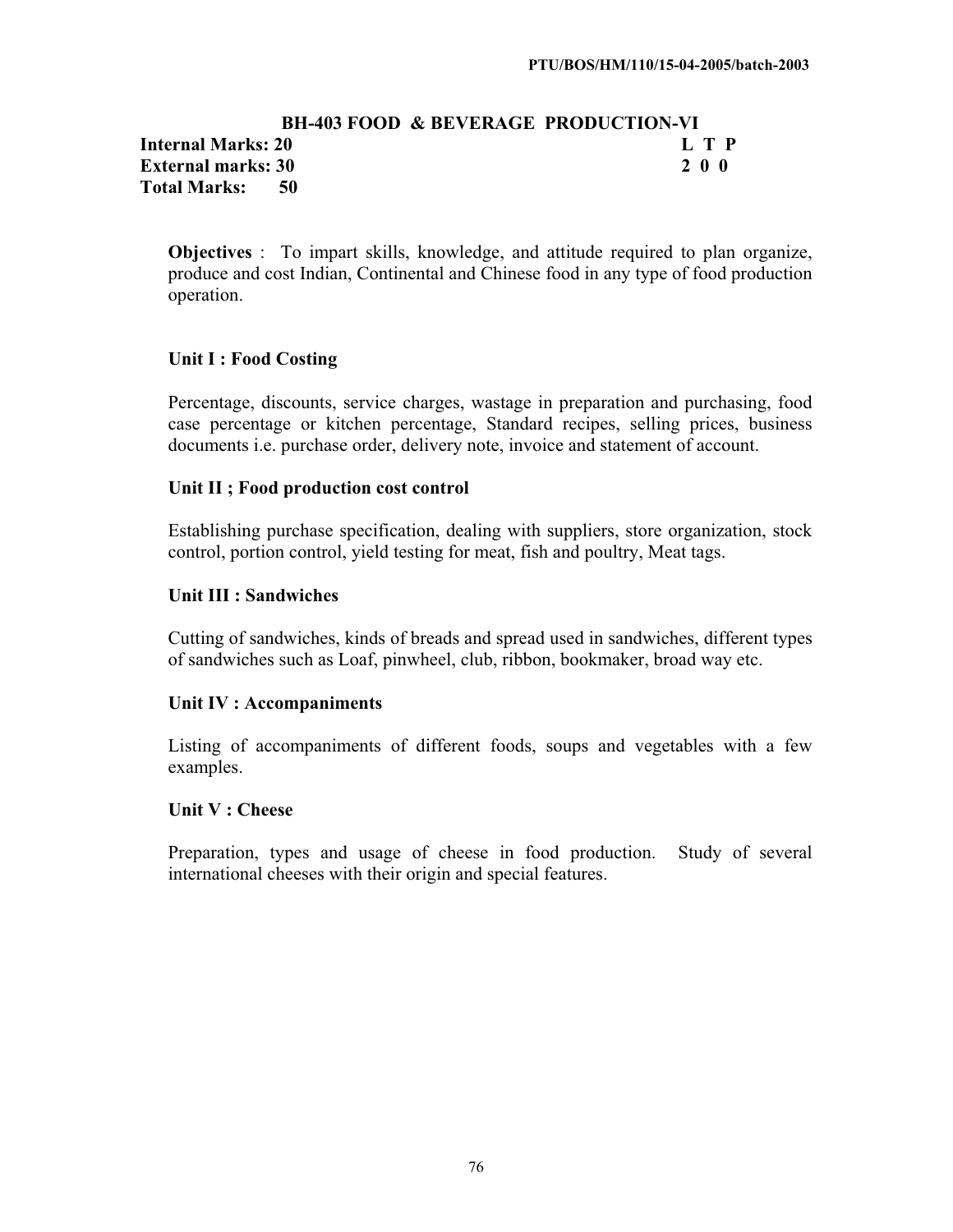#### **BH-405 FRONT OFFICE OPERATION-VI**

#### **Internal Marks: 20 L T P L T P External marks: 30 2 0 0 Total Marks: 50**

#### **Different types of Report & Records**

- (a) Discrepancy Report<br>
(b) Night Room Report
- **(b)** Night Room Report
- **(c)** Room Key Record
- **(d)** Night Clerk's report
- **(e)** Message Slip
- **(f)** Departure Intimation Control Sheet

#### **Different types of Cards & Vouchers**

- (a) Guest Registration Card
- **(b)** Guest History Card
- **(c)** Reservation Form
- **(d)** Guest Folio
- **(e)** Cash Receipt Voucher
- **(f)** Allowance Voucher
- **(g)** Paid out voucher
- **(h)** Lobby Control Sheet
- **(i)** Local Telephone Call Voucher
- **(j)** Long Distance Telephone Call Voucher

#### **Front Office Procedures for Emergencies**

- (a) Lost & Found
- **(b)** Fire in the Hotel
- **(c)** Death
- **(d)** Accidents
- **(e)** Drunken Guest
- **(f)** Theft
- **(g)** Vandalism
- **(h)** Damage to property by resident guest.

#### **Basic information for front desk assistants**

- (a) Different types of rooms<br>(b) Numbering of rooms  $\&$  f
- Numbering of rooms & food plan
- **(c)** Basis of charging a guest : Tariff, Rates, Discounts & Policy
- **(d)** Facilities available in Hotel : Brochure & Tariff Card

#### **Allowances**

- (a) Processing allowance vouchers
- (b) Front officer cashier report
- (c) Paid out voucher.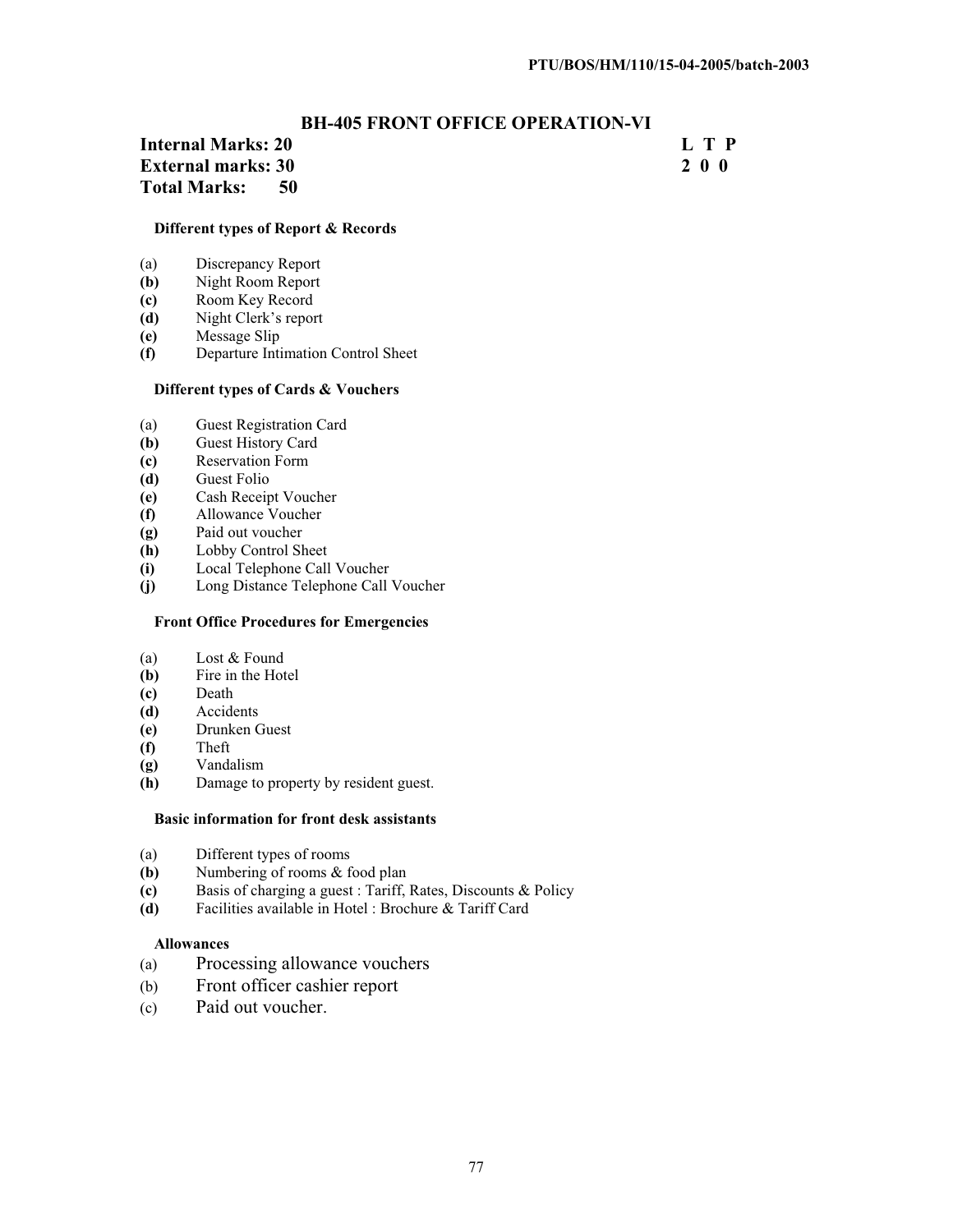#### **Selling Techniques**

- (a) Creative options<br>(b) Room & Rate As
- **(b)** Room & Rate Assignment
- **(c)** Method of payment

#### **Internal Control**

- (a) Front Office Cash Sheet<br>
(b) Cash Backs
- **(b)** Cash Backs

#### **The Audit Procedure**

- (a) posting the room charges.<br> **(b)** Distributing the charges
- **(b)** Distributing the charges
- **(c)** Providing the charges
- (d) The audit procedure credits

#### **Other works of auditors**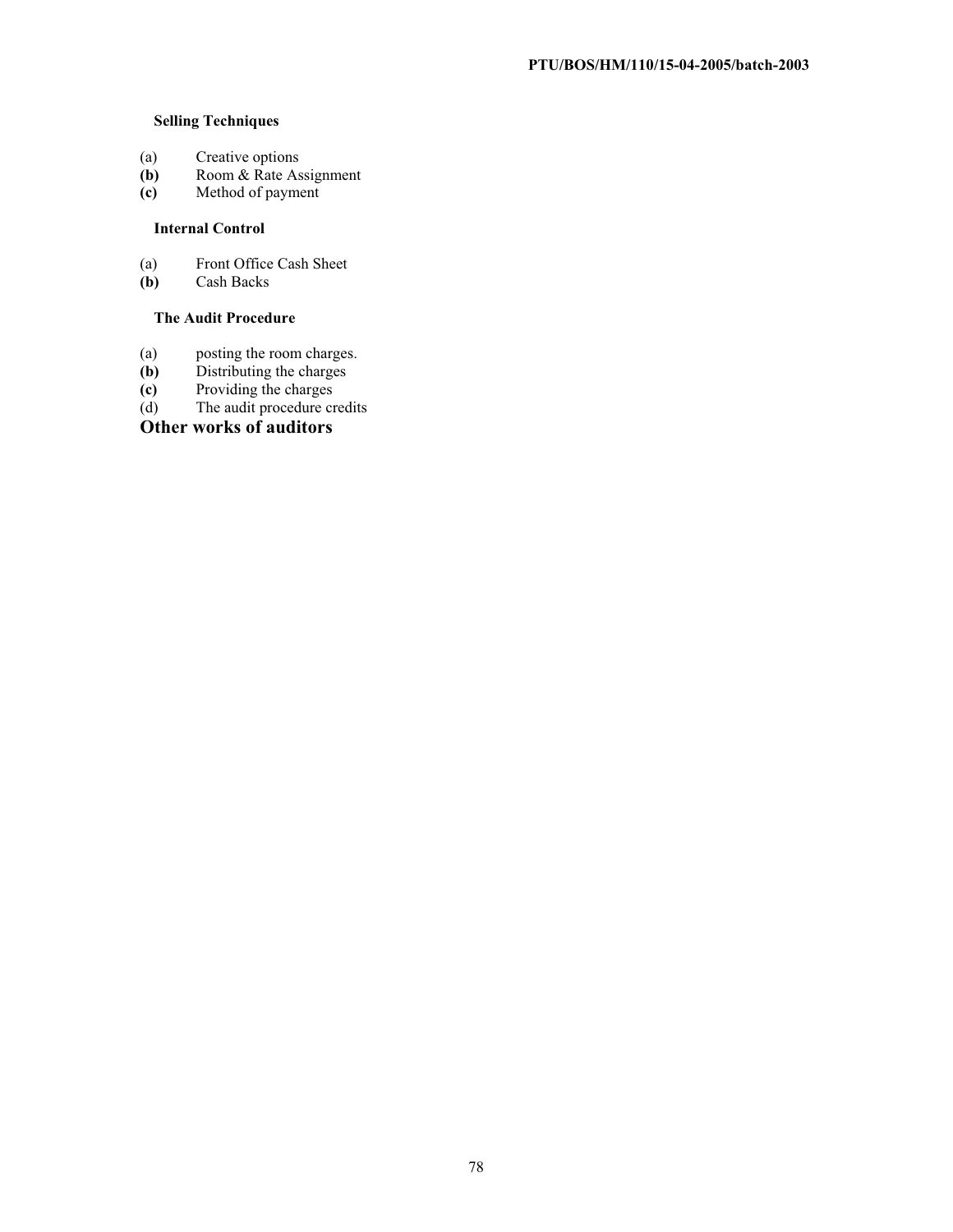#### **BH-407 FOOD & BEVERAGE SERVICE-VI Internal Marks: 20 L T P L T P External marks: 30 2 0 0 Total Marks: 50**

#### **Managing F & B Outlets -**

Indenting and maintaining par-stocks of supplies, advt./selling techniques. Calculating G.O.P., Cost controlling, Food Storage methods, Garbage disposal, situation handling, fire and emergency procedure, employee requirement, setting up operational procedures, training programmes, employee evaluating / performance appraisal.

#### **Gueridon Service :**

History & definition of Gueridon, Types of Trolley, Various items to be prepared, advantages and disadvantages of Gueridon.

#### **Billing Methods – Bill as check**

Service bill, bill with order, prepaid, voucher, no charge & different payment.

#### **Function Catering -**

Organization of banquet department with their duties of responsibilities, pricing banquet protocol. Types of function – formal / informal, buffets, theme parties, food practicals, Out door caterings, conference / seminars / workshops, cocktails and tea. Booking procedure – Booking diary, Function Prospectus and its notifications. Function planning - space requirement. Table configuration, seating plan, name cards, service sequence, sequence of events & toasting, closing and evaluating the function.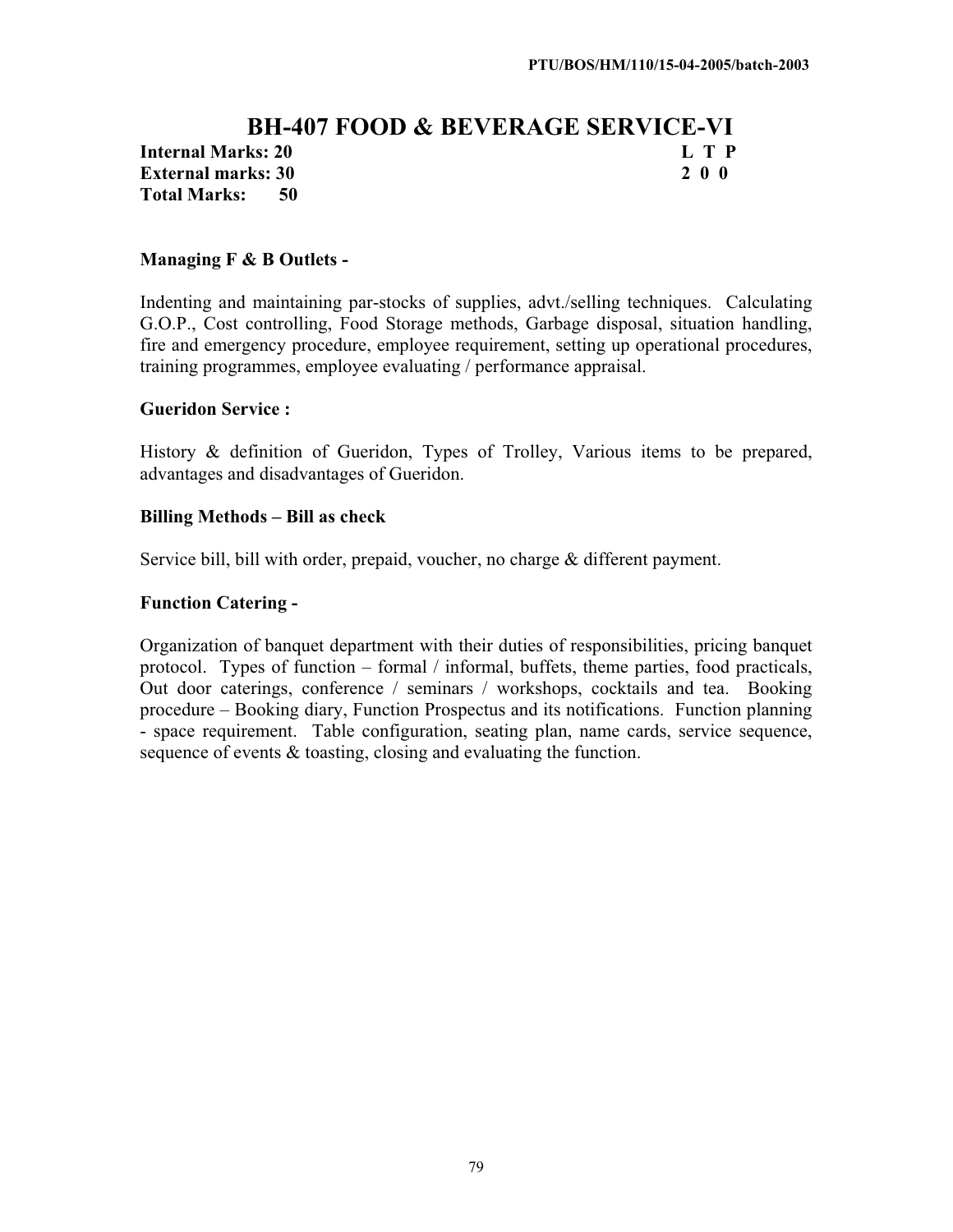#### **BH-409 HUMAN RESOURCE MANAGEMENT**

**Internal Marks: 20 L T P L T P External marks: 30 2 0 0 Total Marks: 50** 

**Objective** : To enable students with HRP, Grievance handling & salary admission procedure.

#### **Unit I : Human Resource Planning and Administrations**

Introduction, HR planning, market analysis, job analysis and job design. HRM record system, planning for new establishments.

#### **Unit II : Evaluating Performance, Principles of training, and development**

Principles of learning, levels of teaching, need for training, training and development techniques, career development programs.

#### **Unit III : Employee recruitment, development and relations**

#### **Unit IV : Performance appraisals & management**

Role of HRD Dept. in performance appraisals Performance appraisals methods. Performance appraisals error & problems Transfer, promotion & reward policies.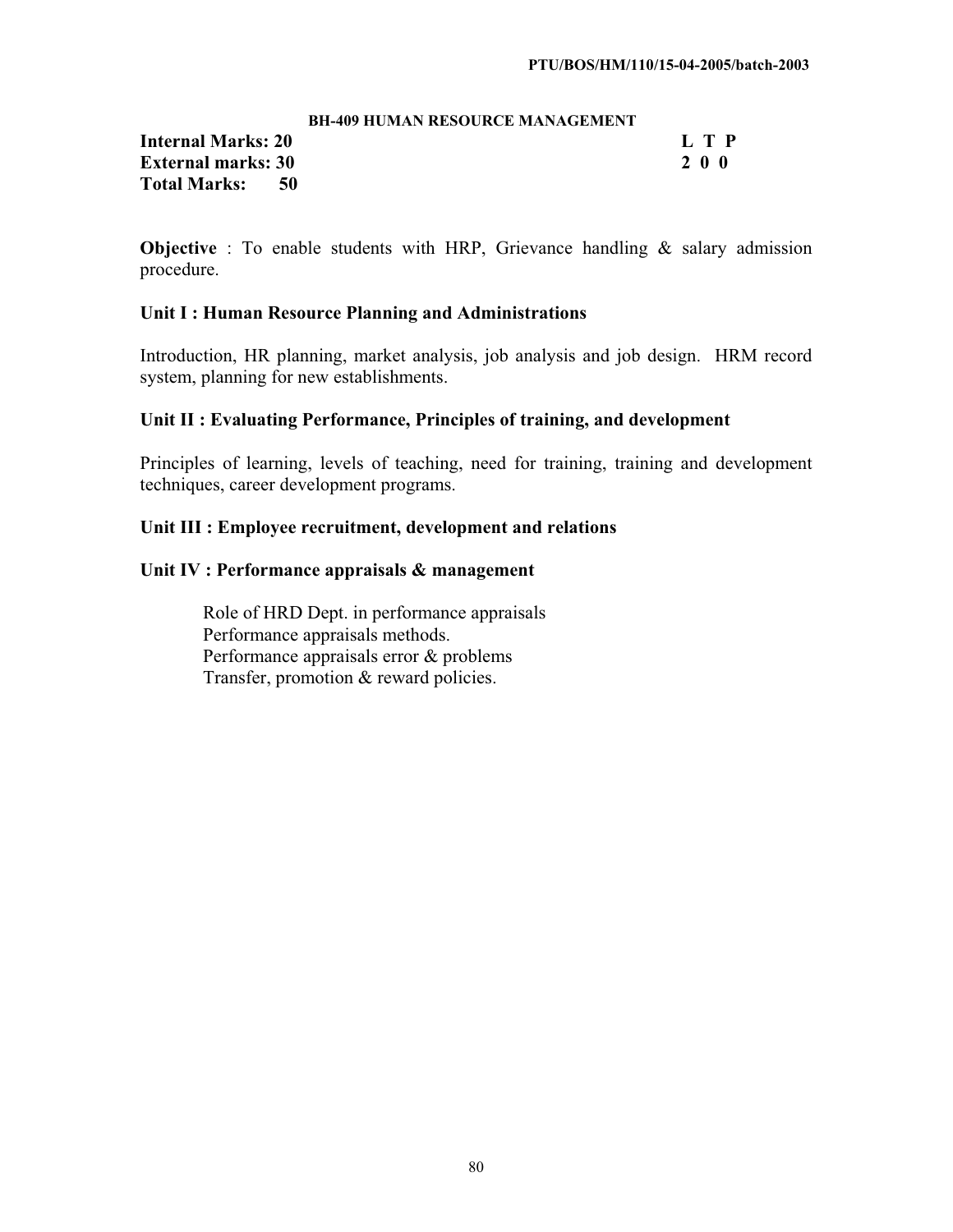#### **BH-411 FACILITY PLANNING**

#### **Internal Marks: 20 L T P**<br> **External marks: 30 2 0 0 External marks: 30 Total Marks: 50**

#### **I. Hotel Design, Hotel Considerations :**

Attractive appearance. Efficient plan, Good location, Suitable Materials, Good workmanship, Sound financing, competent management, Evaluation of accommodation need, thumb rules, Ensuring that the hotel must combine integrated functions of housing, feeding, entertainment, rental services, maintenance & light manufacture.

#### **II. Planning Considerations:**

Flow process & flow diagrams, Space relationship, Architectural considerations, Difference between carpet area & plinth area, approximate cost estimation, Class room exercises.

### **III. Star classification of hotels :**

Criteria for star classification of hotels, various licenses required for starting and running of hotel & catering services.

### **IV. Room Tariff :**

Factors considered for determining room tariff, method of computing room tariff.

### **V. Planning of Management areas like :**

General Manger's office, offices of all H.O.D's and other services related to the same like meeting room toilets etc.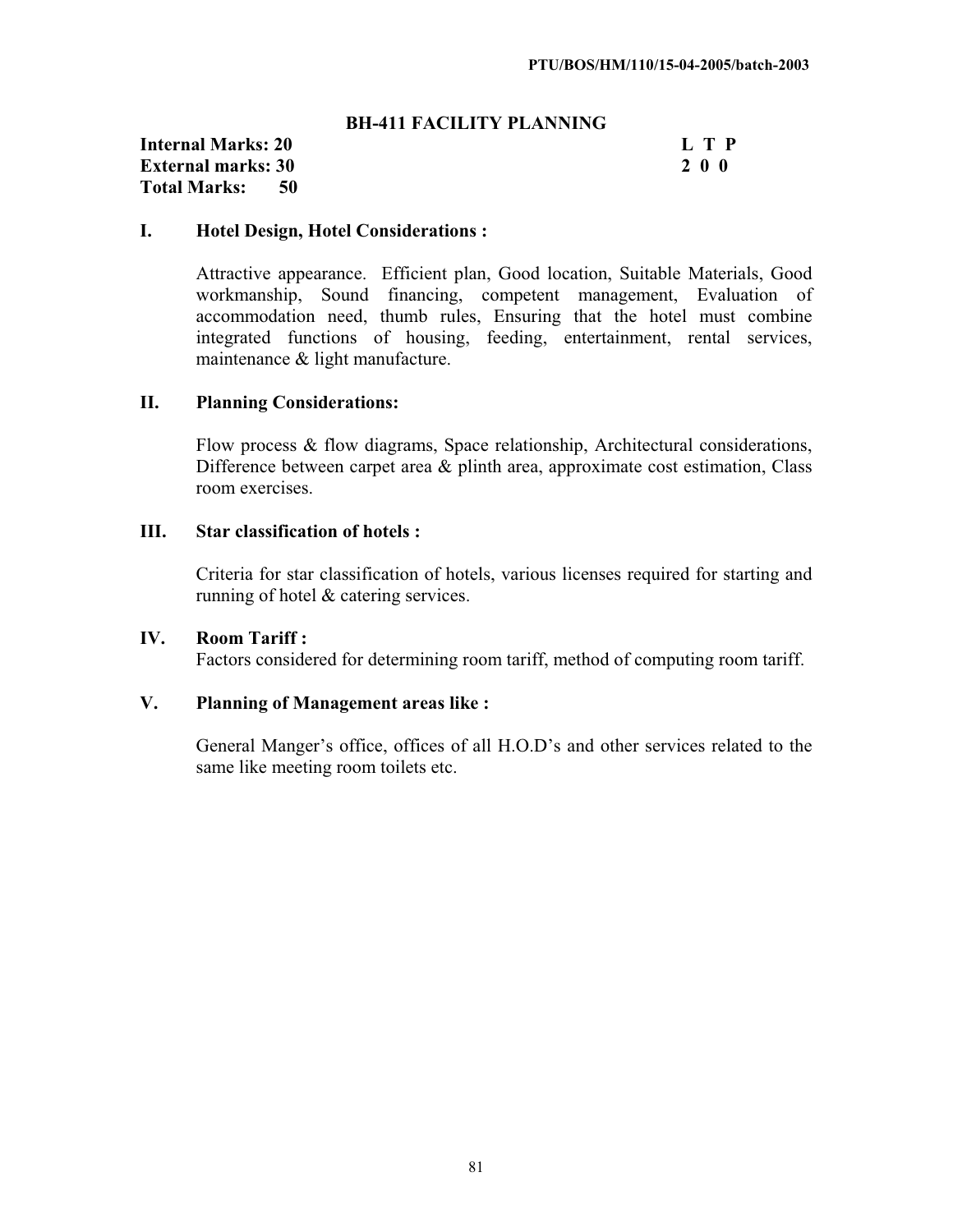#### **BH-413 FOREIGN LANGUAGE (FRENCH) -III**

| Internal Marks: 20        | L T P |
|---------------------------|-------|
| <b>External marks: 30</b> | 200   |
| Total Marks:<br>- 50      |       |

**Objectives** : To enable the students to understand catering terminology, hotel conversation, restaurant menu terms, etc.

Catering terminology, through simple speaking and writing exercise, developing correct pronunciation and simple grammar principles.

La politesse et presentations : expressions et conversations, usuelles

Le client et 1'hotel " les services et le personnel de l'hotel; le menu

La pronunciation francaise

#### **Basic elements of grammar laid down in the prescribed text book**

Pronoms relatifs, interrogatifs, demonstratifs, possessifs, forme passive, subjonctif-Pronoms 'en et' y'-formes impersonnelles.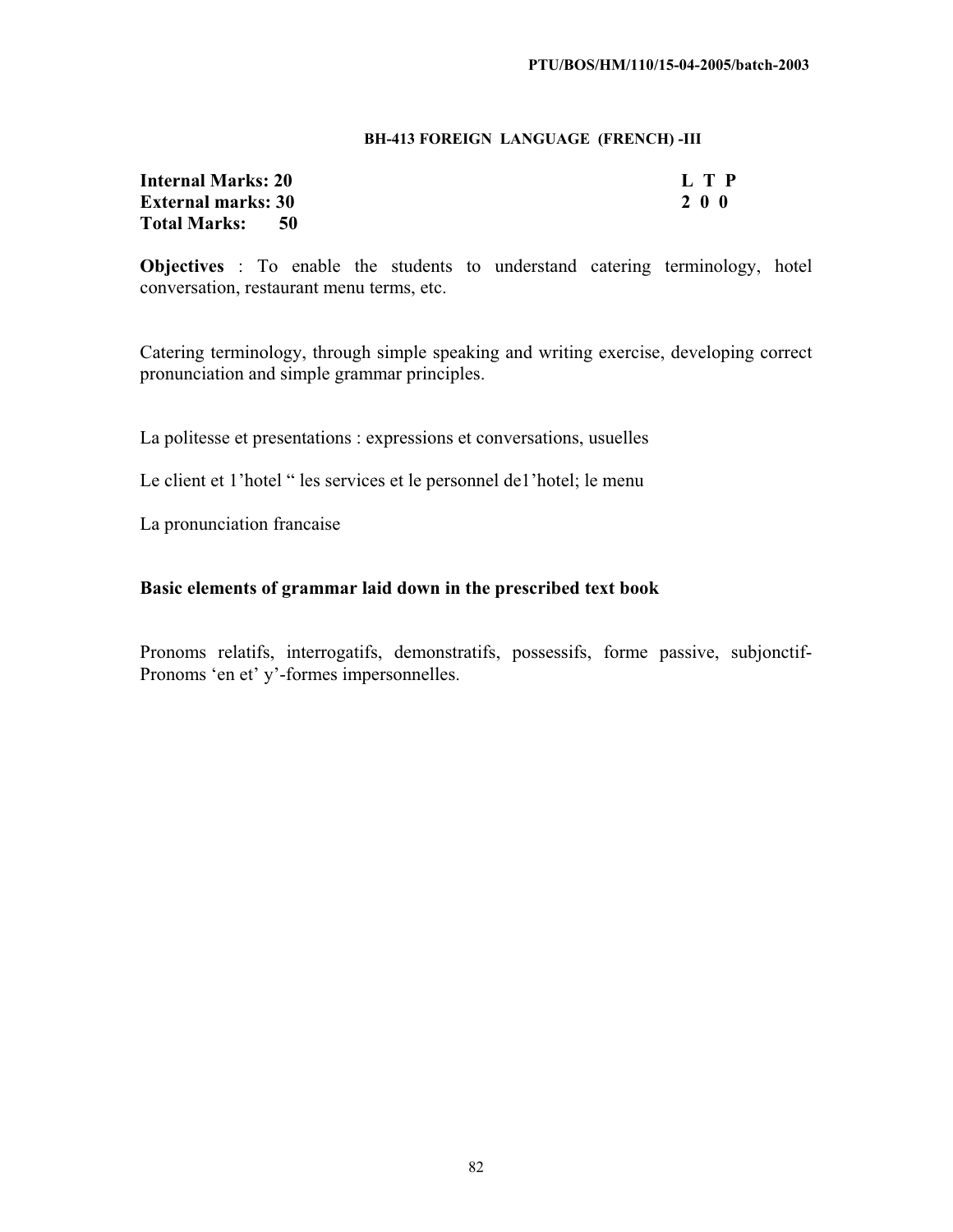#### **BH-415 SECURITY, SAFETY & FIRST AID**

#### **Internal Marks: 20 L T P External marks: 30 2 0 0 Total Marks: 50**

#### **I Safety**

Fire and its precaution, Prevention of Accident, Fire fighting systems (fire detectors, extinguishers and their maintenance)

#### **II. Security**

Its Importance, Organization Structure – Details of security in public area, Monitoring of Activities in public areas.

Security Monitoring in Accommodation Operation Area – Floor, Lobby & Rooms

Security Monitoring – Staff Utility and Back of the House Areas.

Different kinds of security equipments used in Hotel Operation.

Keys : Used in a Hotel, Different types of Lock, Types and kinds of keys used, Issuing and handling of keys.

Time Office Operations – in and machine, records maintained, personal check.

Handling of Guest Complaints, Drunkard guest.

Lost & Found procedure.

#### **III. First Aids : Definition, Importance & Rules**

Duties of a First –Aid provider Skeleton system : Anatomy  $&$  functions of Eye, Ear  $&$  lungs. Pressure Points. Respiration, Artificial Respiration Hear – Blood Circulation

#### **IV**

Burns and scalds ; Poisons. Shock : Types, Sign & Symptoms & Treatments Fractures : Types, signs & symptoms & treatments.

Wounds & Hemorrhage Dressings & Bandages.

Masc : Heat stroke epileptic fit, sprain, electric shock, drowning, snake bite etc.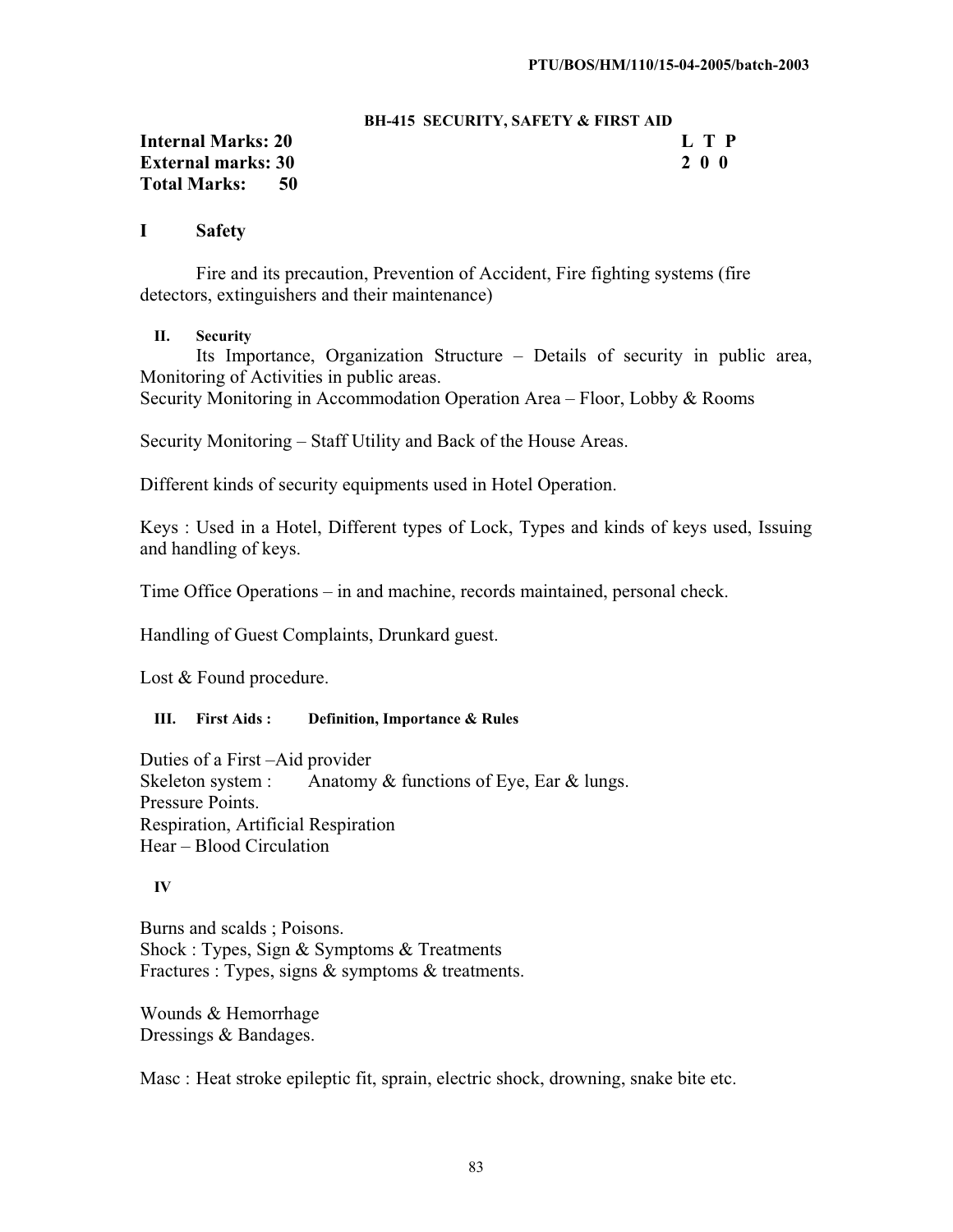### **BH-417 Resort Management**

**Internal Marks: 20 L T P**<br> **External marks: 30 L T P** 2 0 0 **External marks: 30 Total Marks: 50** 

#### **Resort Concept :**

Characteristics of resort management as opposed to total management, historical perspective, Indian scenario.

#### **Special Consideration in Planning and Development**

Investment Considerations, market feasibility, Market segmentation, Target Marketing, Competition Analysis, forecasts, changing markets, resort financing, Capital requirements, investment risk, forms of resort ownership, shared ownership concepts.

#### **Basic elements of a Resort complex :**

Loading facilities, Landscaping, Dinning and drinking facilities, Family Oriented Services, Shops and Services, Entertainment; Use of Community resources.

#### **Future of Resort Business :**

Factors leading to the growth of leisure market ; Demographic / Socio-Economic Changes in market countries ; condominium and Timesharing and concept of Mega Resorts.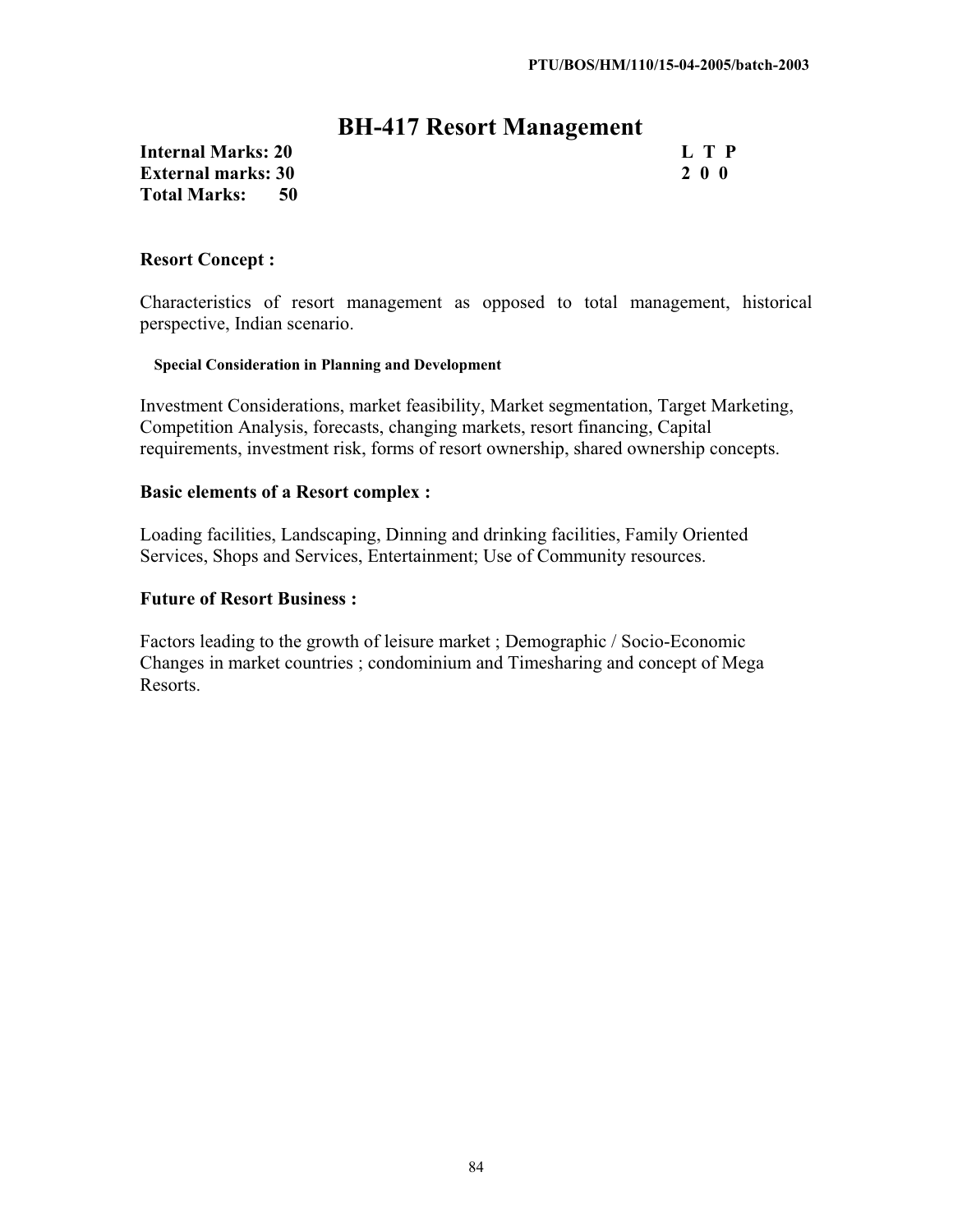#### **BH-419 ORGANIZATION & CONSUMER BEHAVIOR Internal Marks: 20 L T P L T P External marks: 30 2 0 0 Total Marks: 50**

**Objectives** : This module helps the understand the key dimensions, process and influences upon human behavior at the level of individual and going in context of work organization.

#### **Unit I : Nature of Organization**

Concept and features of organization. Types, significance and organizational goals. Concept of OB. Role of managers in organization and Management skills and networks.

#### **Unit II : Individual Dimension of OB**

Caused nature and process of human behavior. Models of Man. Perception : concept and perception process. Perceiving others. Leaving : components of leaving, leaving theory. Personality : determinants of personality, personality and behavior. Motivation : definition and theories of motivation. Stress : concept features and causes.

#### **Unit III : Interactive Dimensions of OB**

Concept of Group dynamics. Concept and features of group, types of groups. Techniques of improving group decision making and its positive and negative aspects.

#### **Unit IV : Behavioral Dimensions**

Controlling and directing the behavior : concept and theories of leadership, successful v/s effective leadership and leadership styles in Indian organization. Communication : process and functions, network and barriers in communication organization climate : concept and factors in organization climate, developing sound organization climate.

#### **Unit V : Organizational Effectiveness and Organization Structure**

Concept of organization effectiveness. Approvals to O.E. factors in OE. Concept of organization structure. Environment and structure. Forms of organization structure.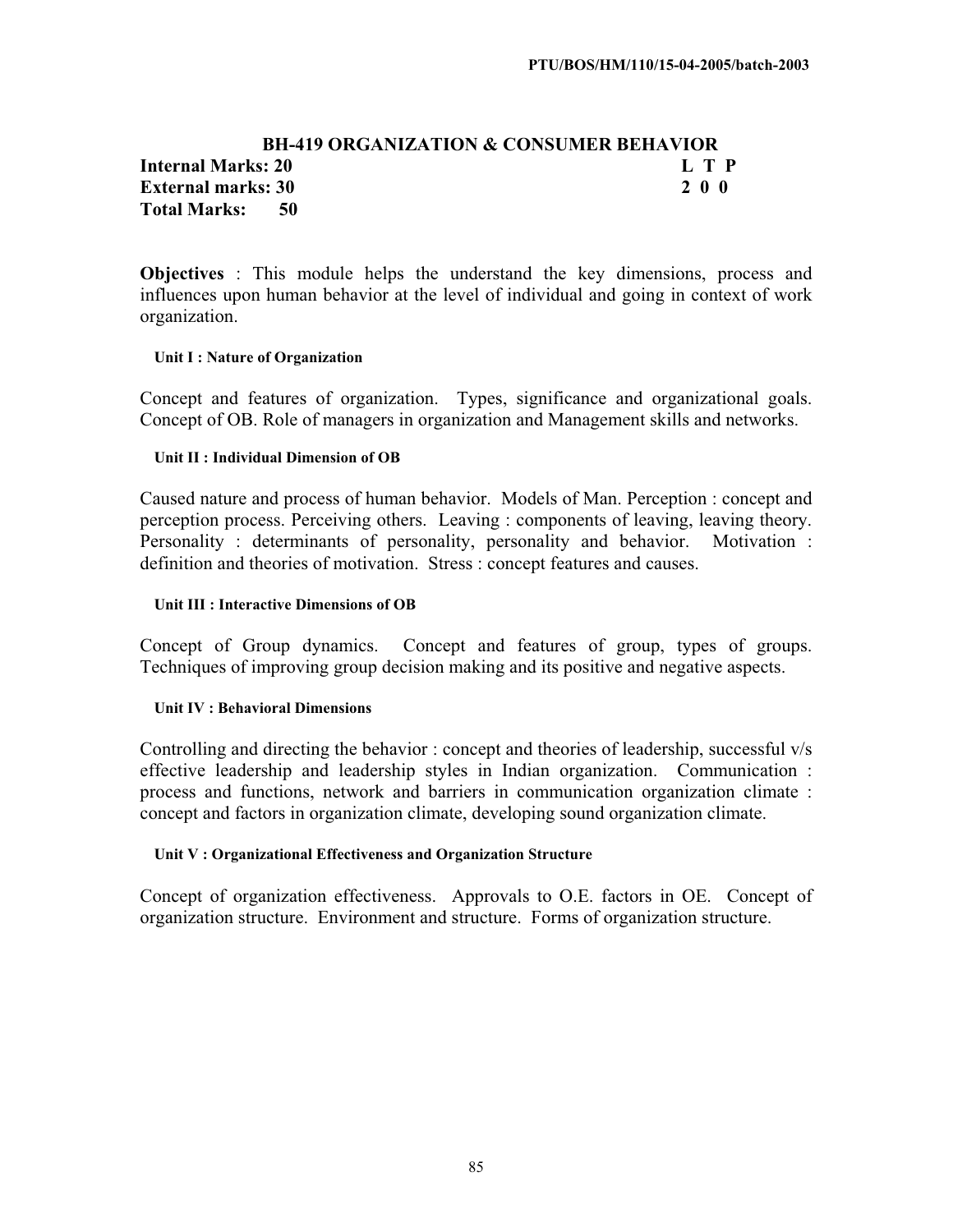### **BH-423 HOUSEKEEPING OPERATION-III Practical Internal Marks: 20 L T P**<br> **External marks: 30** 0 0 3 **External marks: 30 Total Marks: 50**

Mock planning of area required for different guest rooms and bathrooms

Preparing of models of guest room according to particular theme with the consideration of elements of interior designing.

# **BH-425 FOOD & BEVERAGE PRODUCTION-VI PRACTICAL**

| <b>Internal Marks: 20</b> | L T P                      |
|---------------------------|----------------------------|
| <b>External marks: 30</b> | 0 <sub>0<sub>3</sub></sub> |
| Total Marks: 50           |                            |

Practicals will be in accordance with the topics of theory of BH-403.

#### **BH-427 Front Office Operations -VI Practical**

| Internal Marks: 20          | L T P                      |
|-----------------------------|----------------------------|
| <b>External marks: 30</b>   | 0 <sub>0<sub>3</sub></sub> |
| <b>Total Marks:</b><br>- 50 |                            |

**Role play for emergencies such as – Lost and Found & according to the theory** 

#### **BH-429 FOOD & BEVERAGE SERVICE-VI PRACTICAL Internal Marks: 20 L T P External marks: 30 Total Marks: 50**

Practicals will be in accordance with the topics of theory BH-407

### **DISSERTATION & VIVA-VOCE**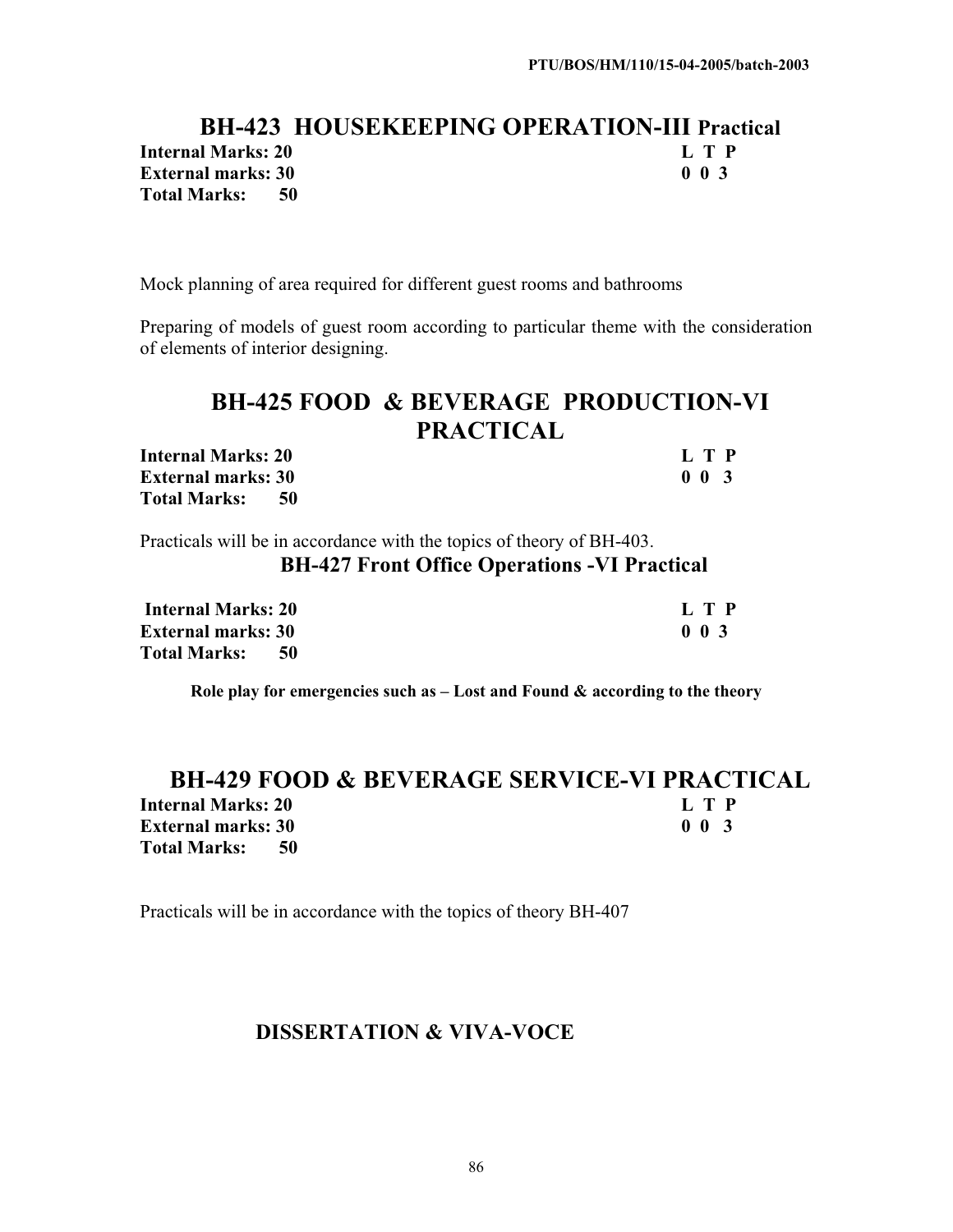# **BH-402 HOUSEKEEPING OPERATION-IV**<br> **ks: 20** L T P

#### **Internal Marks: 20 L T P**<br> **External marks: 30 2 0 0 External marks: 30 Total Marks: 50**

#### **Revision of Important topics**

- (a) Cleaning Agents, Cleaning Equipments
- (b) Standard Sizes of Linen, Bed and Rooms
- (c) Staffing
- (d) Laundry Equipments
- (e) Types of flooring and Wall Covering

#### **Material Planning**

- (a) Material Budget capital Expenditure Budget, Operating Budget and Pre Operating Budget
- (b) Inventory Control material Classification Basic application to principles of accounting, on going operations.
- (c) Pre-operating operations Temporary storage, moving on the property, Disposition of spares.

#### **Material Planning – Supplies and equipments**

- (a) Housekeeping Chemicals
- (b) Cleaning Supplies and Equipment
- (c) Guest Supplies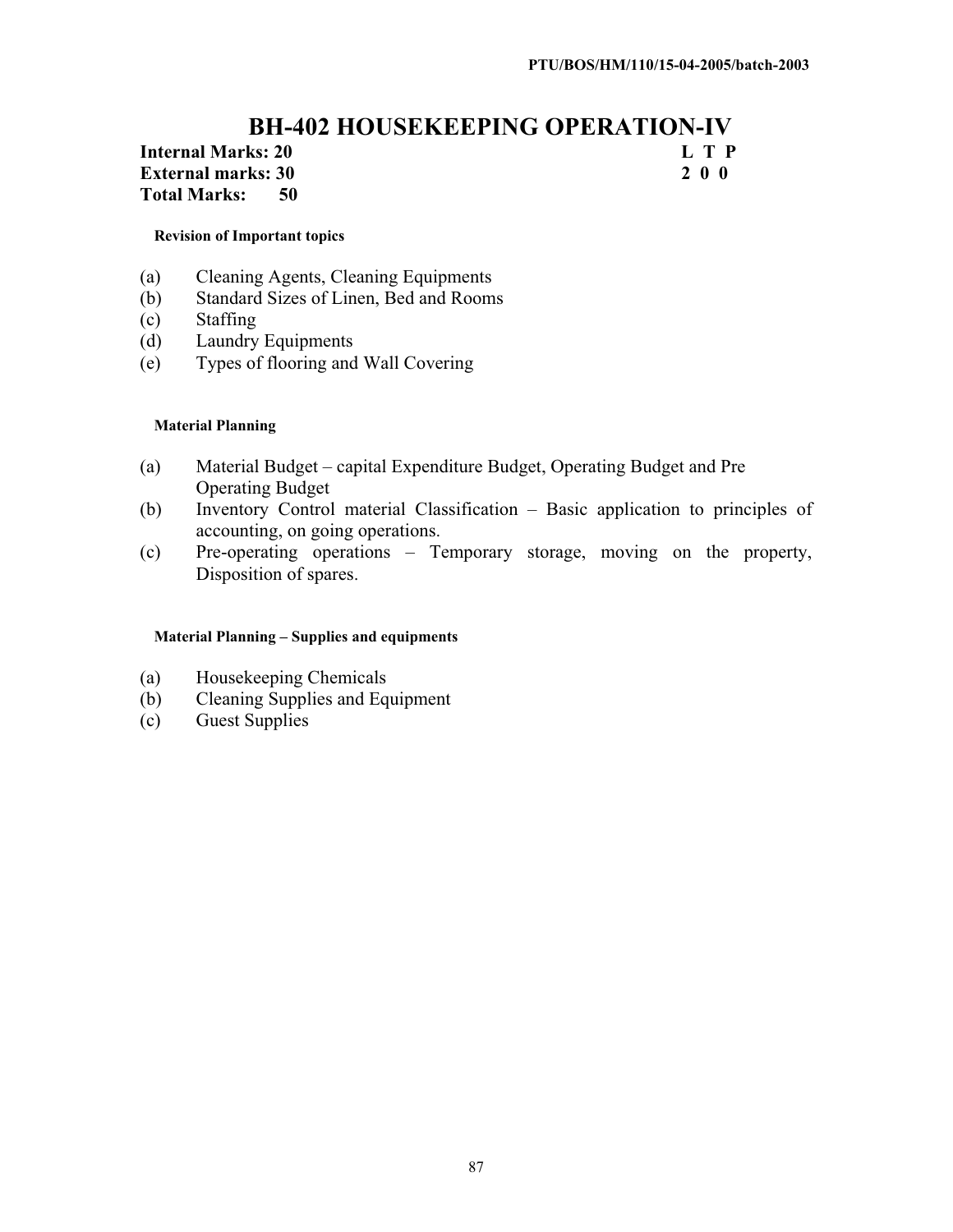#### **BH-404 FOOD & BEVERAGE PRODUCTION VII Internal Marks: 20 L T P External marks: 30 2 0 0 Total Marks: 50 Carving**

Selection of tools, preparation of joints, Carving chicken, duck, turkey, leg of lab, mutton & port, saddle of lamb, mutton & veal, shoulder of lamb, loin of lamb, pork and ham.

#### **Larder work**

Cold food presentation, aspic and chaud froid, sandwiches and canapés. Cold starters (terrines, galantines, pate etc.)

**American / Mexican food** : fast food, evolution, franchising, growth of multinationals, Brand names, Chains, Fast food menus, products, processing and storage.

**European cuisine** – History and tradition of cuisine-French, Italy and Germany. Special ingredients, equipment, tools, preparation and technology involved.

**Accompaniments :** Listing of accompaniments of different foods

**Milk & milk products** : Types & uses with there origin and special features.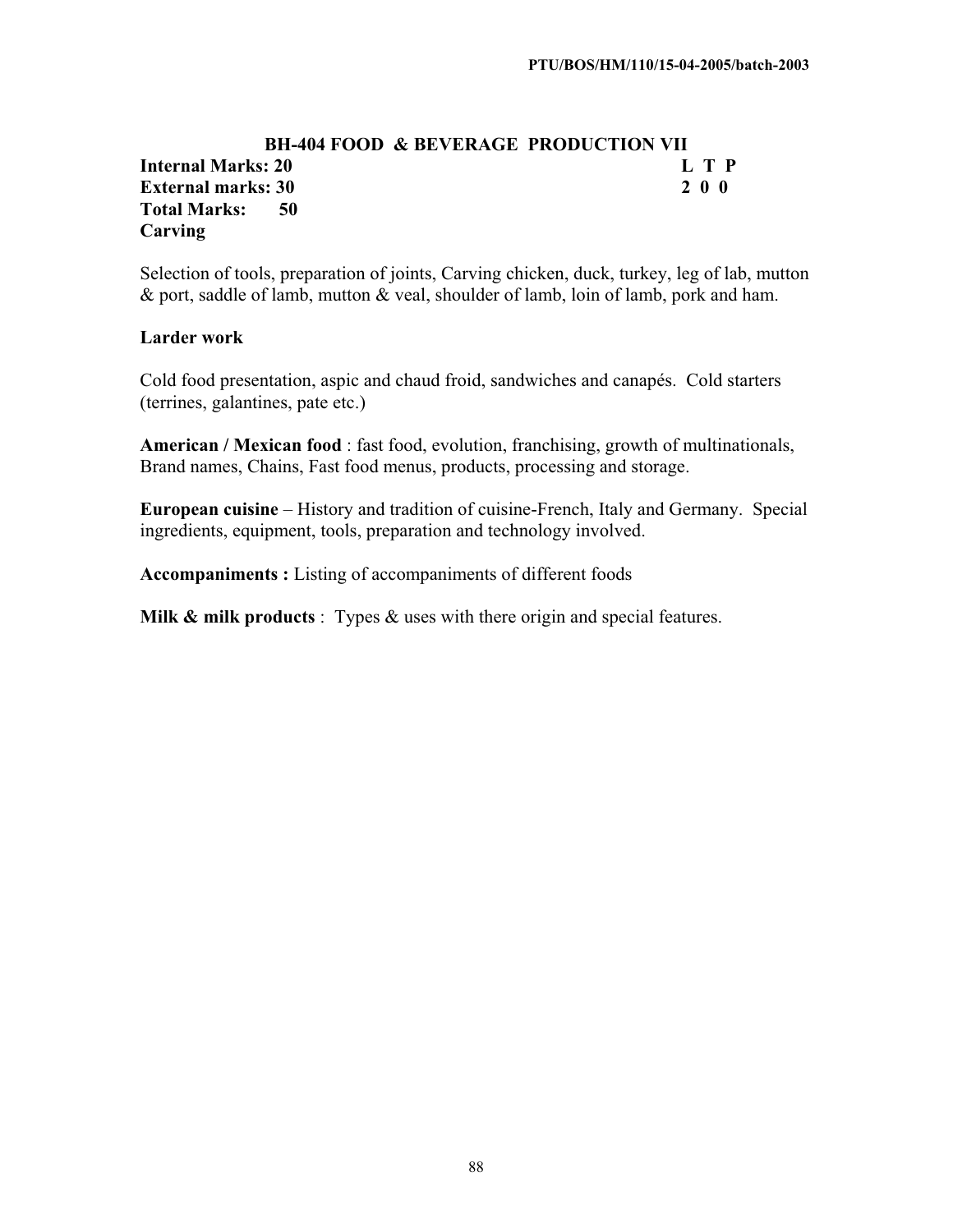#### **BH-406 FRONT OFFICE OPERATIONS-VII**

#### **Internal Marks: 20 L T P External marks: 30 2 0 0 Total Marks: 50**

#### **Tracking Transaction**

- (a) Cash Payments
- (b) Charge Purchases
- (c) Accounts Correction
- (d) Accounts Allowance
- (e) Cash Advance

#### **The Transcript**

- (a) Procedure for making a transcript
- (b) Daily sales recapitulation
- (c) Night auditor's sales recapitulation
- (d) Statement of bills exceeding limits.

#### **Telecom equipments**

- (a) Role of telephone exchange PBX & PABX
- (b) Panels, Head Set & plug, cords
- (c) Junction test key
- (d) Alarm cur off Key Couple Key
- (e) Head set Jack

#### **Reservation**

- (a) Importance of reservation
- (b) Reservation System
- (c) Reservation Chart, Density Chart
- (d) Confirmation, Cancellation & amendment
- (e) Overbooking Policy
- (f) Reservation Form

#### **Guest Check in Procedure (arrival)**

- (a) Modes of reservation
- (b) Sources of reservation
- (c) Types of reservation
- (d) Systems of reservation
- (e) Cancellation, amendments & overbooking

#### **Foreign Exchange**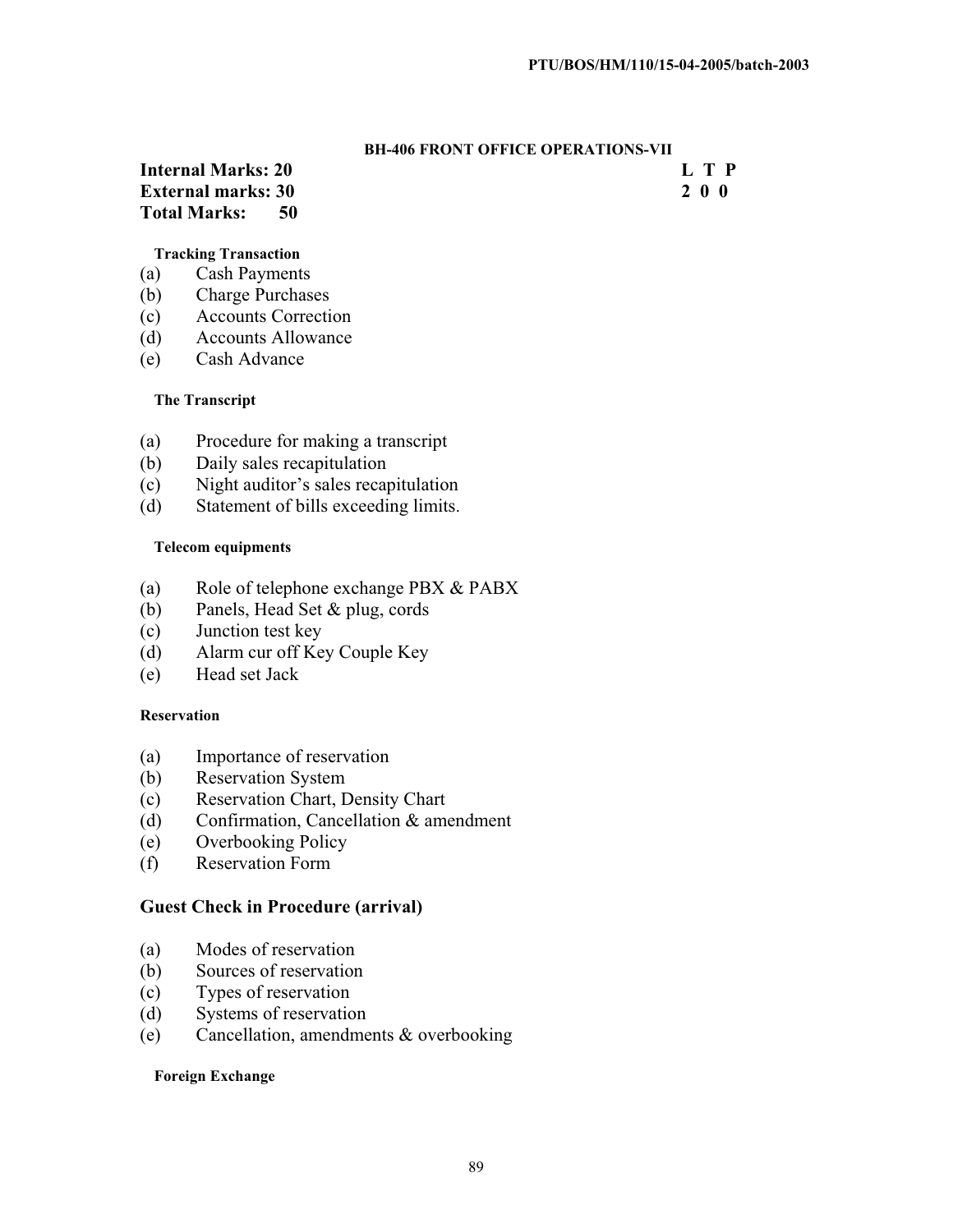- (a) Foreign Currency
- (b) Passport Visa
- (c) Form FXA, FXB, FXC

#### **Guest Check Out Procedure**

- (a) Guest account settlement
- (b) Transfer of guest accounts
- (c) Express check out

#### **Roles & Responsibilities**

- (a) General Manager
- (b) Lobby Manager
- (c) Guest Relation Executive
- (d) Bell Captain & Bell boy
- (e) Cashier
- (f) Commissioner
- (g) Preservationist & Receptionist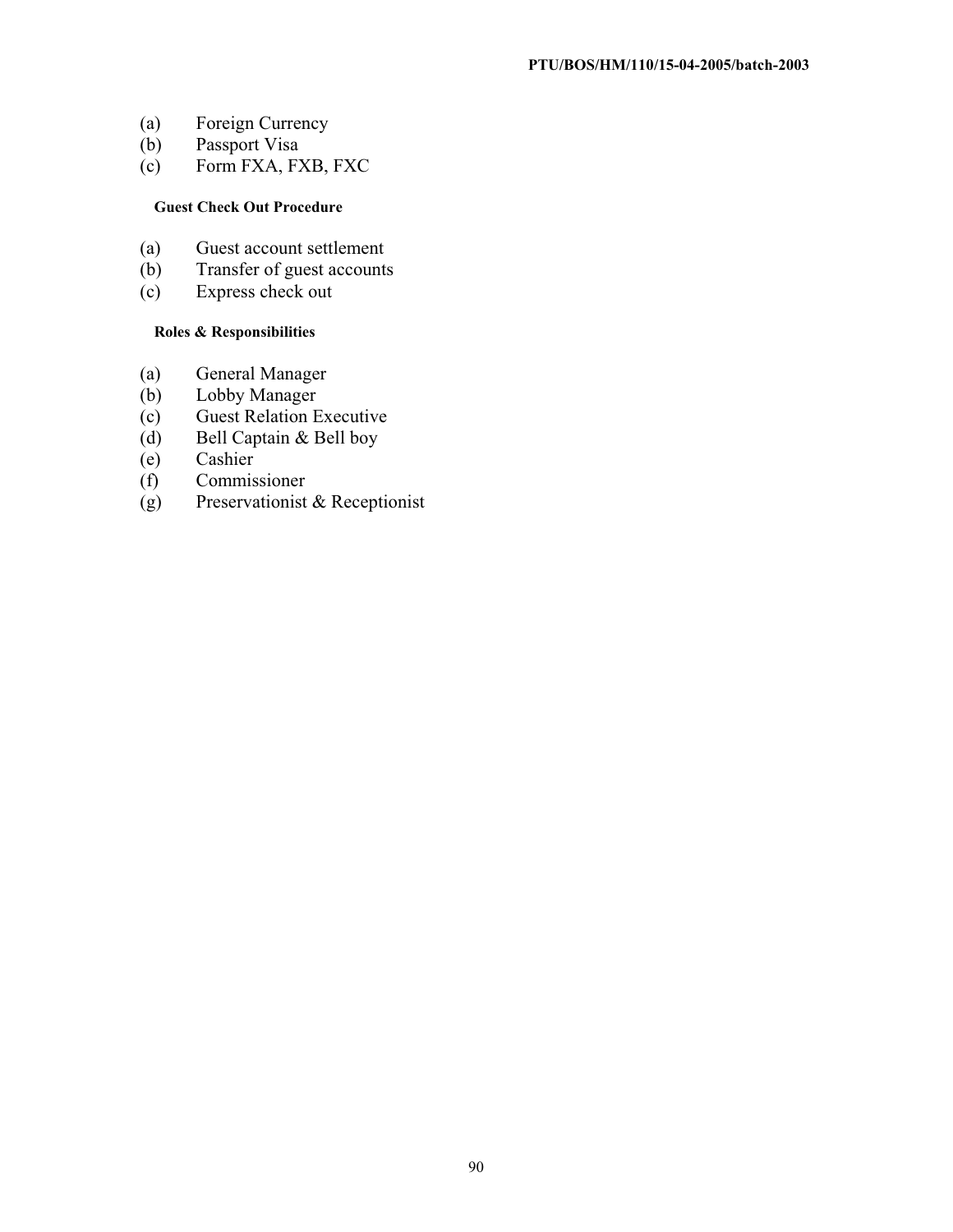#### **BH-408 FOOD AND BEVERAGES SERVICE –VII Internal Marks: 20 L T P**<br> **External marks: 30 2 0 0 2 0 0 2 0 0 2 0 0 2 0 0 2 0 0 2 0 0 2 0 0 2 0 0 2 0 0 2 0 0 2 0 0 2 0 0 2 0 0 2 0 0 2 0 0 2 0 0 2 0 0 2 0 0 2 0 0 2 0 0 2 0 0 2 0 0 2 0 0 2 0 0 2 0 0 2 0 0 2 0 0 2 0 0 External marks: 30 Total Marks: 50**

## 1. **Specialized form of service :**

Lounge service, butler service, railway catering and airline services.

#### 2. **Carving & Flambé service :**

Flambé trolleys, sweets trolley, cooking & carving at table

#### 3. **Bar Operations :**

Types of Bar – Cocktails, Dispense, Floating / Cash bar, Area of bar – Front, Under, Back. Bar equipment, Bar stocks of alcoholic, mixers, Non- alcoholic, Perishable & dry stores. Staffing and their job description, inventory & controls systems.

#### **4. Banqueting :**

Types of banquet, Formal & informal banqueting.

#### **5. Planning an effective Design of Restaurant :**

Restaurant Planning, Furniture arrangement for Restaurant, Restaurant Equipment Planning.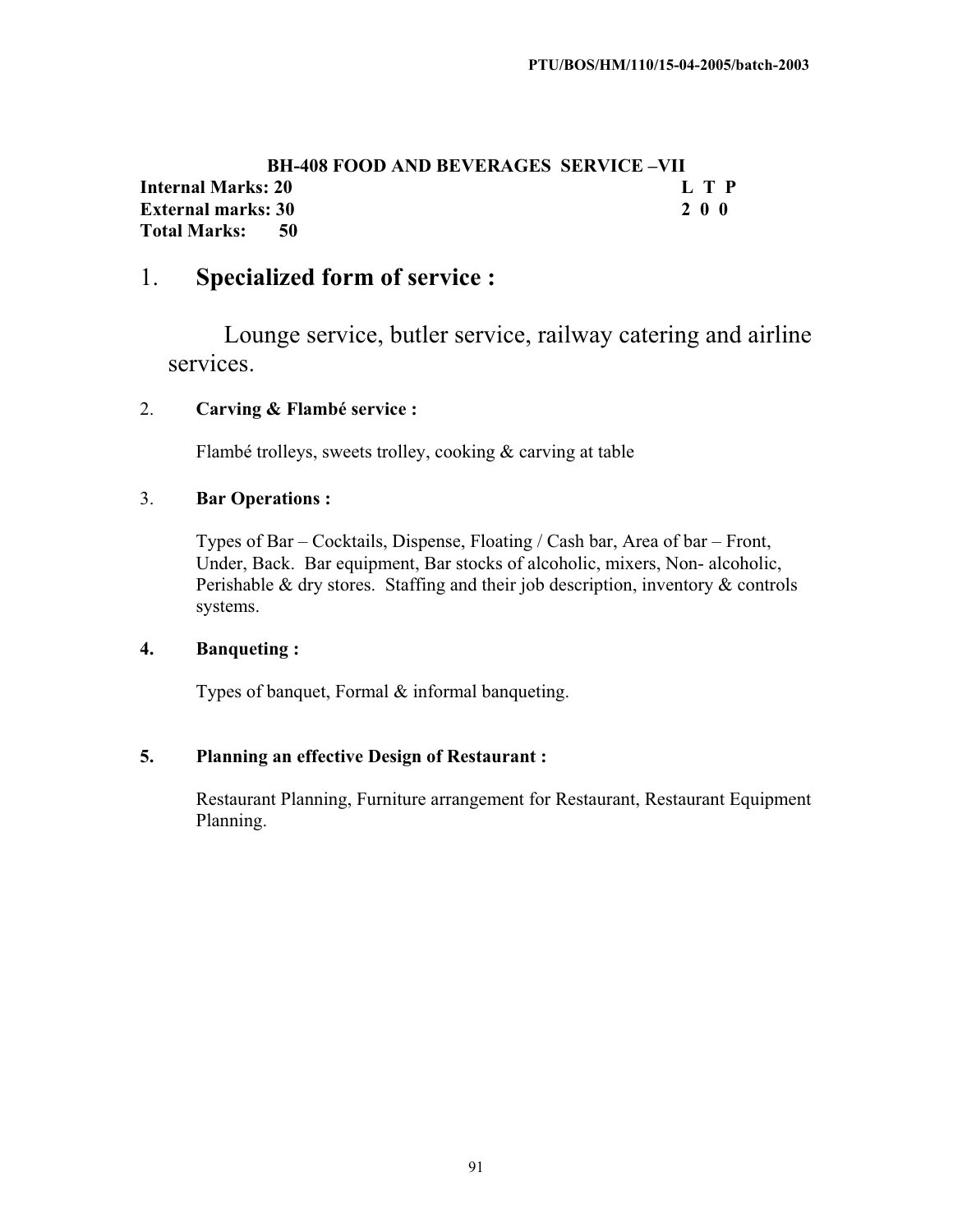#### **BH-410 COMPUTER APPLICATIONS AND MIS**

#### **Internal Marks: 20 L T P L T P**

#### **External marks: 30 2 0 0**

**Total Marks: 50** 

#### **Unit I : Meaning and Role of MIS**

Concept and definition of MIS, Role of MIS, Characteristics of MIS, Limitations of MIS, MIS and USER.

#### **Unit II : Basic of MIS**

Decision Making Concepts, Decision methods, tools & procedure, Organization Decision Making, MIS and decision Making Concepts. Information Concepts, Classification of Information, Methods of Data and Information collection, organization and Information, MIS and Information concepts, system concepts, System Control, Types of Systems, Systems Approach, Handling System Complexity, Post Implementation problem in a system, MIS and System Concepts.

#### **Unit III : System analysis and Design**

Introduction, The need for System Analysis, System Analysis of an existing system, System Analysis of a new requirement, System Development Model, Structure System Analysis and Design (SSAD), Computer System Design, MIS and System Analysis.

#### **Unit IV : Choice of Information Technology**

Introduction, Nature of IT design, Strategic and Configuration Design Evaluation, IT implementation plan, Choice of the IT and the MIS.

#### **Unit V : EMIS (Enterprise Management Services)**

Definition, ERP (Enterprise Resource Planning.

#### **Unit VI : Networks**

Introduction, Network Topology, Feature of a Local Area Network, Examples of Network Usage.

# **Unit VIII : Application of MIS in Hospitality Industry**

#### **Unit IX : DBMS /RDMS**

Database Concepts Database Models Data Models Database design RDBMS MIS and RDBMS.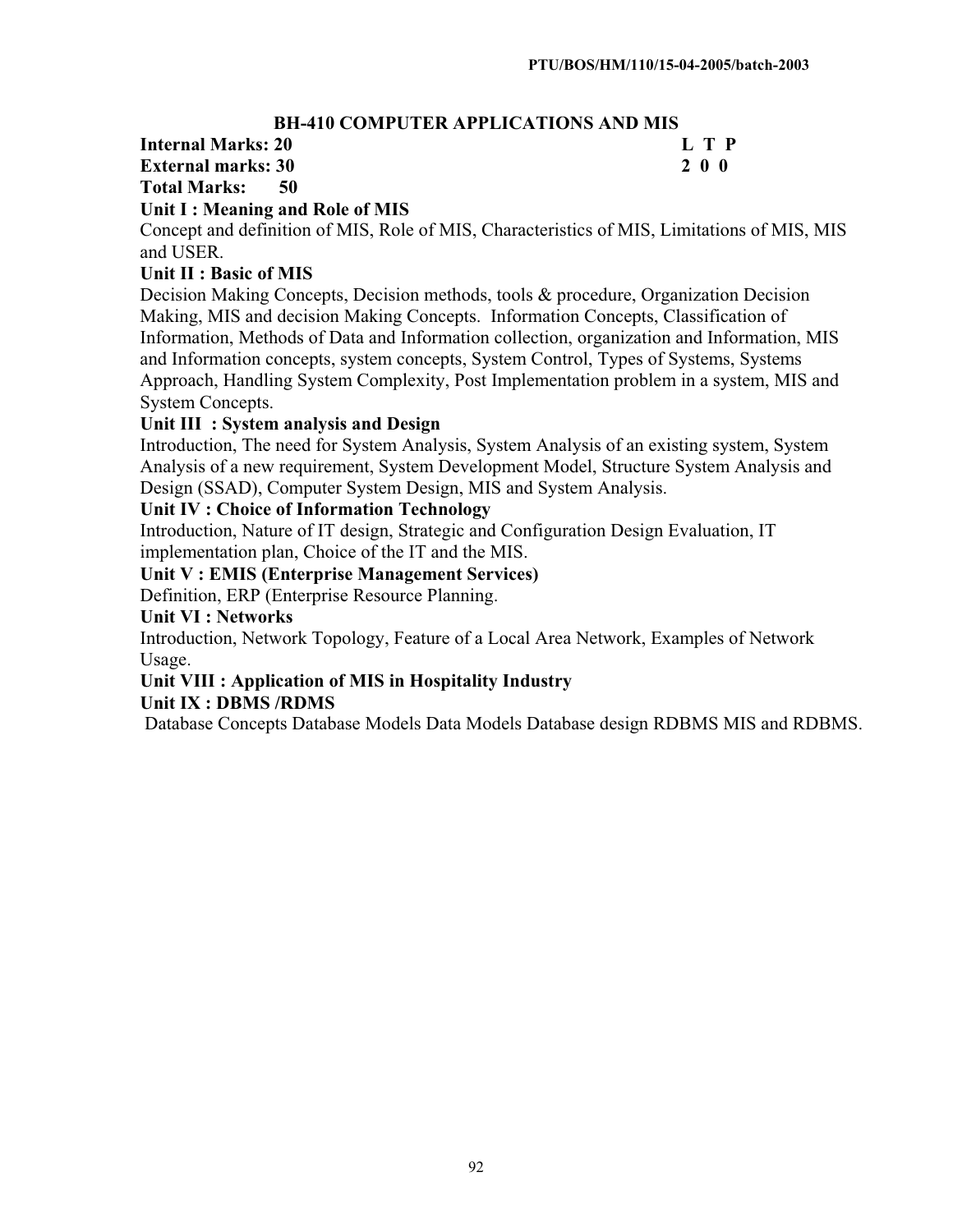#### **BH-412 PURCHASING AND RECORDS (STORES) Internal Marks: 20 L T P L T P External marks: 30 2 0 0 Total Marks: 50**

**Objectives :** To familiarize the students with purchasing procedures as well as keeping record of different items used in hotel operation.

#### **Unit I : Function and Policy**

The Food service industry, The purchasing structure Organizational structure, The purchasing policy, basic techniques.

#### **Unit II : The Buyer**

Job description, Managerial skills, Training Staff.

#### **Unit III : Specification and Suppliers**

Product specification, The right Supplier, the sales Representatives.

#### **Unit IV : Price and Payment**

Baying methods, the right price, opportunity purchases, The concept of Value, Payment policy, Payment Methods, Payment security.

#### **Unit V : Inventory and Storage**

The need for control, Par stock method, Theoretical methods, Minimum Maximum methods, storage, Security.

#### **Unit VI : Buying Process**

Cycle of control, Placement of Orders, Requisition, Placement of orders, storage, Inventory, Issuing.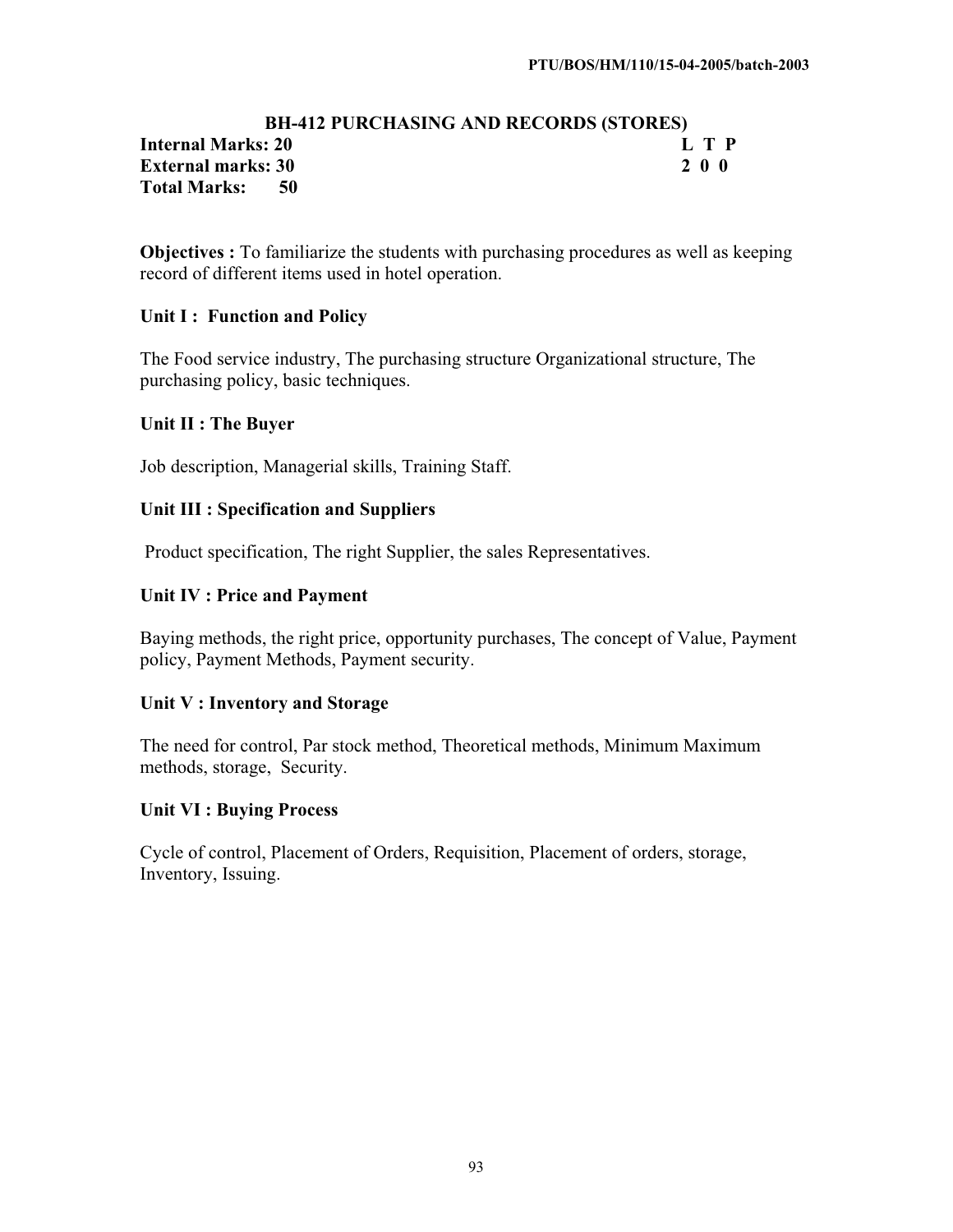#### **BH-414 FOREIGN LANGUAGE (FRENCH)-IV Internal Marks: 20 L T P**<br> **External marks: 30 2 0 0 External marks: 30 Total Marks: 50**

**Objectives** : To familiarize students with adjectives, etiquette of hotel employees and general conversation between guest & hotel staff.

#### **Basic elements of grammar laid down in the prescribed text book**

Adjectifs et pronoms indifinis-fur anterieur- plusque – parfait-expression de la dur'eeprepositions et adverbes de lieu – expression de la consequence.

#### **Etiquettes**

Conversation practice covering all technical terms of the hotel industry.

General conversation with guest as required mainly in the front office and also in the room of the guest.

Reading of relevant articles from books, articles, use of audio visual aids.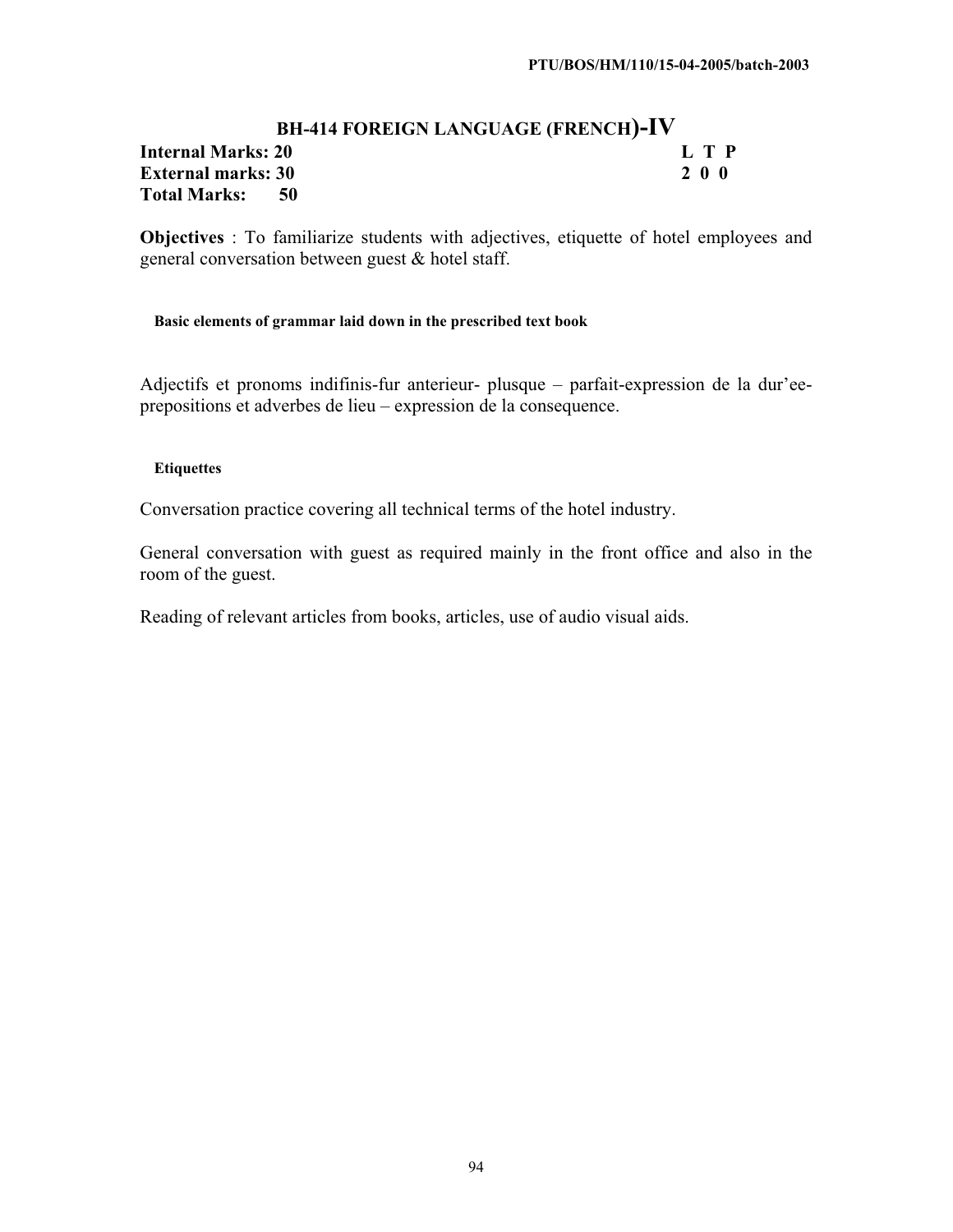#### **BH-416 SALES AND MARKETING MANAGEMENT Internal Marks: 20 L T P**<br> **External marks: 30 2 0 0 External marks: 30 Total Marks: 50**

#### **Introduction to Hospitality sales and marketing**

#### **Today's Hospitality Trends :**

Globalization, Consolidation, Product Segmentation, Expansion of Legalized, Gambling, Distribution Methods, Computes, Media Planning, Environmental Awareness, Guest Preferences, Relationship Marketing.

#### **Marketing and Sales**

Marketing vs Sales, The marketing Mix

Management's Role in Marketing  $&$  sales – The general manager, The director of marketing, The director of sales.

The importance of sales – Sales a Career, The Challenges of Hospitality Sales.

#### **The Marketing Plan**

The marketing team, Steps of a Marketing Plan, Conducting a Marketing Performance, Audit, Selection Target Market, Positioning the Property, Determining Marketing Objectives, Developing and Implementing Action Plans, monitoring and Evaluating the Marketing plan.

#### **Labour Relations**

- 1. Why employees Unionize?
- 2. Structure of Unions
- 3. How employees become Unionized
- 4. Working with unions
- 5. Maintaining non-union status

#### **ORIENTATION AND TRAINING**

- 1. Different between orientation and training
- 2. Benefits of orientation, developing the orientation programs.
- 3. Orientation of different levels of employees new joiners, trained and experienced, New employee, executives and other highly experienced new employees, disabled employees, employees where first language is not English.
- 4. Elements of typical orientation programme.
- 5. Follow up and evaluation.
- 6. Training and its importance.
- 7. Developing and designing a training programme
- 8. Creating training sessions.
- 9. Selecting trainers.
- 10. Evaluating the training programme.
- 11. Training a continuous process.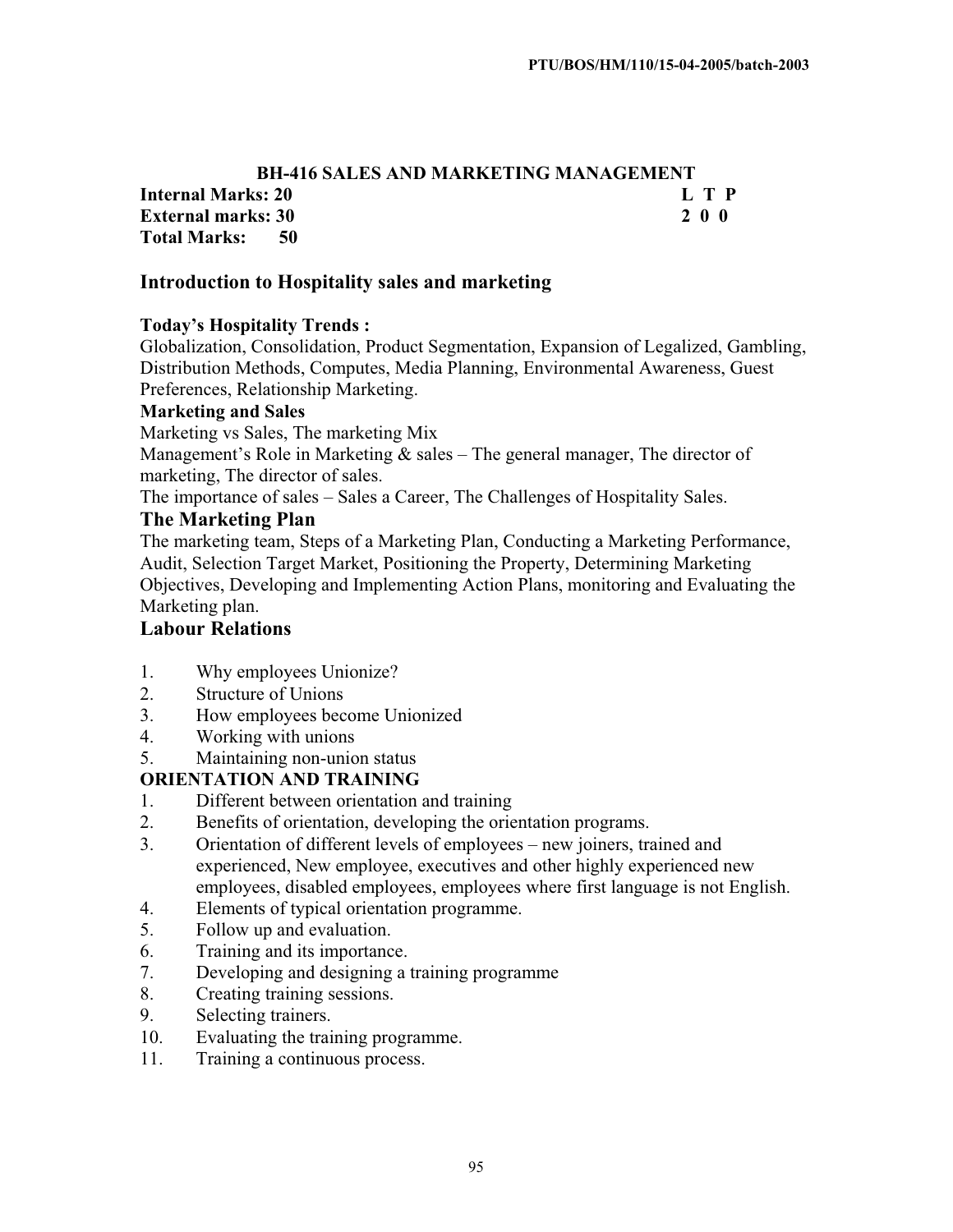#### **BH-418 CONFERENCE AND CONVENTION MANAGEMENT Internal Marks: 20 L T P L T P External marks: 30 2 0 0 Total Marks: 50**

**Objectives :** As a result of participating in this module, students shall understand the Managerial and Operational aspects pertaining to Conference Convention Management.

#### **Growth and Development**

Introduction to Conventions Exhibitions and Meetings (MICE). Definition of Conference and the Components o the Conference Market. Introduction to Convention Venues. The nature of Conference Markets, Demand for Conference Facilities ; Growth and Development of the Industry, Economic and Social Significance of Conventions. Impact of Conventions on Local and National Communities; International Market Perspective.

#### **New Product Development**

Trade shows and Exhibitions; Principal Purpose; Types of Shows; Benefits; Major Participants; Organization and Membership; Evaluation of attendees; Convention / Exhibition Facilities; Benefits of Conventions Facilities; Inter-related Venues; Project Planning and Development; Meeting planners / Convention Manager; Organization and Planning Events; Major Attributes of Meeting Planners; Types of Meeting Planners, Convention and Visitor Bureaus; Bureau Structure and Funding.

#### **Budgeting Conference and Exhibition**

Use of Budget Preparation, Estimating, Fixed and Variable Costs, Cash flow, Sponsorship and subsidies.

#### **Operation**

Registration, Seating Arrangements, Documentation, Interprets Press Relation, Computer Graphics, Teleconferencing, Recording and Publishing Proceeding, Interpretation and Language.

#### **Convention Service Management**

Transpiration, Group fares, Airline negotiation, Extra services, Cargo transportation. **Advertising**

Preparation of Brochures, Publicity, Competition and Generics Direct Sales, Joint Publicity, Hospitality Studies.

#### **Suggested Readings**

- 1. Coleman, Lee & Frankle; 1991, Powerhouse Conferences, Educational Institute of AH&MA.
- 2. Hoyle, Dort & Jones; 1995, Maning Conventions and Group Business, Educational Institute of AH & MA.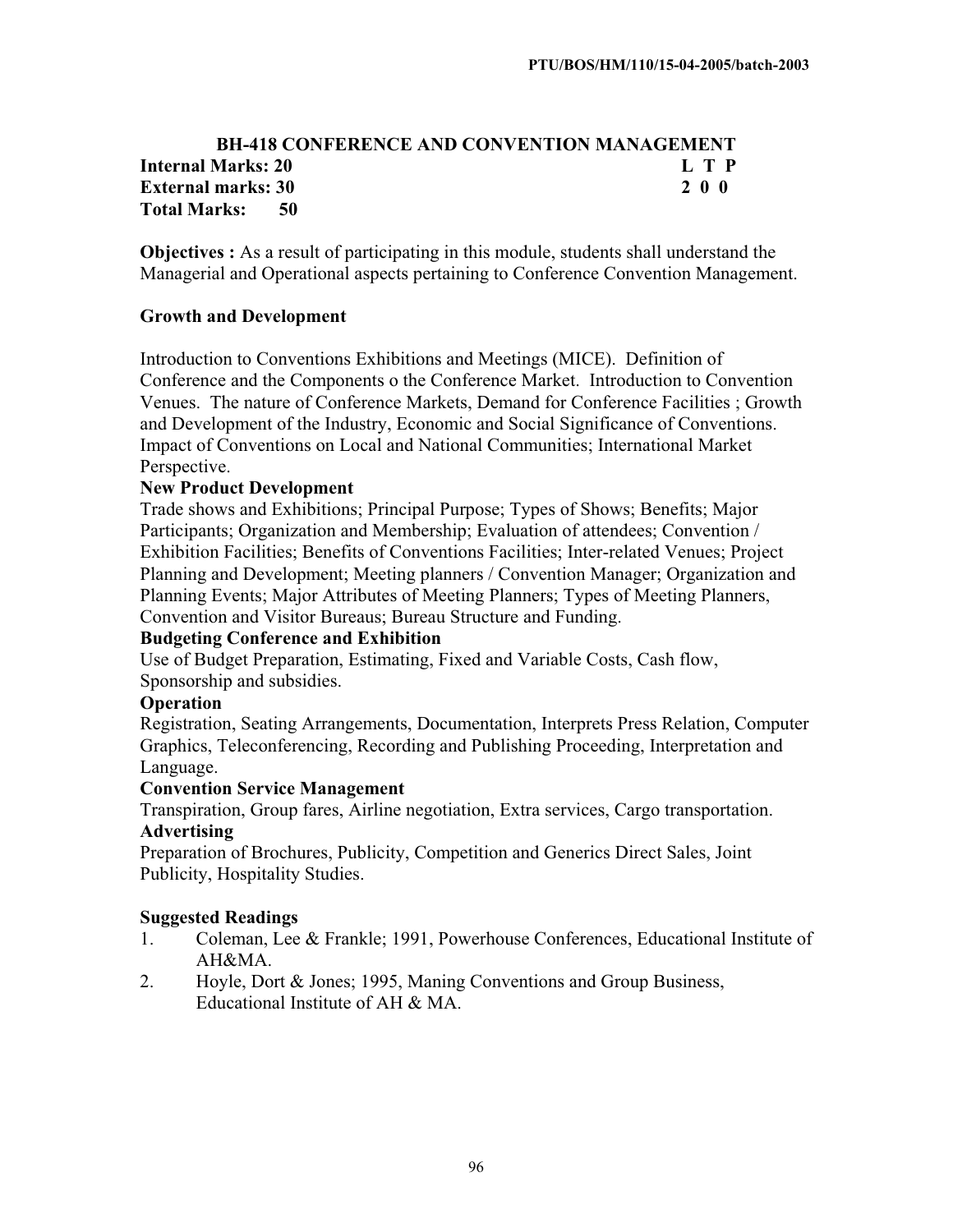#### **BH-420 FINANCIAL MANAGEMENT**

#### **Internal Marks: 20 L T P L T P External marks: 30 2 0 0 Total Marks: 50**

**Objectives** : To familiarize the students with financial analysis aspect and to inform them about the techniques of preparing financial information.

#### **Unit I : Nature of Financial Management**

Financial function, meaning, role scope and importance. Job of financial manger, financial goals, financial control, organization and objectives of financial function.

#### **Unit II : Financial Planning**

Capitalization and capital structure. Meaning and concept of capital. Theories of capitalization. Sources of finance short term, medium term, long term.

#### **Unit III : Budget and Budgetary Control**

Preparation of Budget, types of Budget, capital, sales, cash, flexible, benefits and limitations of budgetary control.

#### **Unit IV : Financial Analysis**

Uses : Types of financial analysis, tools of financial analysis, ratio analysis. Preparation of fund flow and cash flow statements.

#### **Unit V : Working Capital Management**

Concept, Importance & scope, estimates of working capital and financing of current assets.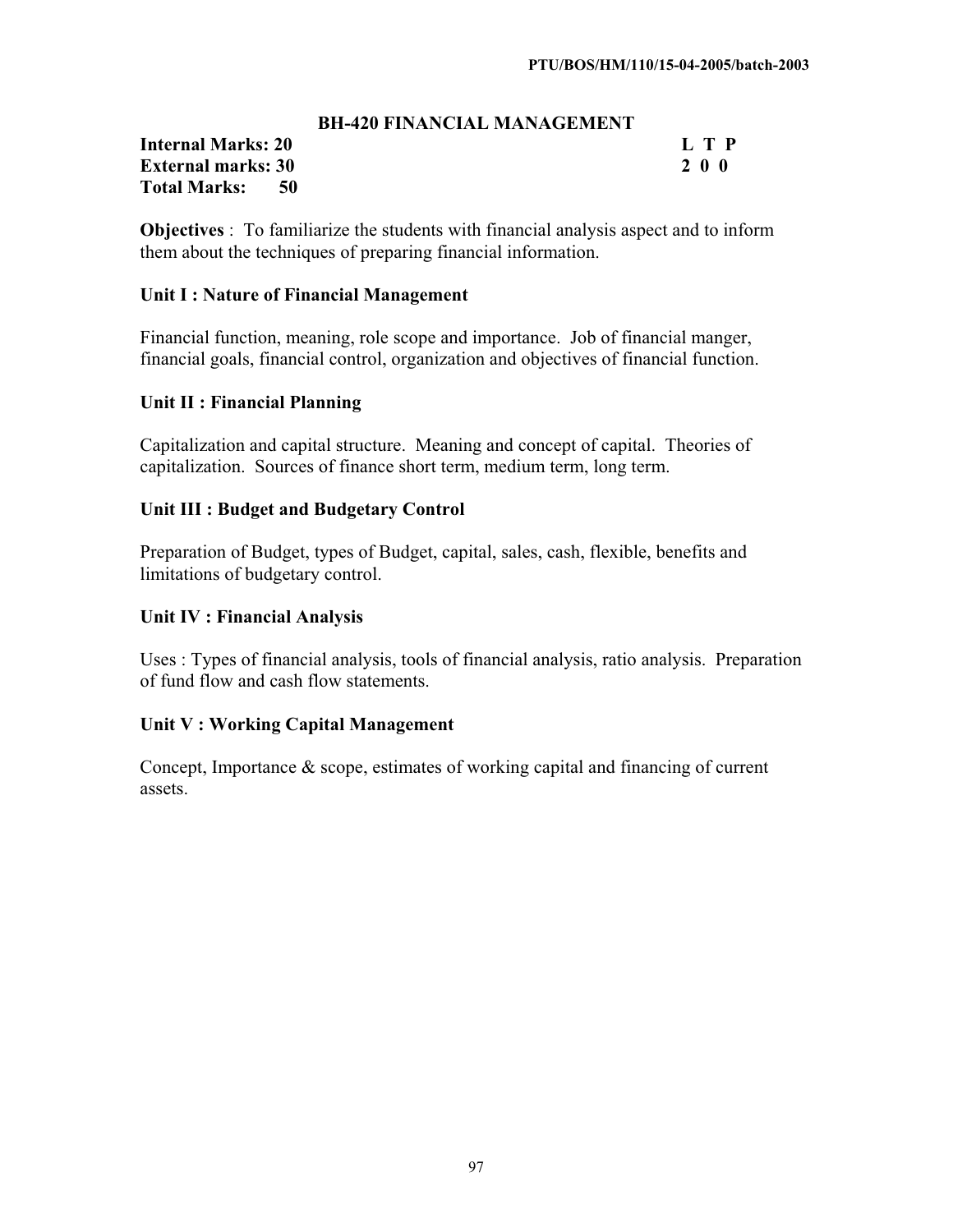#### **BH-422 HOUSEKEEPING OPERATIONS-IV Practical**<br>al Marks: 20<br>**Let P Internal Marks: 20 L T P External marks: 30 Total Marks: 50**

Practicals will be in accordance with the topics of theory of BH-402.

# **BH-424 FOOD & BEVERAGE PRODUCTION-VII PRACTICAL**

**Internal Marks: 20 L T P L T P External marks: 30 0 0 3 Total Marks: 50** 

Practicals will be in accordance with the topics of theory of BH-404.

| <b>BH-426 FRONT OFFICE OPERATIONS-VII</b> |
|-------------------------------------------|
| <b>Practical</b>                          |

| <b>Internal Marks: 20</b> |     | L T P                      |
|---------------------------|-----|----------------------------|
| <b>External marks: 30</b> |     | 0 <sub>0<sub>3</sub></sub> |
| <b>Total Marks:</b>       | -50 |                            |

**F.**

- 1. Handling Complaints
- 2. Identification of Voucher List prepared by F.O. & sub Depts.
- 3. Role plays for guest check in
- 4. Role plays for guest check out

# **BH-428 FOOD & BEVERAGE SERVICE-VII PRACTICAL**

| <b>Internal Marks: 20</b> | L T P       |
|---------------------------|-------------|
| <b>External marks: 30</b> | $0 \t0 \t3$ |
| <b>Total Marks:</b>       |             |

Practicals will be in accordance with the topics of theory BH-408